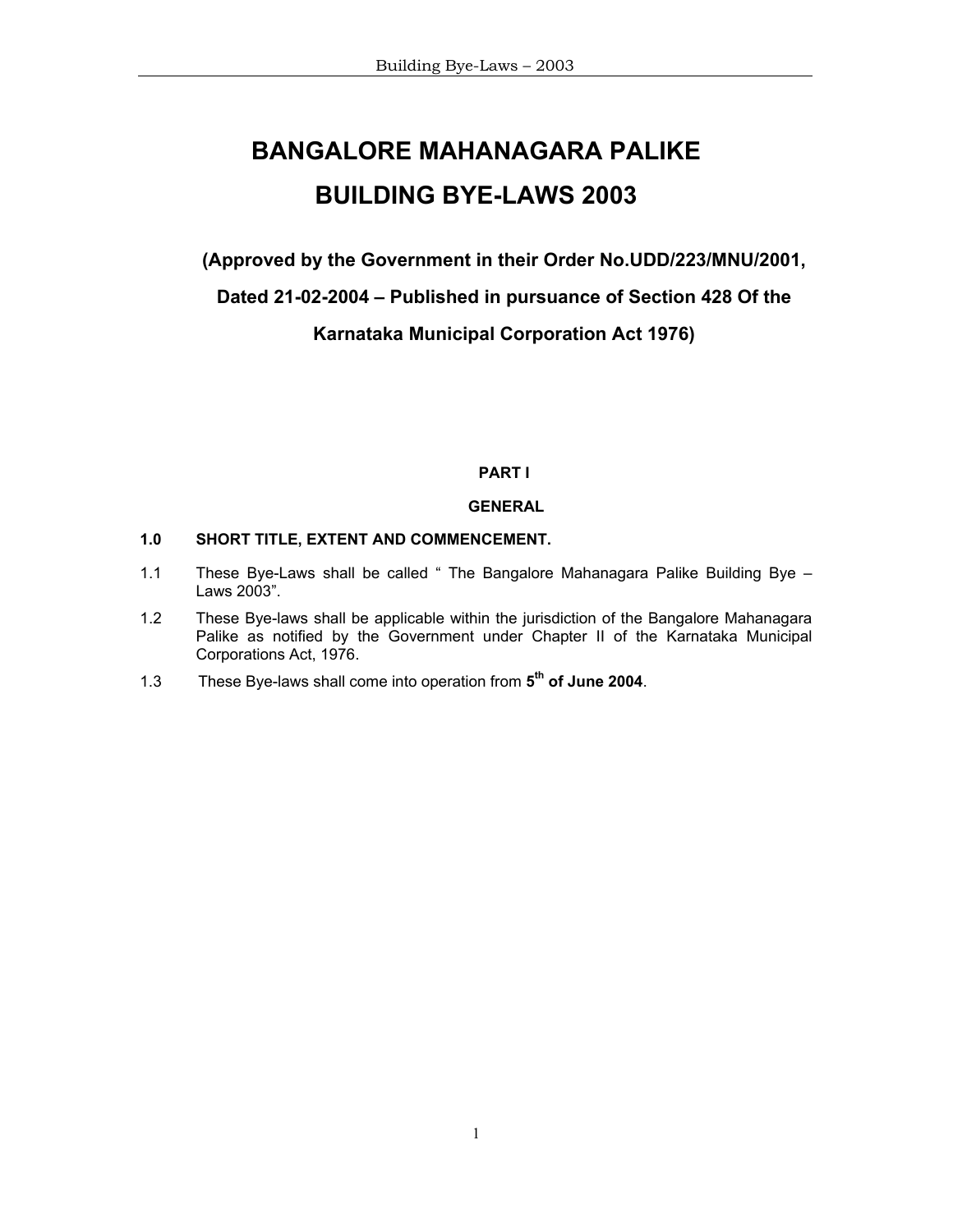# 2.0 **DEFINITIONS**.

 In these Bye-laws, unless the context otherwise requires, the expressions given below shall have the meaning indicated against each of them.

- 2.1 **'Act'** means the Karnataka Municipal Corporations Act, 1976.
- 2.2 **'agriculture'** includes horticulture, farming, growing of crops, fruits, vegetables, flowers, grass, fodder, trees of any kind or cultivation of soil, breeding and keeping of live stock including cattle, horses, donkeys, mules, pigs, fish, poultry and bees, the use of land which is ancillary to the farming of land or any purpose aforesaid but shall not include the use of any land attached to a building for the purpose of garden to be used along with such building; and 'agriculture' shall be construed accordingly.
- 2.3 **'alteration'** means a structural change such as an addition to the area or height, or the removal of part of building, or any change to the structure such as construction or, cutting into or removal of any wall, partition, column, beam, joint, floor or other support, or a change to or closing of any required means of ingress or egress.
- *2.4* **'apartment'** means a part of the property intended for any type of independent use, including one or more rooms or enclosed spaces located on one or more floors (or part or parts thereof) in a building, intended to be used for residential purposes and with a direct exit to a public street, road, or highway or to a common area leading to such street, road or highway;
- *2.5* **'apartment building / multi dwelling units'** means a building containing four or more apartments / dwelling units, or two or more buildings, each containing two or more apartments / dwelling units with a total of four or more apartments / dwelling units for all such buildings and comprising or part of the property.
- *2.6* **'applicant'** means any person who gives notice to the Authority with an intention to erect or re-erect or alter a building.
- *2.7* **'Authority'** means the Commissioner of the Bangalore Mahanagara Palike or an Officer to whom the powers of sanction of building licences are delegated by the Commissioner.
- *2.8* **'balcony'** means a horizontal cantilever projection including a handrail or balustrade, to serve as passage or sit out place.
- *2.9* **'basement storey or cellar'** means any storey, which is partly/wholly below the ground level. The basement height should not project more than one metre above the average ground level.
- *2.10* ' **building'** includes
	- a) a house, out-house, stable, privy, shed, well, verandah, fixed platform, plinth, door step and any other such structure whether of masonry, bricks, wood, mud, metal or any other material whatsoever;
	- b) a structure on wheels simply resting on the ground without foundation;
	- c) a ship, vessel, boat, tent and any other structure used for human habitation or used for keeping animals or storing any article or goods.
- *2.11* **'building line'** means the line upto which the plinth of buildings may lawfully extend within the plot on a street or an extension of a street and includes the line prescribed, if any, or in any scheme.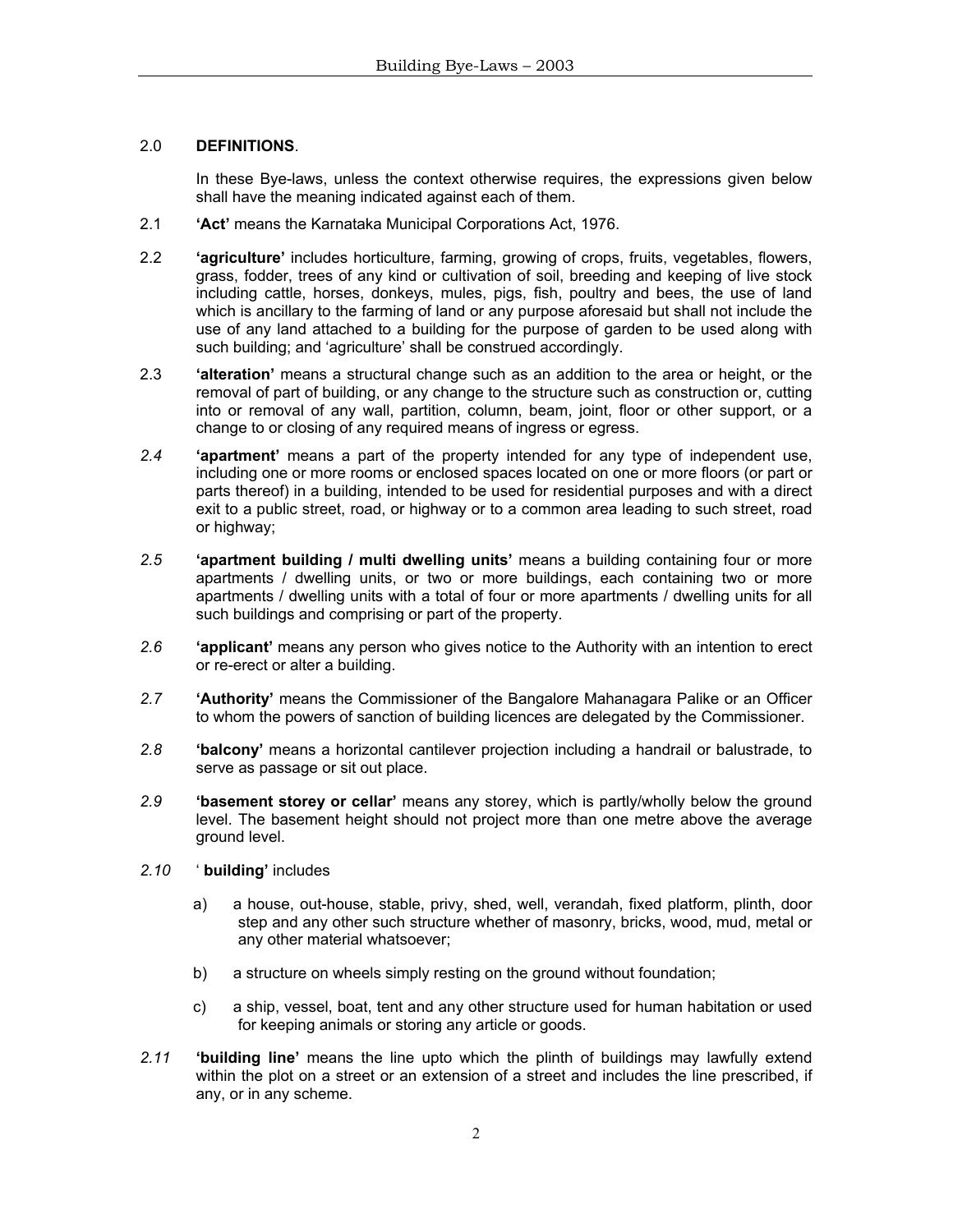- *2.12* **'chejja'** means a continuous sloping or horizontal cantilever projection provided over an opening or external wall to provide protection from sun and rain.
- *2.13* **'chimney'** means a structure usually vertical containing a passage or flue by which the smoke, gas, etc., of a fire or furnace are carried off and by means of which a draught is created.
- *2.14* **'commercial building'** means a building or part of a building, which is used as shops, and/or market for display and sale of merchandise either wholesale or retail, building used for transaction of business or the keeping of accounts, records for similar purpose; professional service facilities, corporate offices, software services, offices of commercial undertakings and companies petrol bunk, restaurants, lodges, nursing homes, cinema theatres, banks, clubs run on commercial basis. Storage and service facilities incidental to the sale of merchandise and located in the same building shall be included under this group, except where exempted.

#### *2.15* '**common wall'** means

- a) a wall built on land belonging to two adjoining owners, the wall being the joint property of both owners.
- b) if two adjoining owners build a dividing wall on their property they are not common walls and no part of the footings of either wall shall project on to the land of the adjoining owner, except by legal agreement between the owners.
- c) any such 'common' or 'dividing' wall shall be considered for the purpose of these bye-laws, as being equivalent to an external wall as far as the thickness and height are concerned.
- *2.16* '**corner plot'** means a plot facing two or more intersecting streets.
- 2.17 **Corporation'** means the Bangalore Mahanagara Palike established under the Act, which is also called as the Bangalore Mahanagara Palike.
- *2.18* '**court yard'** means a space open to the sky, enclosed or partially enclosed by buildings, boundary walls, or railings. It may be at the ground floor level, or at any other level within or adjacent to buildings.
- *2.19* '**covered area**' means area covered by building / buildings immediately above the plinth level, but does not include the space covered by
	- a) court yard at the ground level, garden, rocky area, well and well structures, plant, nursery, water pool, swimming pool (if uncovered) platform around a tree, tank, fountain, bench with open top and unenclosed sides by walls and the like;
	- b) drainage, culvert, conduit, catch-pit, gullypit, chamber gutter and the like;
	- c) compound or boundary wall, gate, un-storeyed porch and portico, chejja, slide, swing, uncovered staircase, watchman booth, pumphouse.The area covered by watchman booth/pumphouse shall not exceed three square metres; and
	- d) sumptank and electric transformer.
- *2.20* '**cross wall'** means an internal wall within the building upto the roof level or lintel level.
- 2.21 **'density'** means concentration of population expressed in terms of number of persons per hectare in a particular area.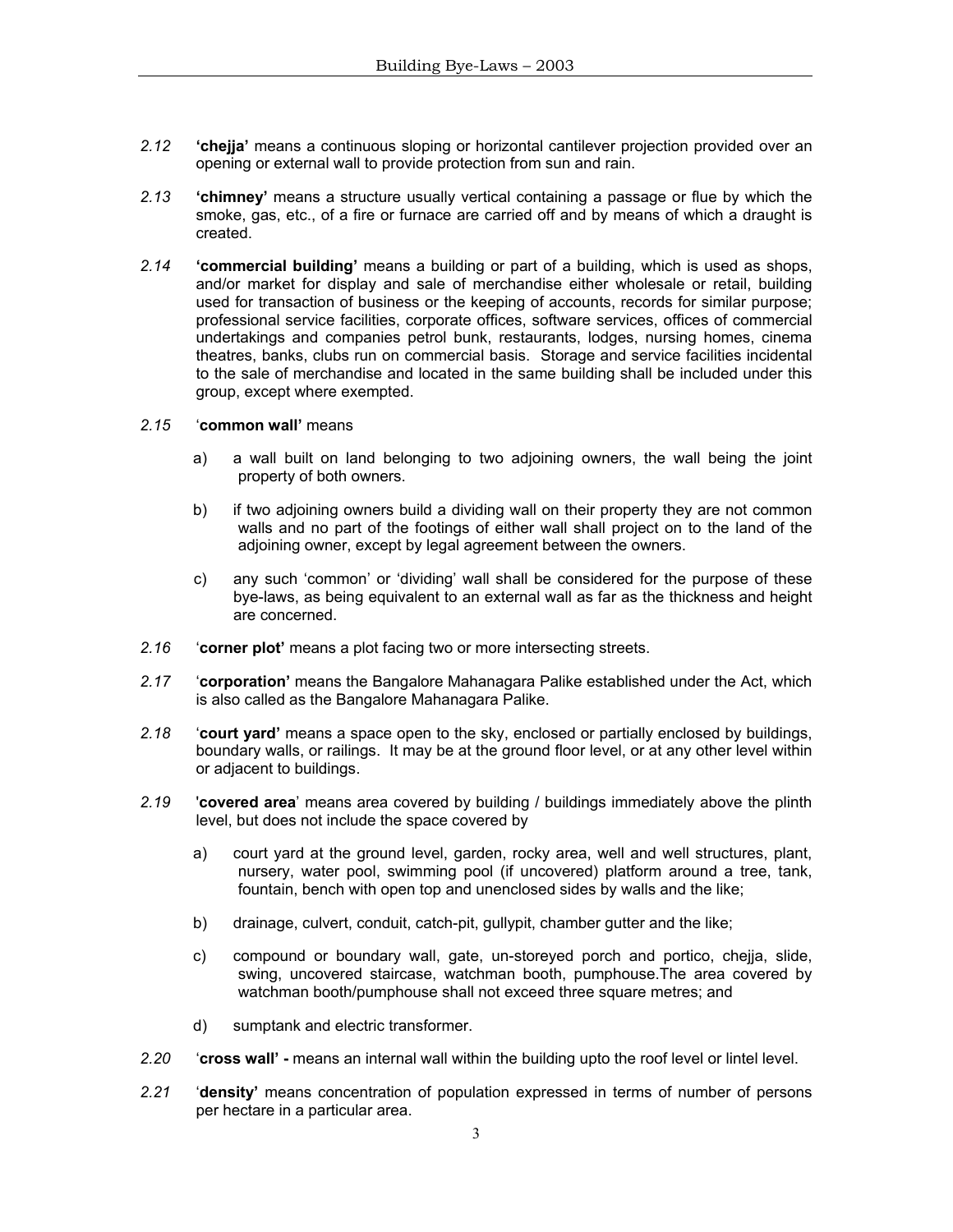- *2.22* **'detached building'** means a building, the walls and roof of which are independent of any other building with open spaces on all sides, except the portion covered by the garage.
- *2.23* '**development'** with its grammatical variations- means the carrying out of building, engineering, mining or other operations in, or over or under land or the making of any material change in any building or land or in the use of any building or land and includes sub-division of any land.
- *2.24* '**development plan'** means Outline Development Plan or Comprehensive Development Plan or Revised Comprehensive Development Plan for the City of Bangalore approved by the Government under the Karnataka Town and Country Planning Act, 1961.
- *2.25* '**drain'** means any pipe or other construction emanating from a plumbing fixture unit, traps, gullies, floor traps, etc., which carries water, or waste water in a building and connects to the drainage system.
- *2.26* **'drainage'** means the removal of any waste liquid by a system constructed for this purpose.
- *2.27* **'dwelling unit/tenement'** means an independent housing unit with separate facility for living, cooking and sanitary requirements.
- *2.28* '**exit'** means a passage, channel or means of egress from any floor to a street or other open space of safety.
- *2.29* '**external wall'** means an outer wall of the building not being a partition wall even though adjoining a wall of another building and also a wall abutting on an interior open space of any building.
- *2.30* '**first floor'** means the floor immediately above the ground floor, on which second and other floors follow subsequently.
- *2.31* '**flatted factory'** means a premises having group of non-hazardous small industrial units as given in schedule IA and IB having not more than 50 workers. These units may be located in multi-storeyed buildings.
- *2.32* '**floor'** means the lower surface in a storey on which one normally walks in a building. The general term 'floor' does not refer basement or cellar floor and mezzanine.
- *2.33* '**floor area ratio' (FAR)** means the quotient obtained by dividing the total covered area of all floors by the area of the plot. Floor area includes the mezzanine floor also.

#### Total covered area of all floors

 $F.A.R. =$ 

Plot area

- *2.34* '**footing'** means the projecting courses at the base of a wall to spread the weight over a large area.
- *2.35* **'foundation'** means that part of structure which is below the lowest floor and which provides support for the superstructure and which transmits the load of the superstructure to the bearing strata.
- *2.36* '**frontage'** means the measurement of the side of any site abutting the road.
- *2.37* '**garage'** means a structure designed or used for the parking of vehicles.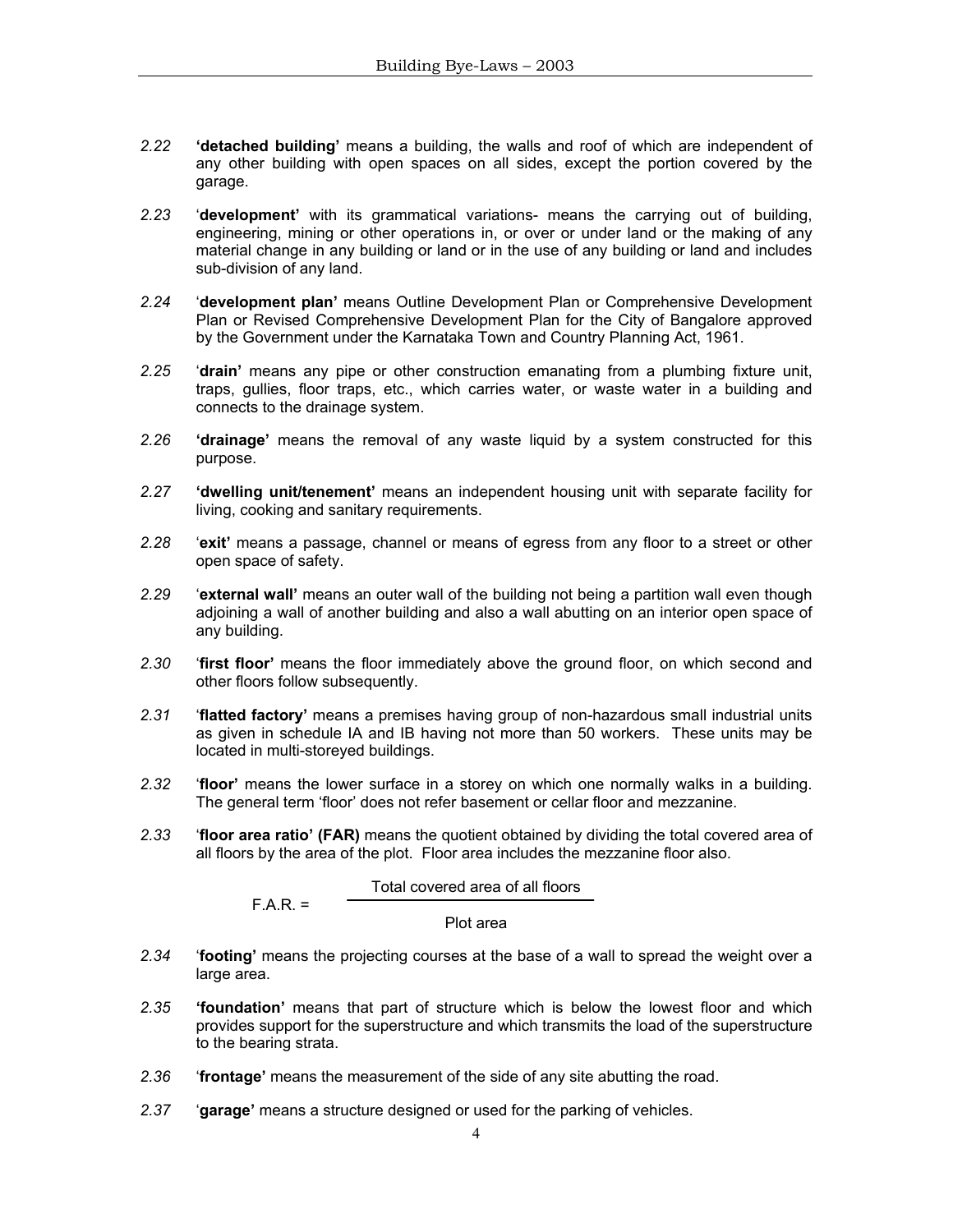- *2.38* '**Government'** means the Government of Karnataka.
- *2.39* '**ground floor'** means immediately above the level of the adjoining ground level on all sides, sides or above the basement floor.
- *2.40* **'group housing'** means more than two buildings on a plot with one or more floors and with one or more dwelling units in each floor. They are connected by an access of not less than 3.5m in width, if they are not approachable directly from the road.
- *2.41* '**habitable room'** means a room occupied or designed for occupancy by one or more persons for study, living, sleeping, cooking, eating, but does not include bath rooms, water closet compartments, laundries, serving and storage pantries, corridors, cellars, attics and spaces that are not used frequently or during extended periods.
- *2.42* '**hazardous buildings'** means a building or part of a building which is used for the storage, handling, manufacture or processing of highly combustible or explosive material or products which are liable to burn with extreme rapidity or which may produce poisonous flames or explosives; building used for storage, handling, manufacturing or processing of highly combustible or explosive materials or products which are liable to burn with extreme rapidity and or which may produce poisonous fumes or explosives; buildings used for storage, handling, manufacturing or processing materials which involve highly corrosive, toxic or abnoxious alkalies, acids or other liquor or chemicals producing flame, fumes and explosives, poisonous, irritant or corrosive gasses and for the storage, handling or processing of any materials producing explosive mixtures of dust or which result in the division of matter into fine particles subject to spontaneous ignition.
- *2.43* **'head room'** where a finished ceiling is not provided, the lower side of the joists or beams or tie-beams shall determine the clear head room.
- *2.44* **'heavy industry'** means an industry employing more than 500 workers. These industries are permissible only in accordance with the land use as per the Revised Comprehensive Development Plan approved by the Government.
- *2.45* '**height of building'** means the vertical distance measured, in the case of flat roofs from the average level of the site to the top of the roof, and in the case of pitched roofs upto the point where the external surface of the outer wall intersects a finished surface of the sloping roof, and in the case of gable facing the street, the mid point between the eavelevel and the ridge. Architectural features, serving no other function except that of decoration shall be excluded for the purpose of measuring height. Water tank, chimneys, lift room, stair case room, and parapet are also excluded for the purpose of measuring height.
- *2.46* '**high-rise building'** means a building with ground floor plus four or more floors above the ground floor.
- *2.47* **'industrial building'** means a building wholly or partly used as a factory, for the manufacture of products of all kinds including fabrication and assembly, power plant, refinery, gas plant distillery, brewery, dairy, factory, workshop etc.
- *2.48* '**land use'** includes the purpose to which the site or part of the site or the building or part of the building is in use or permitted to be used by the Authority. Land use includes zoning of land use as stipulated in the development plan and the Zoning Regulations.
- *2.49* **'licence'** means a permission or authorisation in writing by the Authority to carry out work regulated by the bye-laws.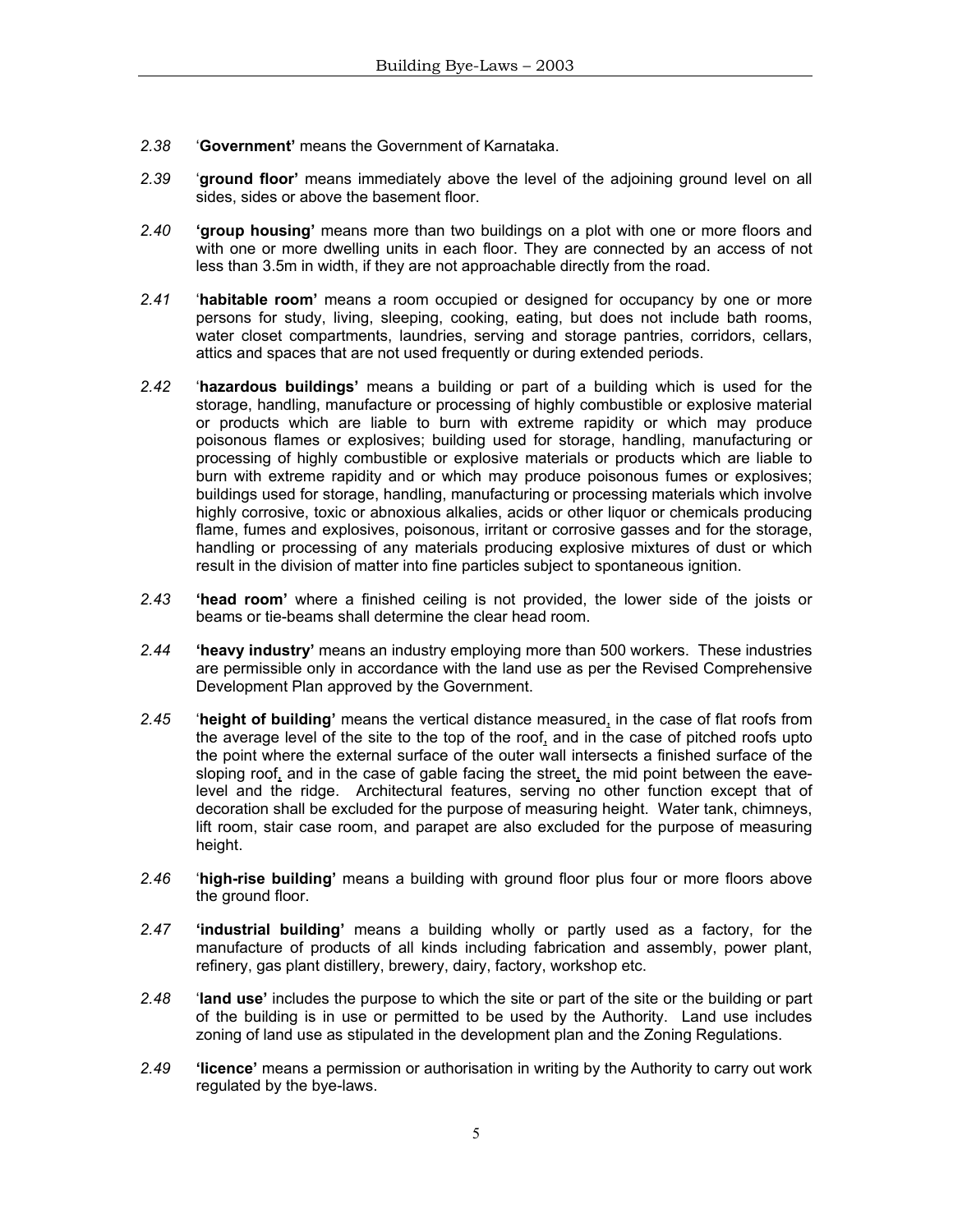- *2.50* **'lift'** means an appliance designed to transport persons or materials between two or more levels in a vertical or substantially vertical direction by means of a guided car platform.
- *2.51* **'light industry'** means an industry employing not more than 50 workers with power or without power, aggregate installed power not exceeding 25 HP, and which conforms to performance standards as given in Schedule 1B not causing excessive, injurious or obnoxious fumes, odour, dust, effluent or other objectionable conditions.
- *2.52* **'loft'** means a residual space above the floor level, which may be constructed or adopted for storage purposes.
- *2.53* **'medium industry'** medium industry which employs not more than 500 workers and conforming to performance standards as given in Schedule 1C.
- *2.54* **'mezzanine floor'** means an intermediate floor between the ground floor and first floor only. The area of mezzanine floor shall not exceed 1/3 of covered area of ground floor.
- *2.55* '**non-combustible materials'** means a material which neither burns nor gives off inflamable vapours in sufficient quantity to ignite a pilot flame.
- *2.56* '**occupancy or use group'** means the principal occupancy for which a building or a part of the building is used or intended to be used. For the purpose of classification of a building according to an occupancy, an occupancy shall be deemed to include subsidiary occupancies which are contingent upon it.
- **Note:** The building use classification and definitions applicable for the purpose of building byelaws and land use classification shall be based on the provisions of Zoning Regulations approved under the Karnataka Town and Country Planning Act, 1961 as illustrated in Schedule I, IA, IB and IC.
- *2.57* '**open space'** means an area forming an integral part of the plot, left open to sky.
- *2.58* '**owner'** includes the person for the time being receiving or entitled to receive, whether on his own account or as an agent, power of attorney holder, trustee, guardian, manager or receiver for another person or for any religious or charitable purpose, the rent or profits of the property in connection with which the word is used.
- *2.59* '**parapet'** means a low wall or railing built along the edge of a roof.
- *2.60* '**parking space'** means an area enclosed or unenclosed, covered or open sufficient in size to park vehicles together with a drive-way connecting the parking space with a street or any public area and permitting the ingress and egress of the vehicles.
- *2.61* '**penthouse'** means a covered space not exceeding 10 square metres on the roof of a building which shall have atleast one side completely open without any partition.
- *2.62* '**person'** includes any body of persons corporate or incorporate.
- *2.63* '**plinth'** means the portion of a structure between the surface of the surrounding ground and surface of the floor immediately above the ground.
- *2.64* '**plinth area'** means the built up covered area of the building / buildings immediately above plinth level.
- *2.65* '**plinth level'** means the level of the floor of a building immediately above the surrounding ground.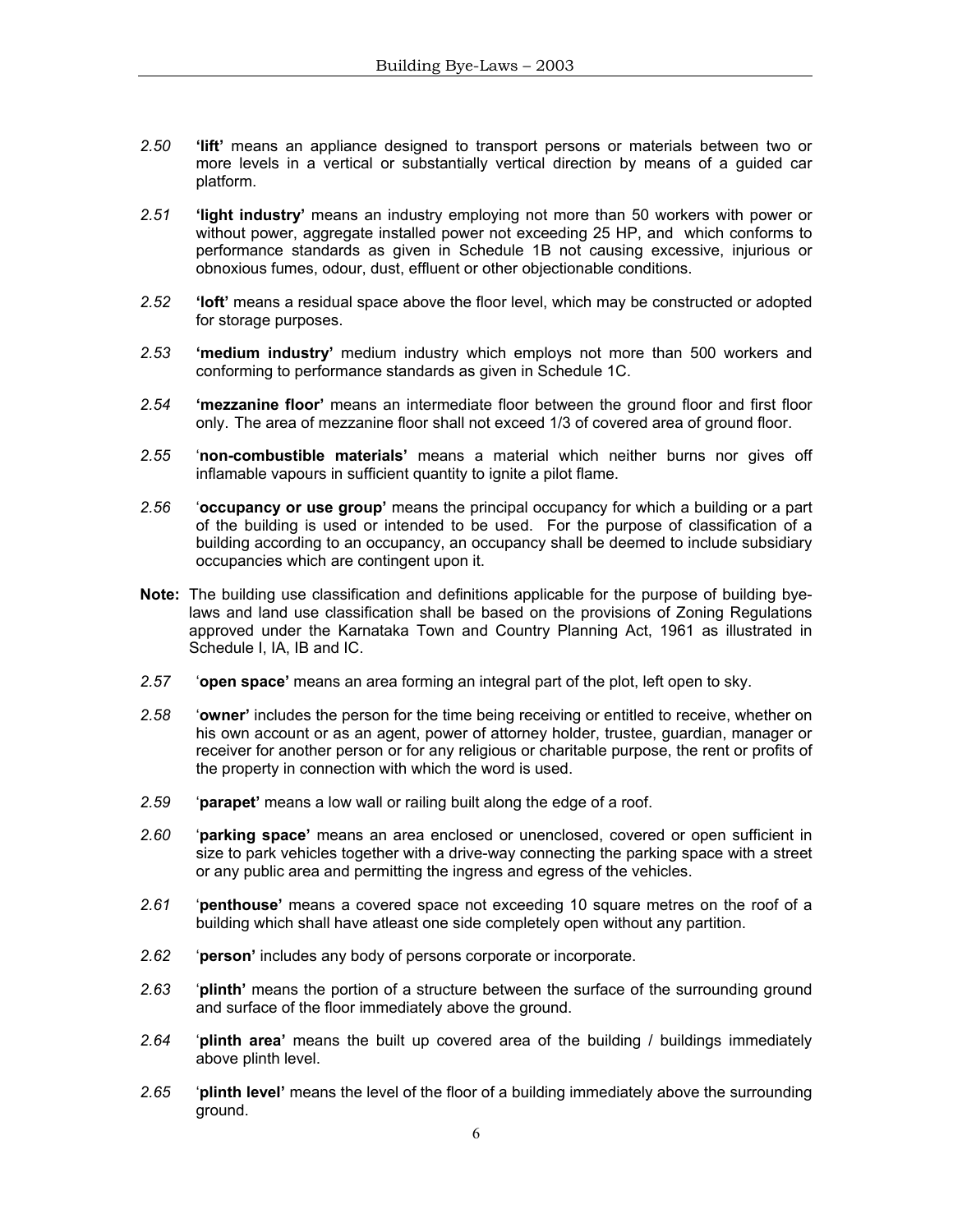- *2.66* **'plot or site'** means a continuous portion of land be demarcated by definite boundary including the land within the curtilage of the building and forming its appurtenance, such as out buildings, yard, court, open space, and garden attached thereto or intended to be occupied therein.
- *2.67* **'porch or portico'** means a roof cover supported on pillars or cantilevered projection for the purpose of pedestrian or vehicular approach to a building.
- *2.68* **'public and semi-public building'** means a building used or intended to be used either ordinarily or occasionally by the public such as offices of State or Central Government or Local authorities, a church, temple, chapel, mosque or any place of public worship, dharmashala, college, school, library, theatre for cultural activities, public concert room, public hall, hospital run by public institutions, public exhibition hall, lecture room or any other place of public assembly.
- *2.69* '**residential building'** means a building used or constructed or adopted to be used wholly for human habitation and includes garages, and other out-houses necessary for the normal use of the building as a residence.
- *2.70* '**road width'** means the distance between the boundaries of a road including footways and drains measured at right angles to the centre of the plot. In case of roads having service roads in addition to the main roads, the width of road shall be the aggregate width of service roads and main roads for determining FAR and No. of Floors.
- *2.71* '**room height'** means the vertical distance measured between the finished floor surface and the finished ceiling surface. Where a finished ceiling is not provided, the under side of the joists or beams or tie-beams shall determine the upper point of measurement.
- *2.72* '**registered architect/engineer / supervisor'** means a qualified Architect / Engineer / Supervisor registered by the Authority.
- *2.73* '**row housing'** means row of houses with minimum three dwelling units attached to each other by a common wall with only front and rear open spaces.
- *2.74* **'semi detached building'** means a building on two plots attached to each other by a common or adjacent wall with open spaces (set backs) on three sides.
- *2.75* **'service industry'** means an industry where services are offered with or without power. If power is used, aggregate installed capacity shall not exceed 5 HP or the site area shall not exceed 240 square metres. Service industries shall be permitted in the light industries zone of the development plan as given in Schedule IA.
- *2.76* '**set back line'** means a line prescribed under these bye-laws beyond which nothing can be constructed towards the plot boundary except those not included under the definition of coverage.
- *2.77* **'stair case room'** means a room accommodating the stair and for purpose of providing protection from weather and not used for human habitation.
- *2.78* '**storey'** means the space between the surface of one floor and the surface of the other floor vertically above or below.
- *2.79* '**to abut'** in relation to the building or any portion of it means to touch the road boundary or the adjoining plot or building.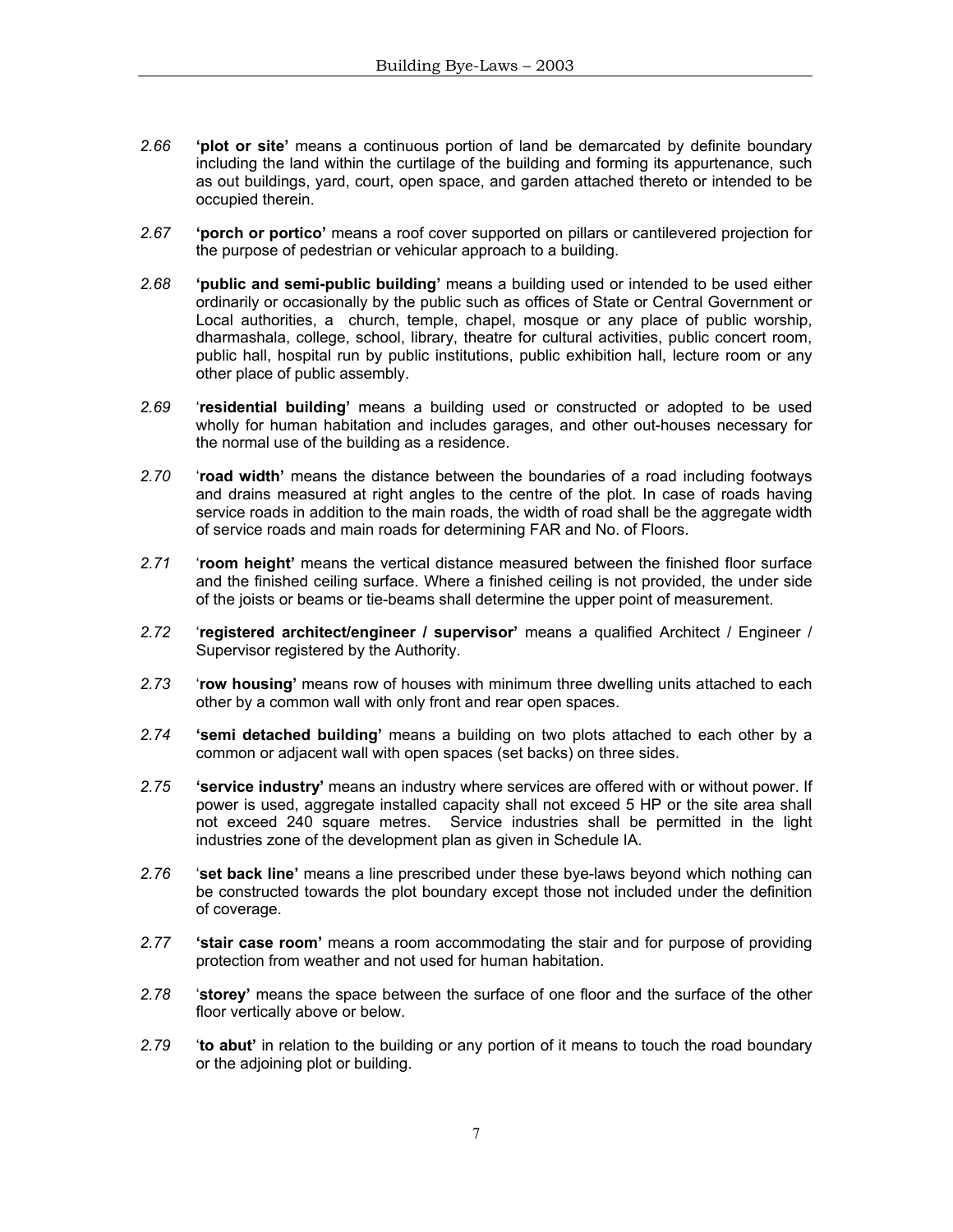- *2.80* '**to erect'** means to construct a whole or a part of a new building on any site whether previously built upon or not; including additions or alterations to an existing building.
- *2.81* '**water closet'** means a privy with arrangements for flushing the pan with water but does not include a bathing room.
- *2.82* '**Zoning Regulations'** means Zoning of Land use and Regulations issued along with the development plan of Bangalore City prepared under the Karnataka Town and Country Planning Act, 1961 prescribing the uses permissible in different land use zones, the open spaces around buildings, plot coverage, floor area ratio, height of the building, building lines, parking etc.
- Note: The words and expressions not defined in these bye-laws shall have the same meaning as in the Karnataka Municipal Corporations Act, 1976 and the Karnataka Town and Country Planning Act, 1961.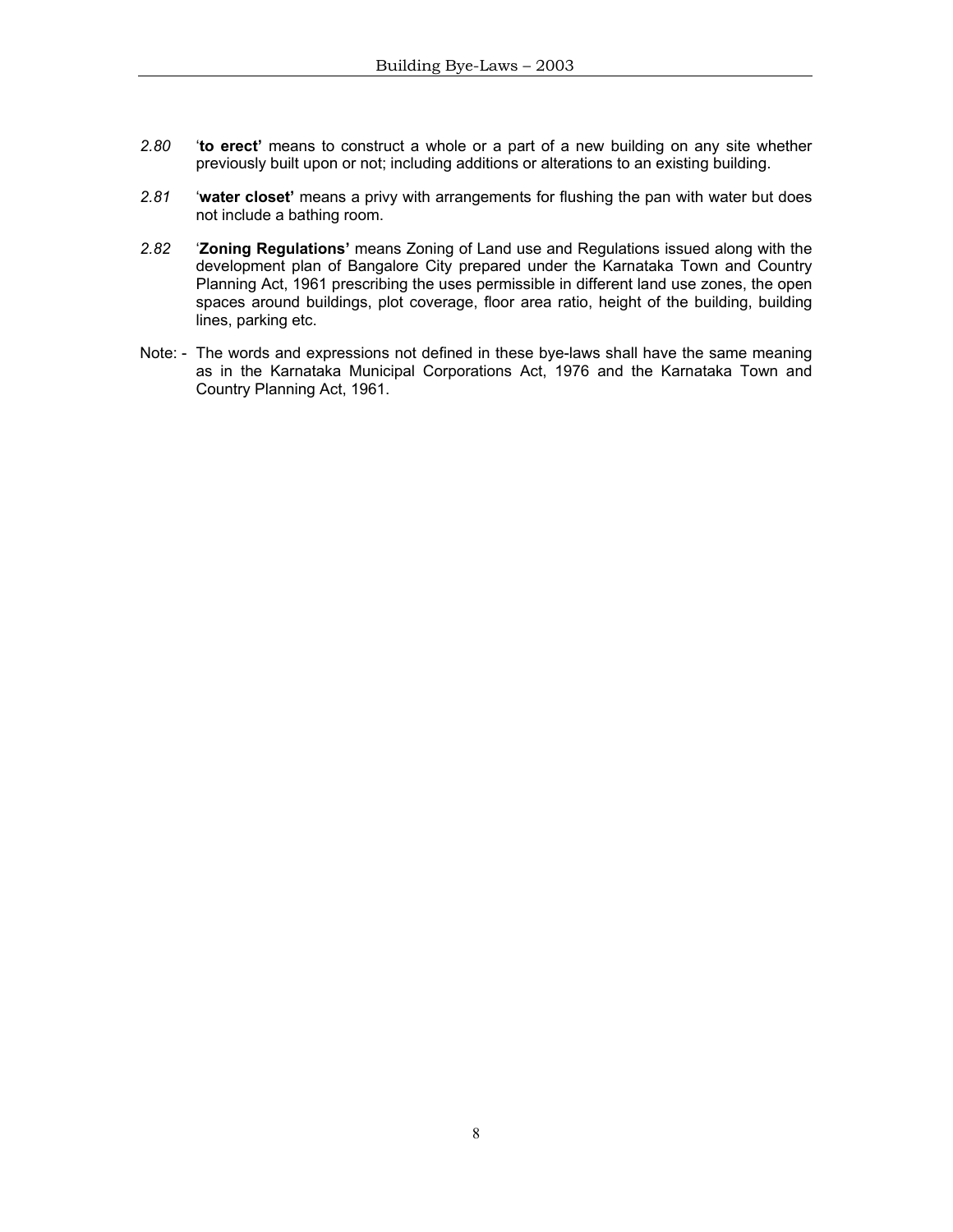# **PART II**

## **ADMINISTRATION**

## **3.0 BUILDING LICENCE**

- 3.1 **Licence**  Every person who intends to erect or re-erect a building or make material alterations or cause the same to be done, is required to obtain a licence from the Authority.
- 3.2 **Application and documents to be submitted with the application -** Every person who intends to erect or re-erect or alter a building, including temporary structures for the purpose of exhibitions, trade fair or circus or execute any of the works other than repairs, as specified in Sections 299, 304 or 312, of the Act, shall give an application in writing to the Authority in the Form set forth in Schedule II and such application shall be accompanied by plans, documents and information as required hereunder.
- 3.2.(1) **Title deed/possession certificate** A copy of the title deed or possession certificate of the property, issued a competent authority.
- 3.2.(2) **Property card and latest assessment book extract** A copy of the property card along with the sketch issued by the Department of Survey and Settlement, and Land Records (City Survey) and latest assessment book extract issued by the Corporation indicating the measurements of the property .
- 3.2.(3) **Upto date tax paid receipt** The receipt for having paid up to date property tax to the Corporation shall be enclosed.
- 3.2.(4) **Previously sanctioned plan** Attested copy of the previously sanctioned plan if the application is for addition/ alteration/modification to the existing building. If the applicant for any reason cannot produce the previously sanctioned plan of the existing building, then in such cases the plan of the existing building along with site plan, etc., will have to be submitted.
- 3.2.(5) **Drawings** The following drawings in ammonia prints. One drawing on tracing cloth / polyester tracing film shall be enclosed in addition to the ammonia prints.
- 3.2.(5.1) **Key plan** A key plan drawn to a scale of not less than 1 in 10,000 showing the boundary locations of the site with respect to neighbourhood landmarks.
- 3.2.(5.2) **Site plan** Site plan drawn to a scale of 1:500 for sites of area upto one hectare and 1:1000 for sites of area more than one hectare. The site plan shall indicate the following, namely:
	- a) title of drawing consisting of the property number of the site name of the block, street or road in which the site is situated, number of the site if situated in an approved layout, and reference number of such approval with the use of the building;
	- b) the boundaries of the site and of any contiguous land belonging to the owner thereof;
	- c) the north direction relative to the plan of the building;
	- d) the name and description of the adjacent roads, street, or lanes, if any, with the width thereof;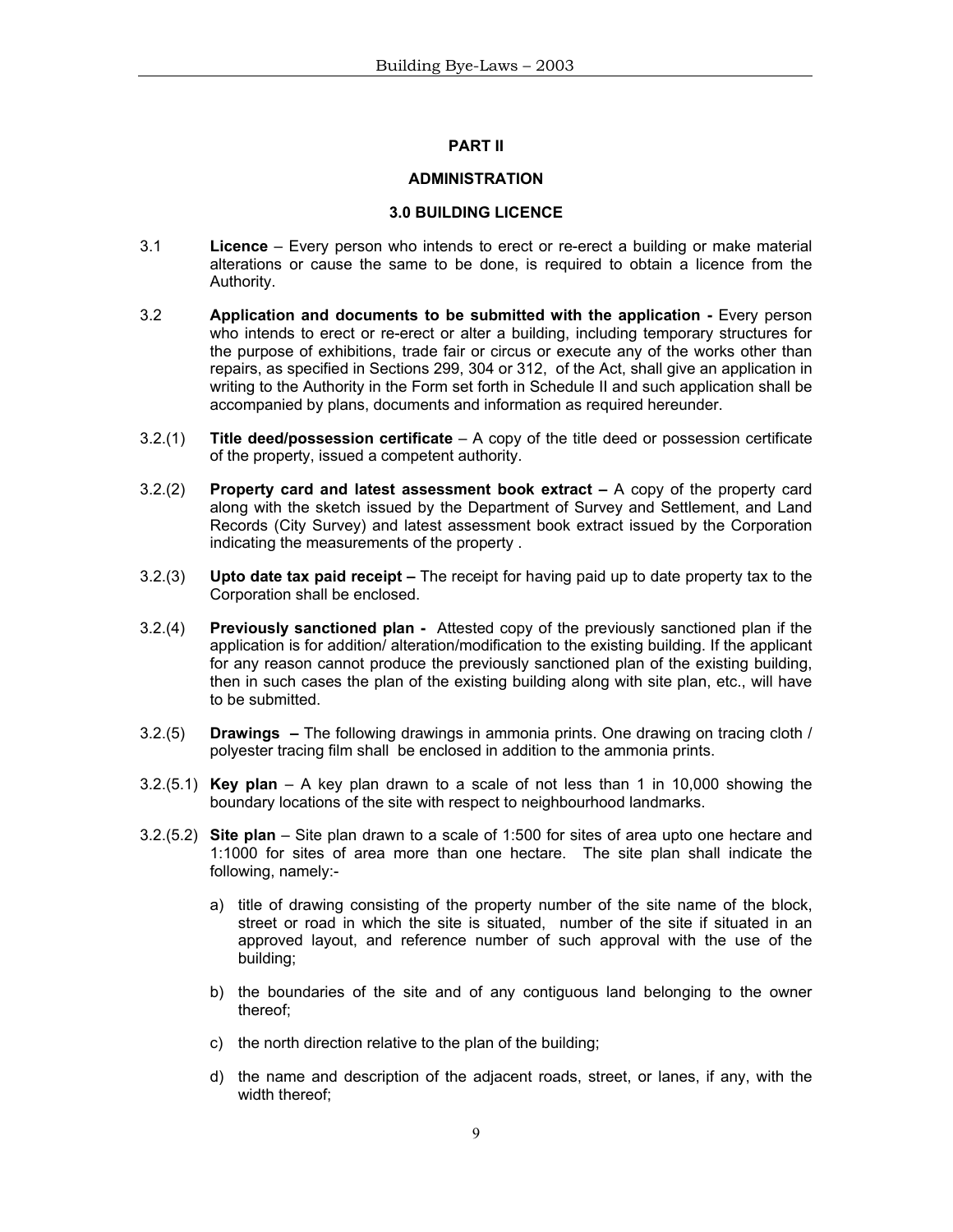- e) the position of the adjacent plots whether vacant or built up;
- f) the area to be occupied by the proposed building and the set backs proposed for proper air and ventilation;
- g) the nature of the ground on which the proposed building is to be erected, whether natural like, rocky, gravelly, clayey, sandy etc., or made up ground. In the case of made up ground, the time when it was so made up and the materials used in making it up shall be indicated. In case of sloping ground where the gradient exceeds 5% (1:20) block levels have to be furnished in the site plan;
- h) any physical features such as wells, drains, transmission lines, etc.;
- i) natural features like existing trees, ridges, valleys etc.,
- j) block levels in cases where basement/cellar floors are proposed below ground level;
- k) such other particulars, as may be specified by the Authority.
- 3.2.(5.3) **Building plan –** Building plan drawn to a scale of not more than 1:100 showing the following particulars, namely
	- a) floor plans of all floors indicating north line and the various parts of the building, sizes of rooms, position of stair-cases and lifts, machine rooms, ramps etc., in detail along with street elevation;.
	- b) use or occupancy of all parts of the building;
	- c) exact location of essential services viz., water closets, baths, sinks, etc;
	- d) sectional drawing showing sizes of footing, thickness of walls, spacing of columns, thickness of roof slab, height of rooms, height of parapet, drainage and slope of the terrace roof details of staircase showing tread, rise and landing width, railing, etc;
	- e) details of ventilation of all rooms;
	- f) open spaces or yards inside or surrounding the buildings;
	- g) sewerage arrangements;
	- h) the schedule of all doors, windows, and ventilators showing sizes and numbers;
	- i) dimensions of projected portions beyond the walls like chajja, balcony, canopy, etc;
	- j) in case of basement floor, position of the ramp with respect to the entrance, ground level and building, with a slope not exceeding 1 to 10, the drainage arrangements in the basement floor, etc;
	- k) arrangements for vehicular parking as per standards laid down in bye-law 16.0 indicating the entry, exit of vehicles, drive way, etc;
	- l) such other particulars like, site area, plinth area of all buildings, areas of each floor and total floor area, building coverage, total height of building, etc shall be indicated;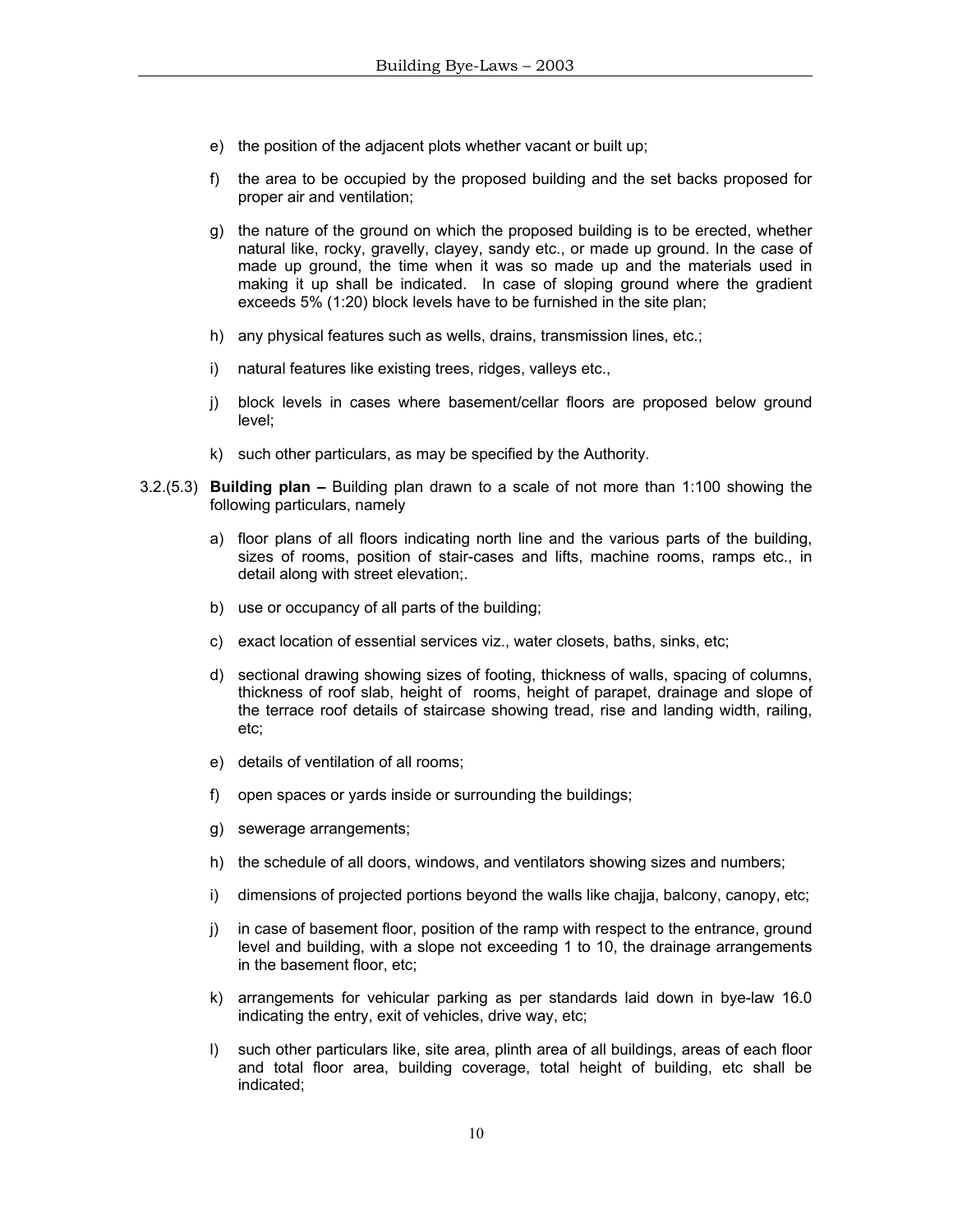- m) The drawing must be fully dimensioned so as to have easy, quick and accurate measurements.
- 3.2.(6) **Licence fee receipt**  Receipt for having paid to the Corporation fund licence fee as prescribed in bye-law 3.7.1 and 3.7.2.
- 3.2.(7) **Indemnity bond** on stamp paper as prescribed by the Authority.
- 3.2.(8) **Schedule II** of the National Building Organisation duly filled in duplicate as per Schedule XIII of these bye-laws.
- 3.2.(9) **Foundation certificate** Foundation certificate which certifies the fitness of foundation to bear the additional building load in respect of old buildings above which new floors are proposed to be added which is issued by a Registered Architect / Engineer / Supervisor specified in Schedule IV of these bye-laws.
- 3.2.(10) **Other certificates** Certificates from the following authorities, wherever applicable.

|           | <b>Agency</b>                                     | In respect of                                                                                                                                                                                                                                      |  |  |  |  |
|-----------|---------------------------------------------------|----------------------------------------------------------------------------------------------------------------------------------------------------------------------------------------------------------------------------------------------------|--|--|--|--|
| 3.2(10.1) | <b>Bangalore Development</b><br>Authority         | a) Commencement certificate for the change of land<br>use in the Development Plan of Bangalore as per<br>section 14 & 15 of the Karnataka Town and Country<br>Planning Act, 1961.                                                                  |  |  |  |  |
|           |                                                   | b) Bifurcation or amalgamation of plot as per Section<br>17 of KTCP Act 1961.                                                                                                                                                                      |  |  |  |  |
|           |                                                   | c) Approval in case of buildings permissible under<br>special circumstances as per Schedule I.                                                                                                                                                     |  |  |  |  |
|           |                                                   | d) Approval of layout plan in case of Group Housing<br>Schemes where sital area of group housing exceeds<br>4,000 sq. mtrs.                                                                                                                        |  |  |  |  |
|           |                                                   | e) In case of civic amenity site, leased out by the<br>Bangalore Development Authority, commencement<br>certificate under sections 14 and 15 of the Karnataka<br>and Country Planning Act,<br>for<br>Town<br>1961<br>construction of the building. |  |  |  |  |
| 3.2(10.2) | Bangalore Water Supply &<br>Sewerage Board        | N.O.C. in case of high rise building or group<br>housing.                                                                                                                                                                                          |  |  |  |  |
| 3.2(10.3) | <b>BESCOM</b>                                     | N.O.C. in case of high rise building or group<br>housing.                                                                                                                                                                                          |  |  |  |  |
| 3.2(10.4) | <b>Fire Services Department</b>                   | N.O.C. in case of high rise building. (Bye-law 2.45<br>definition)                                                                                                                                                                                 |  |  |  |  |
| 3.2(10.5) | Airport Authority of India                        | N.O.C. in case of high rise building.                                                                                                                                                                                                              |  |  |  |  |
| 3.2(10.6) | Telecommunication<br>Department                   | N.O.C in case of high rise building above 7 floors.                                                                                                                                                                                                |  |  |  |  |
| 3.2(10.7) | Karnataka Slum Clearance<br>and Improvement Board | N.O.C. with regard to<br>non-interference<br>with<br>improvement schemes, in respect of areas notified<br>under section. 3 of the Karnataka Slum Areas<br>(Improvement & Clearance) Act, 1973.                                                     |  |  |  |  |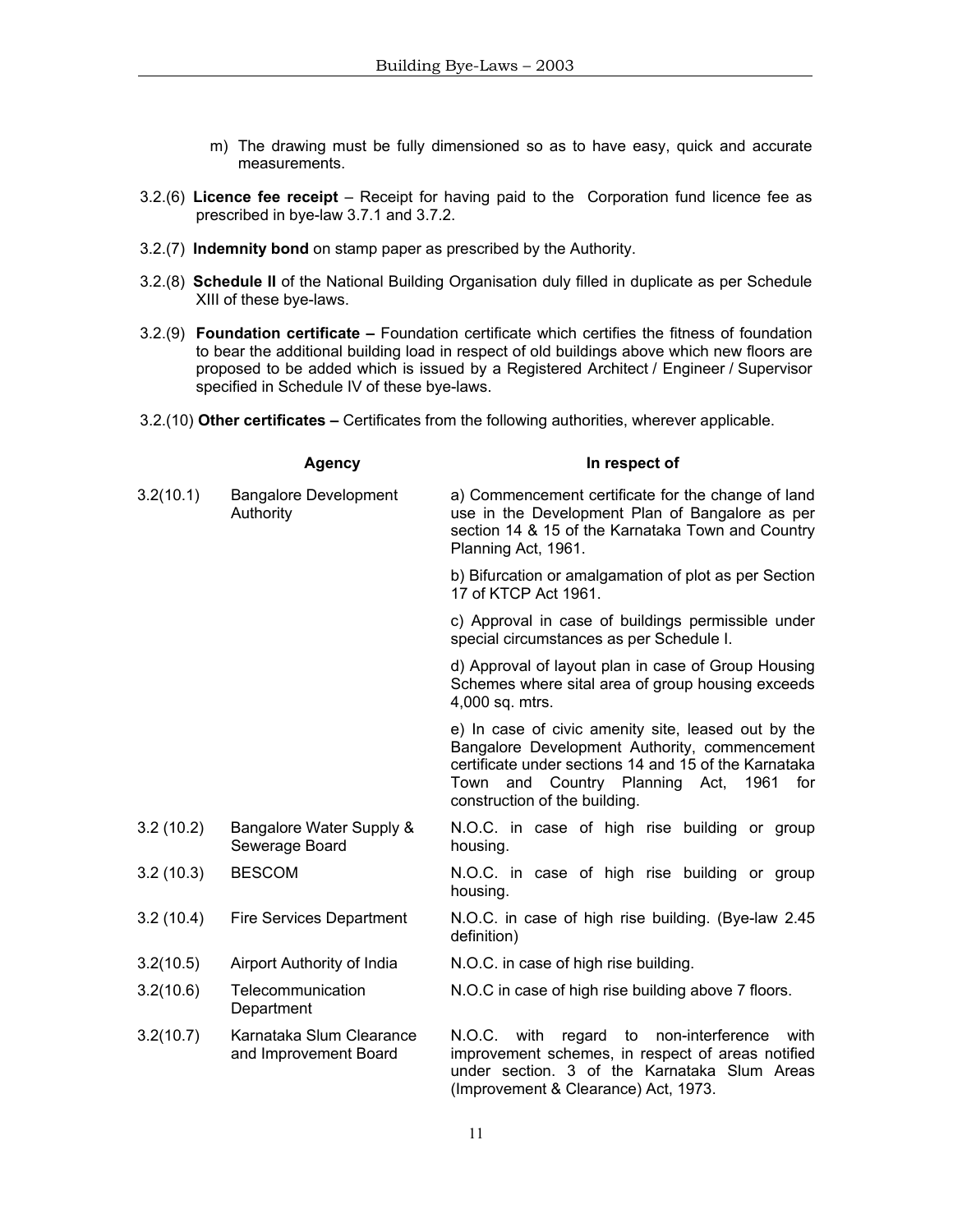| 3.2(10.8)  | <b>District Magistrate</b>                  | N.O.C. in case of permanent and/or semi permanent<br>cinema theatres including drive-in-theaters, and<br>petrol pumps. |
|------------|---------------------------------------------|------------------------------------------------------------------------------------------------------------------------|
| 3.2(10.9)  | Director of Factories and<br><b>Boilers</b> | N.O.C. in case of industrial buildings                                                                                 |
| 3.2(10.10) | Controller of Explosives                    | N.O.C. in case of buildings proposed for storage or<br>sale of combustible articles.                                   |
| 3.2(10.11) | Railways                                    | N.O.C. in case of buildings abutting railway margin.                                                                   |

- 3.2.(11) **Supervision certificate** A certificate in the form given in Schedule III by the competent Registered Architect / Engineer / Supervisor who shall be undertaking the supervision.
- 3.3 **Preparation and signing of plans** All the plans shall be duly signed by the owner or his legally authorised agent or attorney and also by the Registered Architect / Engineer / Supervisor, and shall indicate their names and addresses, qualification and the registration number allotted by the Authority.
- 3.4 **Size of drawing sheets** The following sizes shall be adopted for the drawings to be submitted.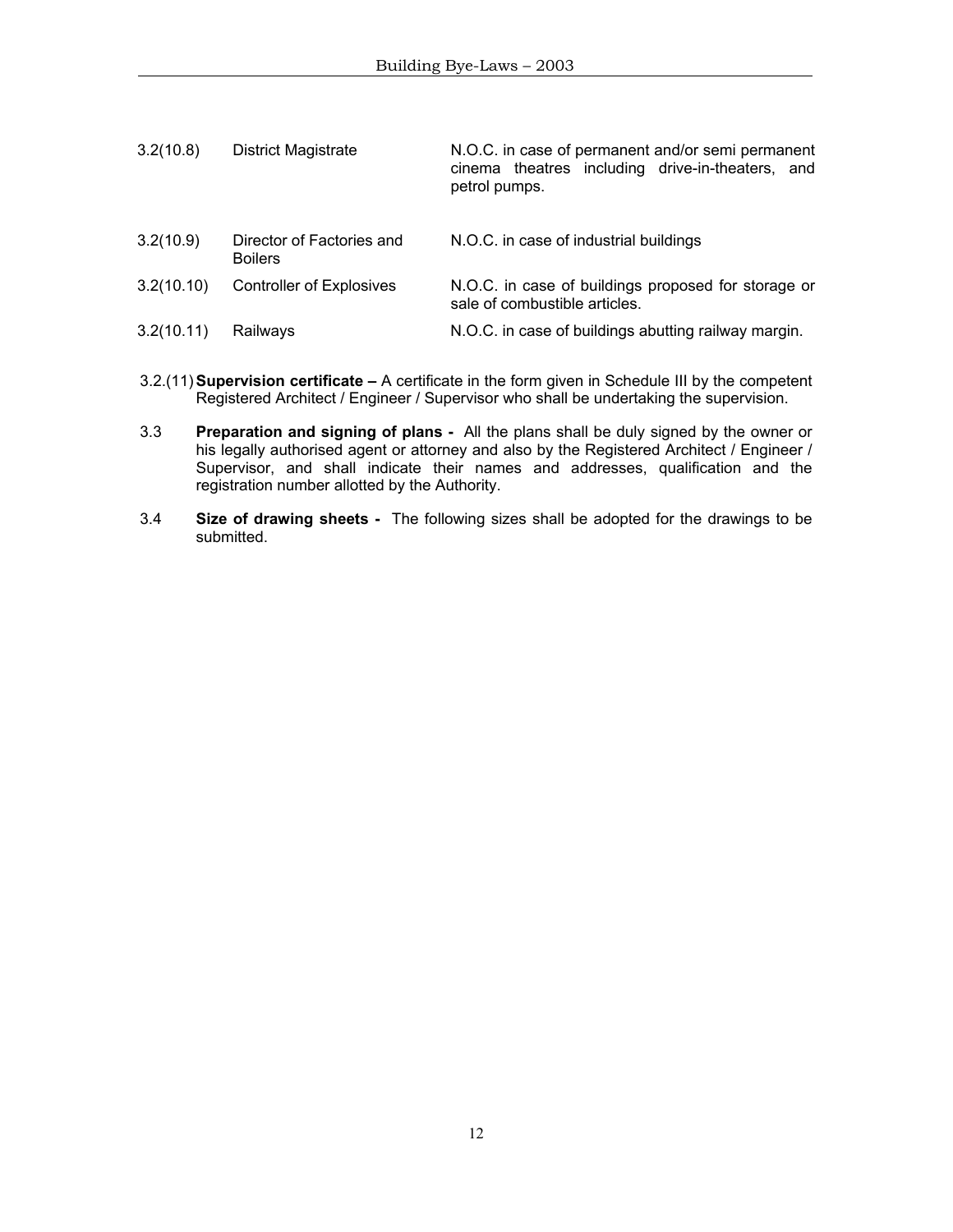# **TABLE 1**

| SI. No.       | Standard       | Trimmed size (mm) | Untrimmed size (min) in mm |
|---------------|----------------|-------------------|----------------------------|
|               | A0             | 841 x 1189        | 880 x 1230                 |
| $\mathcal{P}$ | A <sub>1</sub> | 594 x 841         | 625 x 880                  |
| 3             | A2             | 420 x 594         | 450 x 625                  |
| 4             | A <sub>3</sub> | 297 x 420         | $330 \times 450$           |
| 5             | A4             | 210 x 297         | 240 x 330                  |
| 6             | A5             | 148 x 210         | 165 x 240                  |

# **(Bye-law 3.4) SIZES OF DRAWING SHEETS**

Any of the above convenient standard sizes may be adopted considering the details to be shown.

3.5 **Colouring of plans –** All the plans should be coloured as specified in Table 2 and folded to A4 size.

|                | (Bye-law 3.5)<br><b>Colouring of plans</b> |                                |                                |                                |                                |                                |                                |  |  |
|----------------|--------------------------------------------|--------------------------------|--------------------------------|--------------------------------|--------------------------------|--------------------------------|--------------------------------|--|--|
| SI.            |                                            |                                | Site Plan                      |                                |                                | <b>Building Plan</b>           |                                |  |  |
| No.            | Item                                       | White<br>Plan                  | <b>Blue</b><br>Print           | Ammonia<br>Print               | White<br>Plan                  | <b>Blue</b><br>Print           | Ammonia<br>Print               |  |  |
| $\mathbf{1}$   | Plot lines                                 | <b>Thick</b><br><b>Black</b>   | <b>Thick</b><br><b>Black</b>   | <b>Thick</b><br><b>Black</b>   | <b>Thick</b><br><b>Black</b>   | <b>Thick</b><br><b>Black</b>   | <b>Thick</b><br><b>Black</b>   |  |  |
| $\overline{2}$ | <b>Existing Street</b>                     | Green                          | Green                          | Green                          |                                |                                |                                |  |  |
| 3              | Future street if<br>any                    | Green<br>dotted                | Green<br>dotted                | Green<br>dotted                |                                |                                |                                |  |  |
| 4              | Permissible<br>building line               | <b>Thick</b><br>dotted         | <b>Thick</b><br>dotted         | Thick<br>dotted                | $\qquad \qquad \blacksquare$   |                                |                                |  |  |
| 5              | Open Space                                 | <b>No</b><br>Colour            | <b>No</b><br>Colour            | <b>No</b><br>Colour            | No<br>Colour                   | <b>No</b><br>Colour            | <b>No</b><br>Colour            |  |  |
| 6              | <b>Existing Work</b>                       | <b>Black</b><br>outline        | White                          | <b>Blue</b>                    | <b>Black</b>                   | White                          | <b>Blue</b>                    |  |  |
| $\overline{7}$ | Work proposed<br>to be<br>demolished       | Yellow<br>hatched              | Yellow<br>hatched              | Yellow<br>hatched              | Yellow<br>hatched              | Yellow<br>hatched              | Yellow<br>hatched              |  |  |
| 8              | Proposed work<br>(see Note 1)              | Red filled<br>in               | Red filled<br>in               | Red                            | Red                            | Red                            | Red                            |  |  |
| 9              | Drainage &<br>Sewerage work                | Red<br>dotted                  | Red<br>dotted                  | Red<br>dotted                  | Red<br>dotted                  | Red<br>dotted                  | Red<br>dotted                  |  |  |
| 10             | <b>Water Supply</b><br>work                | <b>Black</b><br>dotted<br>thin | <b>Black</b><br>dotted<br>thin | <b>Black</b><br>dotted<br>thin | <b>Black</b><br>dotted<br>thin | <b>Black</b><br>dotted<br>thin | <b>Black</b><br>dotted<br>thin |  |  |

**TABLE 2 (Bye-law 3. 5)**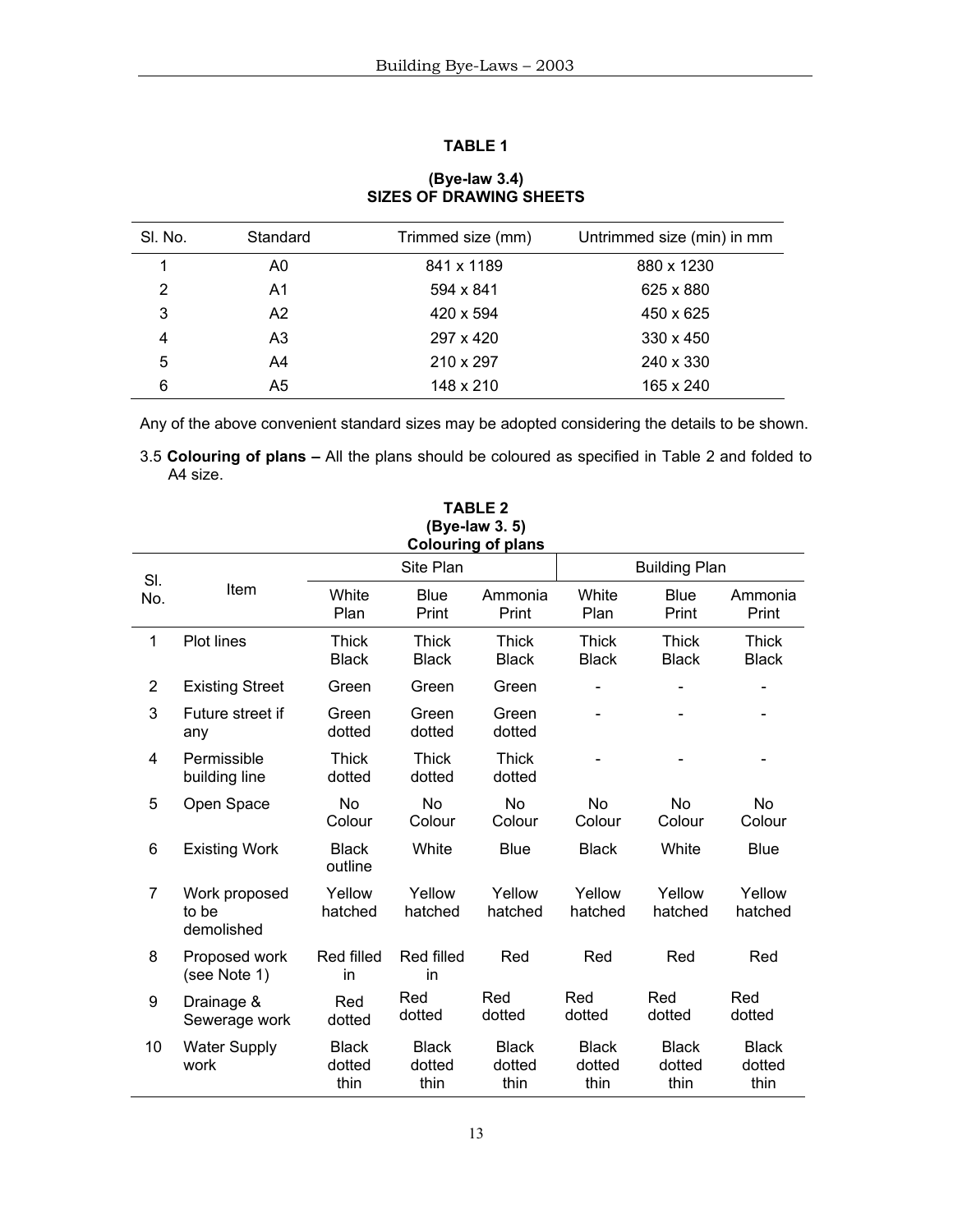- **Note:** (1) Item No.8 does not apply, in case of an entirely new construction on the site.
	- (2) For land development, sub-division, layout, suitable colouring notations shall be used which shall be indexed.
- 3.6 **Registration of Architects / Engineers / Supervisors** Architects / Engineers / Supervisors referred to under these bye-laws shall be registered by the Authority as stipulated in Schedule IV.

## 3.7 **Building licence fee -**

3.7.1 Every person intending to construct or reconstruct or alter any building under sections 299, 304 and 312, of the Act shall pay to the Corporation fund, the building licence fee as prescribed by the Authority subject to a minimum of Rs. 300/- (Rupees three hundred only)

Provided that no licence fee shall be payable by the Central and the State Governments for the construction of buildings by them on their lands.

- **Note:** The fixation of licence fee shall be governed by the following:
	- a) For re-erection of existing buildings, the fees chargeable shall be the same as for the erection of new buildings.
	- b) For additions and alterations in the existing buildings the fees shall be chargeable on the added portions only at the same rate applicable to the new building.
- 3.7.2 Part of the building licence fee which shall not be less than 5% of the licence fee and subject to a minimum of Rs. 50/- (Rupees fifty) only shall be paid together with the application for building licence, as scrutiny fee, which is not refundable. The balance amount of licence fee shall be paid on receipt of demand notice from the Authority.
- 3.7.3 Licence fee for compound wall at Rs. one only per running meter shall be paid on receipt of demand notice.
- 3.8 **Ground rent -** The ground rent for stocking of building materials on public land as prescribed by the Authority without causing obstruction to movement of vehicles and pedestrians subject to the permission of the Authority.
- **Note:** (i) The ground rent charges shall be based on the total floor area of all the floors in the buildings. The ground rent is valid for a period of two years only. If the building is not completed and the occupancy certificate is not obtained within the period of two years, further rent is to be paid at half the rate per annum or part thereof till the building is completed.
- **Note:** (ii) The ground rent applies only for the storing of building materials and not for any other purpose.
- **Note:** (iii) If the public land is utilised for storing of excavated materials and debris, separate charges will have to be paid at four times the rate fixed as ground rent.
- 3.9 **Ground rent for high rise buildings :** High rise buildings are not exempted from payment of ground rent irrespective of the set backs and coverage.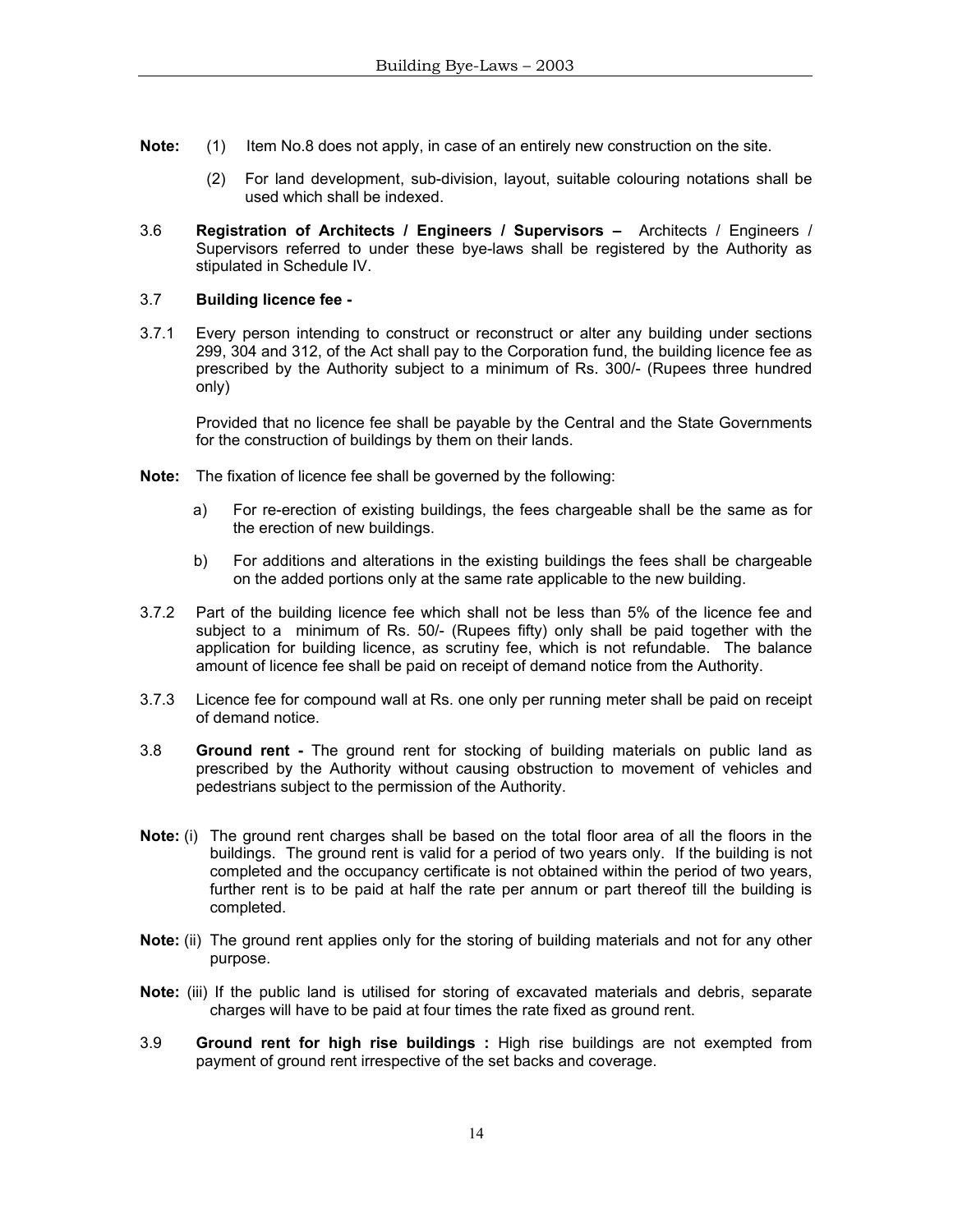## **3.10 Exemptions for ground rent -**

Ground rent may be exempted in the following cases, namely

- (1) individual residential bungalows with front set back of 6 metres and more with coverage of not more than 55 per cent.
- (2) schools, colleges and other institutions with a front set back of 8 meters and more with coverage of not more than 33.33 per cent.
- (3) religious and cultural buildings with a front set back of 8 meters and more with coverage of not more than 45 per cent.
- (4) heavy industries and Government buildings with large extents of land capable of storing the building materials within the periphery of the property.
- **Note:** Exemption shall be granted only on production of undertaking from the applicant on a stamped paper of Rs. 30 that the Corporation land, footpath and road will not be used for stocking building materials as well as depositing debris and in case of violation of this condition, they shall be liable to pay the ground rent at the normal rates in addition to the penalty of 50 % of the amount specified which will be recovered as arrears of tax on land and buildings, etc.
- 3.11.1 **Construction of temporary shed -** Temporary shed to be used as construction shed may be permitted in that plot (excluding public land) along with the sanction to a building and may be put up not earlier than a month before the commencement of the work and shall be removed immediately after the completion of the work. Occupancy certificate for the building shall be issued only after the removal of the temporary shed.
- 3.11.2 **Temporary Structructres –** Temporary Structruers used for running establishments of commercial in nature, Religious and Cultural Programmes etc,., shall be permitted according to the purpose for which these are used by the special permission of the authority for a limited period and subject to such conditions as may be imposed in the permission. Such temporary structrues shall be completely removed on the expiry of period specified in it.
- 3.12 **Demand notice** -The demand notice for the payment of licence fee, ground rent and such other fee for the issue of building licence will be valid for a period of forty five days only from the date of issue of the notice. After the expiry of the above period, fees shall be paid as per the revalidated demand notice. The revalidation shall be subject to the then in force at the time of such revalidation.
- 3.13 **Revision of licence fee and ground rent -** The Licence fee and ground rent are subject to revision from time to time by the Commissioner without notice.

## 4.0 **GRANT OF LICENCE**

#### 4.1 **Grant or refusal of licence –**

4.1.1. Subject to sections 303 and 304 of the Act, the Authority, after having examined the application for licence, may either grant the licence as per the proposal or with such modifications or conditions as it may deem necessary or refuse licence and thereupon shall communicate its decision to the applicant within 30 days as per KMC Act in the proforma given in Schedule V-A or Schedule V-B.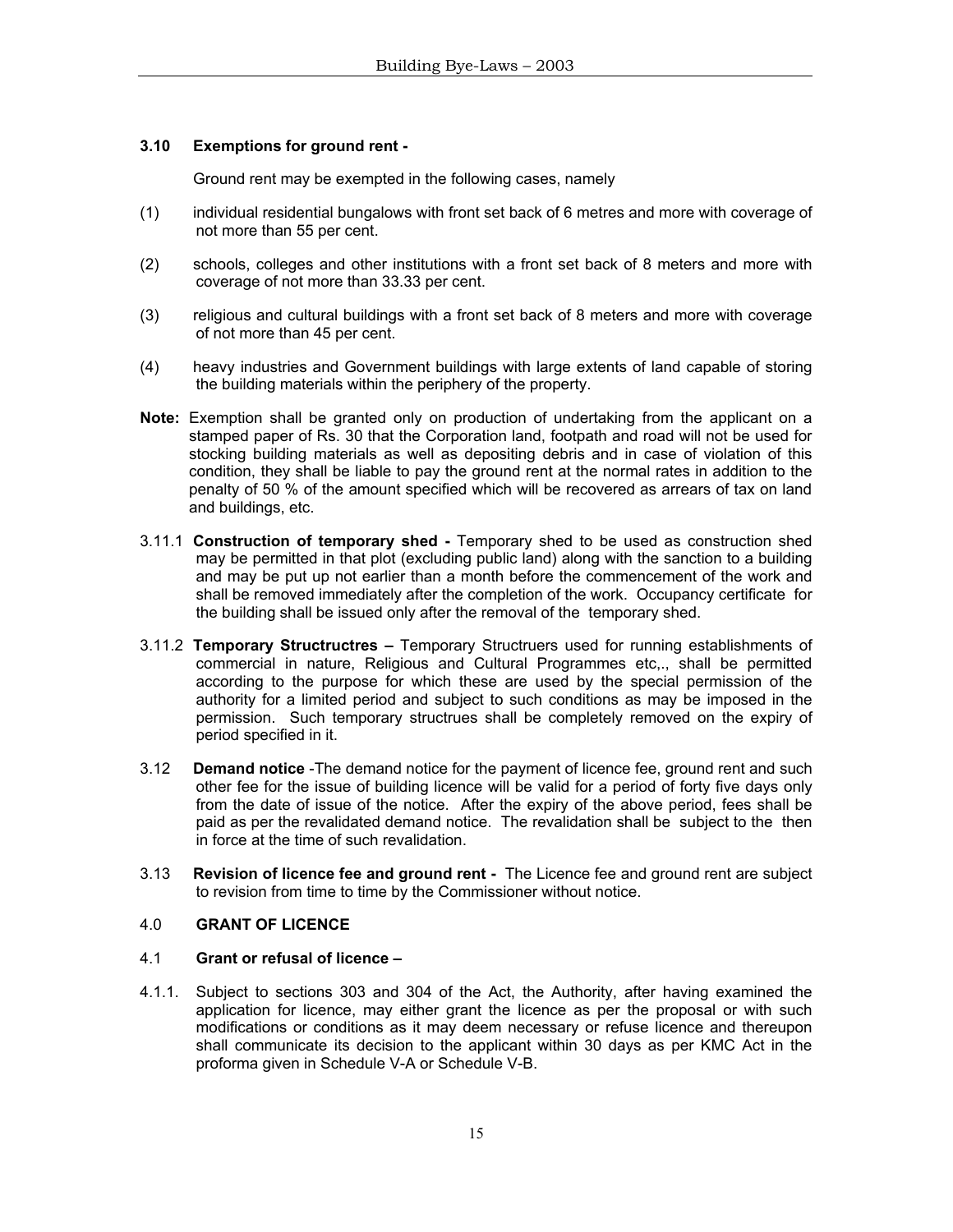- 4.1.2. While granting licence, the Authority shall impose a condition that atleast two trees shall be grown in the sites where the sital area exceeds 200 sqm. in the interest of improving the environment of the area.
- 4.1.3. The Authority may require the owner, builder, or any other person responsible for construction of a building to erect and maintain during construction such barricading as considered necessary to prevent dust, debris and other materials endangering the safety of people/structures, etc., in and around the site.
- 4.1.4. **Revised plans –** (i) Where plans have been scrutinised and modifications or objections have been pointed out by the Authority, the applicant shall modify the plans to comply with the modifications or objections raised and resubmit the plans. The plans submitted for approval shall not contain superimposed corrections.
- (ii) A plan once sanctioned may be revised or modified by the Authority on payment of additional fee for scrutiny, and additional fee, if any, to be paid, due to the increase in the permissible floor area. If the modified plan is sanctioned after the commencement of work, penalty at the rates prescribed by the Corporation shall be paid by the applicant
- 4.1.5. **Security deposit**  1) The applicant shall deposit a sum at the rate of Rs.25/= per sq.mtr. of floor area as refundable non-earning security and earnest deposit for the following categories of buildings, namely:
- a) Residential group housing / multi dwellings / apartments, with 5 dwelling units and more.
- b) Commercial buildings exceeding 300 sq. mtrs. of total floor area.
- 2) The security deposit shall be refunded two years after completion of the construction as per approved plan as certified by the Corporation. If the construction is not as per approved plan this deposit amount would be forfeited.

#### **4.4 Special powers of the Authority :**

The Authority may direct the owner (i) to change the location of the proposed building, (ii) to provide open space or ventilation, [iii] to use specified materials for construction, if such measures are considered necessary keeping in view the existing or proposed power lines, water and sewage lines passing through the site, or due to any proposed widening of the road or formation of new roads passing through the site; which shall not be inconsistant with the Act and the development plan;

## 5.0 **PROCEDURE AFTER GRANT OF LICENCE**

- 5.1 **Responsibility of owner** The granting of licence, approval of the plan and specifications, or inspections made by the Authority shall not in any way relieve the owner of a building from full responsibility for carrying out the work in accordance with the requirements of the sanctioned building plan along with such conditions as have been imposed while sanctioning the licence.
- 5.2 **Commencement of work** (i) The construction or reconstruction of a building shall be commenced within a period of two years from the date of issue of licence. Before the expiry of two years, the owner shall give intimation to the Authority of the intention to start work in the form prescribed in Schedule VI. Further, the owner shall give intimation to the Authority on completion of the foundation or footings of walls/columns on the foundation.
- (ii) After the expiry of two years from the date of licence, construction or reconstruction of a building shall not be commenced without obtaining a fresh licence from the Authority.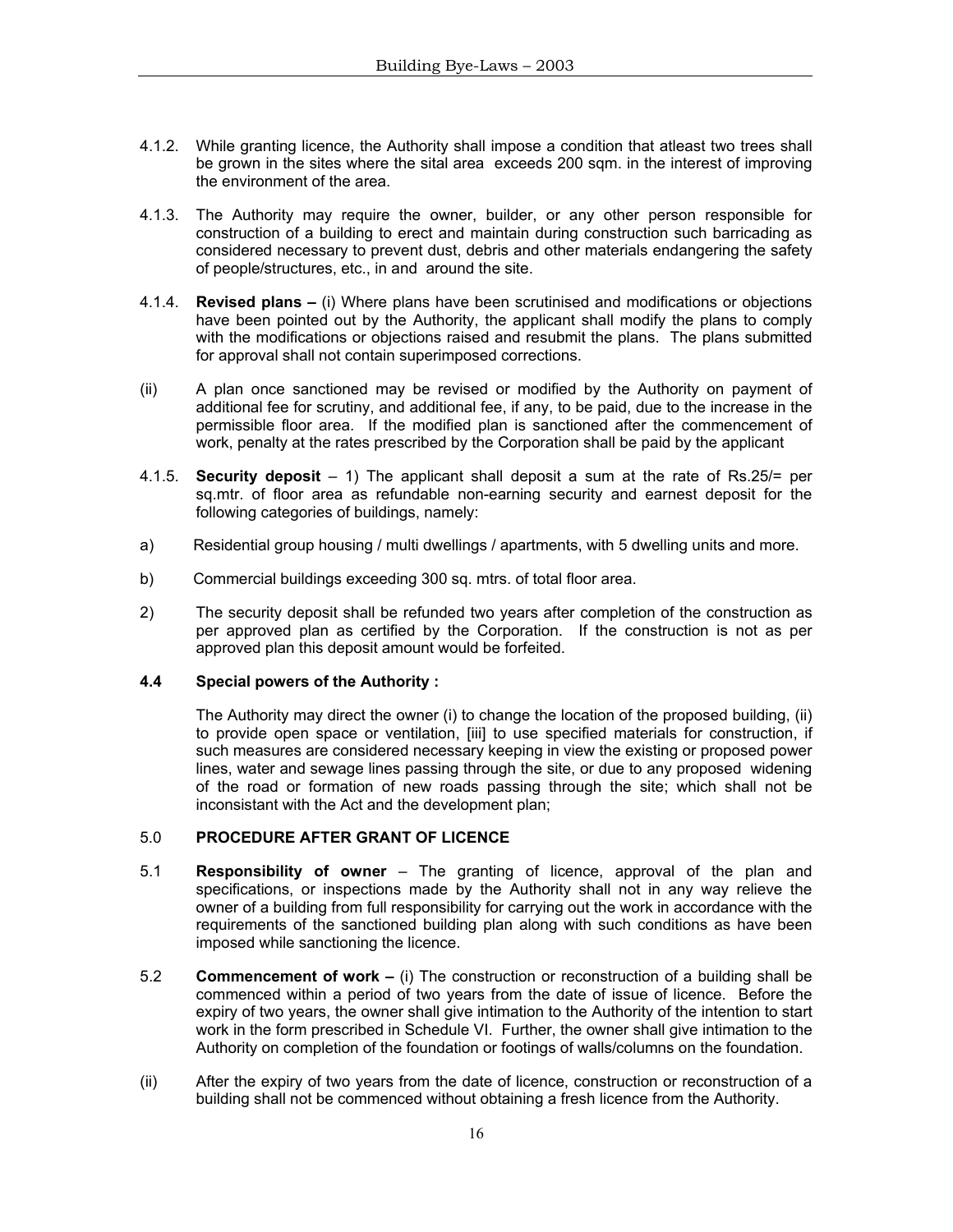- 5.3 **Inspection** (i) Generally all construction and work for which a licence is required shall be subject to inspection by the Authority and certain types of construction involving unusual hazards or requiring constant inspection, shall have continuous inspections by the Authority.
- (ii) Within 15 days from the date of the receipt of intimation under bye-law 5.2, the Authority shall inspect the site to verify the line out marked for the building according to the sanctioned plan. The owner shall commence the work after the grant of commencement certificate in the form prescribed in Schedule VII.
- (iii) If the commencement certificate is not issued within a period of 15 days from the date of intimation by the owner, the construction may proceed according to the sanctioned plan.
- **5.4 Documents at sites** Where tests of any materials are required to be in conformity with the requirements of these bye-laws, or conditions of licence, records of the test data shall at all times be kept for inspection during the construction of the building and for such period thereafter as may be required by the Authority.

## 5.5 **Display of sanctioned plan and licence at construction site**

- i)The owner/builder/contractor shall during the construction, display the following documents in a conspicuous place of the licensed premises;
- a) A copy of the building licence; and
- b) A copy of the approved plans of the property in respect of which the licence was issued and the specifications of the building to be constructed.
- ii) The building licence and the copies of sanctioned plans with specifications shall be mounted on a frame and displayed and they shall be made available during inspections.

## 5.6 **Occupancy certificate**

- 5.6.1
- (a) Every person shall before the expiry of five years from the date of issue of licence shall complete the construction or reconstruction of a building for which the licence was obtained and within one month after the completion of the erection of a building shall send intimation to the Commissioner in writing of such completion accompanied by a certificate in Schedule VIII certified by a Registered Architect / Engineer / Supervisor and shall apply for permission to occupy the building. The Authority shall decide after due physical inspection of the building (including whether the owner had obtained commencement certificate as per section 300 of the Karnataka Municipal Corporations Act, 1976 and compliance regarding production of all required documents including clearance from the Fire Service Department in the case of high rise buildings at the time of submitting application) and intimate the applicant within thirty days of receipt of the intimation whether the application for occupancy certificate is accepted or rejected. In case, the application is accepted, the occupancy certificate shall be issued in the form given in Schedule IX provided the building is in accordance with the sanctioned plan.
- (b) Physical inspection means the Authority shall find out whether the building has been constructed in all respects as per the sanctioned plan and requirement of building byelaws, and includes inspections by the Fire Service Department wherever necessary.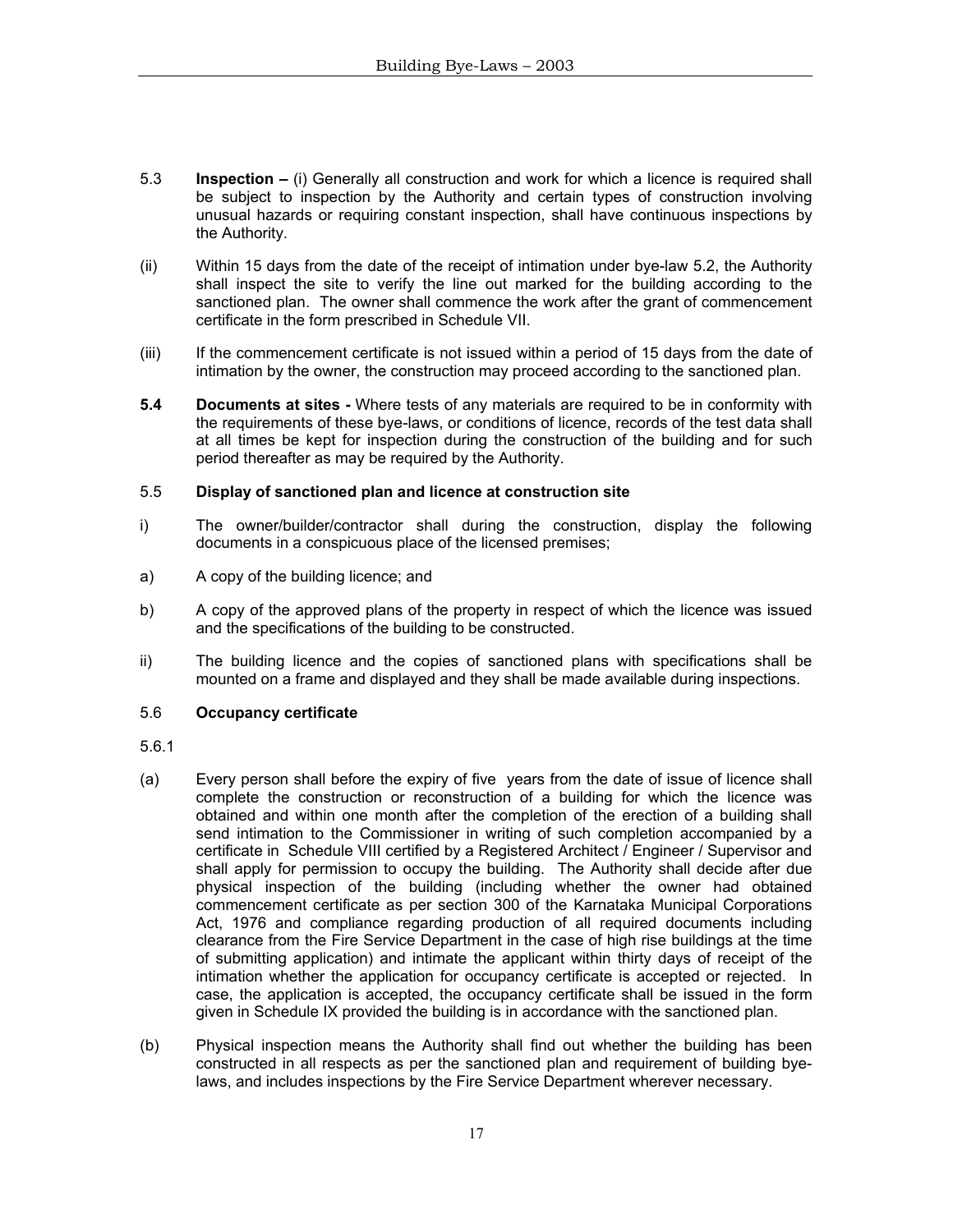- (c) If the construction or reconstruction of a building is not completed within five years from the date of issue of licence for such a construction, the owner shall intimate the Authority, the stage of work at the expiry of five years. The work shall not be continued after the expiry of five years without obtaining prior permission from the Authority. Such continuation shall be permitted, if the construction or reconstruction is carried out according to the licenced plan and if the Authority is satisfied that at least 75 percent of the permitted floor area of the building is completed before the expiry of five years. If not, the work shall be continued according to a fresh licence to be obtained from the Authority.
- 5.6.2 For all high rise buildings, the work shall also be subject to inspection by the officers of the Karnataka State Fire Service Department and the occupancy certificate shall be issued only after obtaining a clearance certificate from the Director of Fire Services.
- 5.7 **Occupancy or letting of the new buildings** No person shall occupy or allow any other person to occupy any new building or part of a new building for any purpose whatsoever until occupancy certificate to such buildings or part thereof has been granted by an officer authorised to give such certificate if in his opinion in every respect the building is completed according to the sanctioned plans and fit for the use for which it is erected. The Authority may in exceptional cases (after recording reasons) allow partial occupancy for different floors of a building .

## 6.0 **Deviations during Construction**

- i) Wherever any construction is in violation/deviation of the sanctioned plan, the Commissioner may, if he considers that the violations / deviations are within 5% of (1) the set back to be provided around the building, (2) plot coverage (3) floor area ratio and (4) height of the building and that the demolition under chapter XV of the Act is not feasible without affecting structural stability, he may regularise such violations/deviations after recording detailed reasons for the same.
- ii) Violation/deviation as at 6.0 (i) above may be regularised only after sanctioning the modified plan recording thereon the violations/deviations and after the levy of fee prescribed by the Corporation from time to time.
- iii) Regularisation of violations / deviations under this provision are not applicable to the buildings which are constructed without obtaining any sanctioned plan whatsoever and also the violations / deviations which are made inspite of the same being specifically deleted or rejected in the sanctioned plan.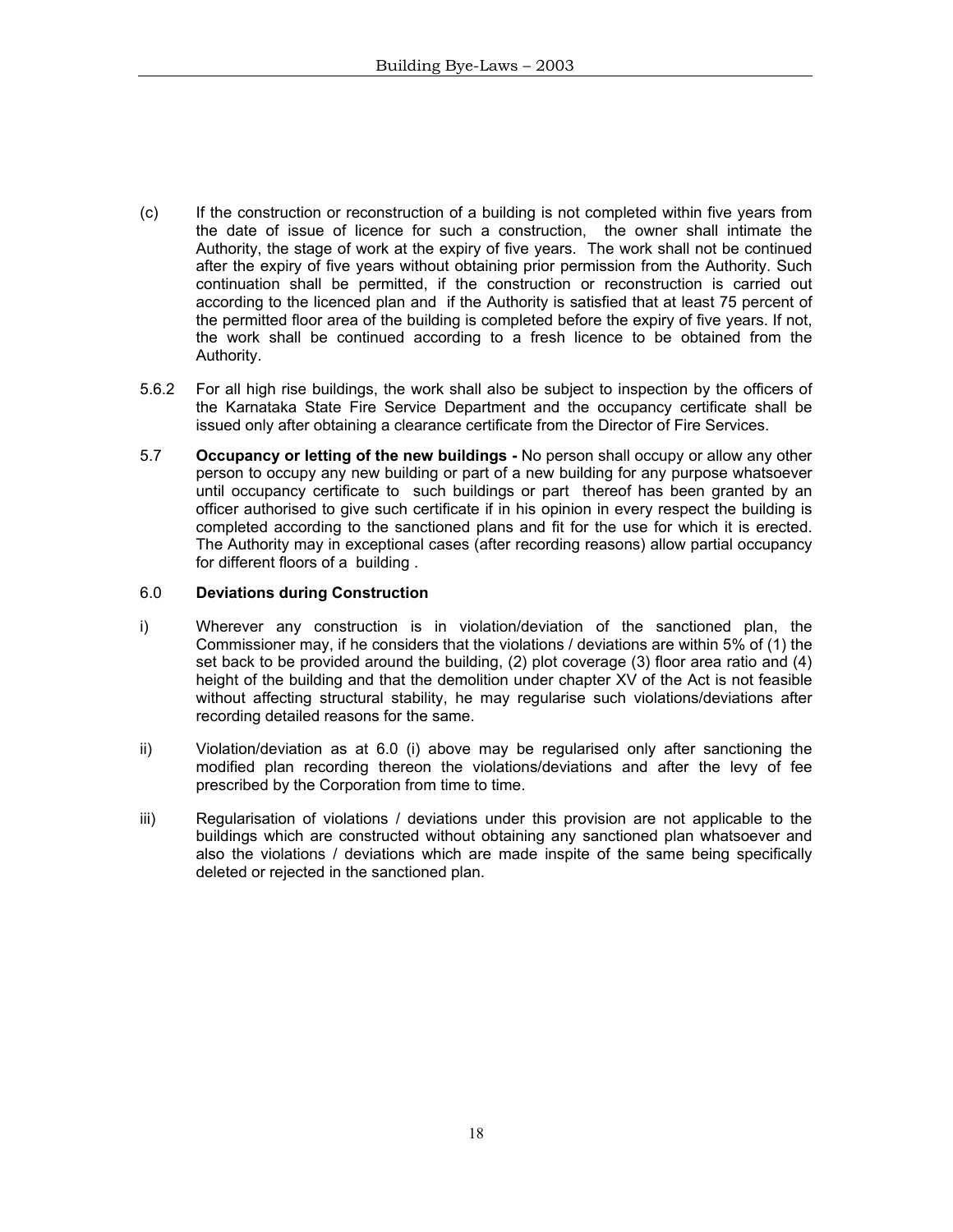#### **PART III GENERAL BUILDING REQUIREMENTS**

## 7.0 **Requirements of building sites**

- 7.1 No piece of land shall be used as a site for the construction of buildings under the following circumstances:
- a) if the site is not drained properly or is incapable of being well drained;
- b) if the Authority considers that the site is insanitary or it is dangerous to construct a building on it;
- c) if the building is proposed on any area filled up with filthy and offensive matter without a certificate from the Health Officer and Corporation Engineer to the effect that it is fit to be built upon from health and sanitary point of view;
- d) if the site is within a distance of nine meters from the water spread area of a tank at full tank level;
- e) if the owner of the building has not shown to the satisfaction of the Authority that all the measures required to safeguard the construction from constantly getting damp are being taken.;
- f) if the building is for an office or public building including school, theatre or assembly on a site which has not been previously approved by the Authority;
- g) if the construction of the building thereon is for public worship which in the opinion of the Authority may offend the religious feelings of any class of persons in the vicinity thereof; or which may cause obstruction to the traffic.
- h) if the use of the said site is for the purpose of establishing a factory, warehousing, or work place which in the opinion of the Authority will be a source of annoyance to the health and comfort of the inhabitants of the neighbourhood;
- i) if it violates any provisions of development plan and Zoning Regulations and
- j) if the plot is a revenue site for which permission under the Karnataka Land Revenue Act, 1964 is not obtained under section 95 thereof.
- **Note:** i) Every application for a factory, workshop or work place if it is proposed to employ and use power shall also satisfy the conditions of section 354 of the Act and specific permission thereunder shall be obtained.
	- (ii)If the proposed use of the building on the site does not conform to the land use proposals of the development plan or zoning regulations, permission from the Bangalore Development Authority (a) for the change of land use and (b) for the sub-division of plot, have to be furnished.
- 7.2 No Plan shall be sanctioned for a residential detached building on a plot measuring less than 50 sqm. or having width less than 6 metres. In specific cases of sites for housing schemes for EWS, LIG, Slum Clearance and Improvement Schemes as well as reconstruction in case of densely populated areas, and plot sub-divided due to family partitions, the Authority may relax the above conditions.
- 7.3 The sites which are not located in the approved layouts of the Bangalore Development Authority, shall have sanction for their sub-divisions under section 17 of the Karnataka Town and Country Planning Act, 1961, from the Bangalore Development Authority.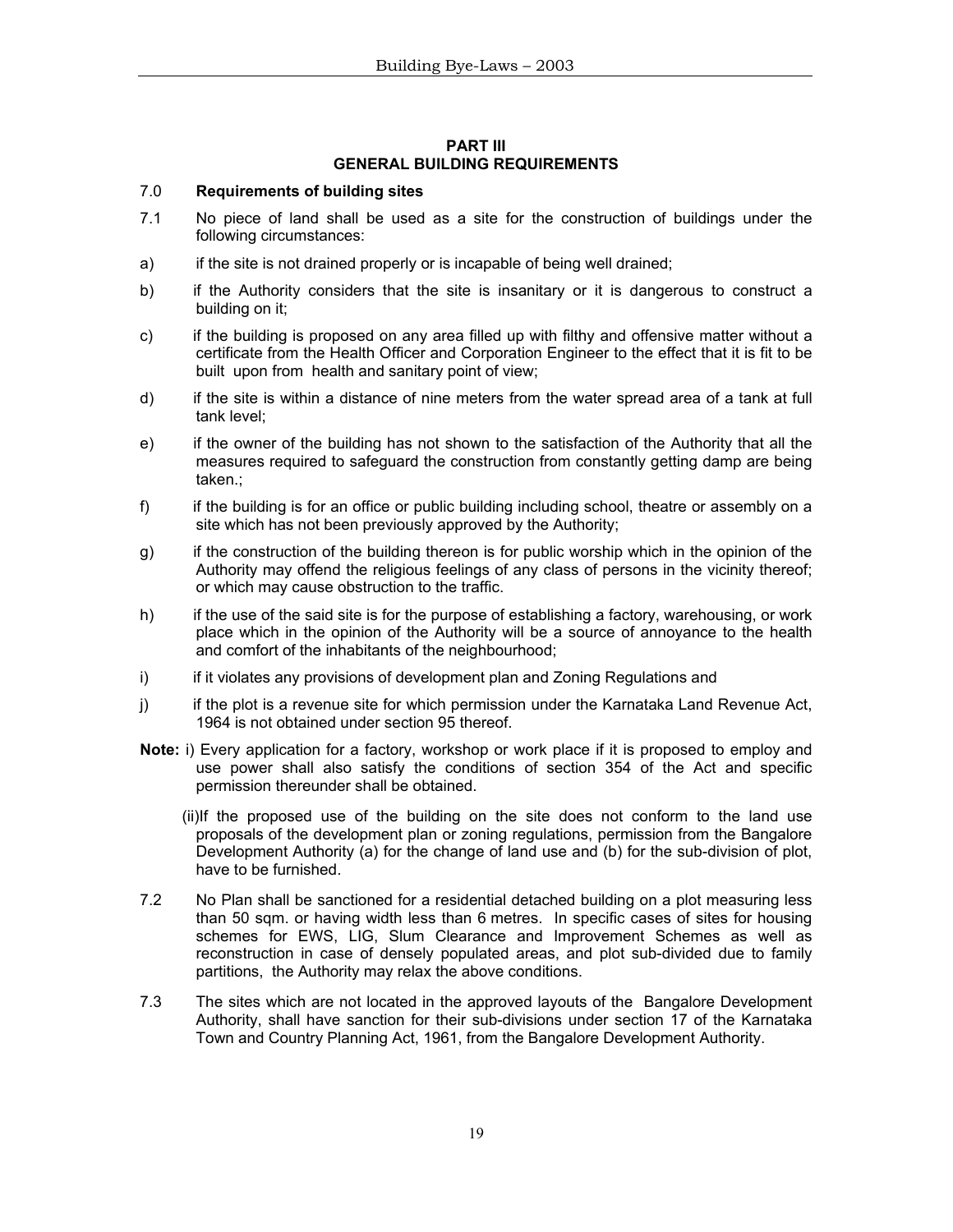# 7.4 **Distance of building from electrical lines**

No building shall be erected below an electrical line, as well as within the horizontal distance from the electrical line indicated in the Table 3. The vertical distance below the level of the electrical line and the topmost surface of the building corresponding to the minimum horizontal distance, shall be as indicated in Table 3. The minimum vertical clearance is not applicable if the horizontal distance exceeds the minimum prescribed.

**TABLE 3 (Bye-law 7.4) Distance of buildings from electrical lines**

|    | <b>Electrical Lines</b>                                    | Vertical<br>clearance in<br><b>Meters</b> | Horizontal<br>clearance in<br><b>Meters</b> |
|----|------------------------------------------------------------|-------------------------------------------|---------------------------------------------|
| a) | Low and medium voltage lines service lines upto 11<br>KV   | 2.5                                       | 1.2                                         |
| b) | High voltage lines upto and including 11 KV                | 3.7                                       | 12                                          |
| C) | High voltage line above 11 and upto and including<br>33 KV | 3.7                                       | 2.0                                         |

7.4.1 To provide a space for locating the distribution transformers and associated equipment as per KERC (ES & D) code leaving 3.0 mtrs from the building within the premises where the specified load is 25KW or more and also in MS Buildings.

## 8.0 **Means of access.**

- 8.1 The means of exclusive access other than thorough public roads and streets, shall not be of more than 30 meters in length from a public road or street. The minimum width of such access shall be 3.5 meters. F.A.R. and height of buildings coming up on such plots connected by means of exclusive access shall be regulated according to the width of public street or road. If the means of access exceeds 30.00 mtrs in length, FAR shall be regulated with reference to the width of such access road. Construction of buildings on plots with common access / lanes from the public road / street shall be regulated according to the width of such common access roads / lanes.
- 8.2 Existing conservancy lanes are not allowed to be used as means of access to the properties.
- 8.3 No building shall be erected so as to obstruct the means of access of any other building.
- 8.4 No person shall erect a building so as to encroach upon the means of access.
- 8.5 The means of access shall be clearly shown in the plans submitted indicating the width, length from the public road, width of the public road from which the access is taken etc.
- 8.6 Every such means of access shall be drained and lighted to the satisfaction of the Authority and manhole covers or other drainage, water or any other fittings, laid in such means of access shall flush with the finished surface level so as not to obstruct the safe movement.
- 8.7 The existing width of the means of access shall not be reduced in any case.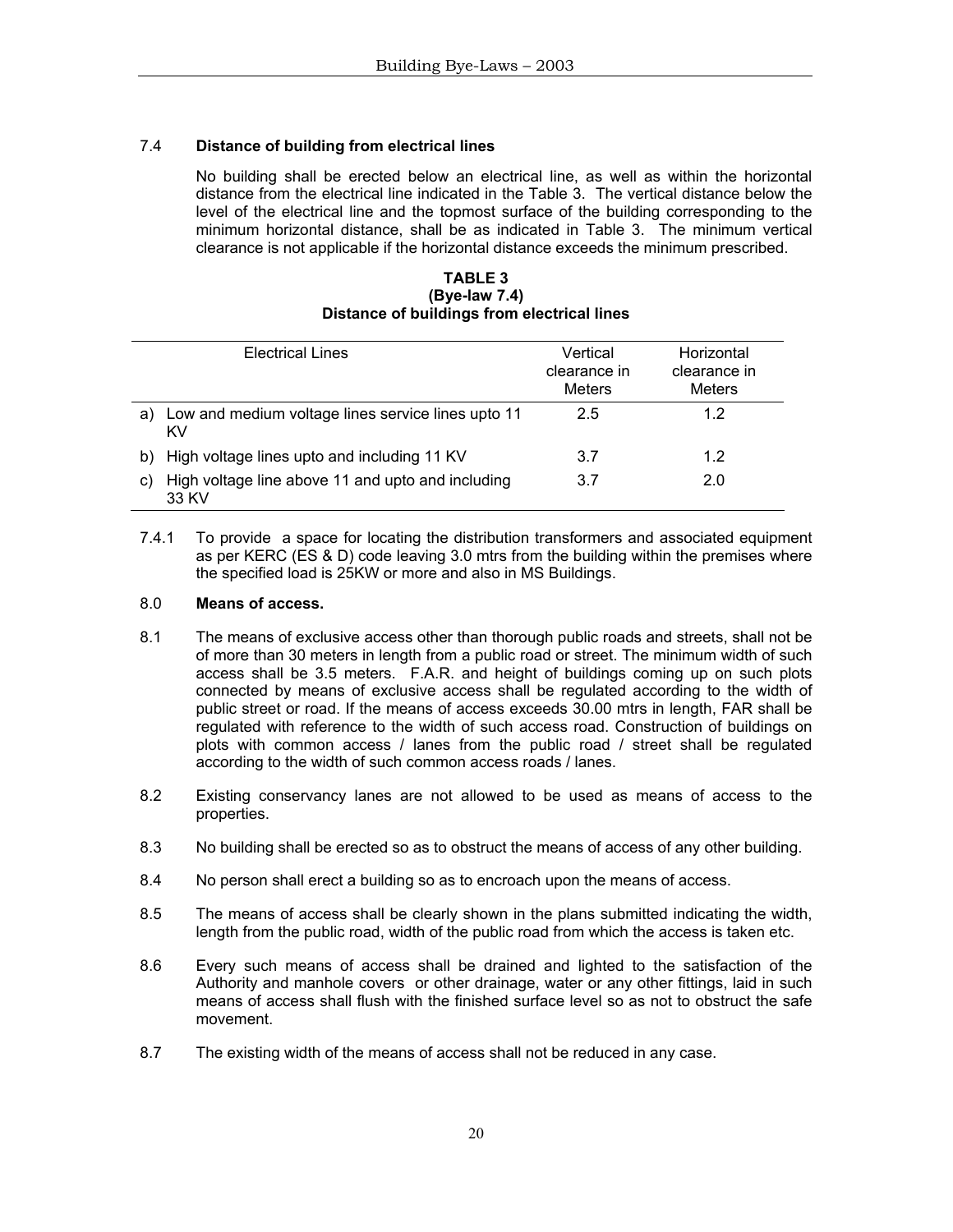# 9.0 **OPEN SPACES, COVERAGE AND FLOOR AREA RATIO.**

- 9.1 **Open spaces** Every room intended for human habitation shall abut on an interior or exterior open space or open verandah open to such interior or exterior open space.
- 9.2 **Exterior open spaces/ set backs, coverage, floor area ratio, numbers of floors and heights -** The set backs required on all the sides of building/s, maximum plot coverage, maximum FAR, maximum number of floors, maximum height of buildings that are permissible for different dimensioned sites and widths of roads are set out in Tables 4, 5 and 6 given below.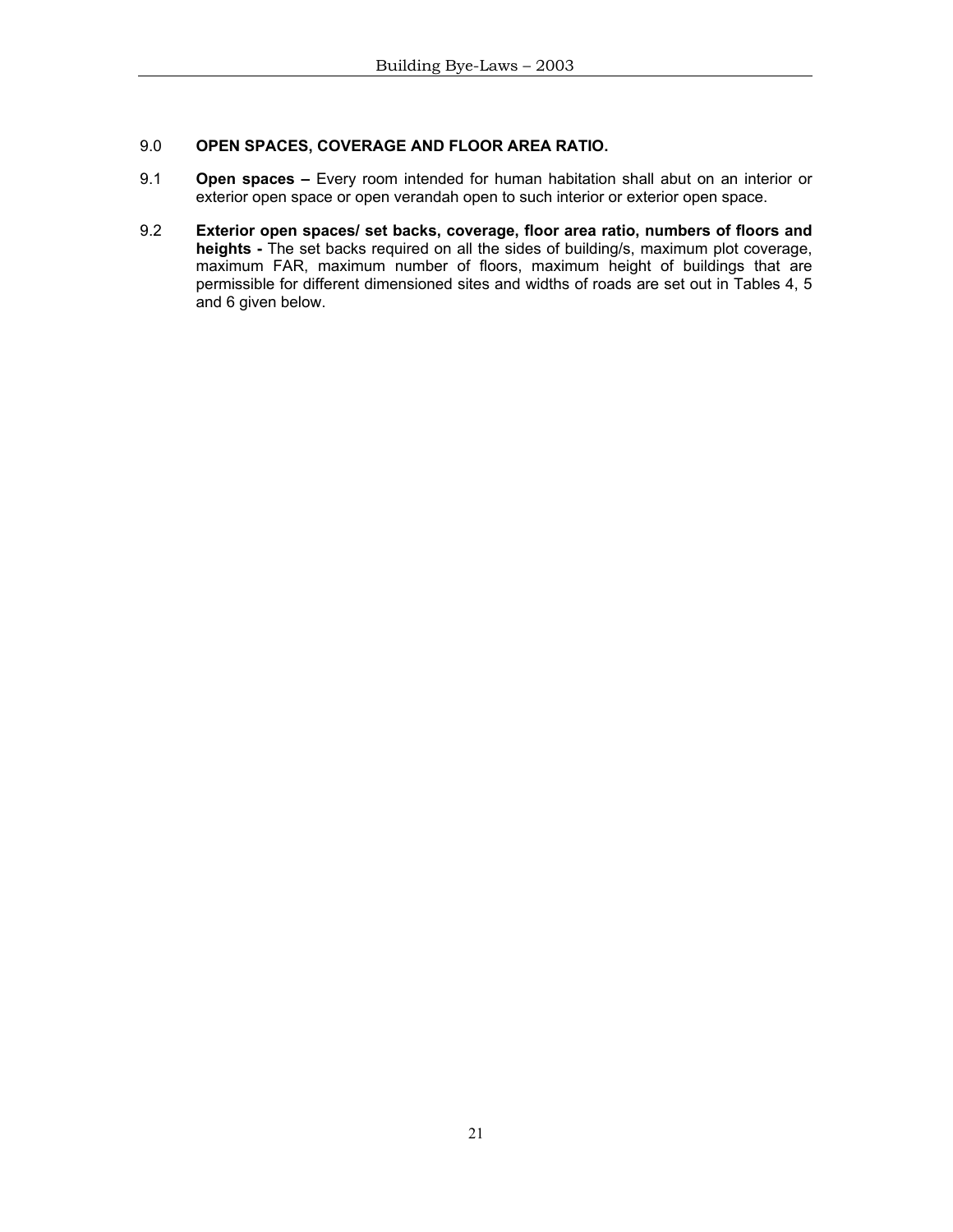## TABLE 4

# (Bye-law 9.2)

## EXTERIOR OPEN SPACES/SETBACKS IN METRES FOR RESIDENTIAL, COMMERCIAL, PUBLIC & SEMI-PUBLIC, TRAFFIC & TRANSPORTATION AND PUBLIC UTILITY BUILDINGS UPTO 9.5 MTRS. IN HEIGHT

| Depth of<br>site in<br>mtrs. |       | Residential              |       | Commercial               | T & T. P.U.&<br>Public and<br>Semi-Public |                          | Width of site<br>in mtrs. |      | Residential |      | Comercial |      | T & T. P.U. &<br>Public and<br>Semi Public |
|------------------------------|-------|--------------------------|-------|--------------------------|-------------------------------------------|--------------------------|---------------------------|------|-------------|------|-----------|------|--------------------------------------------|
|                              | Front | Rear                     | Front | Rear                     | Front                                     | Rear                     |                           | Left | Right       | Left | Right     | Left | Right                                      |
| Upto 6                       | 1.00  | $\overline{\phantom{0}}$ | 1.00  | $\overline{\phantom{0}}$ | .50                                       | $\overline{\phantom{0}}$ | Upto 6                    | -    | 1.00        |      |           | -    | l.50                                       |
| Over 6<br>upto 9             | 1.00  | 1.00                     | .50   | $\overline{\phantom{0}}$ | .50                                       | l.50                     | Over 6<br>upto 9          | 1.00 | 1.00        |      | .50       | .50  | .50                                        |
| Over 9<br>upto 12            | 1.50  | .50                      | l.50  | .50                      | 3.00                                      | 1.50                     | Over 9<br>upto 12         | 1.50 | .50         | .50  | 1.50      | 1.75 | .50                                        |
| Over 12<br>upto 18           | 3.00  | .50                      | 3.00  | .50                      | 3.00                                      | l.50                     | Over 12<br>upto 18        | l.50 | 3.00        | .50  | 3.00      | 2.00 | 3.00                                       |
| Over 18<br>upto 24           | 4.00  | 3.00                     | 3.50  | 3.00                     | 4.50                                      | 2.00                     | Over 18<br>upto 24        | 2.50 | 3.50        | 2.50 | 4.00      | 3.00 | 3.00                                       |
| Over 24                      | 5.00  | 3.50                     | 4.50  | 3.00                     | 6.00                                      | 3.00                     | Over 24                   | 3.00 | 4.00        | 3.00 | 4.50      | 3.50 | 4.50                                       |

**Abbreviations** T & T = Traffic & Transportation, P.U. = Public utility.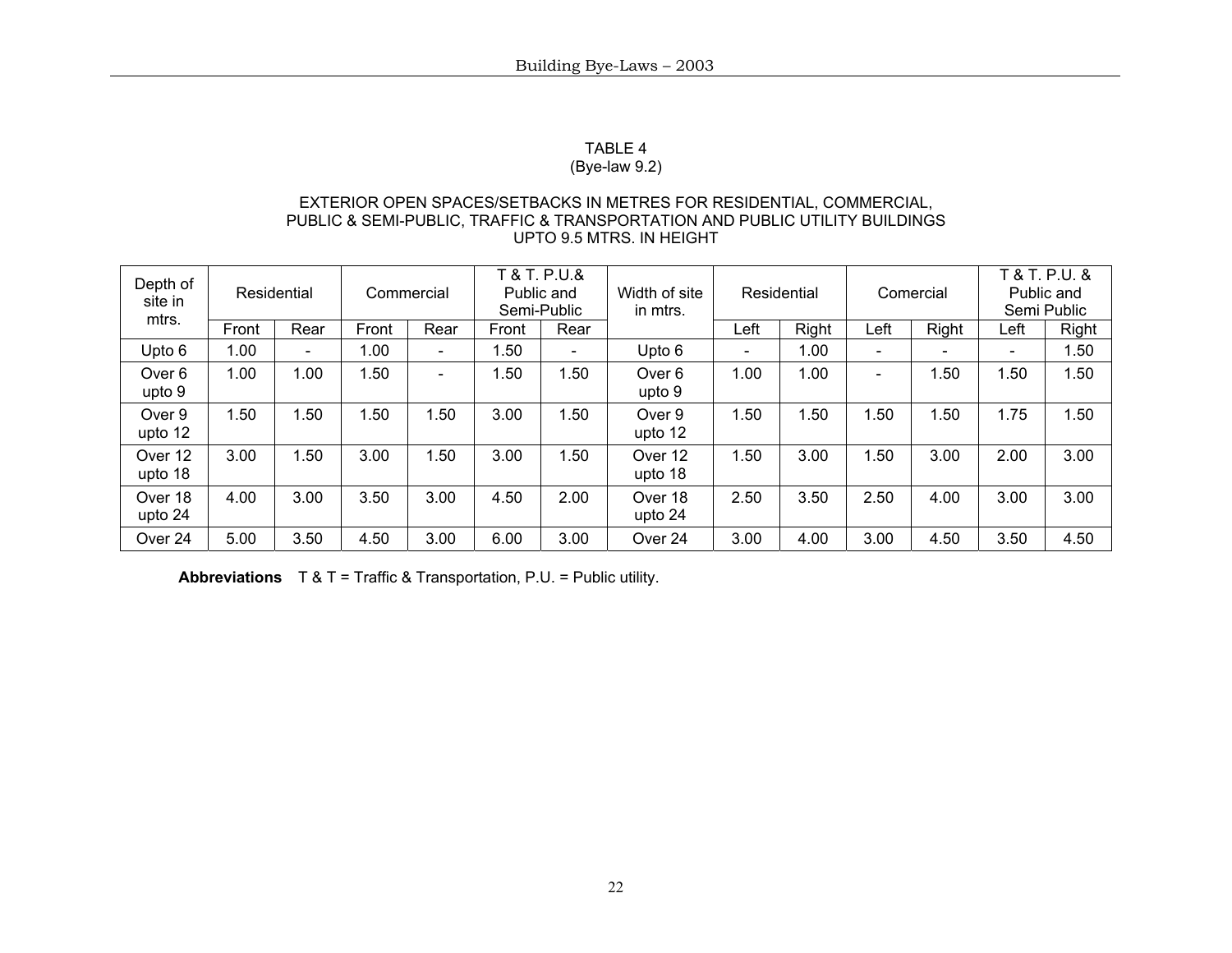#### TABLE 5 (Bye-law 9.2)

#### EXTERIOR OPEN SPACES/SET-BACKS FOR RESIDENTIAL, COMMERCIAL, PUBLIC AND SEMI-PUBLIC, TRAFFIC & TRANSPORTATION , PUBLIC UTILITY BUILDINGS – ABOVE 9.5 MTS. IN HEIGHT

| SI. No. | Height of Building in mtrs. | Exterior open spaces /<br>set-backs to be left on all<br>sides (Front, Rear and Sides)<br>in mtrs. |
|---------|-----------------------------|----------------------------------------------------------------------------------------------------|
| 1       | Above 9.5 upto 12           | 4.5                                                                                                |
| 2       | Above 12 upto 15            | 5.0                                                                                                |
| 3       | Above 15 upto 18            | 6.0                                                                                                |
| 4       | Above 18 upto 21            | 7.0                                                                                                |
| 5       | Above 21 upto 24            | 8.0                                                                                                |
| 6       | Above 24 upto 27            | 9.0                                                                                                |
| 7       | Above 27 upto 30            | 10.0                                                                                               |
| 8       | Above 30 upto 35            | 11.0                                                                                               |
| 9       | Above 35 upto 40            | 12.0                                                                                               |
| 10      | Above 40 upto 45            | 13.0                                                                                               |
| 11      | Above 45 upto 50            | 14.0                                                                                               |
| 12      | Above 50                    | 16.0                                                                                               |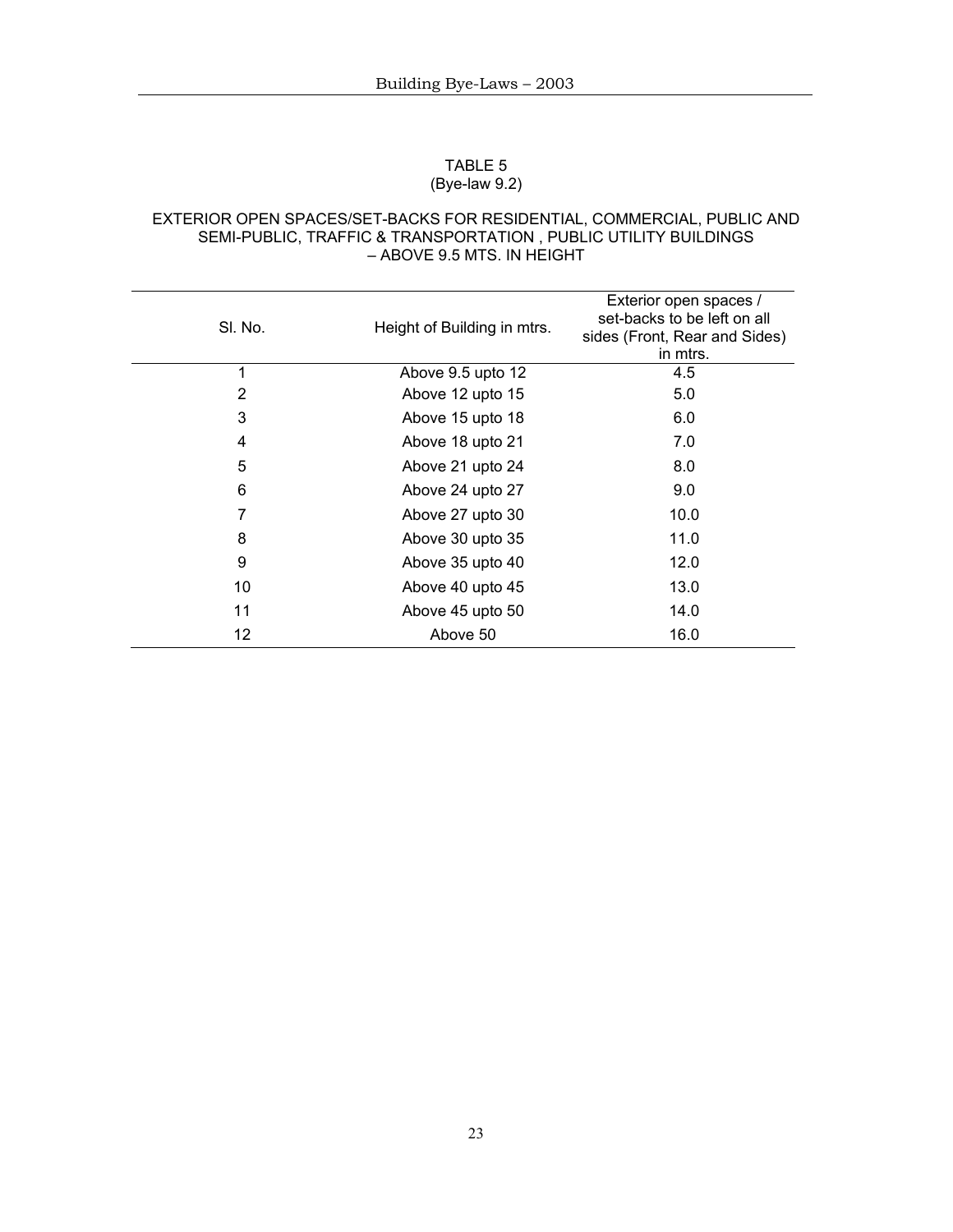## **TABLE 6 (Bye-law 9.2 and 9.10) COVERAGE AND FAR FOR RESIDENTIAL, COMMERCIAL, PUBLIC AND SEMI-PUBLIC, TRAFFIC & TRANSPORTATION, AND PUBLIC UTILITY BUILDING**

| Plot                                | Residential                   |                | Commercial                         |                | Public & Semi<br>Public T&T &<br><b>Public Utilities</b> |               | Road width      |  |  |  |
|-------------------------------------|-------------------------------|----------------|------------------------------------|----------------|----------------------------------------------------------|---------------|-----------------|--|--|--|
| Area in<br>Sq. mtr.                 | Plot<br>Cove-<br>rage<br>Max. | F.A.R.<br>Max. | Plot<br>Cove-<br>Rage<br>Max.      | F.A.R.<br>Max. | Plot<br>Cove-<br>rage<br>Max.                            | F.A.R<br>Max. | (Mtrs)          |  |  |  |
| A - INTENSELY DEVELOPED AREA        |                               |                |                                    |                |                                                          |               |                 |  |  |  |
| Upto 240                            | 65%                           | 0.75           | 65%                                | 1.00           | 60%                                                      | 1.00          | Upto 6          |  |  |  |
| Over 240<br>Upto 500                | 60%                           | 0.75           | 60%                                | 1.00           | 55%                                                      | 1.00          | Over 6 upto 9   |  |  |  |
| Over 500<br><b>Upto 750</b>         | 60%                           | 1.00           | 60%                                | 1.25           | 50%                                                      | 1.00          | Over 9 upto 12  |  |  |  |
| <b>Over 750</b><br><b>Upto 1000</b> | 60%                           | 1.00           | 60%                                | 1.25           | 50%                                                      | 1.25          | Over 12 upto 15 |  |  |  |
| <b>Over 1000</b>                    | 60%                           | 1.25           | 55%                                | 1.50           | 45%                                                      | 1.25          | Over 15         |  |  |  |
|                                     |                               |                | <b>B-MODERATELY DEVELOPED AREA</b> |                |                                                          |               |                 |  |  |  |
| Upto 240                            | 65%                           | 1.00           | 65%                                | 1.25           | 60%                                                      | 1.00          | Upto 9          |  |  |  |
| Over 240                            |                               |                |                                    |                |                                                          |               |                 |  |  |  |
| Upto 500                            | 60%                           | 1.25           | 60%                                | 1.50           | 55%                                                      | 1.25          | Over 9 upto 12  |  |  |  |
| Over 500                            |                               |                |                                    |                |                                                          |               |                 |  |  |  |
| Upto 750                            | 60%                           | 1.25           | 60%                                | 1.50           | 50%                                                      | 1.25          | Over 12 upto 15 |  |  |  |
| <b>Over 750</b>                     |                               |                |                                    |                |                                                          |               |                 |  |  |  |
| <b>Upto 1000</b>                    | 60%                           | 1.50           | 60%                                | 1.75           | 50%                                                      | 1.50          | Over 15 upto 18 |  |  |  |
| <b>Over 1000</b>                    | 60%                           | 1.75           | 55%                                | 1.75           | 45%                                                      | 1.50          | Over 18         |  |  |  |
| <b>C - SPARSELY DEVELOPED AREA</b>  |                               |                |                                    |                |                                                          |               |                 |  |  |  |

| Upto 240              | 65% | 1.00 | 65% | 1.25 | 60% | 1.25 | Upto 9          |
|-----------------------|-----|------|-----|------|-----|------|-----------------|
| <b>Over 240</b>       |     |      |     |      |     |      |                 |
| Upto $500$            | 60% | 1.25 | 60% | 1.50 | 55% | 1.50 | Over 9 upto 12  |
| <b>Over 500</b>       |     |      |     |      |     |      |                 |
| Upto 750              | 60% | 1.50 | 60% | 1.75 | 50% | 1.50 | Over 12 upto 15 |
| Over 750<br>upto 1000 | 60% | 1.50 | 60% | 1.75 | 50% | 1.80 | Over 15 upto 18 |
| <b>Over 1000</b>      | 60% | 2.00 | 55% | 2.00 | 45% | 1.80 | Over 18         |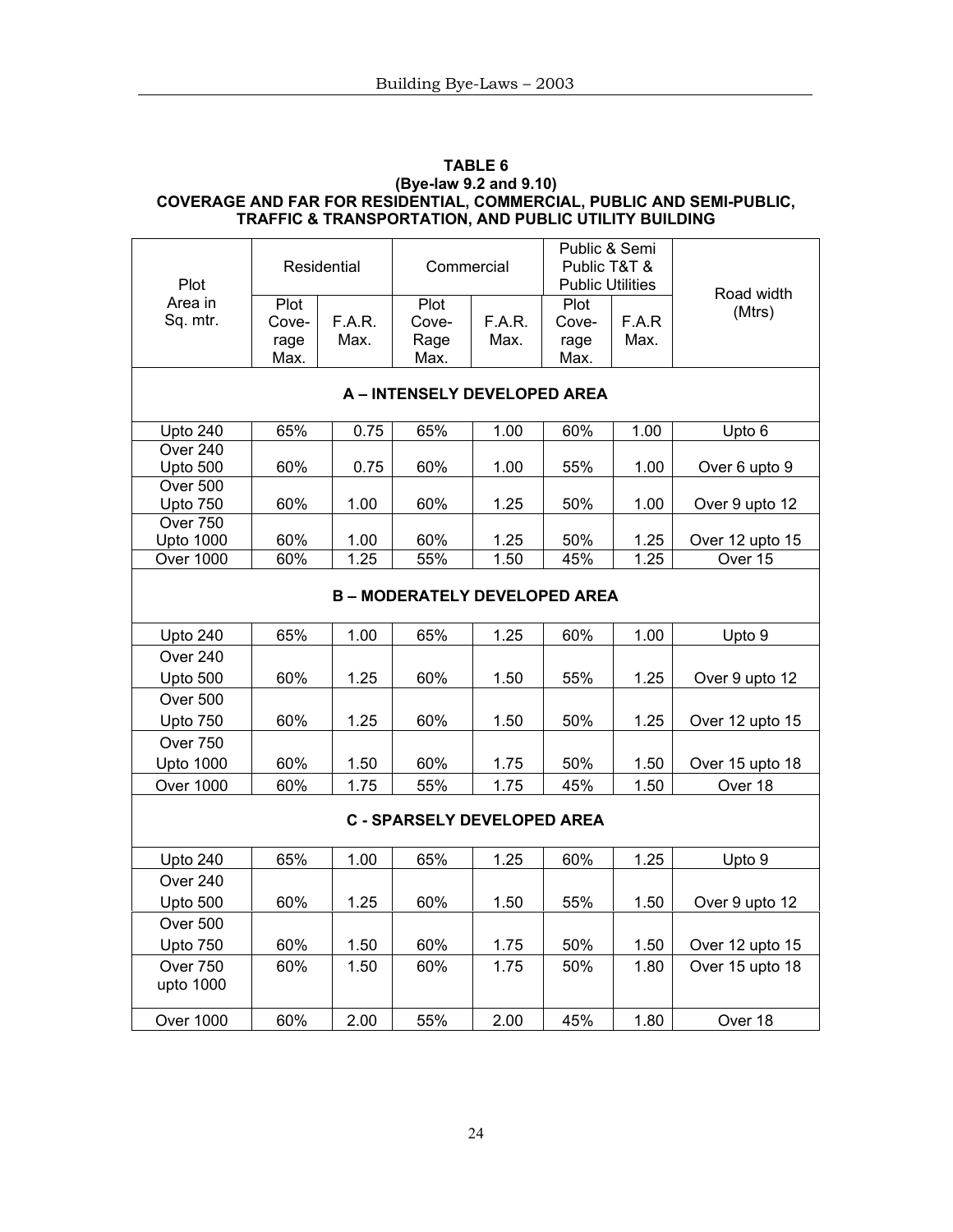**Note 1:** The dimensions in British system if any, adopted for the dimensions of plots may be interpreted as follows in Metric system and set backs may be applied accordingly.

 20'-0" – 6.0 m 30'-0" – 9.0 m 40'-0" – 12.0 m 50'-0" – 15.0 m 60'-0" – 18.0 m 80'-0" – 24.0 m

- **Note 2 :** The open spaces to be provided shall conform to the height necessary to consume the permissible FAR.
- **Note 3:** (a) The front and rear set backs shall be with reference to the depth of the site.
	- (b) The left and right set backs shall be with reference to the width of the site.
	- (c) If the height of a building exceeds 9.5 metres, the set backs to be provided shall be higher of the set backs specified in tables 4 and 5.
- **Note 4 :** Building lines have been prescribed to certain roads by the Bangalore Development Authority in Table 33 of the Zoning Regulations. This table is appended as Schedule X to these bye-laws. In such cases, the front set back or the building line which is higher of the two shall be provided.
- **Note 5:** In the case of corner sites both the sides facing the road shall be treated as front side and regulations applied accordingly to maintain the building line on these roads and to provide better visibility.
- **Note 6 :** In the case of a building facing more than two roads, the plot should be considered as corner plot taking two wider roads into consideration.
- **Note 7**: In the case of sites facing roads both in front and rear, both the sides facing roads should be treated as front and other two sides not facing roads should be treated as right and the setbacks be applied accordingly.
- **Note 8 :** In case where the plinth of the building is not parallel to the property line, the setbacks shall not be less than the specified setbacks at any given point on any side.
- **Note 9 :** In case of irregular plots the set-backs are to be calculated according to the depth or width at the points where the depths or widths are varying. Average set-backs shall not be considered in such cases.
- **Note 10** : The left and right set-backs may be interchanged by the Authority in exceptional cases due to existing structures like; open well and also considering the topography of the land. However, this shall be resorted to by the Authority only as an exception.
- **Note 11:** Set-backs should be provided in the owner's plot. Public open space or conservancy should not be considered as set-backs.
- **Note 12:** In case of two or more buildings proposed on a single site, the set-backs shall be applied by considering them as a common building. In such cases, the distance between the two buildings shall be minimum of half the height of the taller building.
- **Note 13:** For plots with an area of more than 750 sqm. bell mouth entrance shall be provided.
- **Note 14:** The front set back mentioned above are minimum. The building shall be shifted back to the building lines, if any declared by any competent authority.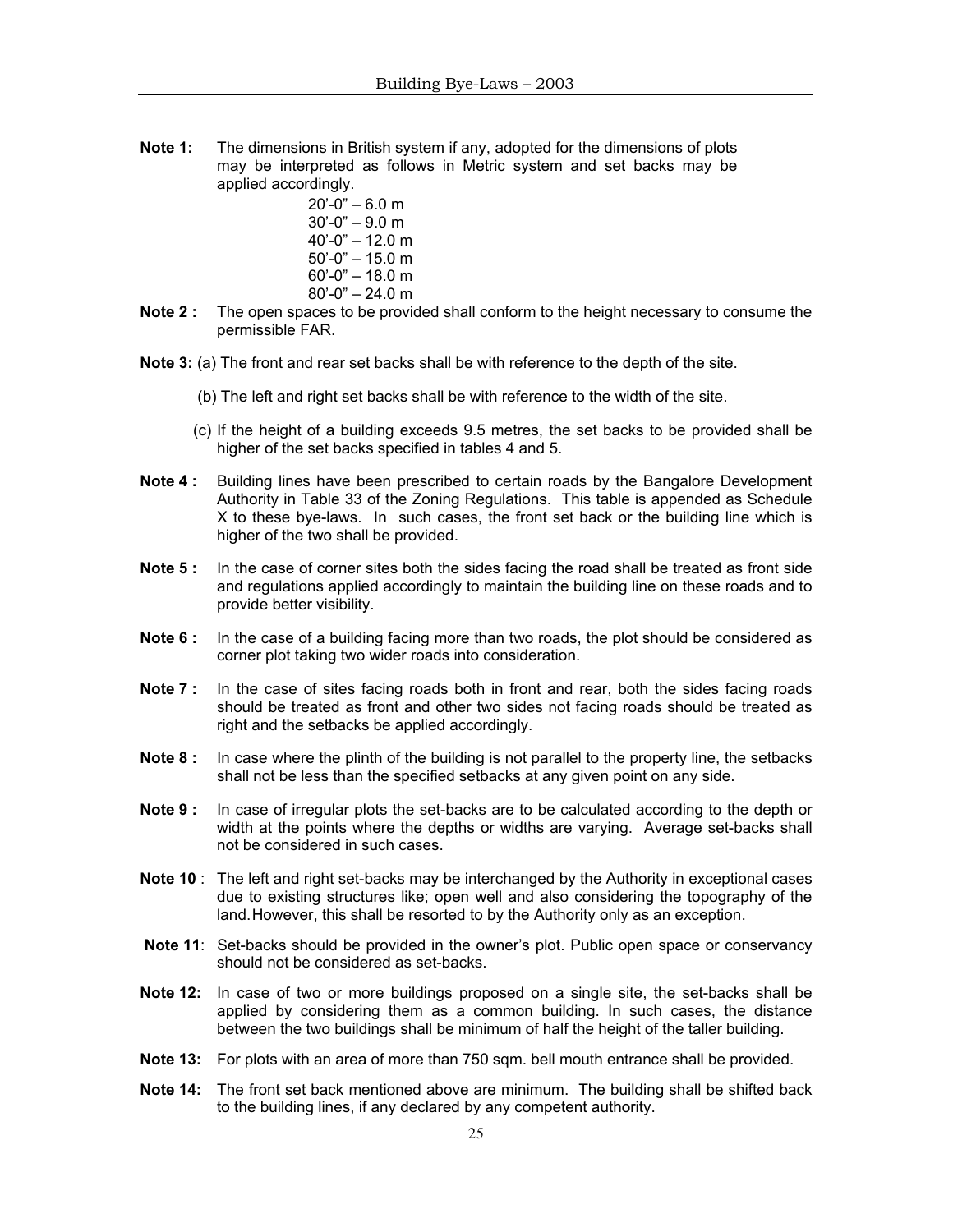## **9.3 High rise buildings.**

- 9.3.1 In the case of 'high-rise buildings' the minimum set-back all-round the building shall be as in Table 5.
- 9.3.2 Minimum depth or width of a site for high rise buildings shall be 21 mtrs.
- 9.3.3. Minimum road width facing a high rise building shall be 12mts.

## 9.4 **Garages**

- 9.4.1. For the buildings upto a height of 9.50 metres, one garage may be permitted in the rear right hand corner of the plot without right and rear set backs, if the following requirements are fulfilled, namely
	- a) height of the garage does not exceed 3.00 Metres from the ground level;
	- b) not more than one upper floor is proposed over such a garage;
	- c) height of the garage and the upper floor, if any, is limited to 6.50 Metres from the ground level;
	- d) no other structure is proposed over upper floor of the garage;
	- e) no openings are provided in the garage and its upper floor towards the neighbouring buildings;
	- f) the upper floor is accessible only from lower floor;
	- g) not exceeding one side door is provided to the garage at the ground level towards the rear setback of the building;
	- h) no other structures except one lumber room and a stair case are provided in the rear side of the garage;
	- i) depth of the lumber room does not exceed 1.25 Metres;
	- j) length of the garage including the lumber room and stair case does not exceed one third of the length of the site or 6 Metres, whichever is less;
	- k) width of the garage does not xceed 4 metres;
	- l) the distance from the outer surface of the garage to the plot boundary is not less than 4.50 metres;
	- m) in the case of corner plots, the garage is located at the rear corner diagonally opposite to the road intersection.
- 9.4.2. A Garage not exceeding 3.00 metres width may be permitted as part of the main building with minimum setbacks applicable to such a building, provided such a garage is not located at the intersection of roads in the case of corner sites. The length of the garage shall not exceed one third of the length of the corresponding side of the site or 6.00 metres, whichever is less.

#### 9.5 **Provision of ramp in setback :**

A ramp provided from surface level of the site to the basement floor shall have a minimum width of 3.50 meters and slope of not more than 1 in 10. The ramp shall have a margin of two meters kept free from the adjacent properties. The gradient of a ramp shall start after leaving a minimum distance of one metres from the front boundary of the plot.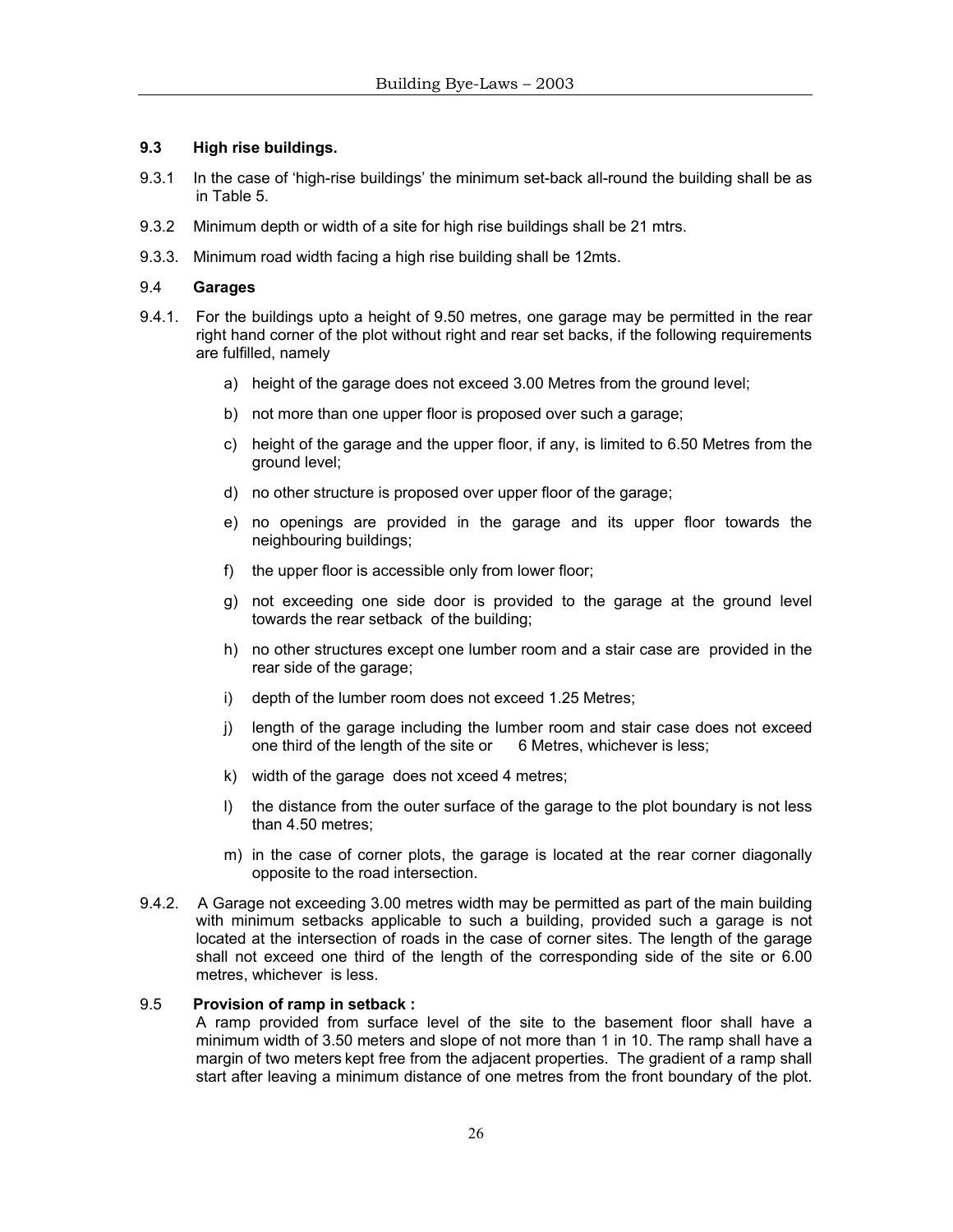In the case of high rise buildings, the ramp may be provided in the set back area without affecting the free movement of fire tenders.

- 9.6 **Application of land use :**
- 9.6.1. Where the nomenclature of a road differs from the one mentioned in the district maps of the development plan, the location of the site may be considered to determine the land use.
- 9.6.2. In cases of permitted land use, the Zoning Regulations shall be applied to a building keeping in view the use of the proposed building without reference to the land use of the Zone. However, the front set back shall be the higher of the one prescribed for that particular zone or the one prescribed for the use permitted in the zone.
- Example: If residential permission is granted in a commercial zone, the regulations applicable to residential use only be adopted except maintaining the higher of the front set back applicable either to commercial or residential use.
- 9.6.3. The land use indicated towards the road side of a property shall be the land use for the entire property (one property depth) without identifying it for different uses by measuring as per the scale of the maps.
- 9.6.4. Different uses permitted in a given zone may be allowed in different floors of the building. In such cases, the regulations applicable to the use of the ground floor of the building shall apply to the entire building. When mixed land uses are permitted in the ground floor, the predominent use among them shall be considered as the use of the ground floor.

## **9.7 Plots facing the roads proposed for widening :**

Where upper floors are permitted over the existing buildings which are sanctioned prior to the coming into force of these bye-law s and which are facing the roads proposed for widening in the development plan, the upper floors shall be limited to the proposed line of road widening or building line, if any prescribed.

#### **9.8 Additions, alterations and modifications :**

- i) Any additions, alterations & modifications to existing buildings shall be permitted in accordance with these bye-laws.
- ii) In case of the buildings which are existing prior to coming into force of these regulations, upper floors may be permitted according to the existing set-backs only, but limiting the F.A.R. and the number of floors according to the present bye-laws, subject to production of the foundation certificate as prescribed in the bye-law no. 3.2 (9).
- 9.9 **Interior open spaces** The whole of one side of one or more rooms intended for human habitation and not abutting on any of the front, rear or side open spaces shall abut on an interior open space of minimum width of 3 m.

#### **9.10 Limitations of floor area and covered area**

- **9.10.1** The coverage, and FAR, for different sizes of plots with reference to existing road width as limiting factor are given in the table No.6 for various types of buildings like residential, commercial, public and semi-public, etc. The local planning area of Bangalore City is divided into A, B & C areas by the Bangalore Development Authority for the purpose of regulating building constructions as under:-
	- A: Intensely developed area.
	- B: Moderately developed area.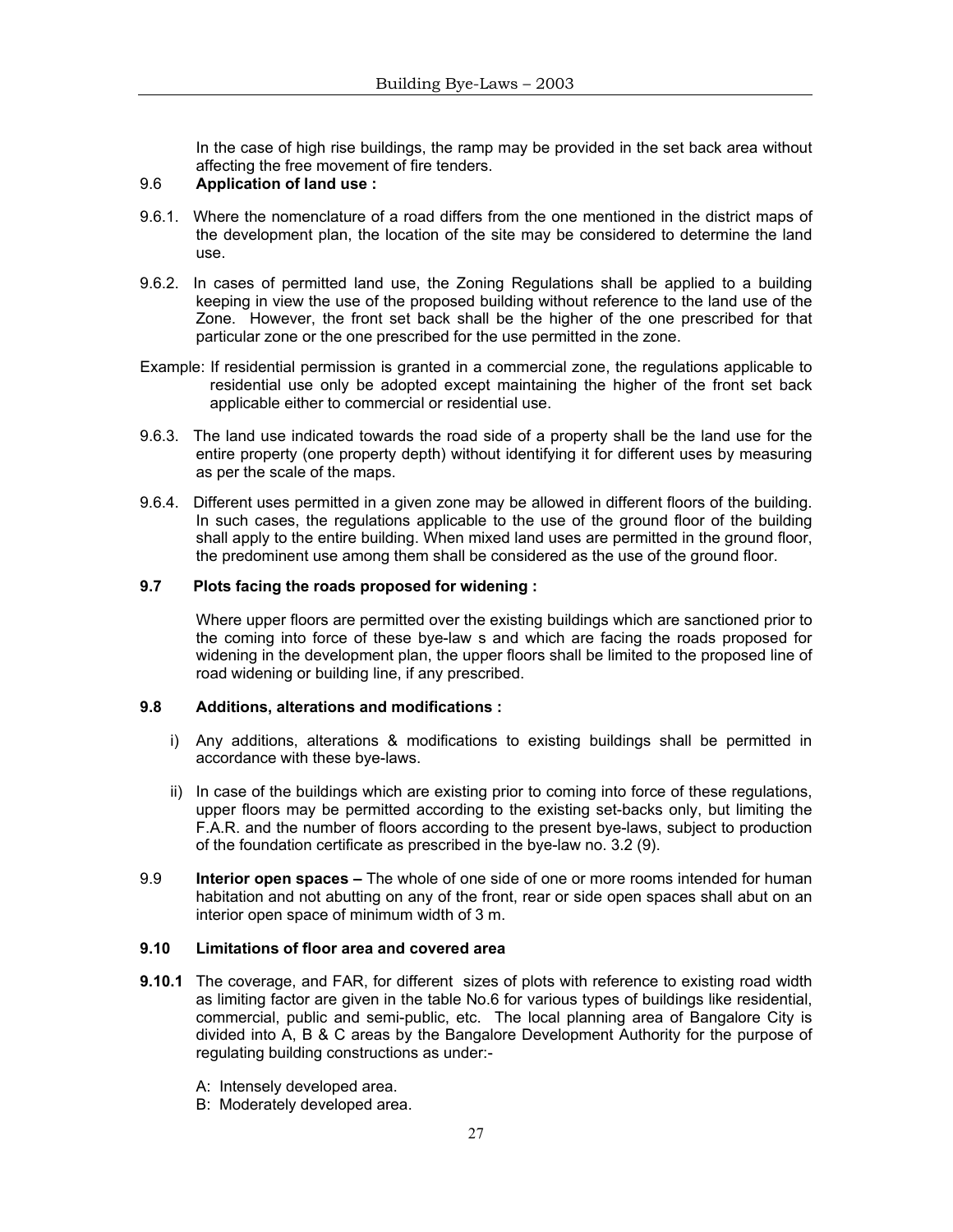- C: Sparsely developed area .
- **Note:** (1) A map showing the details of A, B and C areas is available in the office of the Bangalore Development Authority, Bangalore.A copy of this map is appended to these bye-law s.
- **Note:** (2) When two sides of the same road are included in two different areas like: A and B or A and C, then both the sides shall be treated as intensively developed area ('A' area) up to one property depth.
- **Note:** (3) When two sides of the same road are included in two different areas like: B and C, then both the sides shall be treated as moderately developed area ('B' area) up to one property depth.
- **9.10.2** In respect of the following buildings, the maximum coverage shall be as prescribed below.

| <b>Building</b>                  | Permissible maximum coverage |
|----------------------------------|------------------------------|
| a. Hospital                      | 25%                          |
| b. Health centre/nursing home    | 33.33%                       |
| c. Nursery school/primary school | 33.33%                       |
| d. Secondary school              | 30%                          |
| e. College                       | 25%                          |

- **9.10.3** (a) The floor area of a building shall be the aggregate area of the floors of all parts of the building including thickness of walls, parking area, staircase rooms, lift rooms, ramps, escalators, machine rooms, balconies, ducts including sanitary ducts, water tanks, lobbies, corridors, foyers and such other parts provided for common service.
	- (b) The floor area ratio shall exempt the floor area used for the following purposes, namely:-

(i) parking space (ii) staircase rooms (iii) lift rooms (iv) ramps (v) escalators (vi) machine rooms (vii) open balconies (viii) ducts including sanitary ducts and (ix) water tanks.

- (c) Parking area shall be exempted to the extent required for the building.
- (d) The area covered by the following structures on the roof are exempted from the floor area upto fifteen percent of the area of the roof over which they are erected, namely:-
	- (i) staircase rooms (ii) lift machine rooms (iii) pent house (iv) water tanks (v) equipments for ventilation, air conditioning and similar services.
- **(**e**)** Lobbies, corridors provided in the plan shall be considered for F.A.R.
- (f) The nomenclature of certain roads may differ with those mentioned in the District Maps of the Revised C.D.P. In such cases, the location of the site may be considered to determine the land use.
- **Note :** One penthouse only is permissible for a building. The area of the penthouse with staircase room shall be limited to 19 sq.mtrs. If this limit is exceeded, the structures shall be considered for reckoning the FAR.
- **9.10.4** When sites do not face the roads of required width noted against each, then the FAR applicable to the corresponding width of roads shall apply.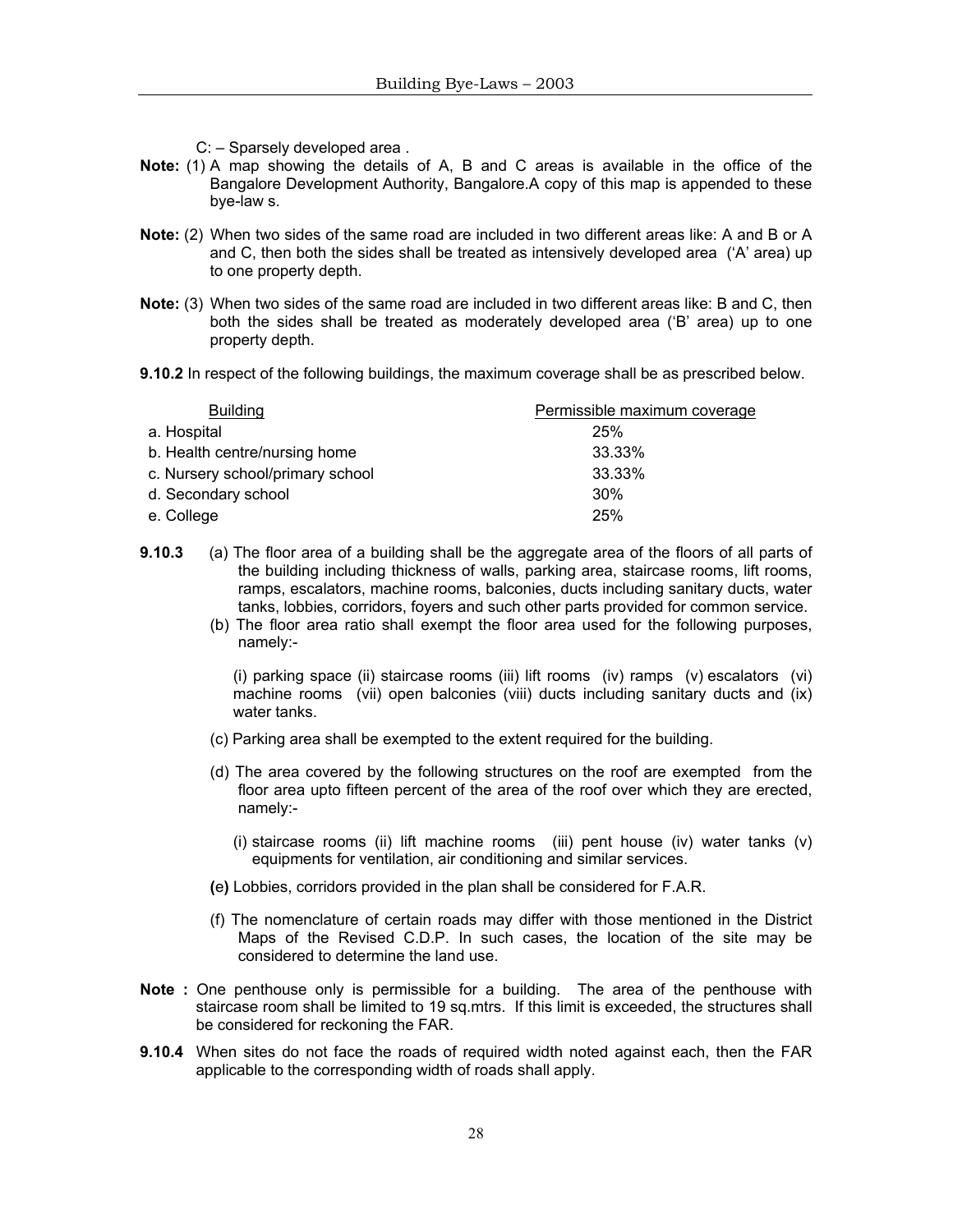- **9.10.5** When a site faces wider road than the one prescribed against it, the FAR shall be restricted only to the limit prescribed for the area of that particular site.
- **9.10.6** When coverage is less than the maximum prescribed in Table 6, floors and height beyond the limits indicated in table 5 may be permitted to utilise the full FAR subject to the provision of minimum set backs prescribed in Tables 4 and 5, whichever is applicable.
- **9.10.7** The set-backs and coverage shall be determined irrespective of the width of the road.
- **9.10.8 Buildings for cinemas** Setbacks and other requirements for permanent or other cinema buildings shall be in accordance with the Karnataka Cinemas (Regulation) Act 1964 and the rules made there under. No building other than a cinema theatre shall be permitted on the sites of cinema theatres unless such buildings are permissible under the above said Act.

#### **9 .10.9 Minimum Road Width for Kalyana Mantapas –**

## **TABLE - 6A**

| <b>Site Area</b>               | <b>Minimum Road width</b> |
|--------------------------------|---------------------------|
| a) Upto 250 Sq. Mtrs.          | 9.00 Mtrs                 |
| b) Over 250 Upto 500 Sq.Mtrs   | 12.00 Mtrs                |
| c) Over 500 Upto 1000 Sq. Mtrs | 15.00 Mtrs                |
| d) Over 1000 Sq.Mtrs           | 18.00 Mtrs                |

**10.0 Semi-detached houses** (back to back or side to side) - Setbacks, coverage, floor area ratio and road width in respect of semi-detached houses shall be as indicated in Table 7.

#### **TABLE 7**

#### **(Bye-law 10.0) SEMI-DETACHED HOUSES**

(back to back or side to side)

| $1_{-}$ | Min. combined area of the<br>neighbouring plots | 140 sq. mtr.                                                                                                                                                                                                      |
|---------|-------------------------------------------------|-------------------------------------------------------------------------------------------------------------------------------------------------------------------------------------------------------------------|
| 2.      | Coverage                                        |                                                                                                                                                                                                                   |
| 3.      | Floor area ratio                                | As applicable to                                                                                                                                                                                                  |
| 4.      | Maximum number of floors                        | Individual plots                                                                                                                                                                                                  |
| 5.      | Minimum road width                              |                                                                                                                                                                                                                   |
|         | 6. Front setbacks for back to back plots        | Shall be equal to the sum of the front and<br>the rear set backs of individual plots                                                                                                                              |
| 7.      | Side set back for plots joined at the<br>side   | On a plot on which a semi detached building<br>is proposed the left and the right side<br>setbacks shall be the same as required for<br>the total width of the combined plot treating<br>it is an individual site |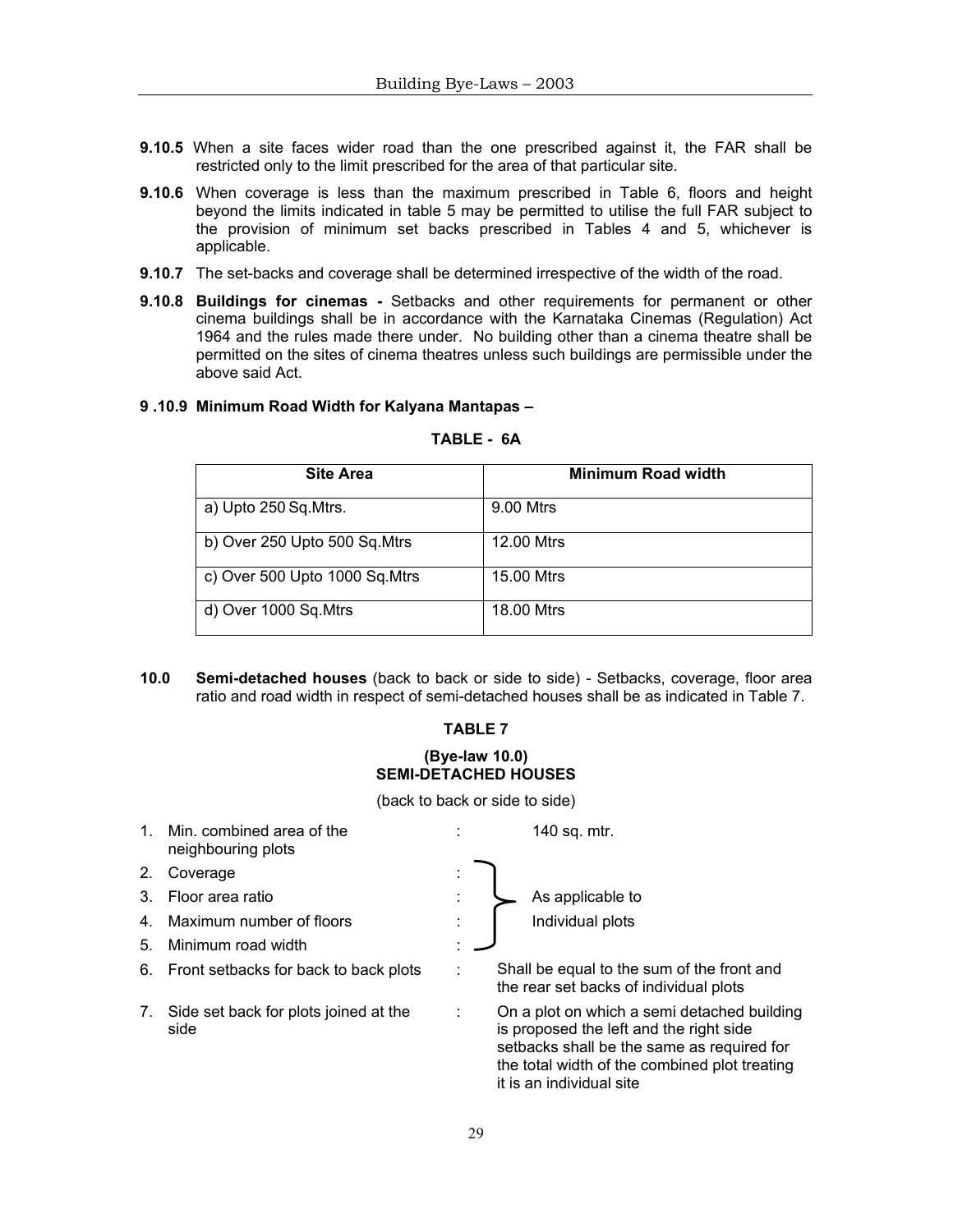**11.0 Row housing:** Row housing shall have a minimum of three dwelling units and a maximum of 12 dwelling units on one site. Other stipulations are prescribed in Table 8

|                               |       | <b>TABLE 8</b><br>(Bye-law 11.0)<br><b>Row housing</b> |                         |
|-------------------------------|-------|--------------------------------------------------------|-------------------------|
| 1. Min. combined area of plot |       |                                                        | 210 sq. mtr.            |
| 2. Max. area of each plot     |       | ٠<br>÷.                                                | 108 sq. $mtr$           |
| 3. Coverage                   |       | ÷                                                      |                         |
| 4. Floor area ratio           |       | ÷                                                      | As applicable to        |
| 5. Number of floors           |       | $\bullet$<br>٠                                         | Individual plots        |
| 6. Minimum road width         |       | ٠<br>٠                                                 |                         |
| 7. Setbacks min.              | Front |                                                        | 2.00 m                  |
|                               | Rear  |                                                        | 1.50 m                  |
|                               | Side  |                                                        | 2.00 only for end units |

#### **12.0 GROUP HOUSING**

## **12.1 Norms for Approval of Group Housing Plan**

The following norms shall be adopted while approving the layout plan for group housing:-

- i) The boundary roads if any must have a minimum width of 12 mtr.
- ii) The FAR should be considered with reference to the width of the public road abutting the property and the FAR should be calculated after deducting the area reserved for parks, open spaces and civic amenities.
- iii) The set-backs should be provided with reference to depth and width of total plot area.
- iv) The coverage shall be with reference to total area of the layout.
- v) The distance between the buildings should be a minimum of half of the hieght of the tallest building.
- vi) 25% of the total area be reserved for CA, parks and open spaces, subject to a minimum of 15% for parks and open space.
- vii) The means of access to the building blocks in the area of group housing shall be as follows:

|    | Access length in mtrs. | Min. width |
|----|------------------------|------------|
| a) | Less than 100 mtrs.    | 6 mtrs.    |
| b) | 100 to 200 mtrs.       | 9 mtrs.    |
| C) | More than 200 mtrs.    | 12 mtrs.   |

vii) The area reserved for Parks and Open spaces, CA and roads (other than internal access in each sub-divided plot) shall be handed over free of cost to the B.D.A through registered relinquishment deed before issue of work order.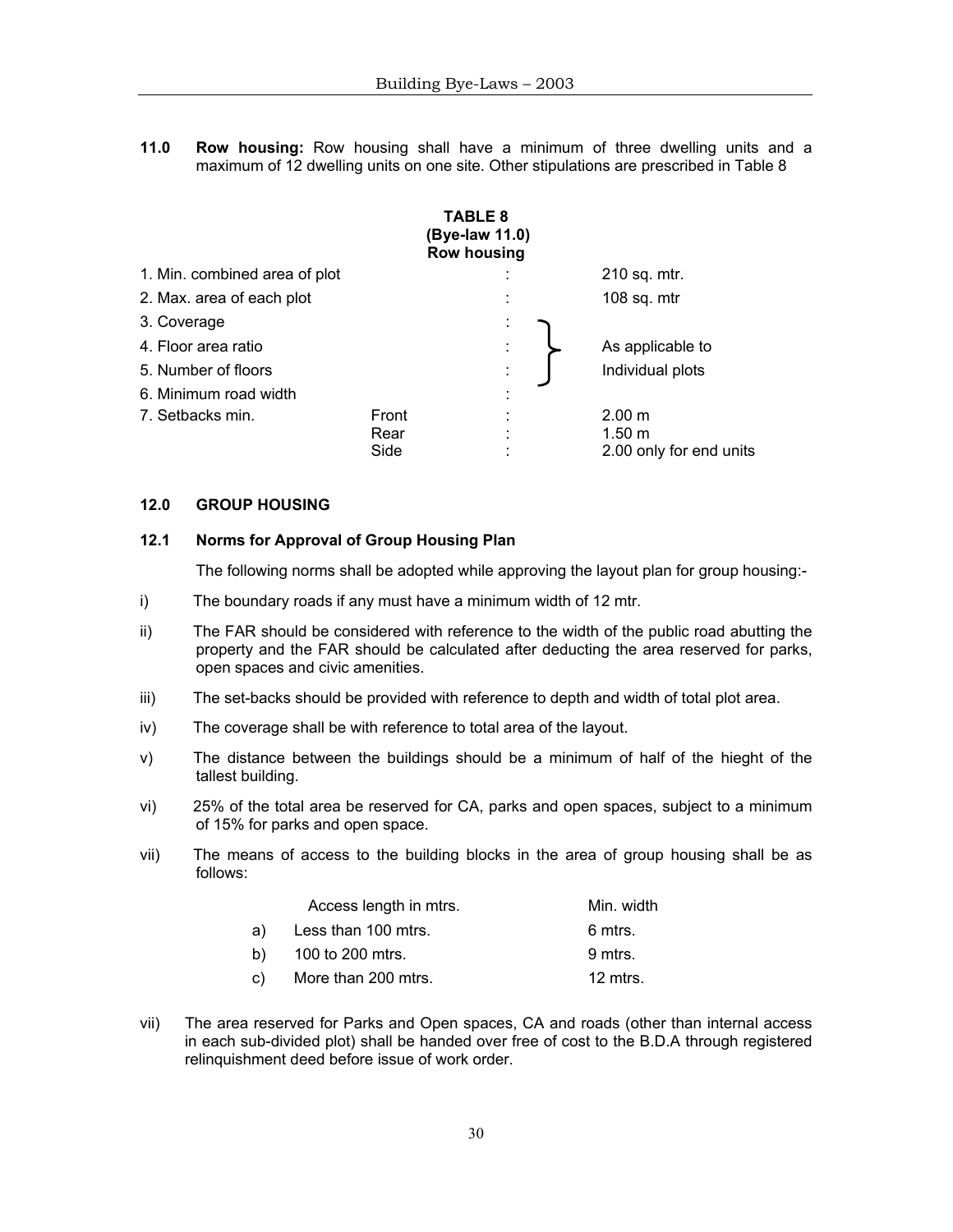## **12.2 Stipulations for group housing -** Stipulations for group housing are indicated in the Table 9.

## **TABLE 9 (Bye-law 12.0) GROUP HOUSING**

## **The Table showing the maximum plot coverage FAR, minimum setbacks and minimum road width for Group Housing is given below.**

| Plot Area                       | Minimum<br>Road<br>width in<br>Mtrs. | Maximum<br>plot<br>coverage | Maximum<br><b>FAR</b> | Minimum Set-backs in Meters |      |      |       |
|---------------------------------|--------------------------------------|-----------------------------|-----------------------|-----------------------------|------|------|-------|
|                                 |                                      |                             |                       | Front                       | Rear | Left | Right |
| Upto 0.40 Hectares              | $12 \overline{ }$                    | 60%                         | 2.00                  | 5.0                         | 4.5  | 4.5  | 5.0   |
| Between 0.40 & 0.80<br>Hectares | 15                                   | 60%                         | 2.25                  | 8.0                         | 6.0  | 6.0  | 6.0   |
| Above 0.80 Hectares             | 18                                   | 60%                         | 2.50                  | 9.0                         | 8.0  | 8.0  | 8.0   |

- NOTE: 1) Group housing means more than two buildings on a plot with one or more floors and with one or more dwelling units in each floor. They are connected by an access of not less than 3.5 mtrs. in width, if they are not approachable directly from the existing roads.
	- 2) Where the sital area o group housing exceeds 4000 sq.mtrs. approval of layout showing the general arrangement of residential building blocks, and dimesnsions of plot earmarked for each building blocks, means of access roads and civic amenity areas, should preceed the approval to building plan.
	- 3) In case, the height of group housing building exeed 9.5m, then set back to be left alround the premises shall be as er Table 23 or Table 25 whichever is higher.

## 13.0 **Industrial buildings:**

- 13.1 Exterior setbacks, coverage and FAR for industrial buildings with reference to different road widths shall be as indicated in Table 10.
- 13.2 The minimum plot area, maximum plot coverage, maximum FAR and minimum set backs for flatted factories shall be as specified in Table 11.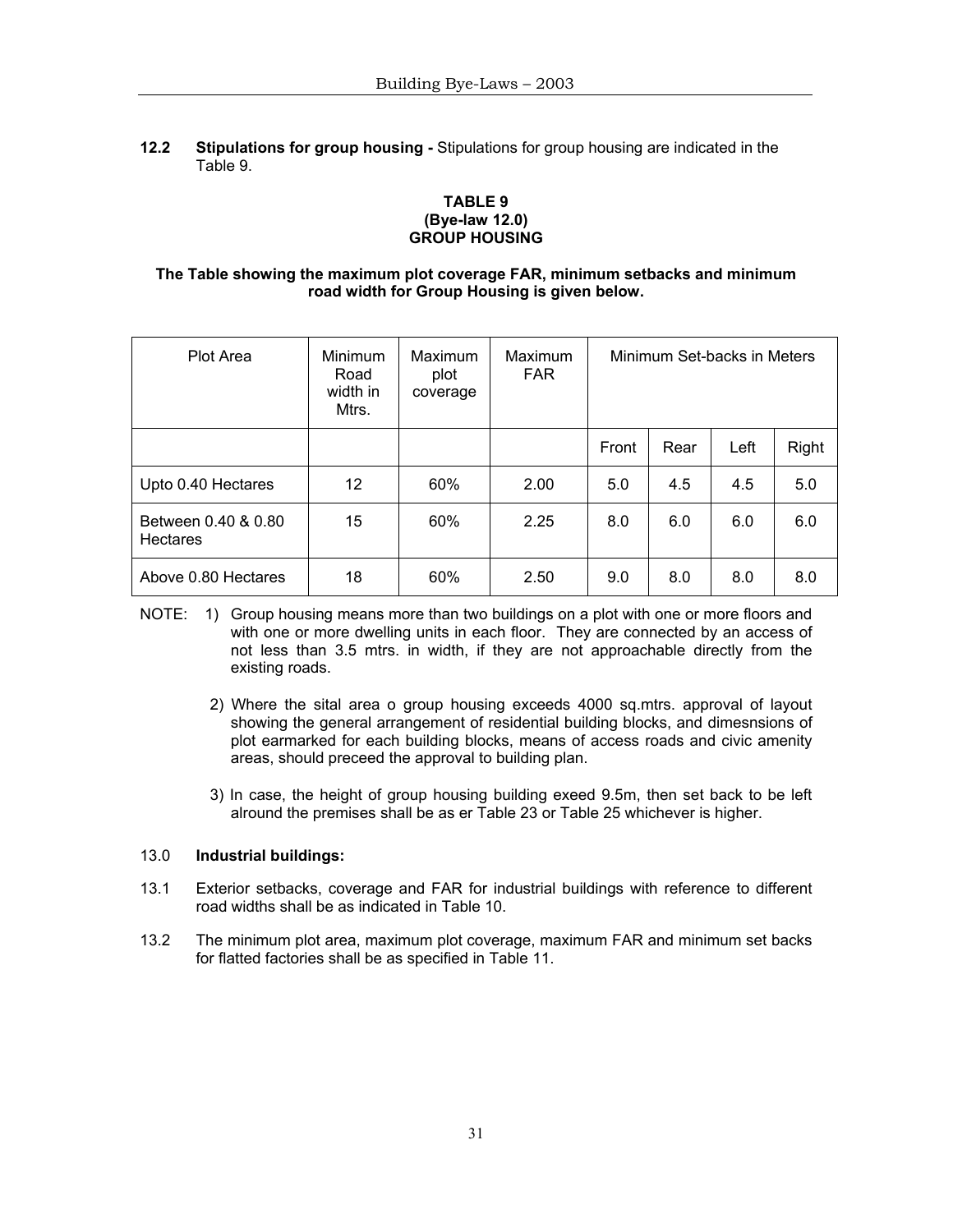| Plot Area                    | Industry                               | Maximum<br>plot coverage |       | Min. set back in Mtrs. | F.A.R. | Road width<br>In mtrs. |
|------------------------------|----------------------------------------|--------------------------|-------|------------------------|--------|------------------------|
| in sq. mtrs                  |                                        |                          | Front | Rear &<br>sides        |        |                        |
| Upto 240                     | Service                                | 75%                      | 1.00  |                        | 1.00   | Over 4.5               |
| <b>Over 240</b><br>upto 1000 | Service and Light                      | 50%                      | 4.50  | 4.50                   | 0.75   | Over 6.0               |
| Over 1000<br>upto 2000       | Service and Light                      | 50%                      | 6.00  | 6.00                   | 0.75   | Over $9.0$             |
| Over 2000<br>upto 3000       | Service, Light and<br>Medium           | 40%                      | 10.00 | 10.00                  | 0.75   | Over 12.0              |
| Over 3000<br>upto 4000       | Service, Light and<br>Medium           | 40%                      | 12.00 | 12.00                  | 0.50   | Over 12.0              |
| Over 4000                    | Service, Light,<br>Medium and<br>Heavy | 35%                      | 15.00 | 15.00                  | 0.50   | Over 12.0              |

#### **TABLE 10 (Bye-law 13.1) EXTERIOR SET-BACKS, COVERAGE AND F.A.R. FOR INDUSTRIAL BUILDINGS**

**Note:** After leaving minimum set-backs as per the above table, if the remaining portion of the plot cannot be used for erecting the building, the Authority may insist the set backs applicable for residential buildings.

#### **TABLE 11 (Bye-law 13.2)**  REGULATIONS FOR FLATTED FACTORIES

| 1. Minimum plot area | 1000 sq. mtrs.                                                        |
|----------------------|-----------------------------------------------------------------------|
| 2. Maximum coverage  | 40%                                                                   |
| 3. Maximum F.A.R.    | 1.50 upto 9 mtrs. road width,<br>and<br>1.75 above 9 mtrs, road width |
| 4. Minimum setbacks  | a. Front 8.0 mtrs.<br>$b.$ Rear 4.5 mtrs.<br>c. Sides 4.5 mtrs.       |

Note: If the height of the building exceeds 9.5 metres, the minimum set back shall be the higher of the two in Tables 5 and 11.

**14. Exemptions in open space -** The following exemptions in open space shall be permitted.

14.1 **Projections -** (1) Every open space provided either interior or exterior shall be kept free from any structure thereon and shall be open to sky and no cornice, roof or weather shade or chajja more than 0.75 metres wide or 1/3 of open space whichever is less shall over-hang or project over the said open space. These projections shall be permitted within one's own plot boundaries.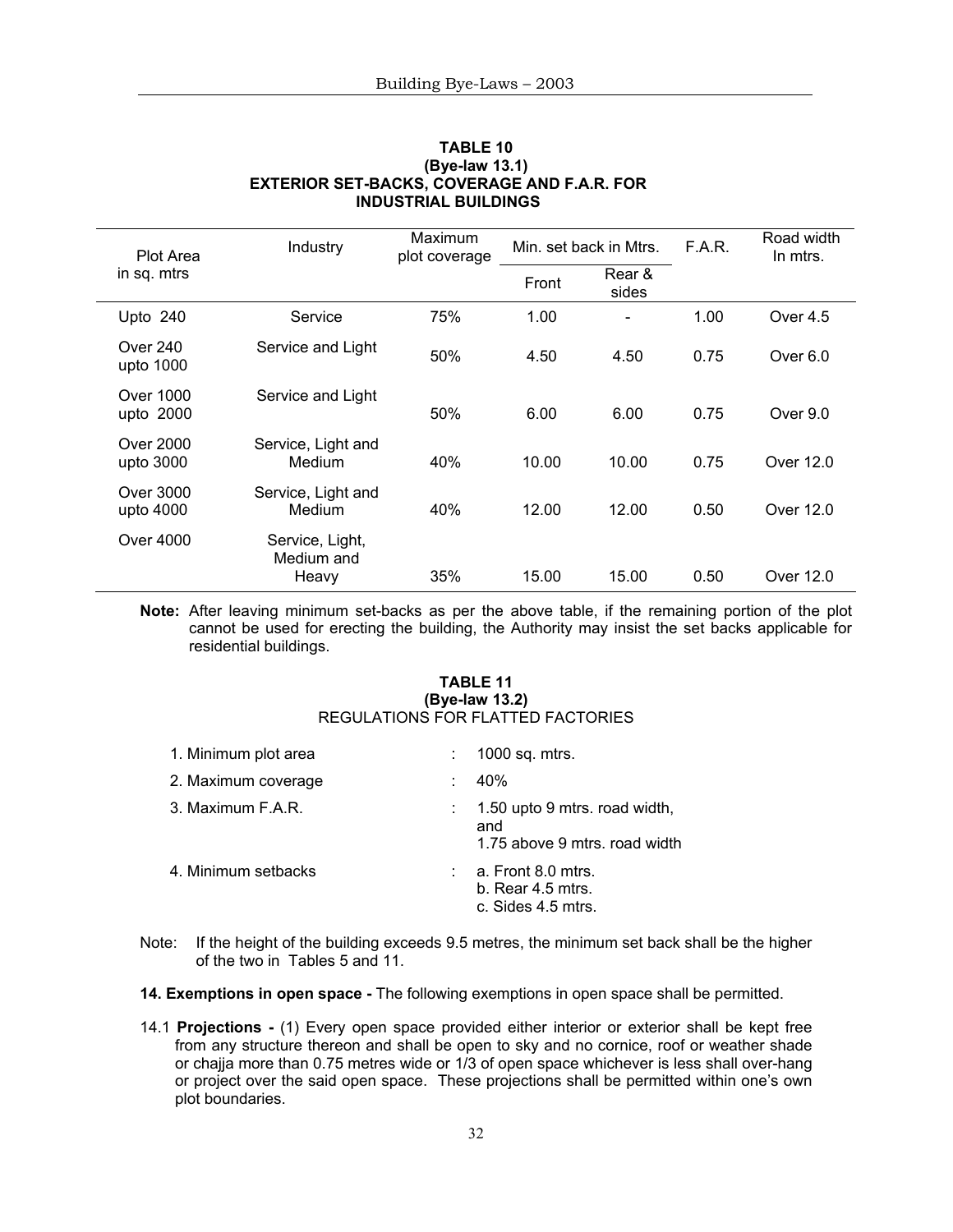- (II) No projection shall over hang or project over the minimum setback area either in the cellar floor or at the lower level of the ground floor.
- 14.2 **Cantilever Portico** A cantilever portico of 3 metres width (maximum) and 4.5 metres length (maximum) may be permitted in the ground floor within the side set back. No access is permitted to the top of the portico for using it as a sit out. Height of the portico shall be not less than 2 metres from the plinth level. The terrace of the portico shall be open to sky. The portico when allowed shall have a clear open space of one meter from the boundary of the property.
- 14.3 **Balcony**  The projection of the balcony shall be measured perpendicular to the building upto the outermost edge of the balcony. Cantilever projection of the balcony shall be permitted not exceeding 1/3 of the setback subject to a maximum of 1.1 mtrs. in the first floor and 1.75 metres in and above the second floor. No balcony is allowed at the ground floor level. The length of the balcony shall be limited to 1/3 of the length of each side of the building.
- 14.4 **Cross wall -** A cross wall connecting the building and the boundary wall may be permitted limiting the height of such wall to 1.5 mtr.

#### 15.0 **Height limitation**

- 15.1 The height of the building shall be governed by the limitation of the FAR, coverage, setbacks and the width of the street facing the plot as stipulated in the respective tables.
- 15.2 If a building abuts two or more streets of different widths, then the height of the building shall be regulated according to the width of the wider road.
- 15.3 For buildings within the landing and take off zones of air craft in the vicinity of aerodromes, the maximum height of the building shall be as permissible in 15.1 above, or as shown in Table 12 whichever is lower. These shall be regulated by the rules for the construction of buildings in the vicinity of aerodromes by the competent Aerodrome Authority.
- 15.4 **Height exception for the structures on roof:** The following appurtenant structures shall not be included in the height of the building.
- i) Water tanks and their supports, equipments for ventilation, air-conditioning and similar services, lift rooms, roof structures like; stair-case room, pent house, chimneys, parapet walls and other architectural features.
- ii) The height of parapet wall and architectural features shall not exceed 1.0 metre and the height of other structures shall not exceed 4.50 meters for claiming the height exemption.
- iii) The aggregate area of such structures shall be limited to the extent prescribed in the byelaw 9.10.3 (d). If this limit is exceeded, the structures shall be considered for reckoning the height of the building.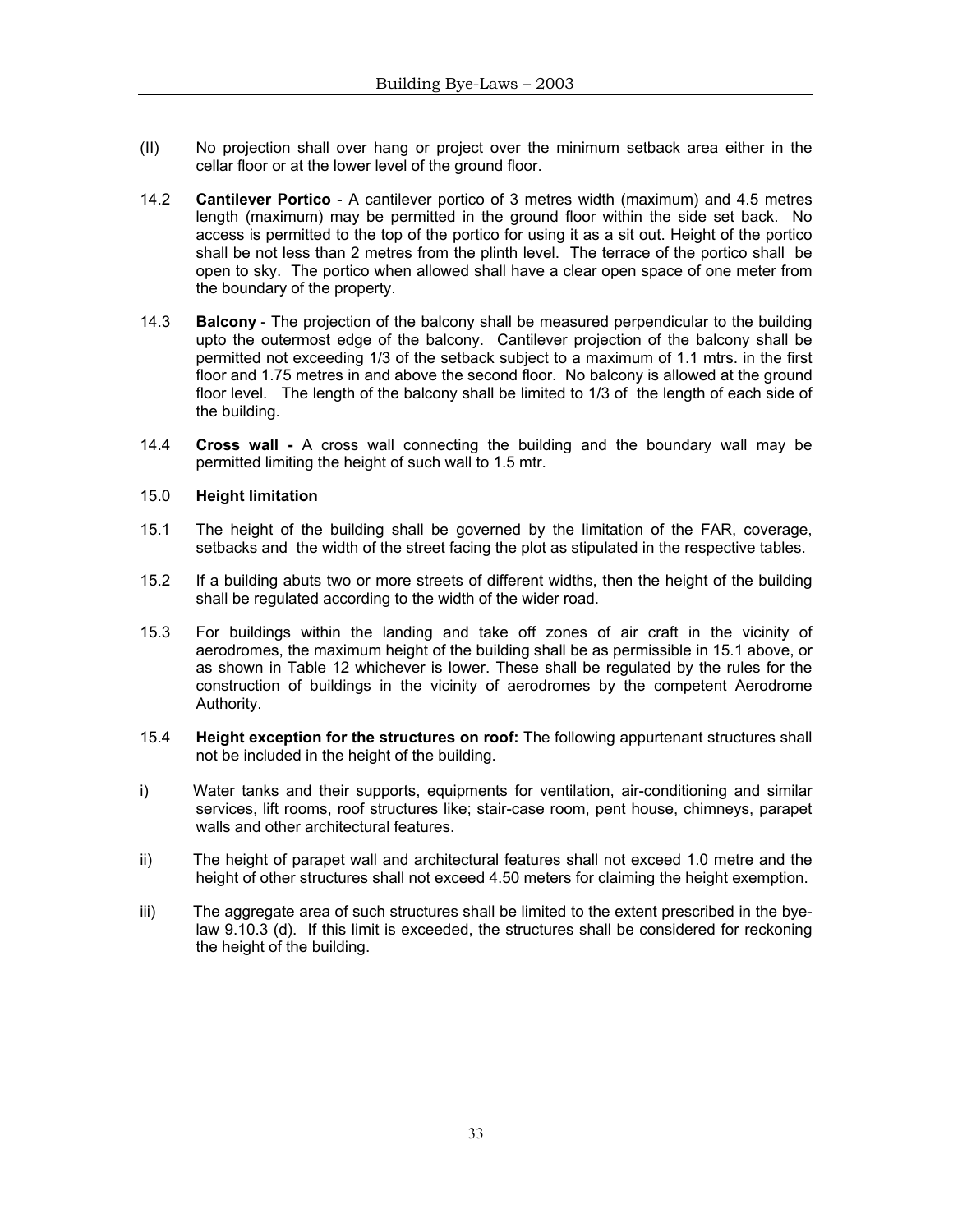## **TABLE 12 (Bye-law 15.3)**

## **HEIGHT LIMITATIONS IN THE VICINITY OF AERODROMES**

(a) International civil air-ports and their alternates:

| Limits<br>of distance<br>the<br>from<br>aerodromes<br>point<br>measured<br>horizontally to buildings/structures or<br>installations | Difference between the elevation of the top of<br>the buildings/structures of installations and the<br>elevation of the aerodromes (aerodromes<br>reference point) |
|-------------------------------------------------------------------------------------------------------------------------------------|--------------------------------------------------------------------------------------------------------------------------------------------------------------------|
| 1 Between 8534 M and 22224 M                                                                                                        | Less than 152 M                                                                                                                                                    |
| 2 Between 7315 M and 8534 M                                                                                                         | Less than 122 M                                                                                                                                                    |
| 3 Between 6096 M and 7315 M                                                                                                         | Less than 91 M                                                                                                                                                     |
| 4 Between 4877 M and 6096 M                                                                                                         | Less than 61 M                                                                                                                                                     |
| 5 Between 4267 M and 4877 M                                                                                                         | Less than 49 M                                                                                                                                                     |
| 6 Between 3658 M and 4267 M                                                                                                         | Less than 37 M                                                                                                                                                     |
| 7 Between 3048 M and 3658 M                                                                                                         | Less than 24 M                                                                                                                                                     |
| 8 Between 2438 M and 3048 M                                                                                                         | Less than 12 M                                                                                                                                                     |
| 9 Below 2438 mtrs.                                                                                                                  | Nil except with the prior concurrence of<br>the local Aerodrome Authority                                                                                          |

(b) other civil airports and civil aerodromes:

| 1 Between 7925 M and 22324 M | Less than 152 M                                                            |
|------------------------------|----------------------------------------------------------------------------|
| 2 Between 6706 M and 7925 M  | Less than 122 M                                                            |
| 3 Between 5486 M and 6706 M  | Less than 91 M                                                             |
| 4 Between 4267 M and 5486 M  | Less than 61 M                                                             |
| 5 Between 3658 M and 4267 M  | Less than 49 M                                                             |
| 6 Between 3048 M and 3658 M  | Less than 37 M                                                             |
| 7 Between 2438 M and 3048 M  | Less than 24 M                                                             |
| 8 Between 1829 M and 2438 M  | Less than 12 M                                                             |
| 9 Below 1829 M               | Nil except with the prior concurrence of the local<br>Aerodrome Authority. |

- **Note:** 1) For sl. Nos. (7), (8) and (9), no trees shall be planted within the limits of the distance indicated thereto.
	- 2) Irrespective of the distance from the aerodrome beyond 22,224 mtrs. of the aerodrome/aerodrome reference point, no radio masts or such similar type of installations exceeding 152 mtrs. in height should be erected with out prior permission of the concerned civil aviation authority.
	- 3) No buildings structures or installations exceeding the height indicated in (a) and (b) of Table 12 should be permitted without prior consultation with the local authority.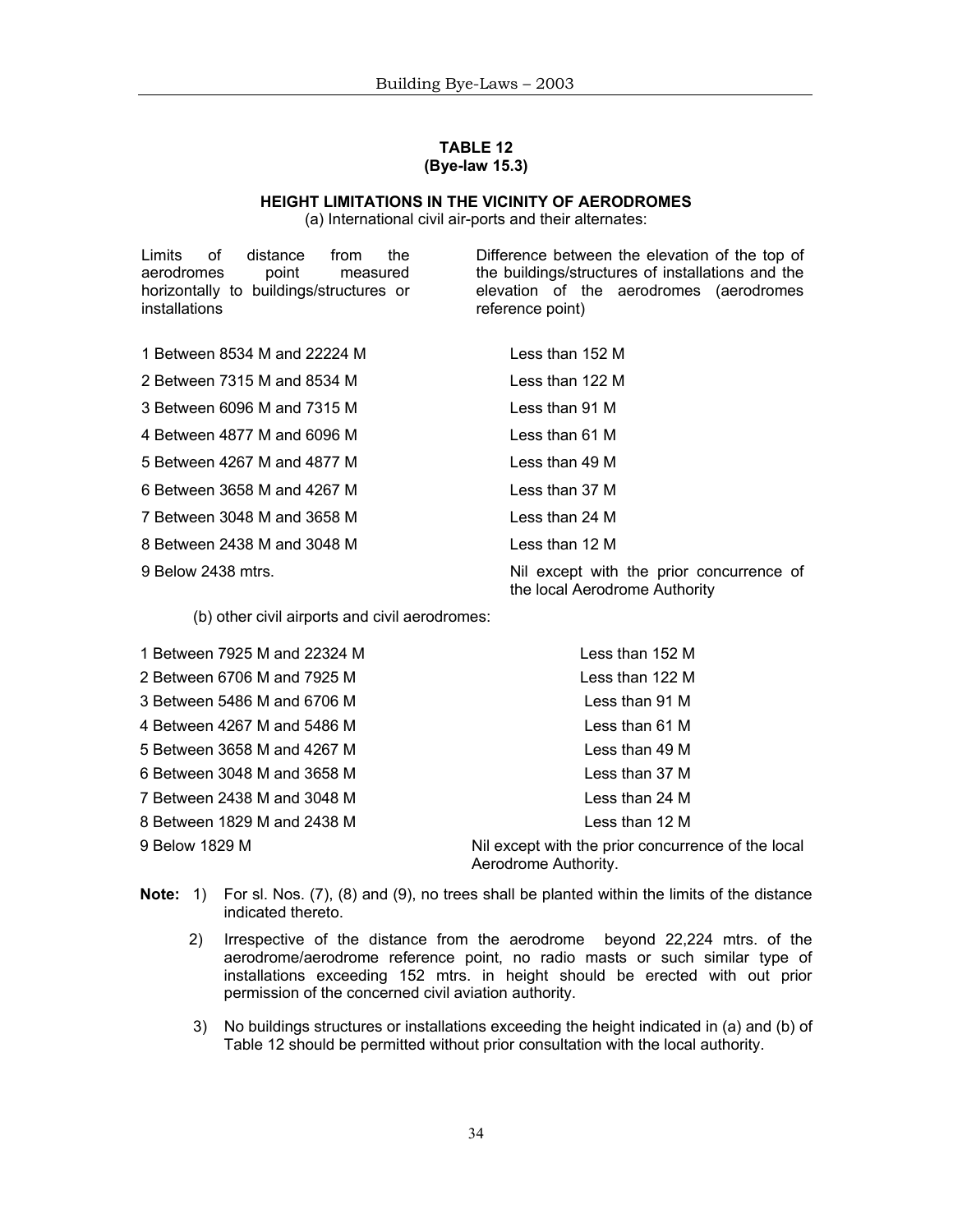- 4) Location of slaughter houses, butcheries and other areas of activities like garbage dumps which would attract high flying birds like eagles, hawks etc., shall not be permitted within a radius of 10 kilometres. from the aerodrome reference point.
- **16.0 Parking space** Adequate space for the parking of vehicles shall be provided in the sites as per standards given in Table 13 subject to the following stipulations.
- a) Each off street car parking space provided for motor vehicles shall not be less than 18 sq.mtrs (3 meters x 6 meters). For motor cycles and scooters, each parking space shall not be less than 2.5 sq.mtrs. (1.25 meters x 2 meters) and for cycles it shall not be less than 1.5 sq.metres. (0.75 meters x 2 meters).
- b) Off street car parking space shall be provided with adequate vehicular access to a street and areas of drives of not less than 2.5 mtr. wide, aisles and such other provisions required for adequate monitoring of vehicles shall be exclusive of the parking space stipulated in these bye-laws.
- c) No parking space shall be insisted upon in the intensely developed area of the floor space upto 100 sq.meters.
- d) In case of non-high rise buildings parking space may be provided in the set back, where the set- back is 6 meters. In such cases, the minimum margin of 3 meters shall be kept free from the building.
- e) In case of high rise buildings parking space may be provided in the set back after leaving a minimum setback of 6 Mtrs alround the building to enable movement of Fire Tender.
- f) Alternate means of parking such as terrace parking, multi stage parking, parking silos may be permitted, subject to production of NOC's from the Authorities (in case of high rise buildings). In such cases, a clear height of 3.6 Meters in the basement floor has to be provided, and the space to be earmarked per unit of Car parking may be determined by the authority.
- g) Parking in the upper floors can be allowed only if ramps are provided after leaving the minimum setback line to reach such floors.
- h) Parking to be allowed on stilts should not be considered as a separate floor and the same shall be exempted from computing the height of the building provided the total height of the building does not exceed 15.00 Mtrs.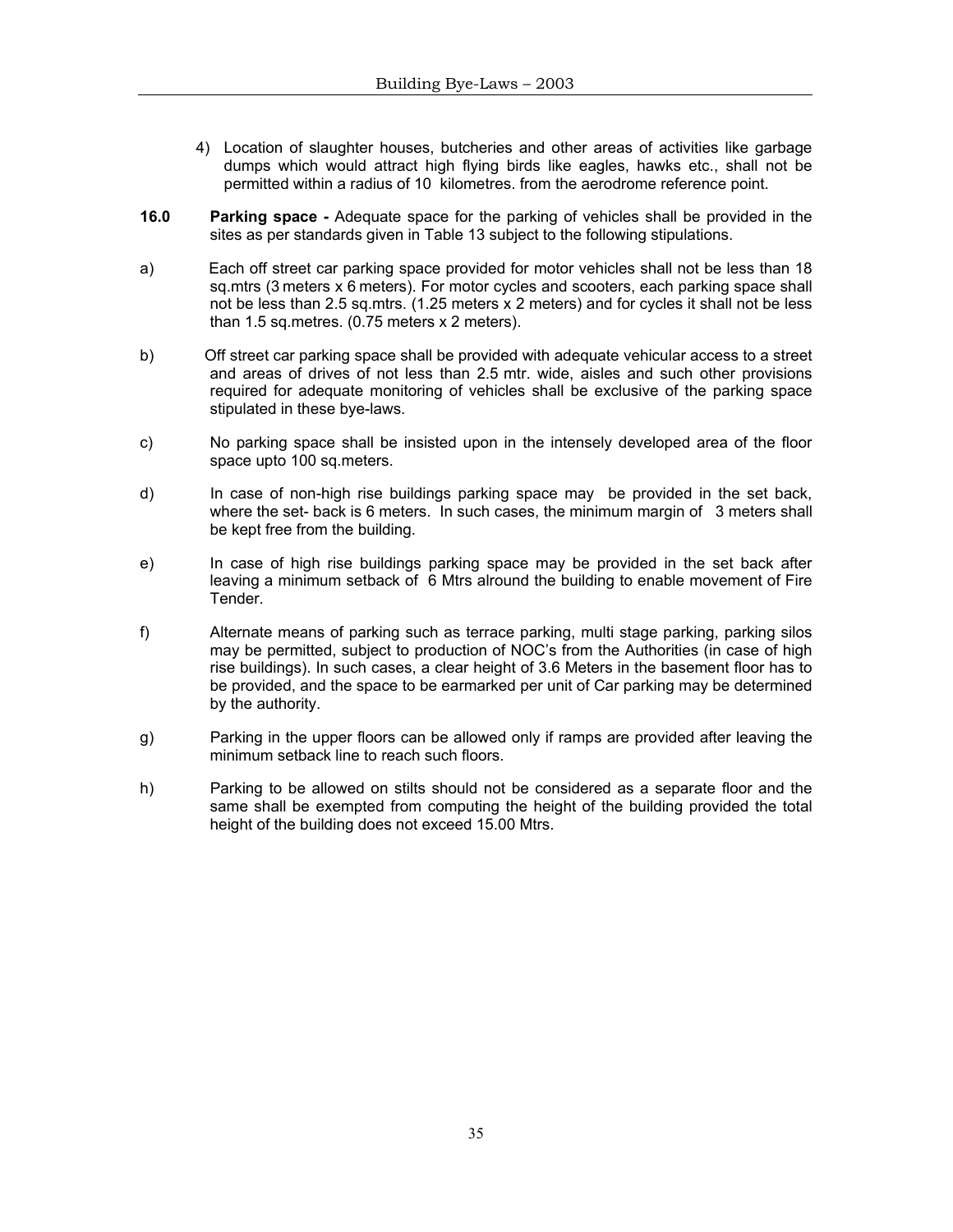#### **TABLE 13 (Bye-law 16.0) PARKING REQUIREMENTS**

| SI. | Type of use                                                                                | One car parking space shall be provided for                                                                             |  |  |
|-----|--------------------------------------------------------------------------------------------|-------------------------------------------------------------------------------------------------------------------------|--|--|
| No. |                                                                                            | every                                                                                                                   |  |  |
| 1   | <b>Theatres</b><br>and<br>auditoriums<br>a)<br>including cinema theatres (except           | 25 seats of accommodation subject to a<br>minimum of 20                                                                 |  |  |
|     | educational institutions);<br>b) Multiplex Theaters                                        | 15 seats of accommodation subject to a<br>minimum of 10                                                                 |  |  |
| 2   | <b>Retail business</b>                                                                     | 50 sq. mtr. of floor area                                                                                               |  |  |
| 3   | Wholesale and warehouse buildings                                                          | 150 sq. mtr of floor area plus 1 lorry parking<br>space measuring 4 x 8 mtrs. for every 500<br>sq.mtr. or part thereof. |  |  |
| 4   | Restaurants,<br>Establishments<br>serving food and drinks and such<br>other establishments | 25 sq.mtr. of floor area including hall, dining<br>room, pantry & bar.                                                  |  |  |
| 5   | Lodging establishments and tourist<br>homes                                                | 4 rooms                                                                                                                 |  |  |
| 6   | Office-buildings<br>(Govt./Semi-Govt.<br>& Pvt.)                                           | 50 sq.mtrs. of office floor space.                                                                                      |  |  |
| 7   | <b>Hostels</b>                                                                             | 10 rooms                                                                                                                |  |  |
| 8   | Industrial buildings                                                                       | 100 sq.mtr. of floor area plus 1 lorry space<br>measuring 4 x 8 mtr. For every 1000<br>sq.mtr. or part thereof.         |  |  |
| 9   | Nursing homes & Hospitals                                                                  | 4 beds                                                                                                                  |  |  |
| 10  | (i) Single Family Dwellings                                                                | a) Dwelling Unit measuring 100 to 150<br>Sq.Mtrs                                                                        |  |  |
|     |                                                                                            | b) 100 Sq.Mtrs and Part thereof beyond<br>150 Sq.Mtrs.                                                                  |  |  |
|     | (ii) Multi Family Dwellings                                                                | a) 2 Dwelling units measuring 50 Sq. Mtrs or<br>less.                                                                   |  |  |
|     |                                                                                            | b) Dwelling unit measuring over 50 Sq.Mtrs<br>upto 150 Sq.Mtrs.                                                         |  |  |
|     |                                                                                            | c) 100 Sq. Mtrs and part thereof beyond 150<br>Sq.Mtrs                                                                  |  |  |
| 11  | Kalyana mandiras                                                                           | 10 sq.mtr. of auditorium floor area                                                                                     |  |  |
| 12  | <b>Recreation clubs</b>                                                                    | 50 sq.mtr. of floor area                                                                                                |  |  |
| 13  | <b>Educational buildings</b>                                                               | 200 sq.mtr. of floor area                                                                                               |  |  |
| 14  | Other<br>public<br>and<br>semi-public<br>buildings                                         | 100 sq. mtr. Of floor area                                                                                              |  |  |

- **NOTE:** In addition to the above 10% additional parking space shall be provided for parking of visitor's vehicle's in case of residential and commercial buildings at serial numbers 5, 6, 7, 9, 10(ii), 12, 13 and 14.
- **17.0 Buildings at intersection of streets** At the intersection of streets, the corners of the boundary of the plot shall be rounded off or cut-off after leaving a minimum distance of 10% of the frontage of the plot or 3 mts whichever is less from the point of intersection. The Authority may further require the corner of the building to be rounded off or cut-off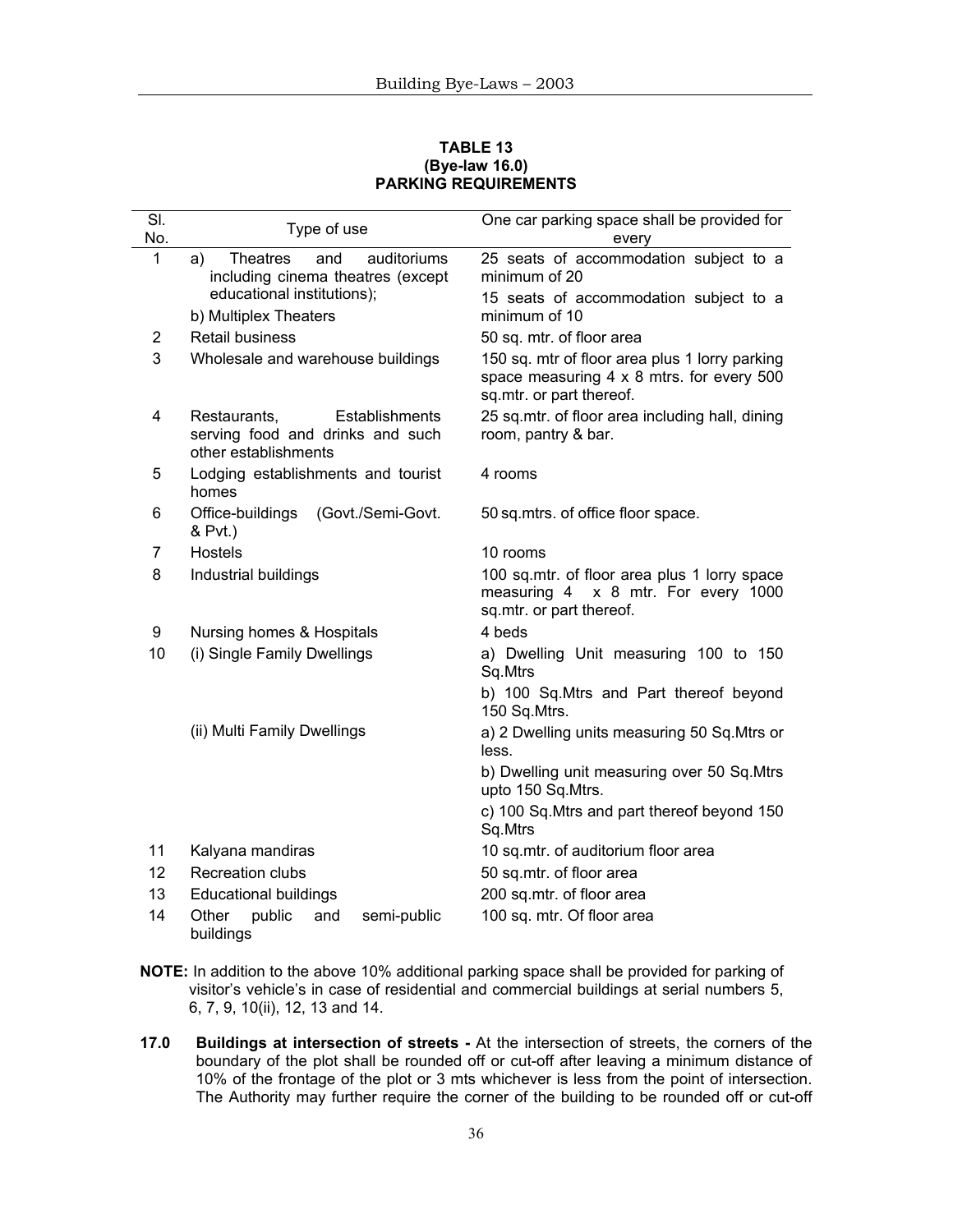parallel to the rounded off or cut-off boundary upto the height of the ground floor. In such cases the FAR is to be allowed for the total area of the plot. Entry or exit for the buildings shall be provided away from the point of intersection.

#### **18.0 Basement floor**

- 18.1 a) Basement floors shall not be used for purposes other than parking and for locating machines used for service and utilities of buildings.
	- b) Strong rooms only in case of bank buildings. The area to be used for this purpose shall be reckoned for FAR purposes.
	- c) Installation of Radiology and X ray equipment only in case of Hospital buildings having a capacity of more than 50 beds without office. The area to be used for this purpose shall be reckoned for FAR purposes.
- 18.2 One basement in the intensely populated are (A Zone) be permitted only for parking purpose, if the area of the premises is 500 sq. mtrs and above with a minimum road width of 12m.
- 18.3 When a basement floor is proposed for car parking. Convenient entry and exit shall be provided to the basement. Adequate drainage, ventilation and lighting arrangements shall be made to the satisfaction of the Authority.
- 18.4 If the plinth of the ground floor of the building is constructed leaving more set back than the minimum prescribed, the basement floor may extend beyond this plinth; but no part of the basement shall extend beyond the minimum set backs prescribed to the building within the plot.
- 18.5 Basement floor is not permissible on sites where the setbacks prescribed in Table 4 are less than 2 metres. In such cases, basement floor may be permitted if setbacks are increased to at least 2 metres.
- 18.6 Access to the basement shall floor used other than for parking purposes be from inside the building.
- 18.7 i) Every basement storey shall be atleast 2.4 mtr. in height from the floor to the bottom of the roof slab/ beam / ceiling (whichever is less) and this height of B.F shall not exceed 2.75 metres. In case of high rise buildings/Three Star/ Five Star Hotel Complexes, where extra height is necessary for the installation and running of machinery, or for the purpose of double storeyed car parking where mechanical lifts are used for parking at least for one level, the basement floor may be lowered so as to increase the height upto 3.6 mtrs. This increase in height shall be limited to the area actually required for the machinery or for car parking. Clearance from the Fire Force Department shall be furnished by the applicant for permitting such increase in height.
	- ii) Adequate ventilation shall be provided for the basement storey. The standard of ventilation shall be the same as required by the particular occupancy according to these bye-laws. Any deficiency may be met by providing adequate mechanical ventilation in the form of blowers, exhaust fans, air-conditioning plants, etc.,
	- iii) The basement storey should not project more than 1.00 mt. above the average Ground level.
	- iv) Adequate arrangements shall be made to ensure that surface drainage does not enter into a basement storey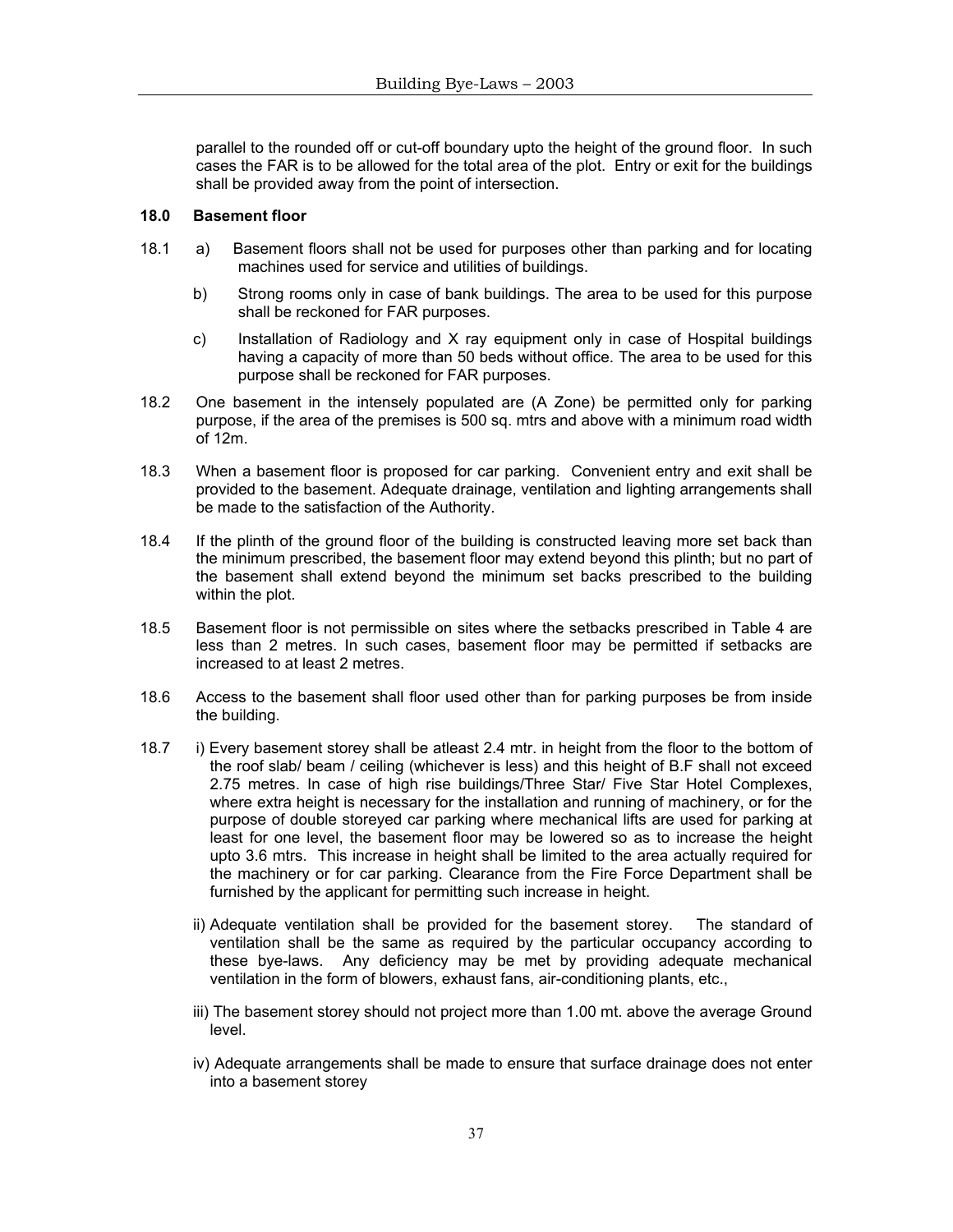- 18.8 The basement floor shall not normally be partitioned. If the ventilation standards as laid down in sub-clause (ii) of bye-law 18.7 are met with, the partition of basement may be permitted.
- 18.9 Adequate protection against fire shall be provided to the basement storey. The roof separating the basement and the floor above shall be constructed of materials like RCC or such other material which can provide resistance against fire for atleast two hours. Where a basement floor is permitted in apartment houses (residential flat) and hotels, the owner shall display the basement plan at the entrance. Thimbles (metal rings to receive wires/ropes) shall be provided in the roof of the basement and their positions clearly indicated on the plan. One fire extinguisher for every 100 sqm. of basement area or part thereof, shall be provided.
- 18.10 The walls and the floors of the basement shall be watertight and shall be so designed that the hydraulic pressure of the sub-soil water level is fully arrested.
- 18.11 Necessary arrangements shall be made to prevent moisture on walls.
- 18.12 No place in a basement floor shall be more than 11.25 Mtrs away from the exit in case of residential / educational / institutional / hazardous buildings, 15 mtrs for commercial buildings and 22.5 mtrs for industrial buildings.
- 18.13 One additional basement for all buildings exceeding five floors may be permitted for parking and machines used for services and utilities of the buildings. The maximum number of basements in such buildings shall be two.
- 18.14 Two additional basements in case of three star and above hotels may be permitted for parking and machines used for service and utilities of buildings. The maximum number of basements in such buildings shall be three.
- 19.0 **Plinth.**
- 19.1 The height of the plinth at the ground floor level shall not be less than 0.45 m. The basement height should not project more than one metre above the average Ground Level. In case of sloping street reference shall be made with respect to the street level at the centre of the frontage of the plot. Where the level of the plot is different from the street level, the plinth height shall be determined by the Authority with respect to the surrounding average ground level so that adequate drainage from the site is assured.
- 19.2 In case of plots situated in low lying areas, the plinth level shall be such that sufficient gradient is created for sewerage, and to avoid any risk of surface drains flooding the building.
- 19.3 In case of access steps to the plinth, the construction shall be within the plot boundaries. In special cases, where the general level of the site is higher than the street level, the Authority shall have the power to impose conditions on the building schemes prescribing the location of the building and of any steps or ramps leading from the streets to the proposed building within the plot only. Such access ways shall be kept completely free of obstructions and open to the sky.

# 20.0 **Requirement of parts of building.**

- 20.1 **Habitable rooms** (1) No habitable room shall have a floor area of less than 8.0 sqm. for plot sizes upto 120 sqm with a minimum width of 2.4 m.
	- (2) The minimum height of all rooms used for human habitation shall be 2.75 m measured from the surface of the floor to the lowest point of the ceiling (bottom slab). In case of air conditioned rooms, the height of not less than 2.4 m. measured from the surface of the floor to the lowest point of the air conditioning duct or false ceiling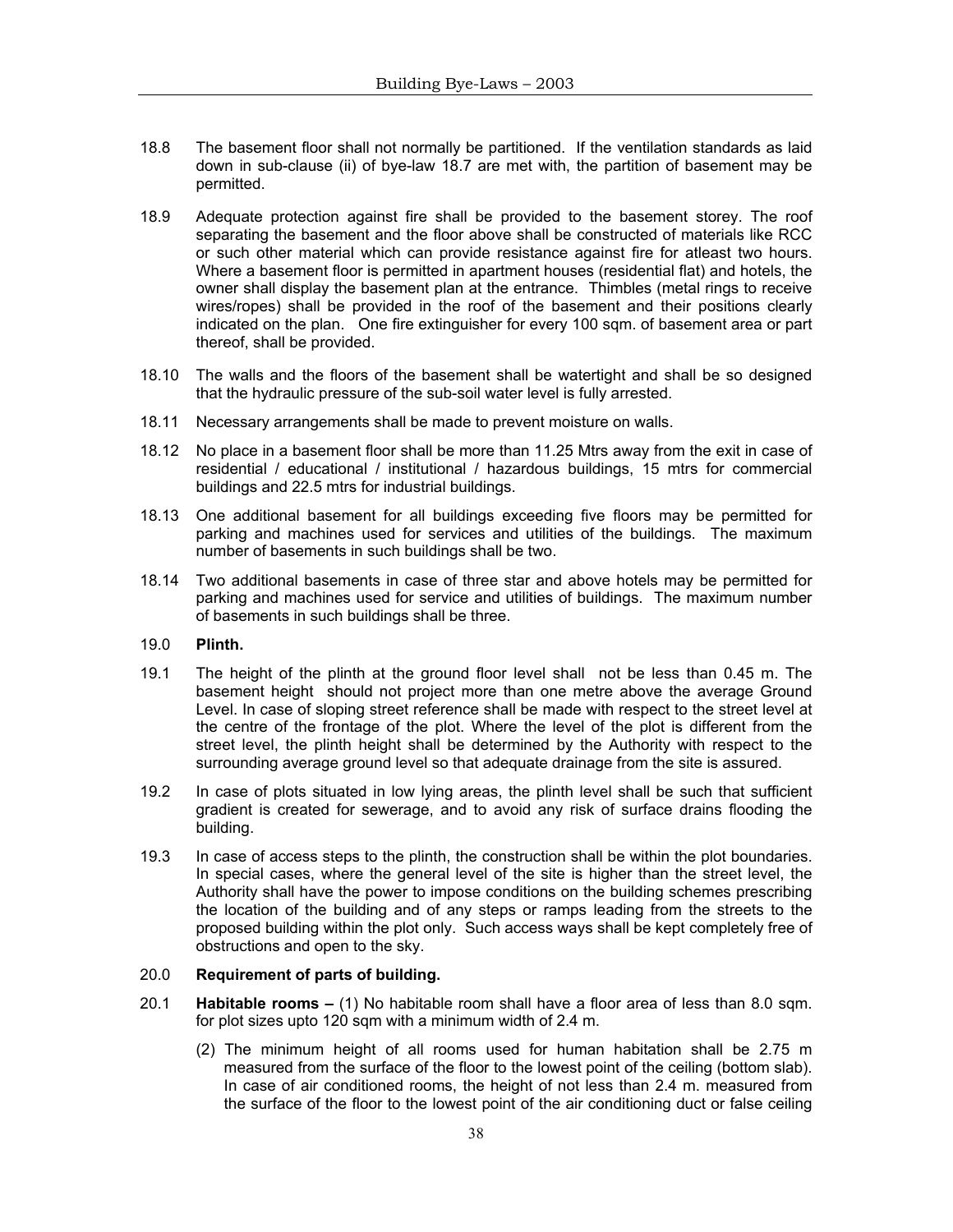shall be provided. Where beams are provided the minimum head room shall be 2.4 m.

- 20.2 **Kitchen**  (1) The area of the kitchen where a separate dining area is provided shall not be less than 5 sqm. with a minimum width of 1.8 m. Where there is a separate stores, the size of the kitchen may be reduced to 4.5 sqm. A kitchen which is also intended for dining shall have a floor area of not less than 7.5 sqm. with a minimum width of 2.1 m.
- (2) The height of the kitchen shall not be less than 2.75 m. Where beams are provided the minimum head room shall be 2.4 m.
- (3) Every room to be used as a kitchen shall have the following conveniences, namely:
	- a) unless separately provided with a pantry, provision should be made for washing of kitchen utensils with proper drainage.
	- b) an impermeable floor.
	- c) proper chimney and flue to be provided for the escape of gases.
- 20.3 **Bath room and water closets** (1) The size of a bath room shall not be less than 1.8 sqm. with a minimum width of 1.2 m. If it is a combined bath and water closet, its floor area shall not be less than 2.0 sqm, with a minimum width of 1.2 m. The minimum floor area for water closets shall be 1.1 sqm. with a minimum width of 0.9 mtrs.
- (2) The height of a bath room or water closet measured from the surface of the floor to the lowest point of ceiling shall not be less than 2.2 m.
- 3) Every room used as bath room and water closet,-
- a) shall be so situated that atleast one of its walls shall have external wall opening (see byelaw 20.11.3.b).
- b) shall have the platform or seat made of water-tight non-absorbent materials.
- c) shall be enclosed by walls or partitions and the surface of every such wall or partition shall be furnished with a smooth impervious material to a height of not less than 1 m. above the floor of such a room.
- d) i) shall be provided with an impervious floor covering, sloping towards the drain with a suitable grade and not towards verandah or any other room.
	- ii) shall not be used for any purpose except as a lavatory and no such room shall open directly into a kitchen or cooking space by a door, window or other openings. Every room containing water closets shall have a door completely closing the entrance to it.
- e) shall have flush-out facility.
- 20.4 **Mezzanine floor**  (1) Not more than one mezzanine floor shall be permissible in a building.
- (2) A Mezzanine floor shall be accessible only from its lower floor.
- (3) Minimum size of mezzanine floor if it is used as a living room shall be 9.5 sqm. The aggregate area of a mezzanine floor shall not exceed 1/3 (or 33.33%) of covered area of its lower floor.
- (4) The minimum height of mezzanine floor shall be 2.2 m.
- (5) A Mezzanine floor may be permitted over a room or a compartment
- (6) It shall conform to the standards of the habitable room as regards lighting and ventilation: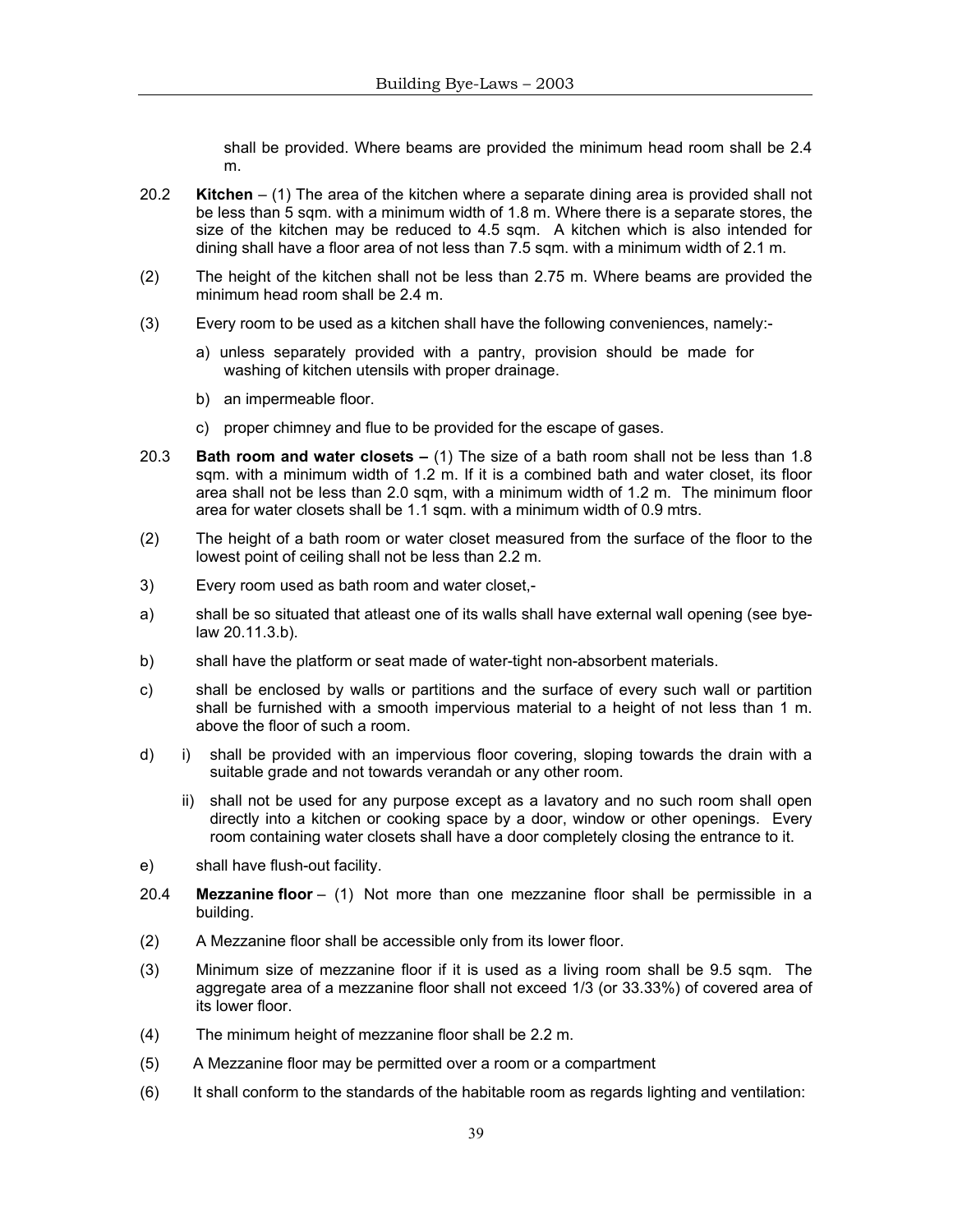- (7) It shall be constructed without interfering with the ventilation of the space over and under it;
- (8) A mezzanine floor shall not be sub-divided into smaller compartments unless adequate ventilation is provided;
- (9) A mezzanine floor or any part of it shall not be used as a kitchen;
- (10) In no case, a mezzanine floor shall be closed so as to make it liable to be converted into unventilated compartments.
- 20.5 **Loft** (1) A Loft provided in a kitchen shall not exceed 25% of the area of the kitchen and when provided over a bath room, water closet and corridor, the loft can occupy up to 100% of the area.

 $(2)$  The head room for the loft shall be not more than  $1.5$  m.

20.6 **Stair-case** (1) The Minimum clear width, minimum tread and maximum riser of staircases for buildings shall be as given below:

The Minimum width of stair cases shall be as follows,

|    | a) Residential buildings (dwellings)                               | $1.0$ mtr.  |
|----|--------------------------------------------------------------------|-------------|
|    | Note: For row housing with two storeys, the minimum width shall be | $0.75$ mtr. |
| b) | Residential hostel buildings                                       | $1.5$ mtr.  |
| c) | Assembly building like auditoria, theatres and cinemas             | $1.5$ mtr.  |
| d) | Educational building upto 24 mtrs in height                        | $1.5$ mtr.  |
| e) | Educational building more than 24 mtr. in height                   | $2.0$ mtr.  |
| f) | Institutional buildings upto 10 beds                               | $1.5$ mtr.  |
| g) | Institutional buildings more than 10 beds                          | $2.0$ mtr.  |
| h) | All other buildings                                                | $1.5$ mtr.  |

The minimum width of tread without nosing shall be 25 cm. for residential buildings. The minimum width of tread for other buildings shall be 30 cm.

Maximum riser shall be 19 cm. for residential buildings and 15 cm. for other buildings and they shall be limited to 15 per flight.

- (2) The minimum clear head room in a stair case shall be 2.2 mtr.
- 20.7 **Lifts** Provision of lifts shall be made for all buildings with a height of 15 mtrs. and above and or having more than ground plus three floors in accordance with Part VIII, section 5 of the National Building Code with regard to planning and designing of lifts. Lifts shall be terminated at the topmost floor.
- 20.8 **Boundary wall-** a) Except with the special permission of the Authority,
- (i) the maximum height of the front and side boundary wall shall be 1.5 mts. above the ground level;
- (ii) The rear boundary walls shall not have a height of more than 2 mts. above the centre line of the service road or where there is no service road 2 mts. above the ground level;
- $(iii)$  In case of corner plots, the height of the boundary wall shall be restricted to 0.75 m. for a length of 5 m from the intersection on either side. The corners of the boundary wall in such cases shall be rounded off or cut off as indicated in the bye-law 17.0;
- b) The stipulations of clause (a) of the bye-law of 20.6, are not applicable to the boundary walls of jails, sanatoria and heavy industries and women's hostels;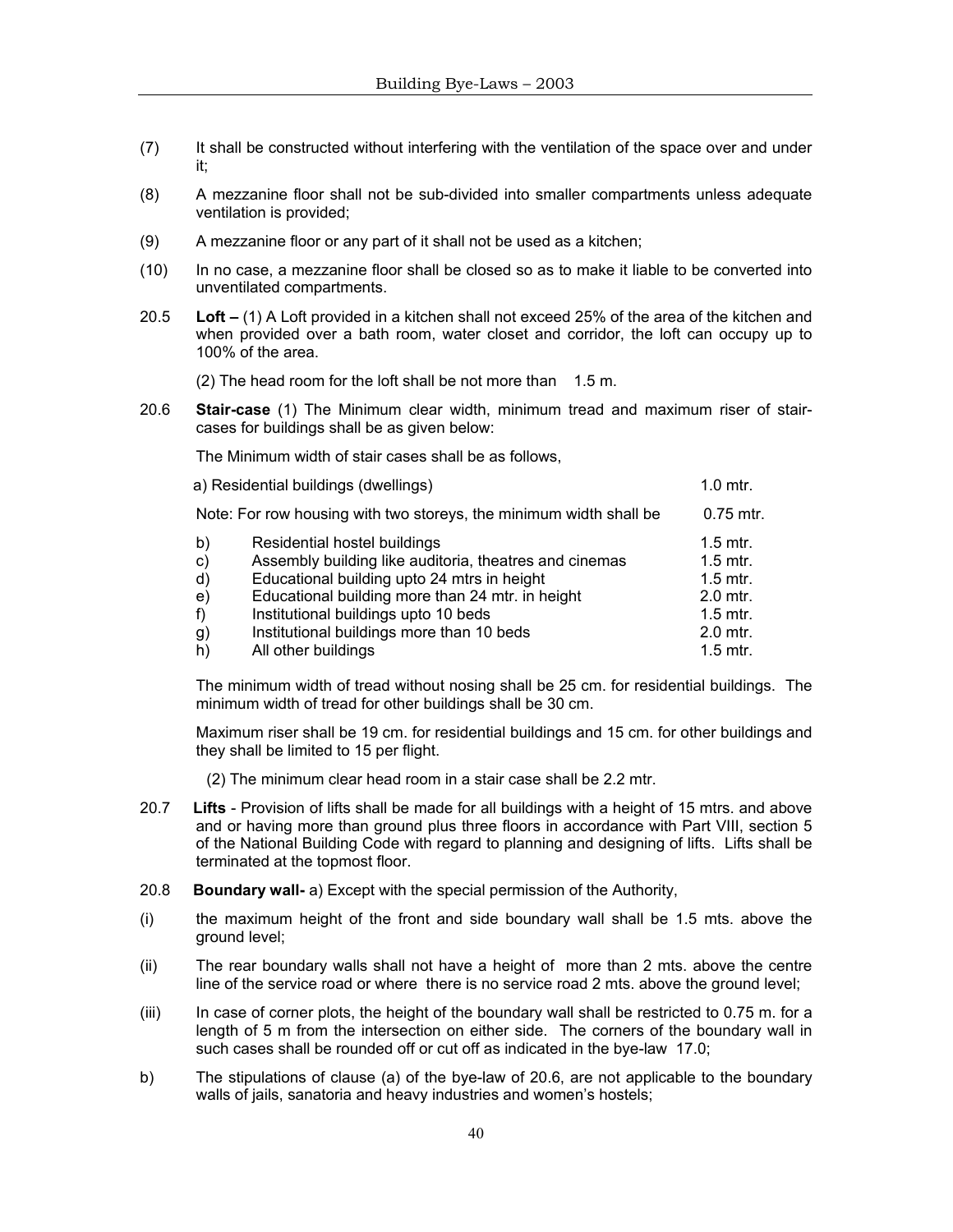- c) The boundaries of the building sites shall not be provided with barbed wire fence, prickly hedge or other objectionable plants.
- 20.9 **Industrial buildings** The minimum height of rooms shall be as provided in the Factory Act, 1948 and rules made thereunder.
- 20.10 **Disposal of polluted and unpolluted water** a) Separate drains shall be provided for the disposal of polluted and unpolluted water seperately from the buildings. Polluted water shall be the water coming out from lavatories, bathrooms, water closets, kitchen and from other parts of the building which is already used for domestic or other purposes. Unpolluted water shall include rain water and the unpolluted subsoil water, if any.
- b) Roof of every building shall be constructed so as to permit effectual drainage of rain water therefrom by means of sufficient rain water pipes of adequate size wherever required, which shall be so arranged, jointed and fixed as to ensure that the rain water is carried away from the building without causing dampness in any part of the wall or foundation of the building or those of an adjacent building or causing annoyance or inconvenience to the neighbour or passer-by.
- c) Subject to bye-law 32.0, rain water pipe shall be connected to the roadside drain or may be carried out in any other approved manner without causing damage to the property of the Corporation.
- d) Subject to bye-law 32.0, rain water pipe shall be affixed to the out-side of the external walls of the building or in recesses or chases cut or formed in such external walls or in such other manner as may be approved by the Authority.

#### 20.11 **Lighting and ventilation requirements.**

- 20.11(1) Natural ventilation: Rooms shall have, for admission of light and air, one or more openings, such as windows and ventilators, opening directly to the external air or into an open verandah. Doors are not counted towards the area of openings in walls for lighting and ventilation purposes.
- 20.11(2) Artificial ventilation: Where the light and ventilation requirements are not met through daylight and natural ventilation, the same shall be ensured through artificial lighting and mechanical ventilation, as per Part VIII Building Service section I, Lighting and ventilation of National Building Code of India brought out by the Indian Standards Institution. The provisions contained in the latest version of the Code shall be made use of at the time of enforcement of the bye-laws.
- 20.11(3) Area of openings: a) Minimum aggregate area of openings excluding doors, shall not be less than 1/6th of the floor area in the case of residential buildings. In the case of other public buildings like business houses, educational buildings, offices, institutional and hospital buildings, the minimum aggregate area of openings shall be not less than 1/5th of the floor area. The area of openings shall be increased by 25% in the case of kitchen. No portion of a room shall be assumed to be lighted if it is more than 7.5 m from the opening.
- b) In case of bath rooms and water closets, minimum area of window or ventilator shall be 0.9 sq. mtrs. with one side being not less than 0.3 mtrs.
- 20.11(4) **Ventilation shaft** For lighting and ventilating the space in water closets and bath rooms, when no opening is provided towards any open spaces, they shall open on to the ventilating shaft, the size of which shall not be less than as indicated below: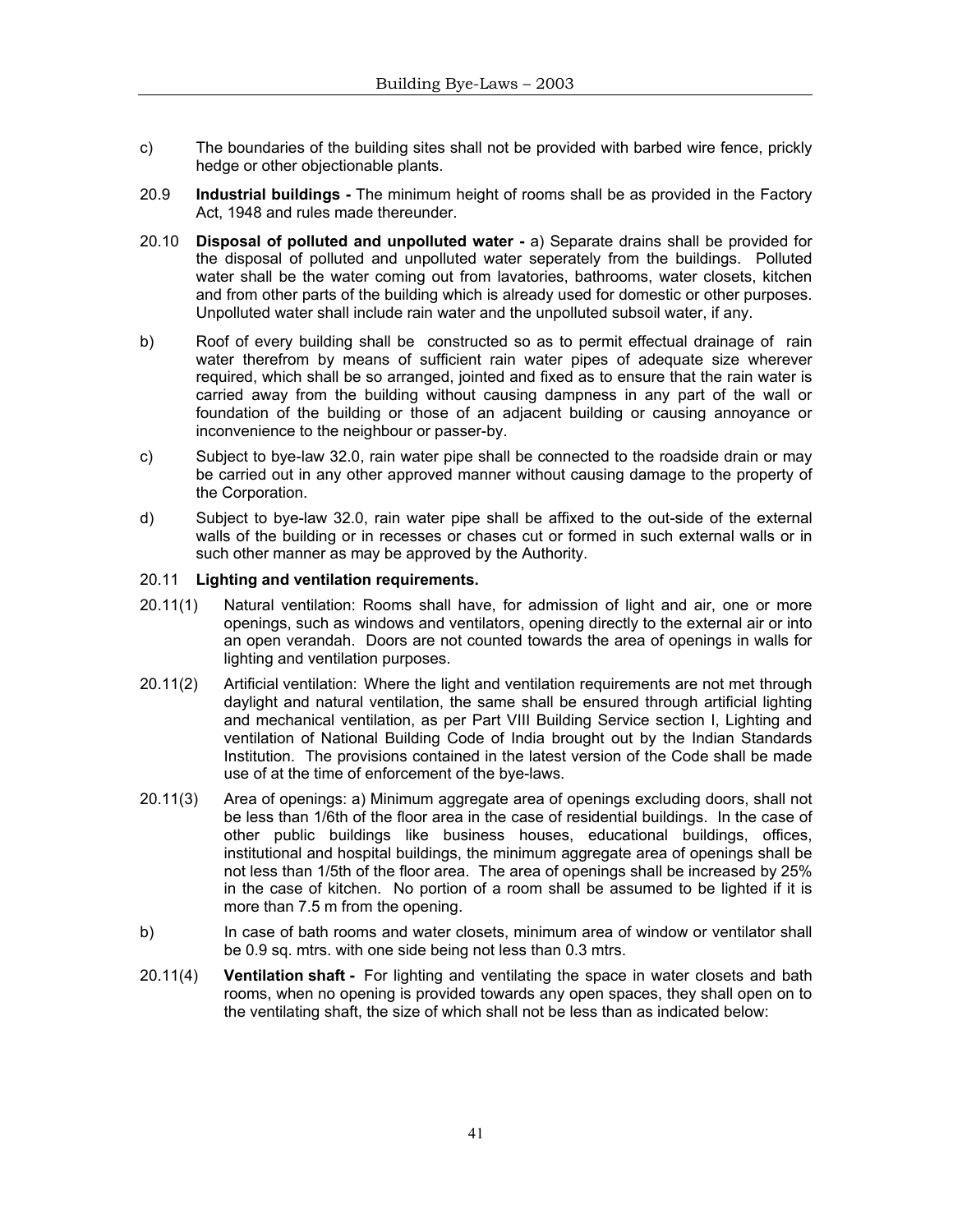| No. of storeys | Size of ventilation shaft in<br>sqm. | Minimum width in mts. |
|----------------|--------------------------------------|-----------------------|
| Upto 2         | 1.2                                  | 0.9                   |
| Upto 4         | 1.8                                  | 1.2                   |
| Upto 6         | 4.0                                  | 1.5                   |
| Upto 8         | 5.4                                  | 1.8                   |
| Upto 10        | 8.0                                  | 2.4                   |
| 11 and above   | 9.0                                  | 3.0                   |

#### 21.0 **Exit requirements for high rise buildings, public and industrial buildings**

#### 21.1 **General**

- 21.1.1 Every building meant for human occupancy shall be provided with exits sufficient to permit safe escape of occupants, in case of fire or other emergency.
- 21.1.2 In every building for multi family dwellings and all places of assembly, exits shall comply with the minimum requirements of these bye-laws.
- 21.1.3 All exits shall be free of obstructions.
- 21.1.4 No building shall be altered so as to reduce the number, and size of exits to less than that required.
- 21.1.5 Exits shall be clearly visible Routes to reach the exits shall be clearly marked and signs posted so as to guide the persons using each floor.
- 21.1.6 Wherever necessary, adequate and continuous illumination shall be provided for exits.
- 21.1.7 Fire fighting equipment shall be suitably located and clearly marked.
- 21.1.8 Alarm devices shall be installed to ensure prompt evacuation of the persons concerned.
- 21.1.9 All exits shall provide continuous means of egress to the exterior of buildings or to the exterior open space leading to a street.
- 21.1.10 Exits shall be so arranged that they may be reached without passing through another occupied unit.
- 21.2 **Arrangement of exits** Exits shall be so located that the travel distance on the floor shall not exceed the limits given in Table 14.

# 21.3 **Capacity of exits**

- i) The unit of exit width used to measure capacity of any exist shall be 50 cm. A clear width of 25 cm. shall be counted as an additional half unit. Clear width less than 25 cm shall not be counted for exit width;
- ii) The occupants per unit exit width shall be as given in Table 15.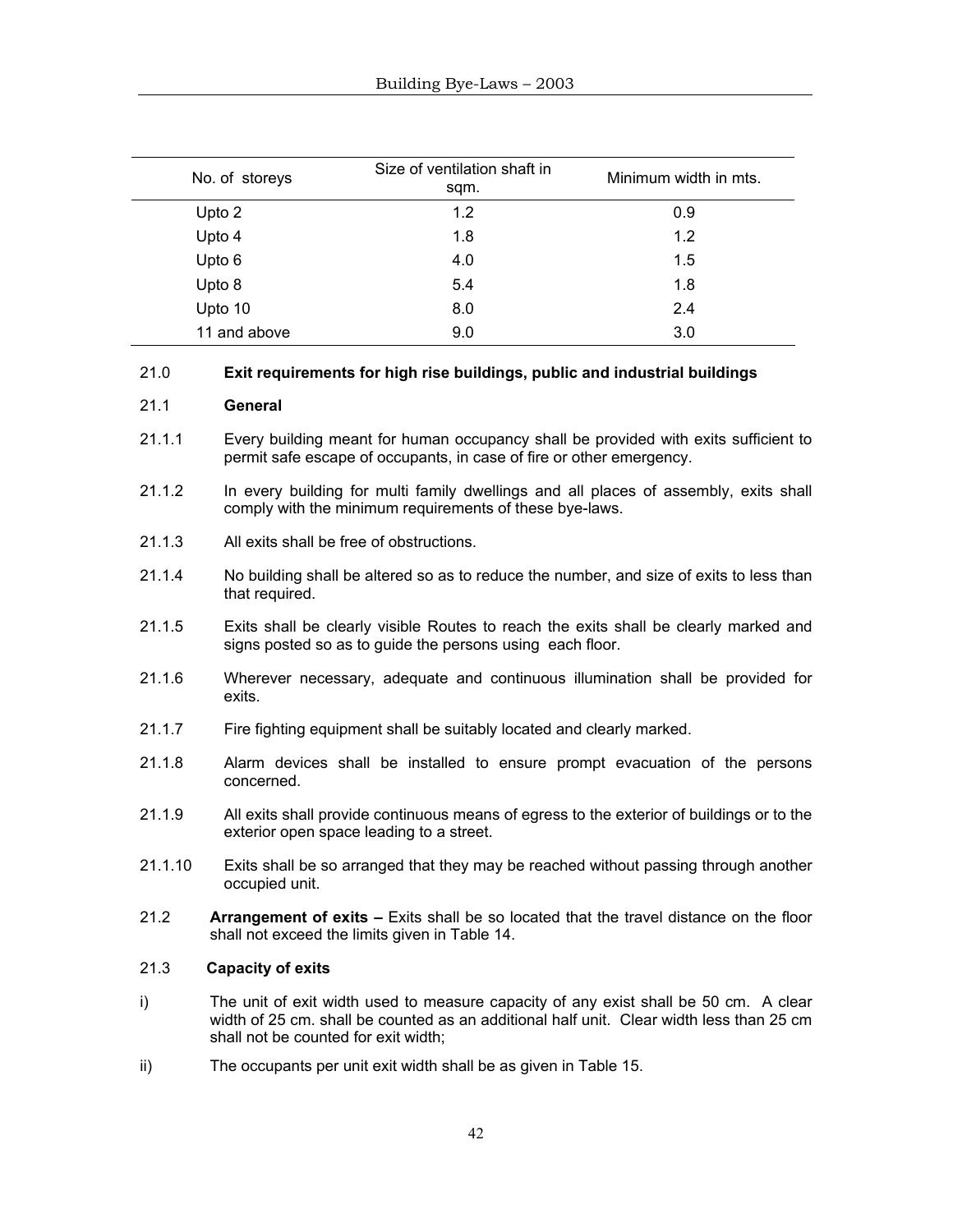- 21.4 **Occupant load** The occupant load of buildings shall be worked out as given in Table 16.
- 21.5 **Number of exits** i) The location, width and number of exits shall be in accordance with the travel distance, capacity of exits and the population of building based on occupant load;
	- ii) There shall not be less than 2 exits serving every floor for buildings of 15 mtrs height and above and at least one of them shall be an internal stairway.

#### **TABLE 14 (Bye-law 21.2) TRAVEL DISTANCE FOR OCCUPANTS**

| SI. No. | Group of occupancy | Maximum travel distance in mtrs. |
|---------|--------------------|----------------------------------|
|         | Residential        | 22.5                             |
| 2       | Educational        | 22.5                             |
| 3       | Institutional      | 22.5                             |
| 4       | Assembly           | 30.0                             |
| 5       | <b>Business</b>    | 45.0                             |
| 6       | Commercial         | 30.0                             |
| 7       | Industrial         | 30.0                             |
| 8       | Storage            | 30.0                             |
| 9       | Hazardous          | 22.5                             |

**Note:** (1) The travel distance to any exit from the dead end of a corridor shall not exceed half the distance specified above except in educational, assembly and institutional occupancies in which case it shall not exceed 6 m.

**TABLE 15** 

 (2) Whenever more than one exit is required for any room, space or floor of a building, exits shall be placed as remote from each other as possible and shall be arranged so as to provide direct access to the exits from different directions.

|        |                                                                    | (Bye-law 21.3) |       |       |
|--------|--------------------------------------------------------------------|----------------|-------|-------|
|        | <b>OCCUPANTS PER UNIT EXIT WIDTH - MAXIMUM NUMBER OF OCCUPANTS</b> |                |       |       |
| SI.No. | Group of occupancy                                                 | Stairways      | Ramps | Doors |
|        | Residential                                                        | 25             | 50    | 75    |
| 2      | Educational                                                        | 25             | 50    | 75    |
| 3      | Institutional                                                      | 25             | 50    | 75    |
| 4      | Assembly                                                           | 40             | 50    | 60    |
| 5      | <b>Business</b>                                                    | 50             | 60    | 75    |
| 6      | Commercial                                                         | 50             | 60    | 75    |
| 7      | Industrial                                                         | 50             | 60    | 75    |
| 8      | Storage                                                            | 50             |       | 75    |
| 9      | Hazardous                                                          | 25             | 30    | 40    |
|        |                                                                    |                |       |       |

**Note:** Horizontal allowance: When horizontal exit is provided in buildings of mercantile, storage, industrial, business and assembly occupancies, the capacity per storey per unit width of exit stairways in the table above, may be increased by 50 % and in the buildings of industrial occupancy, it may be increased by 100%.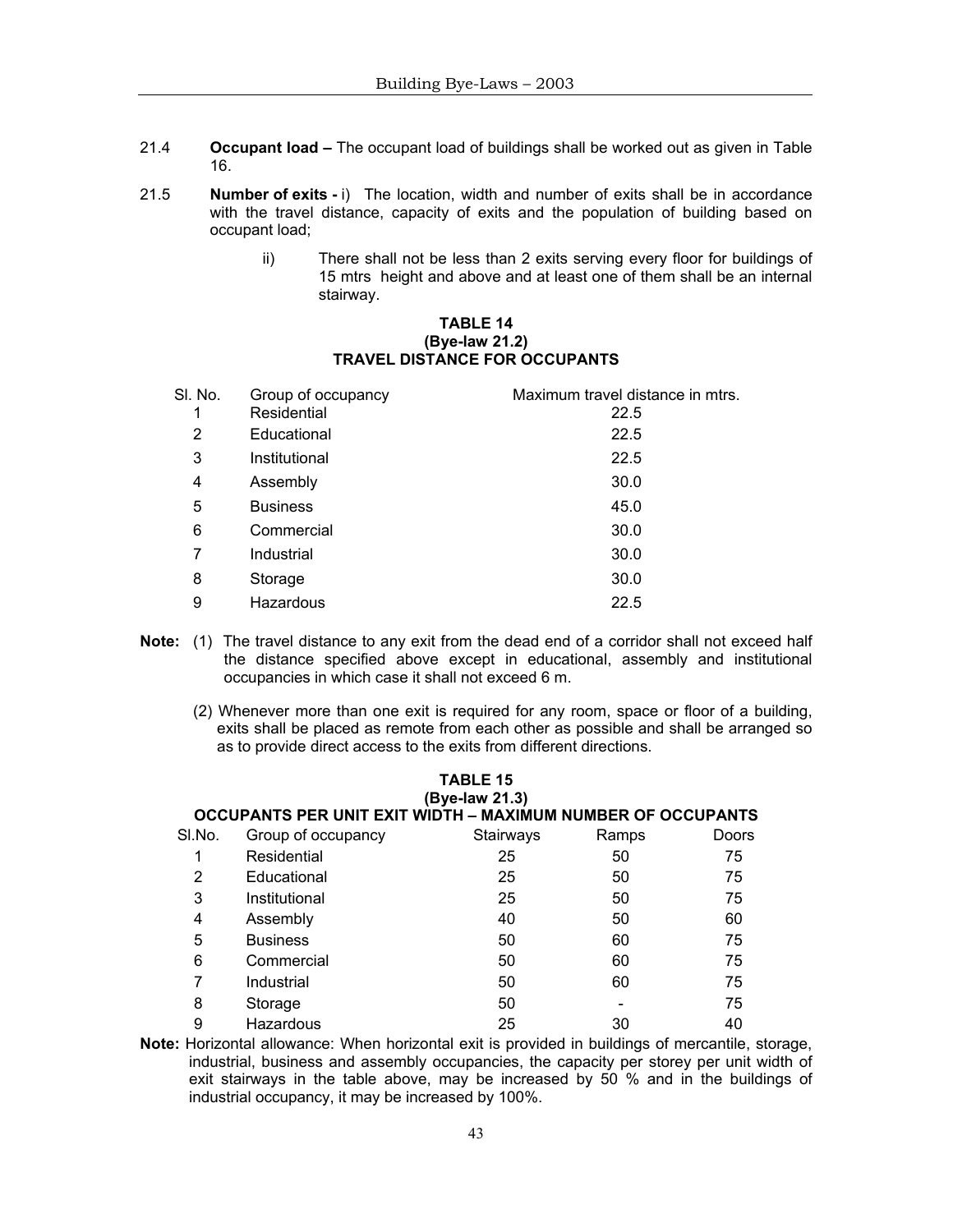#### **TABLE 16 (Bye-law 21.4) OCCUPANT LOAD**

| SI. No. | Group of Occupancy             | Occupant load-gross floor   |
|---------|--------------------------------|-----------------------------|
|         |                                | area in sq. mtrs per person |
|         |                                |                             |
| 1       | Residential                    | 12.5                        |
| 2       | Educational                    | 4.0                         |
| 3       | Institutional                  | $15.0*$                     |
| 4       | Assembly                       |                             |
|         | a) With fixed or loose seats   |                             |
|         | and dance floors               | $0.6**$                     |
|         | b) Without seating facilities  |                             |
|         | including dining rooms         | $1.5***$                    |
| 5       | <b>Business and industrial</b> | 10.0                        |
| 6       | Storage                        | 30.0                        |
|         | Hazardous                      | 10.0                        |

The gross area shall mean plinth area or covered area. Occupant load in dormitory portions or homes for the aged, orphanages, asylums, etc., where sleeping accommodation is provided, shall be calculated at not less than 7.5 sqm. gross floor area per person.

- \*\* The gross floor area shall include, in addition, the main assembly room or space, any occupied connecting room or space in the same storey or in the storeys above or below where entrance is common to such rooms and spaces and they are available for use by the occupants or the assembly place. No deduction shall be made in the gross floor area for corridors, closets or other sub-divisions. The areas shall include all space serving the particular assembly occupancy.
- **Note:** The occupant load of a mezzanine floor discharging to a floor below shall be added to that floor occupancy and the capacity of the exits shall be designed for the total occupancy load thus established.
- 21.6 **Doorways** a) Every exit doorway shall open into an enclosed stairway, a horizontal exit, or a corridor or passageway providing continuous and protected means of egress;
	- b) No exit doorway shall be less than 75 cm in width in the case of residential buildings and 100 cm in the case of other buildings. Doorways shall be not less than 200 cm. in height.
	- c) Exit doorways shall open outwards i.e., away from the room. But shall not obstruct the travel along any exit. No door, when open, shall reduce the required width of stairway or landing to less than 90 cm. Overhead or sliding doors shall not be installed;
	- d) Exit doors shall not open immediately upon a flight of stairs; a landing equal to atleast the width of the door shall be provided in the stairway at each doorway; level of landing shall be same as that of the floor which it serves.
- 21.7 **Revolving doors** a) Revolving doors shall not be used as required exits except in residential, business and commercial occupancies, but shall not constitute more than 1/2 the total required door width;
	- b) When revolving doors are considered as required exitway, the following assumptions shall be made.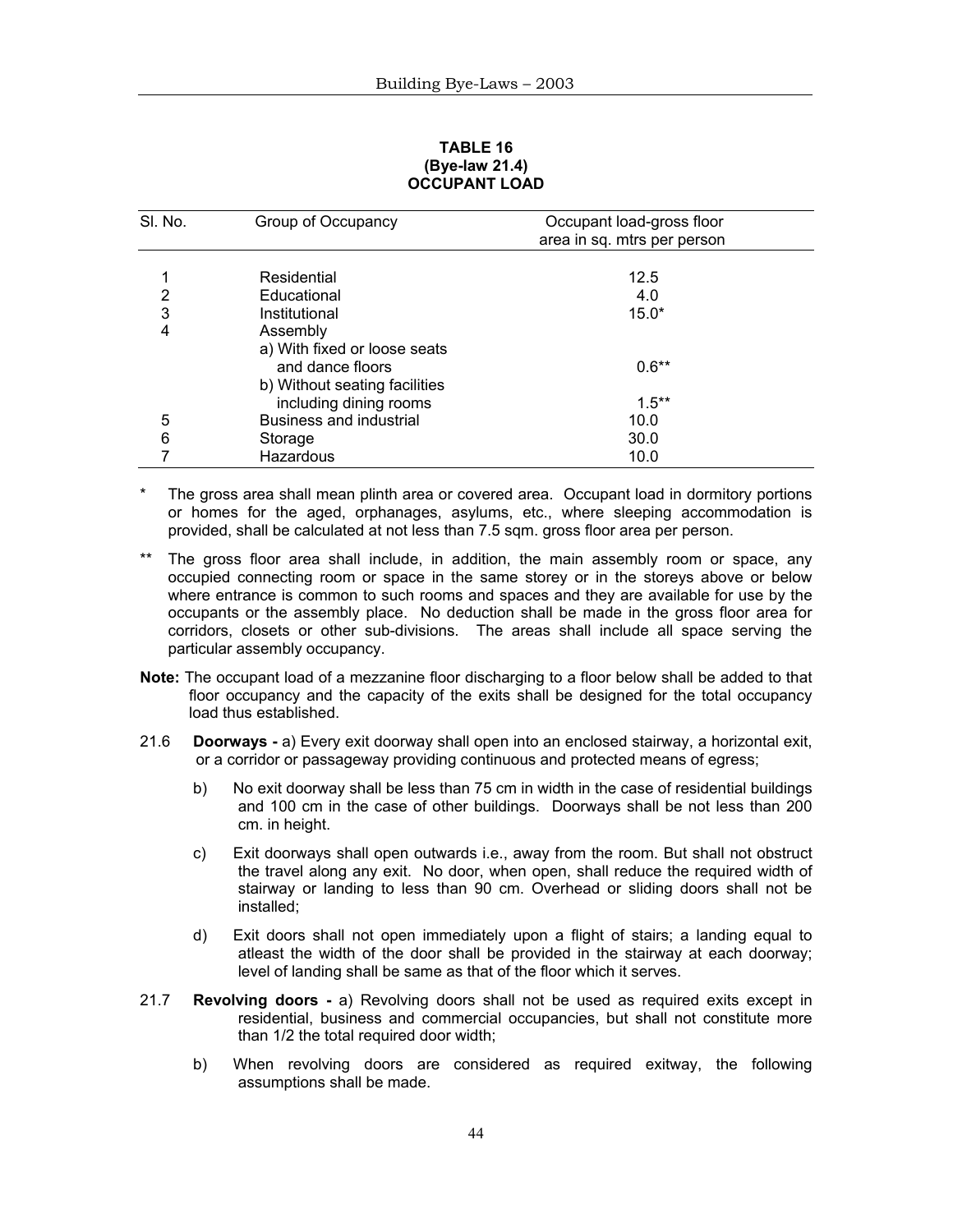- (1) Each revolving door shall be counted as one half of the exit unit width.
- (2) Revolving doors shall not be located at the foot of a stairway. Any stairway served by a revolving door shall discharge through a lobby or foyer.
- 21.8) **Staircase** a) Interior stairs shall be constructed of non-combustive materials;
	- b) Interior staircases of all buildings with the exception of residential buildings upto GF+3 floors shall be constructed as self contained units with atleast one side adjacent to an external wall. The staircase shall be completely enclosed in the case of buildings of 15 meters height and above;
	- c) A staircase shall not be arranged around a lift shaft unless the latter is entirely enclosed by a material of fire resistance rating;
	- d) Hollow combustible construction shall not be permitted;
	- e) The minimum width of an internal staircase shall be as per bye-law 20.6;
	- f) The minimum width of treads without nosing shall be as per bye-law 20.6;
	- g) The maximum riser shall be as per bye-law 20.6;
	- h) Handrails shall be provided with a minimum height pf 100 cm. for all buildings and shall be firmly supported;
	- i) No windings should be provided in a public building except in the case of emergency exits.
- 21.9 **Fire escapes or external stairs** a) Fire escapes shall not be taken into account in calculating the evacuation time of a building;
	- b) All fire escapes above ground level shall be directly connected to the ground and shall not lead to the basement floor;
	- c) All entrances to a fire escape shall be separate and remote from the internal staircase;
	- d) The route to fire escape shall be free of obstruction at all times except a door way leading to the fire escape which shall have the required fire resistance;
	- e) Fire escapes shall be constructed of non-combustible materials;
	- f) Stairs of fire escapes shall have straight flights not less than 75 cm. wide, 20 cm. tread and with risers not more than 19 cm. The number of risers shall be limited to 16 per flight;
	- g) Handrails shall be of a height of not less than 100 cm.
- 21.10 **Spiral stairs (fire escape)** The use of spiral staircases shall be limited to low occupant loads and to buildings of not more than 9 metres height, unless they are connected to platforms such as balconies and terraces to provide for a pause during escape. A spiral fire escape shall be not less than 150 cm in diameter and shall be designed to give adequate headroom;
- 21.11 **Ramps** Ramps with a slope of not more than 1:10 may be substituted and shall comply with all the applicable requirements of required stairways regarding enclosures, capacity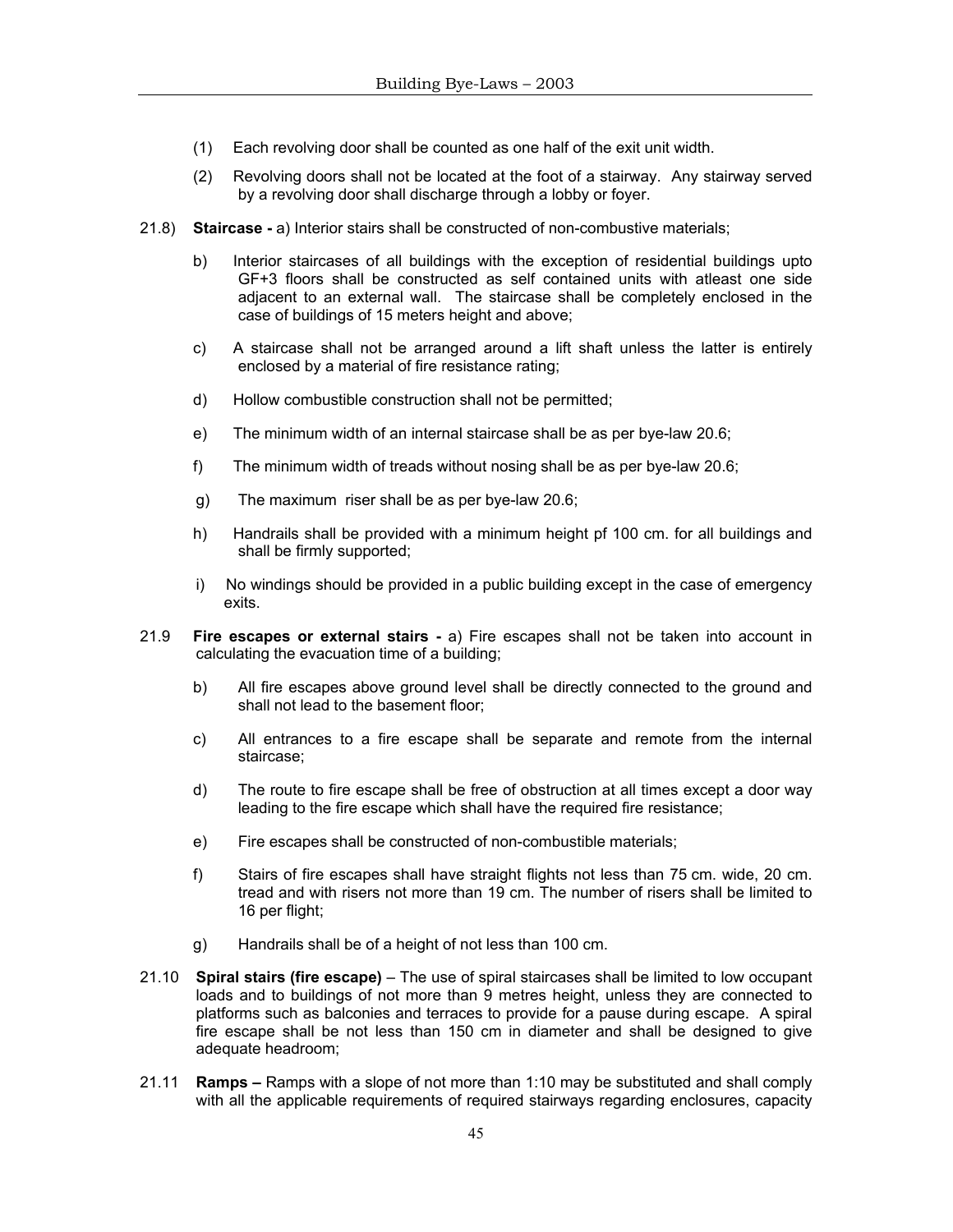and dimensions. Larger slopes shall be provided for special uses but in no case greater than 1 in 10. For all slopes exceeding, 1:10 and wherever the use is such as to involve danger of slipping, the ramp shall be surfaced with approved non-slipping materials;

21.12 **Exit corridors and passage ways -** Exit corridors and passage ways shall be of width of not less than twice the aggregate required width of exit doorways leading from them in the direction of travel to the exits. Where stairways discharge through corridors and passage ways, the height of corridors and passage ways shall be not less than 2.4 mtrs.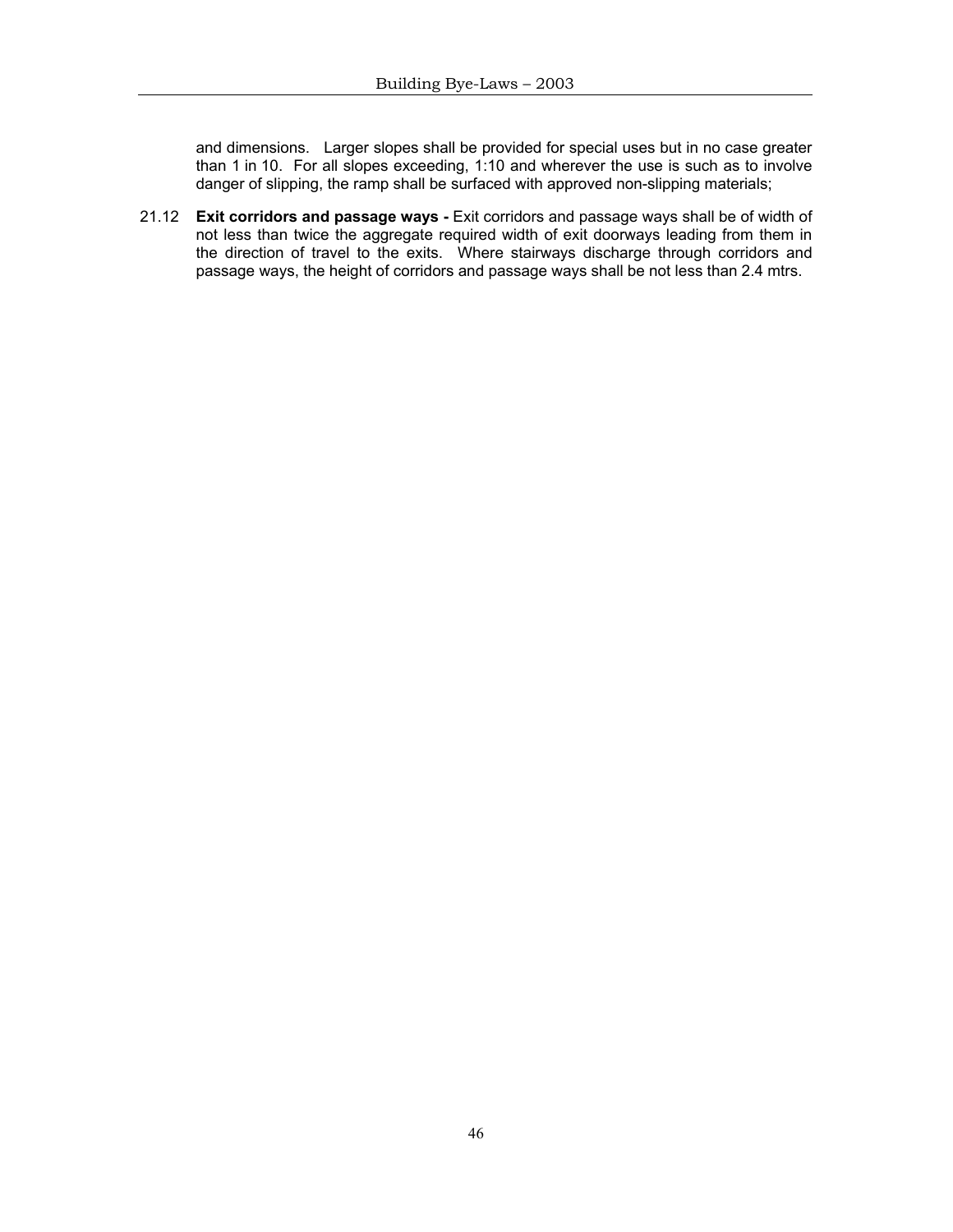# **PART IV**

# **STRUCTURAL DESIGN AND OTHER REQUIREMENTS**

# 22.0 **STRUCTURAL DESIGN.**

- 22.1 The loads and forces on buildings shall be in accordance with Part VI Structural Design Section on loads in the National Building Code of India.
- 22.2 The structural design of foundations and elements of substructures and superstructures of wood, masonry, reinforced or prestressed concrete shall be in accordance with Part VI Structural Design, Section 1 - Loads, section 2 - Foundations, Sections 3 - Wood, Section 4 - Masonry, section 5 - Concrete, section 6 – Steel and section 7 – Prefabrication and Systems Building, of the National Building Code of India.

# 23.0 **FIRE SAFETY REQUIREMENTS.**

- 23.1 Buildings shall be planned, designed and constructed to ensure adequate fire safety to the property and inhabitants and this shall be carried out, in accordance with Part IV Fire Protection of the National Building Code of India. The fire fighting requirements, arrangements and installations required in building shall also conform to the provisions of Part IV Fire Protection of National Building Code of India.
- 23.1.1. For buildings with ground floor + four floors and above (or height of 15 mtrs and above), clearance of the Director of Fire Services shall be obtained regarding the Fire Protection Provision in building.

# 24.0 **BUILDING SERVICES.**

 The planning, design and installation, of air-conditioning and heating installations of the building shall be in accordance with Part VIII Building Services, section 2 – Electrical Installations and section 3 - Air-conditioning and Heating of the National Building Code of India.

#### 24.1 **PLUMBING SERVICES.**

 The planning, design and installation of water supply systems, drainage, sanitary installations and gas supply installations in buildings, shall be in accordance with Part IX Plumbing Services, section 1 – Water Supply, section 2 – Drainage and Sanitation and section 3 – Gas supply of the National Building Code of India.

#### 25.0 **TELECOM SERVICES**.

- a) Every Residential / Commercial premises should provide an access path for leading copper / optical fibre cable to the building from outside the compound to the building:
- b) A single 32mm GI pipe buried at a minimum depth of 60 cms from the compound wall to the access point inside the building. A hand hole of  $0.60 \times 0.60 \times 0.60$  at the outside of the compound wall where the pipe has been terminated should be provided.
- c) In case of multistoreyed residential / business premises, minimum 2 pipes, one of 32mm and 2nd one of 60mm dia should be laid at a minimum depth of 60 cms with hand hole at the boundary of the compound towards the street / road.
- d) The buildings should be completely pre wired within using concealed conduits for their communication requirements.
- e) In case of the Multi-storeyed building a separate room preferably 4.50 x 3.65m may be provided in the basement for installation of telecom equipment. The room should have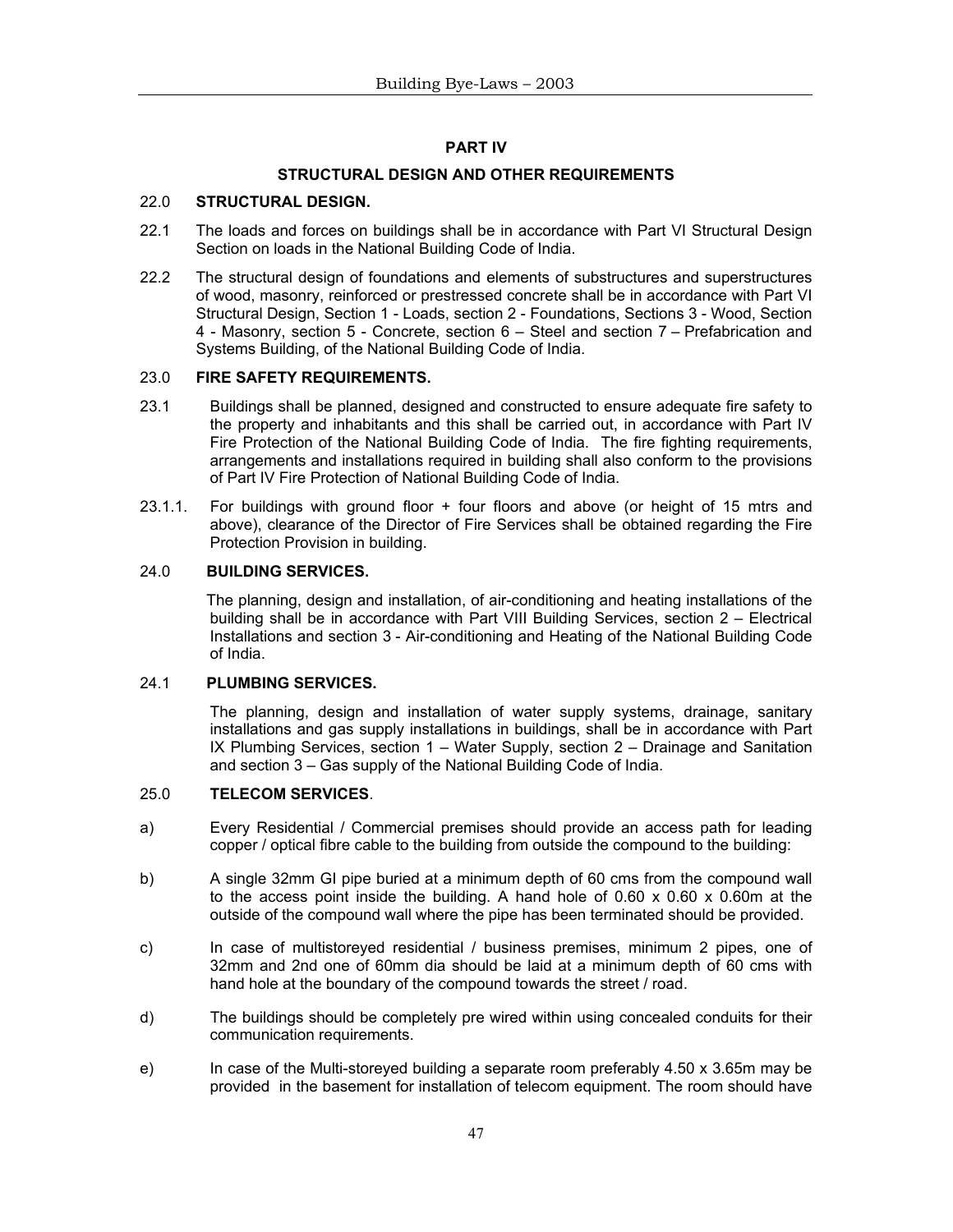proper ventilation and lighting. The internal wiring from all the apartments should be brought to this room and terminated on a termination box.

f) A vertical chute may be provided for drawing telecom cables from the basement with openings at every floor at a convenient place preferably near lift / stair case so that the telecom cable can be drawn for each floor / each flat.

# 26.0 **CONSTRUCTION PRACTICES AND SAFETY.**

- 26.1 The various construction activities like; demolition, excavation, blasting, actual construction from foundation level upto completion shall be in accordance with Part VII Construction Practices and Safety of the National Building Code of India.
- 26.2 The safety measures to be adopted during the various construction operations, including storage of materials on the construction site and Corporation / public land shall be in accordance with Part VII Construction Practices and Safety of the National Building Code of India.

#### 27.0 **BUILDING MATERIALS.**

 The requirement of building materials to be used in construction shall conform to Part V Building Materials of the National Building Code of India.

#### 28.0 **ALTERNATE MATERIALS, METHODS OF DESIGN AND CONSTRUCTION.**

Methods:

- 28.1 The provisions of bye-laws 22, 24, 25 and 26 and other provisions of the bye-laws are not intended to prevent use of any material or method of construction not specifically prescribed in these bye-laws provided such a work has been approved by the Authority.
- 28.2 The Authority may approve any such alternative, provided it is found that the proposed alternative is satisfactory and conforms to the provisions of the relevant parts regarding materials, design and construction, method of work offered for the purpose intended, atleast equivalent to that prescribed in the bye-law in quality, strength, compatibility, effectiveness, fire, water and sound resistance, durability and safety.
- 28.3 TestsWhenever there is insufficient evidence of compliance with the provisions of these bye-laws or evidence that any material or method of design or construction, does not conform to the requirement of the bye-laws or in order to substantiate claim for alternative materials, design or methods of construction, the Authority may require tests sufficiently in advance as proof of compliance. These tests shall be made by an approved agency at the expense of the owner. This clause does not apply to materials with I.S.I. Certificate.
- 28.3.1 Test methods shall be as per the relevant I.S. Codes.
- 28.3.2 Copies of the results of all such tests shall be retained by the Authority for a period of not less than 2 years after the acceptance of the alternative materials.
- Note**:** All references of clauses of the National Building Code in these bye-laws is referred to the publication of the National Building Code of India 1983. If these numbers are changed in subsequent additions, corresponding numbers shall be substituted.
- 28.4. Provision of chutes: In all multistoreyed/highrise residential and commercial buildings, refuse chutes shall be provided in each floor and in specific area within the premises/compound of the building, for garbage collection. Such chutes shall be located away from the staircase and lift and shall not be at the core of the building.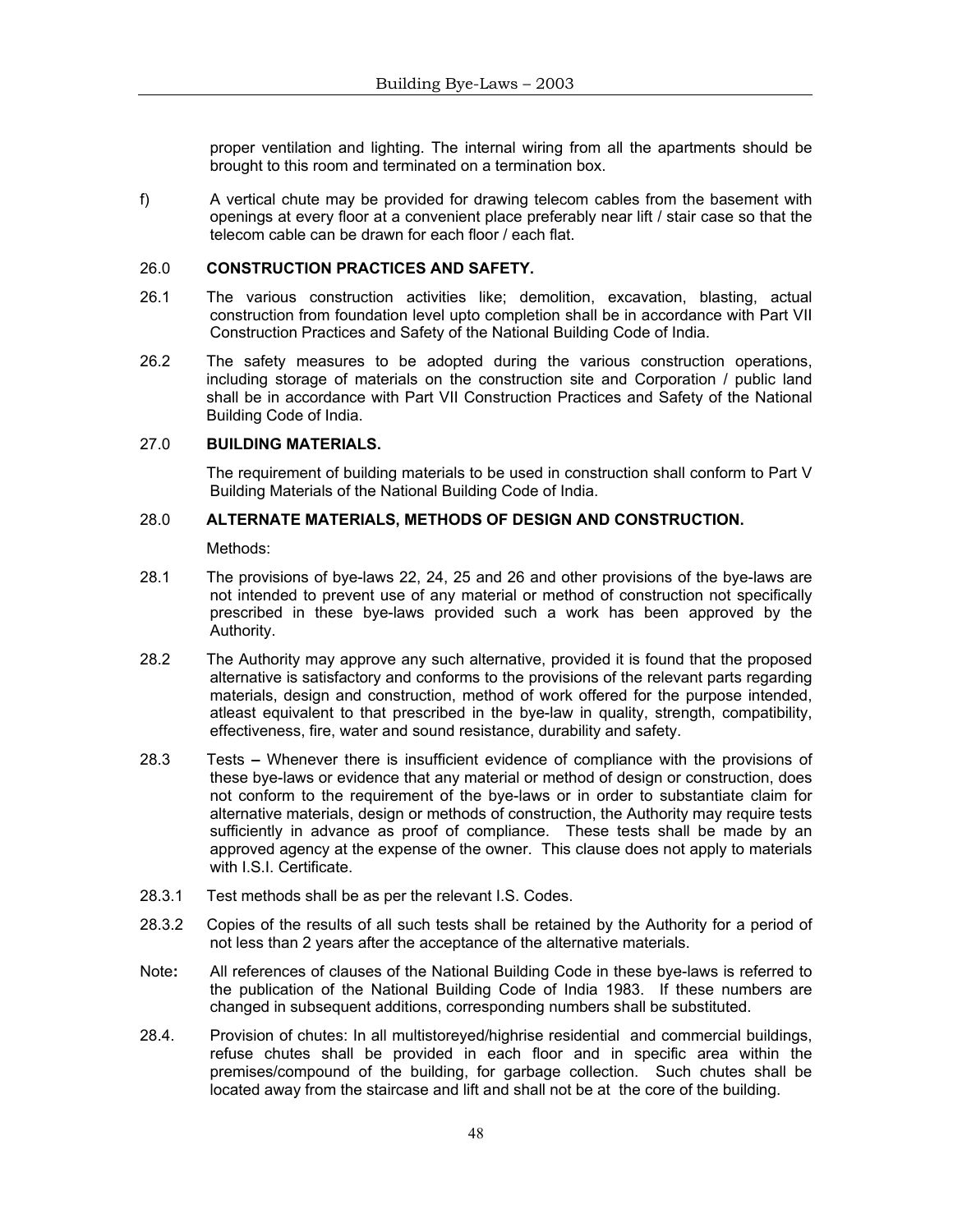- 28.5. Provision of letter or mail box: In all multistoried/high-rise buildings, the letter/mail box of appropriate dimensions shall be provided on the ground floor of residential and commercial buildings to meet the requirement of postal authorities.
- 28.6 Facilities at the construction premises Temporary lavatories shall be provided for the use of workers within the construction premises where the floor area is more than 250 sqm.
- 29.0 **Solar water heater requirements -** Solar water heaters shall be provided as per Table 17 for different categories of buildings.

| SI.<br>No. | Type of use                                                                                                                                                                                          | 100 liters per day shall be provided<br>for every unit |
|------------|------------------------------------------------------------------------------------------------------------------------------------------------------------------------------------------------------|--------------------------------------------------------|
| 1          | Restaurants serving food and drinks with<br>seating / serving area of more than 100 sq.m<br>and above                                                                                                | 40 sq. m. of seating or serving area                   |
| 2          | Lodging establishments and Tourist Homes                                                                                                                                                             | 3 rooms                                                |
| 3          | Hostel and guest houses                                                                                                                                                                              | 6 beds / persons capacity                              |
| 4          | Industrial canteens                                                                                                                                                                                  | 50 workers                                             |
| 5          | Nursing homes and hospitals                                                                                                                                                                          | 4 beds                                                 |
| 6          | Kalyana Mandira, Community Hall and<br>Convention hall (with dining hall and kitchen)                                                                                                                | 30 sq.mtrs. of floor area                              |
| 7          | Recreational clubs                                                                                                                                                                                   | 100 sq. mtrs of floor area                             |
| 8          | Residential buildings:                                                                                                                                                                               |                                                        |
|            | a) Single dwelling unit measuring 200 sq.m. of<br>floor area or site area of more than 400 sq.m.<br>whichever is more                                                                                |                                                        |
|            | b) 500 lpd for multi dwelling unit / apartments<br>for every 5 units and multiples thereof.                                                                                                          |                                                        |
| 9          | Solar photovoltaic lighting systems shall be<br>installed in multi unit residential buildings (with<br>more than five units) for lighting the set back<br>areas, drive ways, and internal corridors. |                                                        |

# **TABLE 17 (Bye-law 29.0) SOLAR LIGHTING AND WATER HEATER REQUIREMENTS**

# 30.0 **SAFETY MEASURES AGAINST EARTH QUAKE IN BUILDING CONSTRUCTION**

Buildings with ground plus four floors and above or buildings with a height of 15 mtrs. and above shall be designed and constructed adopting the norms prescribed in the National Building Code and in the "Criteria for earthquake resistant design of structures" bearing No. IS 1893-2002 published by the Bureau of Indian Standards, making the buildings resistant to earthquake. The supervision certificate and the completion certificate of every such building shall contain a certificate recorded by the Registered Engineer / Architect that the norms of the National Building Code and I.S. 1893-2002 have been followed in the design and construction of buildings for making the buildings resistant to earthquake.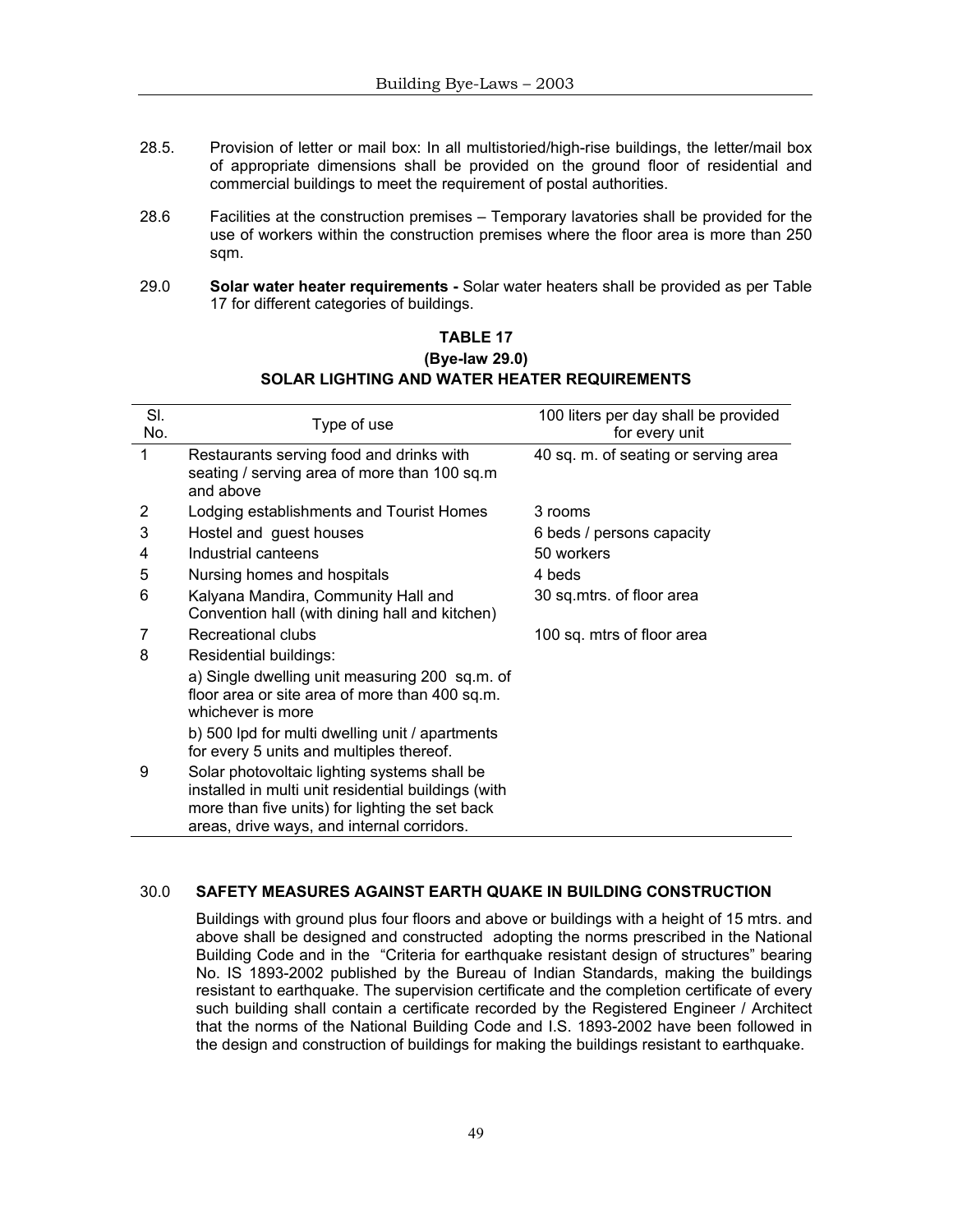# 31.0 **FACILITIES FOR PHYSICALLY HANDICAPPED PERSONS**

Public and semi public buildings having covered area of 300 sqm. and above shall be designed and constructed to provide facilities to the physically handicapped persons as prescribed in the Schedule XI of these bye-laws.

#### 32.0 **RAIN WATER HARVESTING.**

(a) Every building with a plinth area of exceeding 100 sq mtrs and built on a site measuring not less than 200 sq mtrs shall have one or more Rain Water Harvesting structures having a minimum total capacity as detailed in Schedule XII.

Provided that the Authority may approve the Rain Water Harvesting structures of specifications different from those in Schedules – XII, subject to the minimum capacity of Rain Water Harvesting being ensured in each case.

- (b) The owner of every building mentioned in the bye-law 32 (a) shall ensure that the Rain Water Harvesting structure is maintained in good repair for storage of water for non potable purposes or recharge of groundwater at all times.
- (c) The Authority may impose a levy of not exceeding Rs. 1000/- per annum for every 100 sq. mtr of built up area for the failure of the owner of any building mentioned in the bye-law 32(a) to provide or to maintain Rain Water Harvesting structures as required under these byelaws.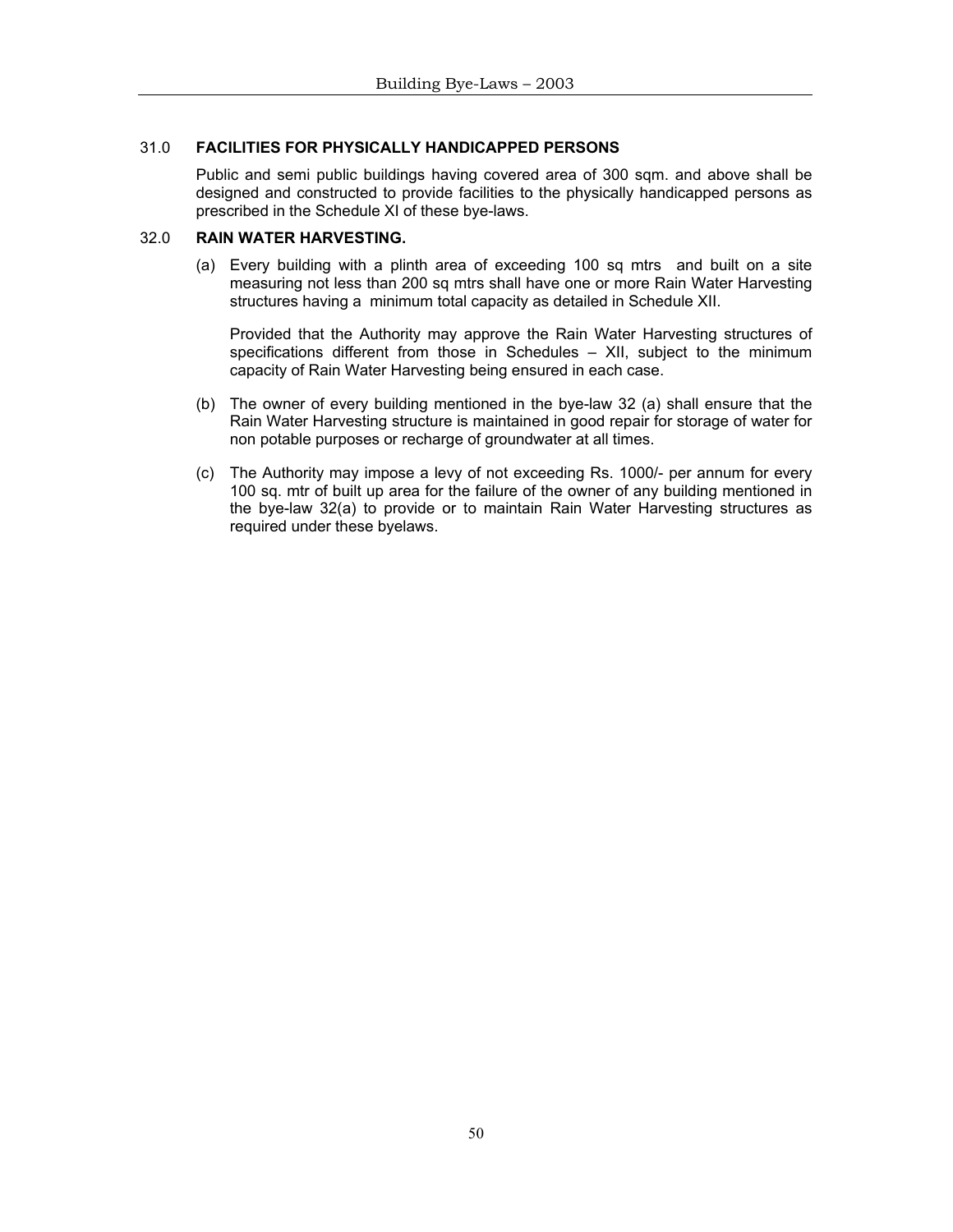# **PART V**

# **MISCELLANEOUS**

# 33.0 **PROHIBITION OF CONSTRUCTION ON PUBLIC PROPERTY.**

- 33.1 Erection on drains No building or part of a building shall be erected over drains, sewer lines, water mains or underground electric mains or on any such other public property.
- 33.2 Projection of doors windows, etc.- (i) No one shall build any wall or erect any fence or other obstruction or projection or make any encroachment in or over any public street, foot path, drain or margin land.
	- (ii) No door, gate, bar, windows or projections shall be hung, or placed so as to open outwards or project upon any street or public utility or into any public property.

# 34. **REPEAL AND SAVINGS**

On these bye-laws coming into force, "The City of Bangalore Municipal Corporation Building Bye-laws, 1983" (approved by the Govt. in their order no. HUD 19 LRB 80 dated 10th August 1983) shall stand repealed.

Provided such repeal shall not affect -

- a) the previous operation of the said bye-laws or anything done or suffered thereunder; or
- b) any right, privilage, obligation or liability acquired, accrued or incurred under the said bye-laws; or
- c) any penalty, forfeiture or punishment incurred in respect of any offense committed against the said bye-laws; or
- d) any investigation, legal proceedings or remedy in respect of any such right, privilage, obligation, liability, forfeiture or punishment as aforesaid; and any such investigation, legal proceedings or remedy may be instituted, continued or enforced and any penalty, forfeiture or punishment imposed as if, these bye-laws had not come into operation.

Provided further that any certificate, permit or licence granted under the said byelaws shall continue to be in force accordingly, unless and until superseeded by anything done or any action taken under these bye-laws.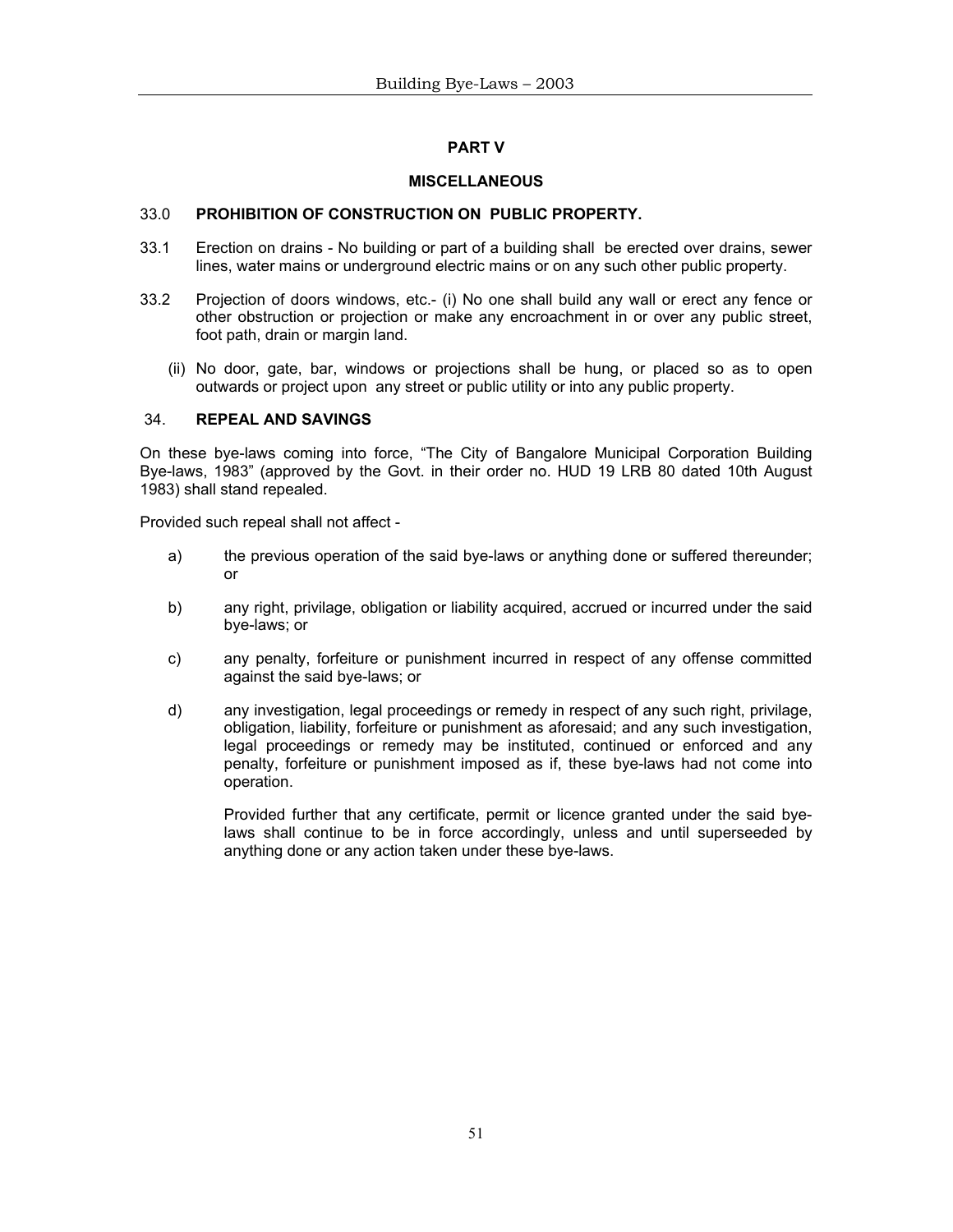# **SCHEDULES**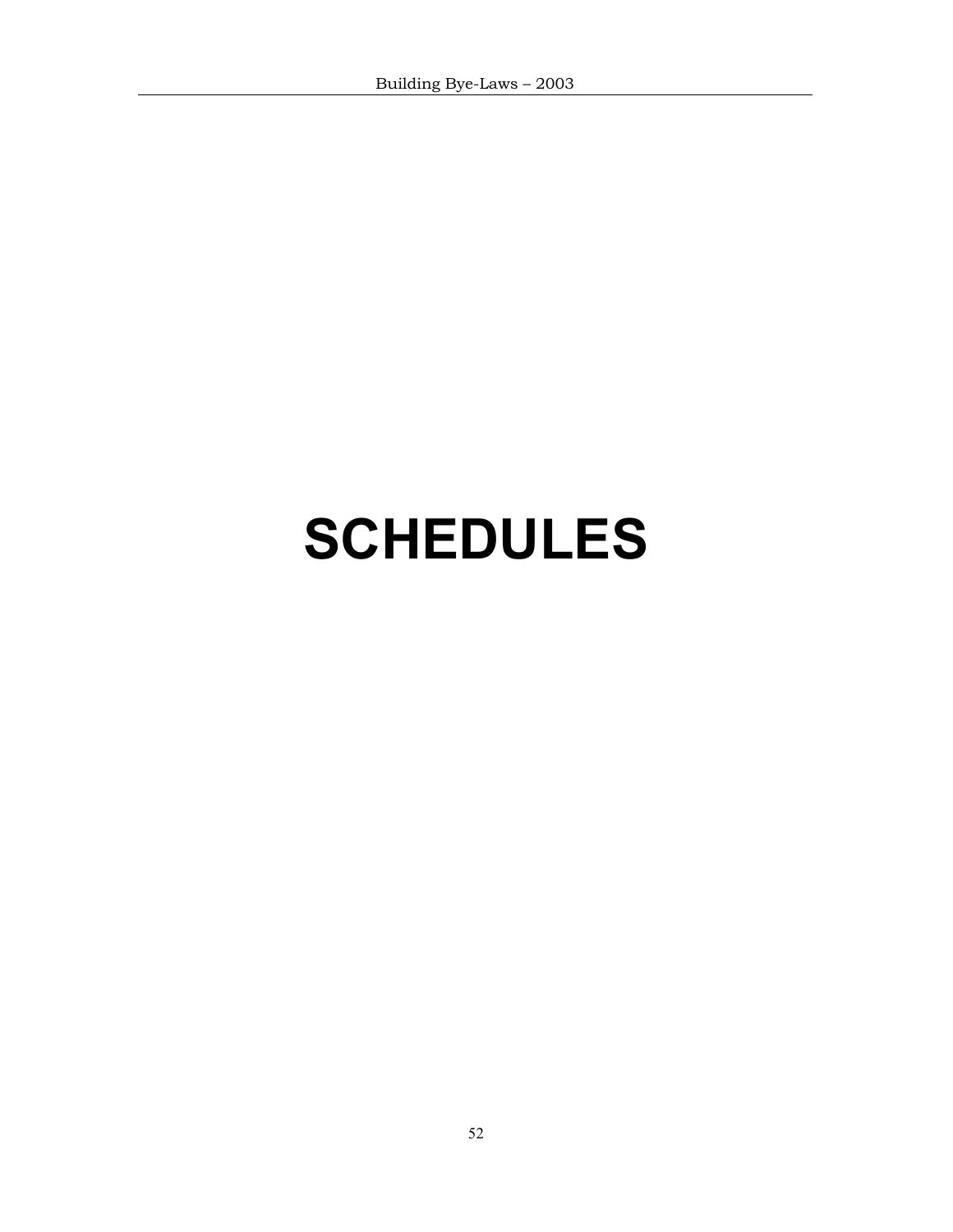# **SCHEDULE I**

# (Bye-law 2.48)

Land use classification and uses (or occupancies) permitted.

- 1.1 Classification of land use zone:
	- a) Residential
	- b) Commercial (retail and wholesale business)
	- c) Industrial (light and service industries, medium industries and heavy industries)
	- d) Public and semi-public use
	- e) Parks, open spaces and playgrounds
	- f) Transport and communication
	- g) Utilities and Services
	- h) Agricultural zone
- 1.2 Uses of land that are permissible by the Corporation and the uses permissible under special circumstances by the Bangalore Development Authority as the Planning Authority for the Corporation Area in the different zones are given in 1.2.1 to 1.2.8.

# 1.2.1 **Residential zone**

- (a) **Uses that are permissible** Dwellings, hostels including working women's and gents hostels, Dharmashalas, places of public worship, schools offering general education course up to secondary education, public libraries, Post and Telegraph Offices, BESCOM counters, B.W.S.S.B. counters, clubs, semi-public recreational uses, milk booths, neighborhood or convenience shops occupying a floor area not exceeding 20.00 sq. mtrs., doctor's consulting rooms, offices of advocates and other professions in public interest not exceeding 20.00 sq. mtrs. of floor area in a building.
- (b) **Uses that are permissible under special circumstances** Municipal, statutory authorities, State and Central Government offices, banks, public utility buildings, colleges, cemeteries, golf clubs, tailoring, laundry, hospitals for human care except those meant for mental treatment, nursing homes, philanthropic uses, fuel storage depots, filling stations, huller and flour mills. Coffee grinding machines including service industries, with a maximum power upto 5 HP for all the industries as per the list given in Schedule I-A and 10 HP in case of huller and flour mills. The power required for air conditioners, lifts and computers shall be excluded while calculating the horse-power specified above.

#### 1.2.2 **Commercial (retail business) zone**

1.2.2.1 **Uses that are permissible –** Offices, residential buildings, shops and service establishments like; barber, tailor, laundry, dry cleaning shops, hotels, clubs, newspaper or job printing, place of amusement or assembly, community halls, convention centres, exhibitions, restaurants, advertising signs conforming to relevant building bye-laws, public places of worship, schools, colleges and other institutions libraries, municipal, State or Central Government offices, any retail business or service industries listed in Schedule I-A (upto 10 HP in major business area and only upto 5 HP in neighborhood shops, nursing homes and residential buildings), ware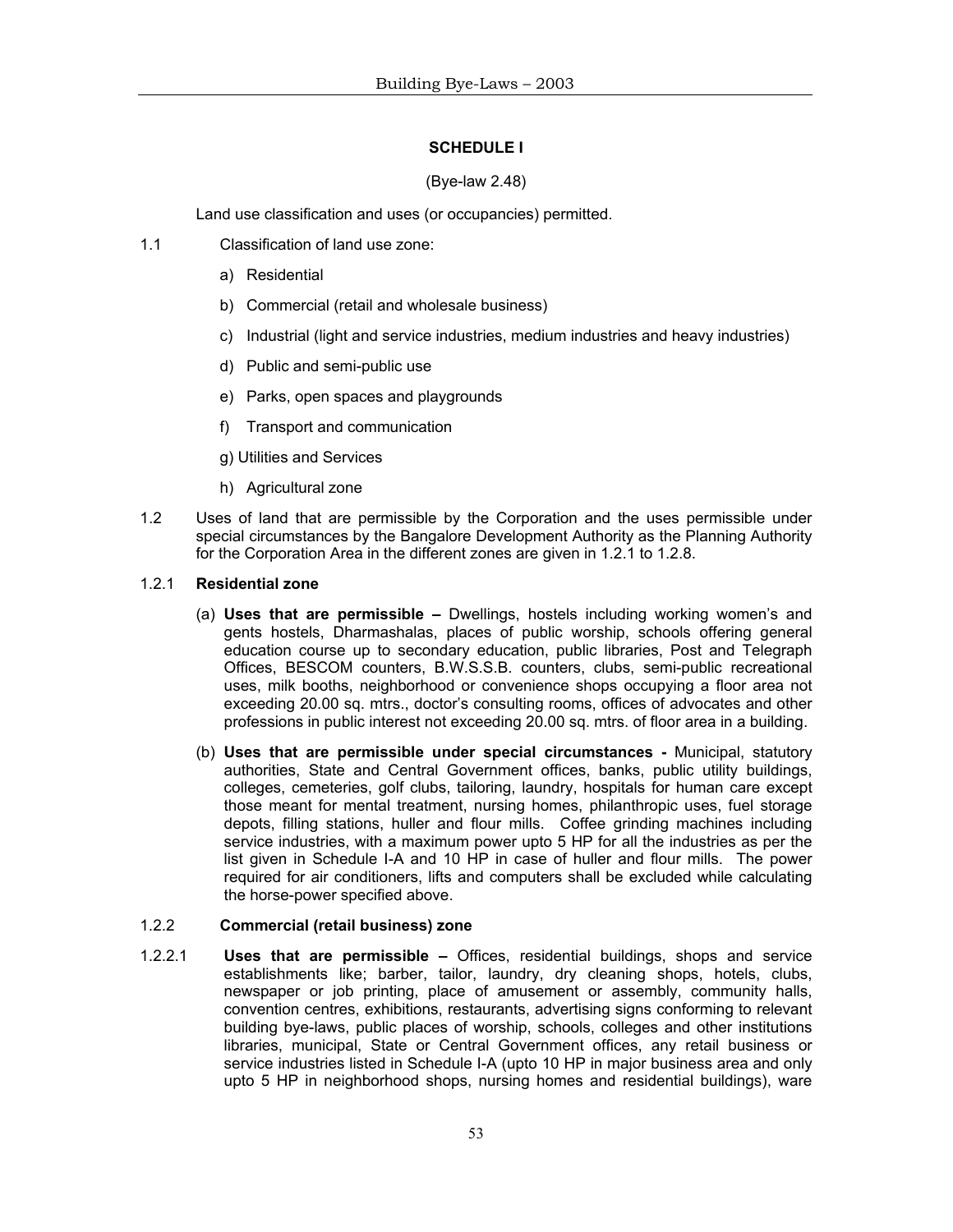houses, kalyana mantapas, banks, cinema theaters. power required for air conditioners, lifts and computers shall be excluded from the HP specified.

1.2.2.2 **Uses that are permissible under special circumstances –** Automobile workshops, garages, storages, service of industrial establishments employing not more than 10 labourers and manufacturing units with not more than 20 HP in major business area and in district shopping centre and uses permitted or permissible under special circumstances in the residential zone except those specifically prohibited therein.

#### 1.2.3 **Commercial (wholesale business) zone**

- 1.2.3.1 **Uses that are permissible** Same as in the case of retail business zone and service industries with power upto 20 HP, except residential buildings.
- 1.2.3.2 **Uses that are permissible under special circumstances–** Same as in the case of retail business zone with power upto 50 HP (except residence, and hospitals) storage of inflammable materials, junk yards, truck terminals and truck parking.

#### 1.2.4 **Light Industrial zone**

- 1.2.4.1 **Uses that are permissible** Industries conforming to performance standards as given in illustrative list as in Schedule I-B which would not cause excessive injurious or obnoxious fumes, odour, dust, effluents or other objectionable conditions employing not more than 50 workers, with or without power, aggregate installed power not exceeding 25 HP, covered storage for industry. Public Utilities like: sewage and garbage disposal plants and related buildings, parking, loading and unloading requirements to be provided for all uses. Bus and truck terminals, petrol filling stations, taxi and scooter stands, dwelling for one manager, watch and ward staff area not exceeding 240 sq. mts. or 10% of the total area whichever is lower. Canteen and recreation facilities, kalyana mantapa, offices, shops, clubs, job printing, banks, restaurants, dispensary and automobile service stations.
- 1.2.4.2 **Uses that are permissible under special circumstances** Junk yards, dairy and poultry farms, ice and freezing plants with power not exceeding 50 HP and sports and recreational uses.

#### 1.2.5 **Medium industrial zone**

- 1.2.5.1 **Uses that are permissible** All uses, all industries that are permitted in light industrial zone employing not more than 500 workers with aggregate installed power not exceeding 100 HP. Industries conforming to performance standards as given in illustrative list in Schedule I-C. Warehousing and Storage, public utility buildings, parking, loading and unloading requirements to be provided in all cases, managers and watch and ward quarters only not exceeding 300 sq. mtrs. area or 5% of the total area whichever is lower.
- 1.2.5.2 **Uses that are permissible under special circumstances** All uses that are permissible under special circumstances in light industrial zone and power upto 300 HP conforming to performance standard.

#### 1.2.6 **Heavy industrial zone**

1.2.6.1 **Uses that are permissible –** All industries, all uses permitted in the light and medium industry zone and employing more than 500 workers. Watch and ward, managers quarters only not exceeding 600 sq. mts. or 5% of the total area whichever is lower. The industry shall be classified as heavy, if the labour force and power exceed the quantum prescribed for medium industry.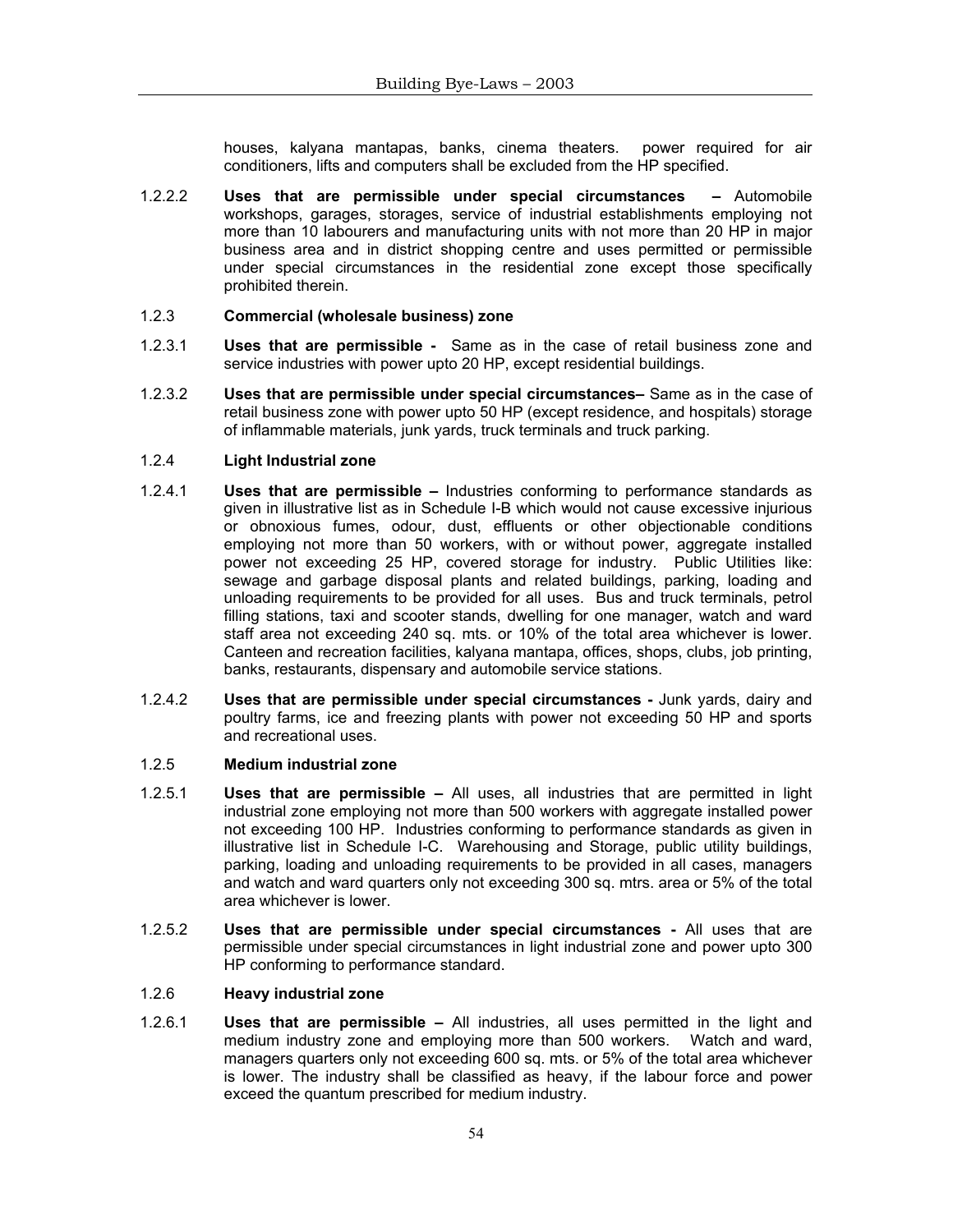1.2.6.2 **Uses that are permissible under special circumstances–** All uses that are permissible under special circumstances in light or medium industry zone, slaughter houses, burial grounds, cemeteries, obnoxious and hazardous industries away from predominant wind directions with necessary clearance from Pollution Control Board.

# 1.2.7 **Public and semi-public use**

- Use that are permissible Government Administrative Centres, district offices, law courts, jails, police stations, institutional offices, educational, cultural and religious institution including libraries, reading rooms and clubs, medical and health institutions, cultural institutions like; Community halls, opera houses of non-commercial nature, Convention centres, Exhibitions, utilities and services, water supply installation including disposal works, electric power plants, high tension sub-stations, gas installations and gas works, fire fighting stations, banking institutions, filling stations and quarters for essential staff and all uses permitted in parks and play grounds.
- **Note:** Restaurants, banks, canteens, staff quarters not exceeding 240 sqm. required for proper maintenance and functioning of public and semi-public uses may be permitted, which are run on non-commercial basis in their own premises as ancillary to the respective institution.
- 1.2.7.2 **Uses that are permissible under Special Circumstances–** Government printing press, parking lots, repair shops, stadium, cemeteries, recreational clubs, canteens, libraries, aquaria, planetaria, horticultural nursery and swimming pools.
- 1.2.8 **Parks & open space and Playgrounds (including Public Recreational area)**
- 1.2.8.1 **Uses that are permissible** Sports grounds, stadium, playgrounds, parks, swimming pools, other recreational uses, cemeteries, garden land, crematoria.
- 1.2.8.2 **Uses that are permissible under special circumstances–** Open air theaters, indoor recreational uses, dwelling for watch and ward, social clubs, canteens, libraries, Government dispensaries, milk booths, HOPCOMS and public use ancillary to park and open spaces, the area of such ancillary use not exceeding 5% of the total area.
- 1.2.9 **Transport and Communication**
- 1.2.9.1 **Uses that are permissible** Railway yards, railway station, bus stand, bus shelters, roads-transport depots and parking areas, Airport, Telegraph Offices, Telephone Exchanges, T.V. Station, Micro Wave Stations, essential residential quarters for watch and ward.
- 1.2.9.2 **Uses that are permissible under special circumstances** Canteens, banking counters, clubs, godowns, indoor recreational uses and other ancillary uses. The area of such ancillary use not exceeding 5% of the total area.

#### 1.2.10 **Utilities and services**

- 1.2.10.1 **Uses that are permissible** Water supply installation, treatment plants, drainage and sanitary installations including treatment plants, electric power plants, high tension and low tension transmission lines, sub-station etc., gas installation, gas works, fire stations, milk dairies and such other public utilities.
- 1.2.10.2 **Uses that are permissible under special circumstances–** Canteen, banking counter, clubs, indoor recreational use and other ancillary uses, the area of such ancillary use not exceeding 5% of the total area.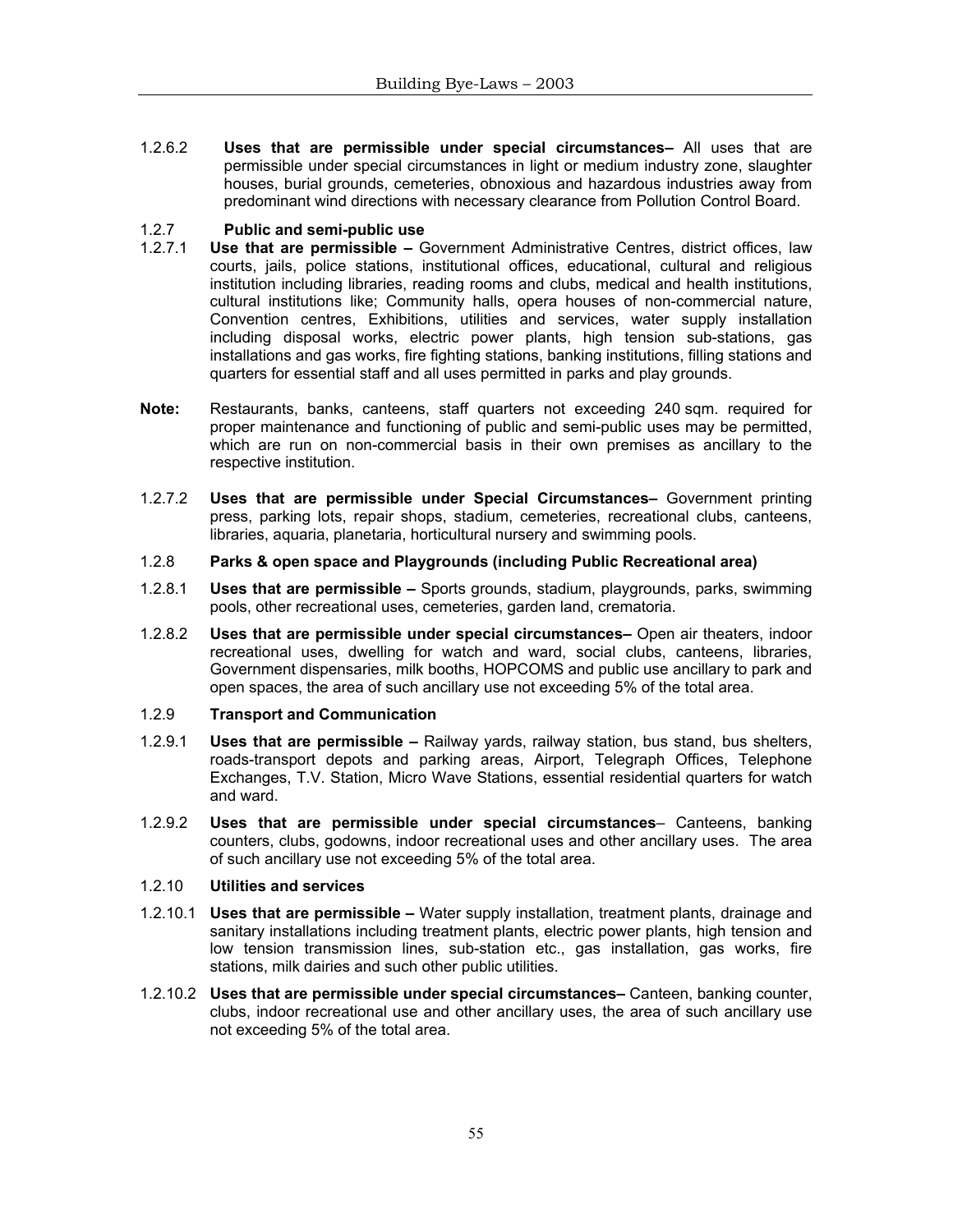# **1.2.10 Agricultural zone**

- 1.2.11.1 **Uses that are permissible** Agriculture, horticulture, dairy and poultry farming, milk chilling centres, farm houses and their accessory buildings and uses not exceeding 200 sq. mtrs. of plinth area within the plot area limitation of 1.20 hectare. Uses specifically shown as stated in the land use plan like; urban village, brick kilns, quarrying and removal of clay and stone upto 3.0 mtrs. depth, gardens, orchards, nurseries and other stable crops, grazing pastures, forest lands, marshy land, barren land and water sheet, highway amenities viz., Filling stations, weigh bridges and check posts.
- 1.2.11.2 **Uses that are permissible under special circumstances–** Places of worship, school, hospitals, libraries, Sports Clubs, cultural buildings, exhibition centres, park and open spaces, storage and sale of farm products where it is produced, the service and repairs of farm machinery and agricultural supplies, residential developments within the area reserved for natural expansion of villages and buildings in such areas should not exceed two floors (Ground + one).
- **Note:** Diesel generators equivalent to the quantity of power supplied by the BESCOM may be permitted as substitute to power cut and power failures in any zone after obtaining information on the quantity of power supplied to a premises and the capacity of generators required from the BESCOM. However, in residential zone, installation of diesel generators be discouraged and shall be given in exceptional cases after spot verification and obtaining N.O.C. from the people living within a distances of 100 mtrs. from the location point of the generators.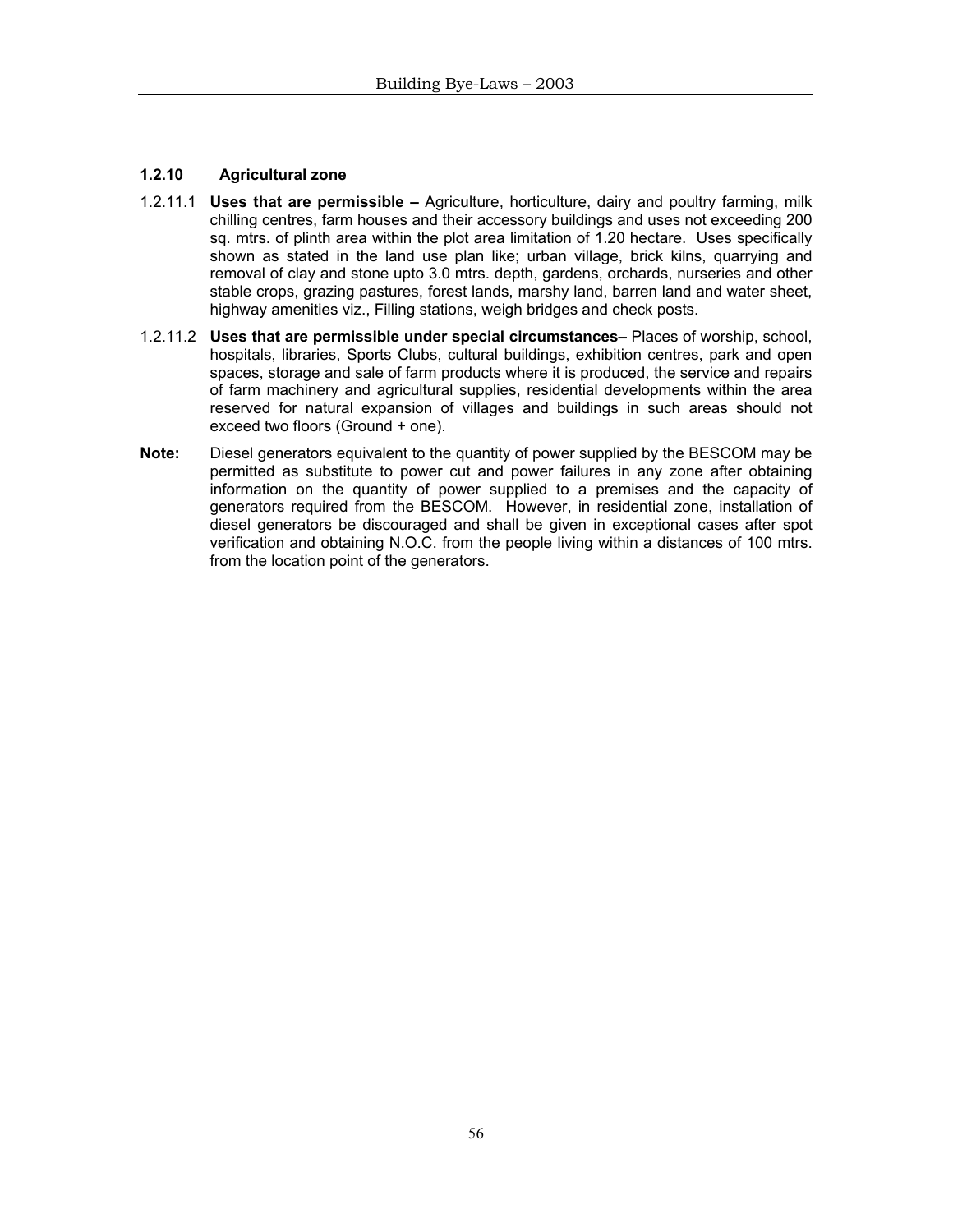| SI. No.        | (as part of residential buildings)/retail business zones.             |
|----------------|-----------------------------------------------------------------------|
|                | Description                                                           |
| 1              | <b>Bread and Bakeries</b>                                             |
| $\overline{2}$ | Confectionery, candies and sweets                                     |
| 3              | <b>Biscuit making</b>                                                 |
| 4              | Ice, ice-cream                                                        |
| 5              | Cold storage (small scale)                                            |
| 6              | Aerated water and fruit beverages                                     |
| $\overline{7}$ | Huller and floor mills                                                |
| 8              | Automobile, scooter and cycle service and repair workshop             |
| 9              | Furniture (wooden and steel)                                          |
| 10             | Printing, book binding embossing etc.,                                |
| 11             | Laundry, dry cleaning and dyeing facilities                           |
| 12             | General jobbing and machine shops                                     |
| 13             | Household utensil repairs, welding, soldering, patching and polishing |
| 14             | Photography, printing (including sign board printing)                 |
| 15             | Vulcanizing                                                           |
| 16             | Tailoring                                                             |
| 17             | Hand looms                                                            |
| 18             | Velvet embroidery shops                                               |
| 19             | Art weavers and silk sarees, printing and binding works               |
| 20             | Jewellary, gold ornaments and silver wares                            |
| 21             | Mirror and photo frames                                               |
| 22             | Umbrella assembly                                                     |
| 23             | Bamboo and cane products                                              |
| 24             | Sport goods and repair shops                                          |
| 25             | Medical Instrument repair shops                                       |
| 26             | Optical lens grinding, watch, pen repairs                             |
| 27             | Radio and T.V. repair shops                                           |
| 28             | Electric lamp fittings                                                |
| 29             | Shoe making and repairs                                               |
| 30             | Audio/video libraries                                                 |
| 31             | STD/ISD counters                                                      |

# **SCHEDULE – 1-A (Bye-law 13 read with paragraphs 1.2.1 and 1.2.2 of Schedule I)**  Illustrative list of service industries permissible in residential zones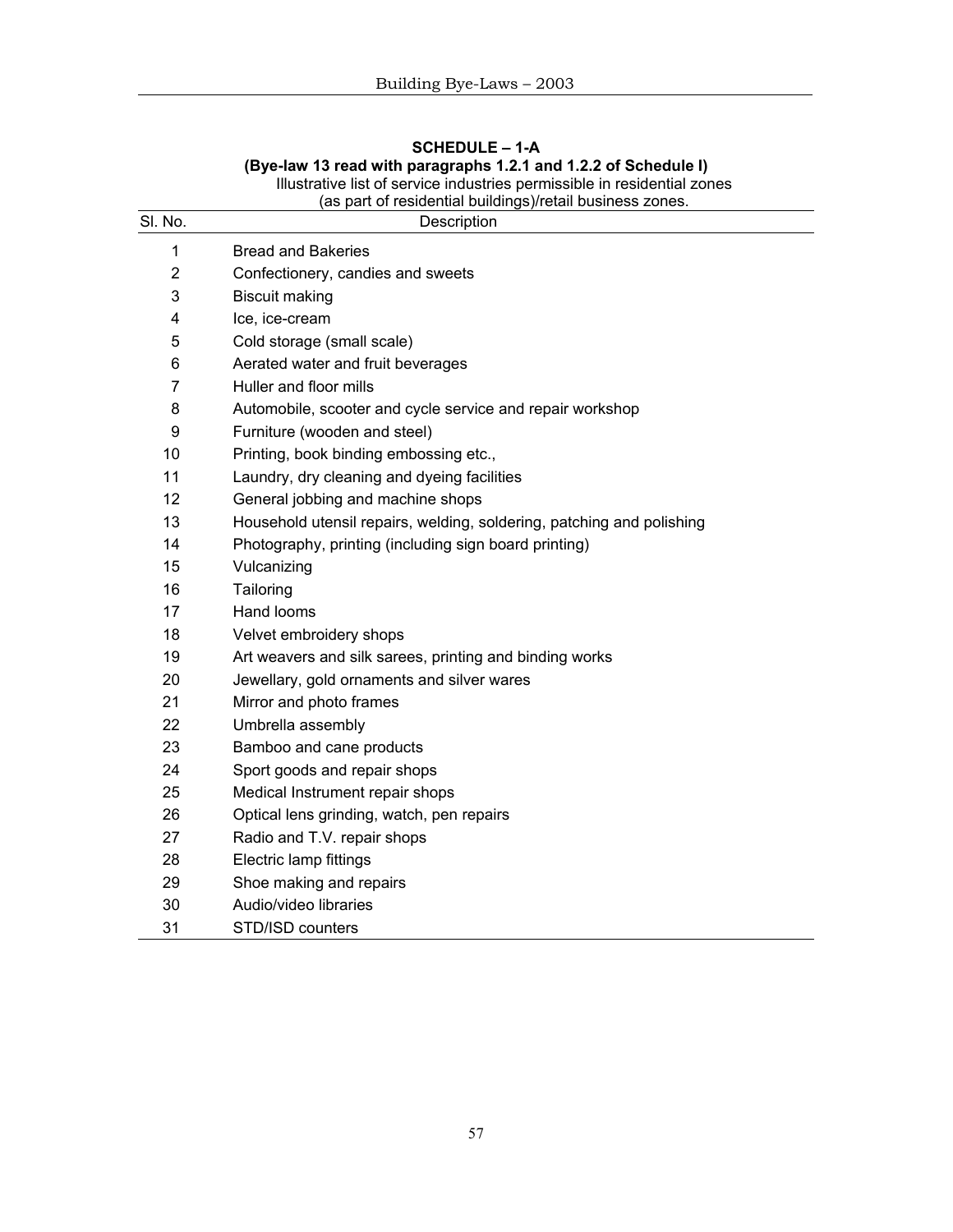# **SCHEDULE – 1-B**

# **(Bye-law 13.0 read with paragraphs 1.2.4 of Schedule I)**

Illustrative list of Industries permissible in light Industrial Zone.

| SI. No.        | Description                                                           |
|----------------|-----------------------------------------------------------------------|
| 1              | Bread and bakeries                                                    |
| 2              | Confectionery, candies and sweets                                     |
| 3              | Ice, ice-cream                                                        |
| 4              | Cold storage (small scale)                                            |
| 5              | Aerated water and fruit beverages                                     |
| 6              | Flour mills and huller machines upto 25 HP                            |
| $\overline{7}$ | Tailoring and garment making                                          |
| 8              | Hand-looms and power looms                                            |
| 9              | Hats, caps, turban, including embroidery                              |
| 10             | Hosiery including knitted garments                                    |
| 11             | Gold and silver thread                                                |
| 12             | Shoe lace making                                                      |
| 13             | Toy making (earthen, paper, wooden, plastic, metal and tin)           |
| 14             | Cotton and silk printing                                              |
| 15             | Cotton and silk cordages, twine thread and threaded ball making       |
| 16             | Velvet embroidered shoe                                               |
| 17             | Webbing (narrow fabrics, embroidery lace manufacturing)               |
| 18             | Ivory carving                                                         |
| 19             | Art wares and silk screen printing and batik works                    |
| 20             | Jewellary, gold ornaments and silver wares                            |
| 21             | Wood and stone carving                                                |
| 22             | Electroplating, mica plating and engraving                            |
| 23             | Photography, printing (including sign boards and painting)            |
| 24             | Mirrors and photo frames                                              |
| 25             | Umbrella assembly                                                     |
| 26             | Bamboo and cane products                                              |
| 27             | Sports goods                                                          |
| 28             | Cards board box and paper products including paper                    |
| 29             | Stationery items including educational and school drawing instruments |
| 30             | Furniture making (wooden and steel)                                   |
| 31             | Musical instruments                                                   |
| 32             | Printing, book binding, embossing, photograph etc.,                   |
| 33             | Optical lens grinding, watch and pen repairs                          |
| 34             | Rubber stamps                                                         |
| 35             | Steel wire products                                                   |
| 36             | Sheet metal works                                                     |
| 37             | Metal polishing                                                       |
| 38             | Laboratory porcelain wares                                            |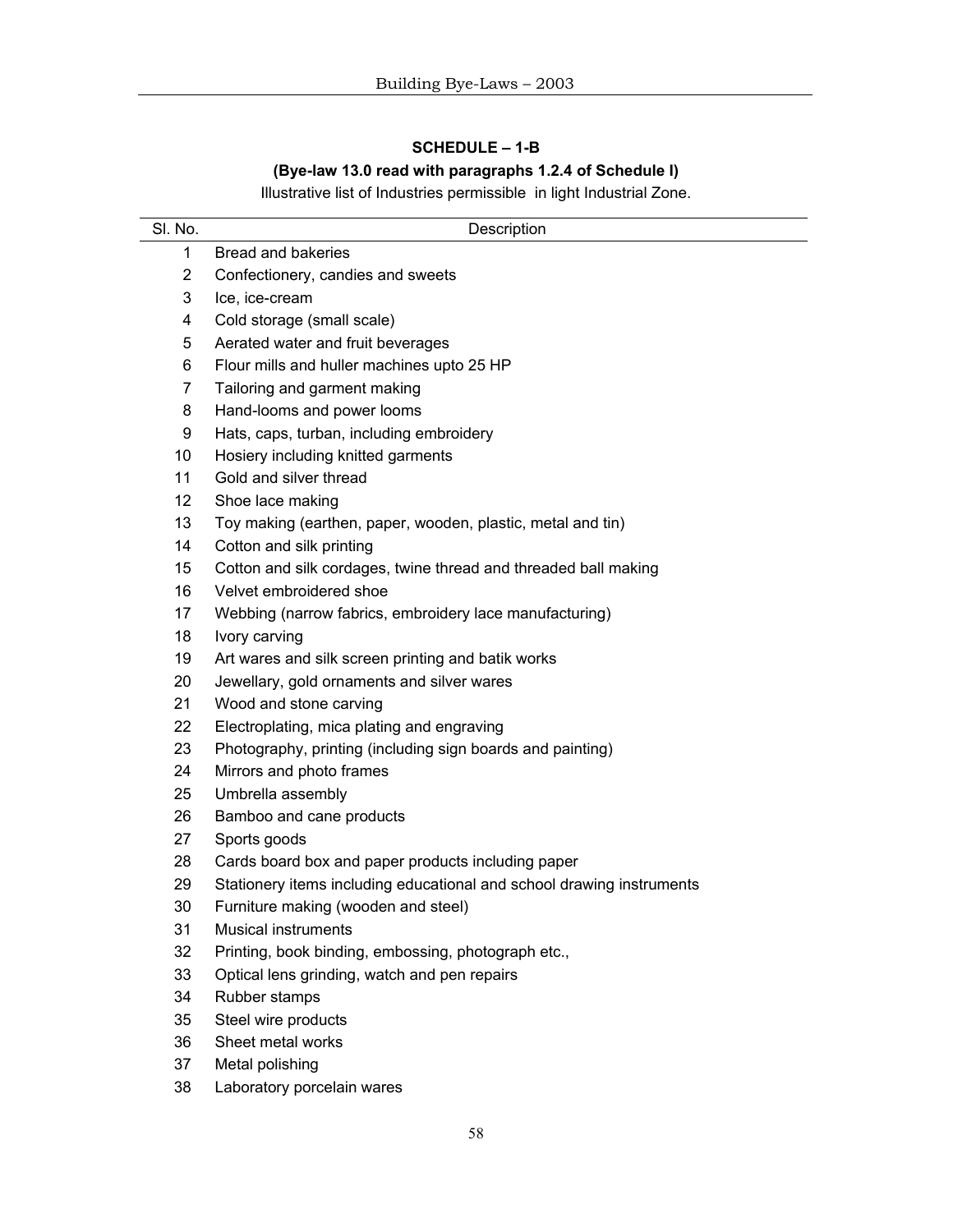- 39 Radio assembly and parts (small scale)
- 40 Electric lamp fitting, shades fixture etc.,
- 41 Automobiles scooters and cycle service and repair workshop
- 42 Laundry and dry cleaners
- 43 General/jobbing machine
- 44 Iron products (only when related to other industries using electricity)
- 45 Biscuit making
- 46 Brushes (household, sanitary and toilet)
- 47 Shoe making and repairing
- 48 Leather goods
- 49 Black smithy
- 50 Household utensil, repair, welding, soldering, packing and polishing
- 51 Vulcanizing and tyre retreading
- 52 Fruit canning and preservation
- 53 Cement products
- 54 Candles and wax products
- 55 Chalk, crayon artists colour
- 56 Tobacco products (cigarettes and beedies)
- 57 Cosmetics and hair oils
- 58 Cutlery
- 59 Cycle parts and accessories
- 60 Door and window fittings
- 61 Drugs and medicines
- 62 Lantern, torches and flash lights
- 63 Aluminum wires, cake and pastry moulds
- 64 Padlocks and pressed locks
- 65 Rope making
- 66 Mathematical instruments
- 67 Household kitchen appliances
- 68 Builders hardwares
- 69 Tin products
- 70 Optical frames
- 71 Button clips
- 72 Wax polishing
- 73 Upholstery springs and other springs
- 74 Precision instruments of all kinds
- 75 Safety pins
- 76 Screws, bolts, nuts, pulleys, chains, gears
- 77 Conduit pipes fabrication (not exceeding 2" diameter)
- 78 Buckets and metal containers, plastic jugs and fixtures, metal embossing
- 79 Oil stoves and pressure lamps
- 80 Paper Mill (small scale) hand made
- 81 Washing soaps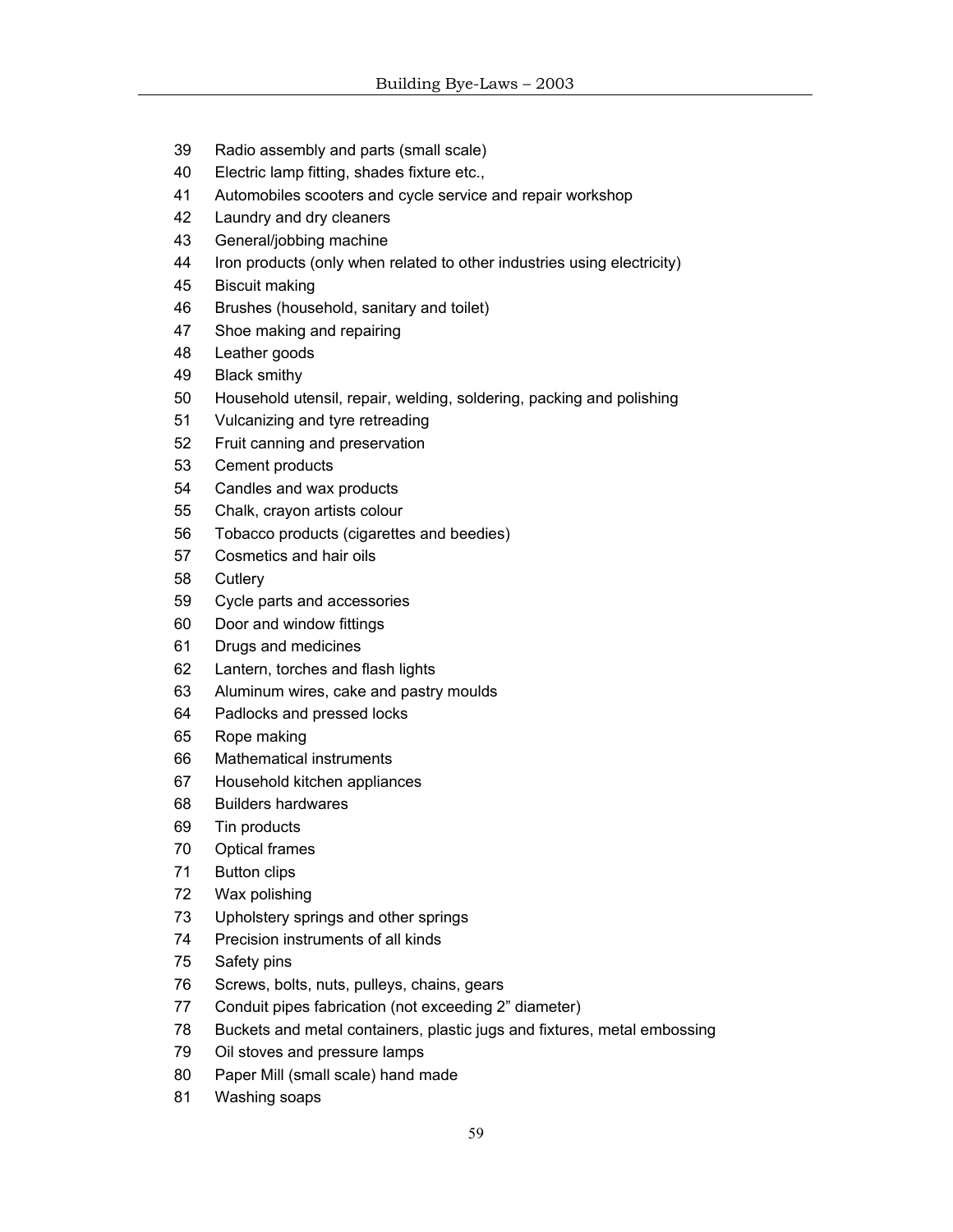82 Hand tools

**Note:** Conditions to be fulfilled:

- 1. Only small scale industries employing not more than 100 workers with or without power or with aggregate installed power not exceeding 25 HP are allowed.
- 2. Each industry to be permitted is subject to restrictions on its performance characteristics viz., (a) noise, (b) vibration, (c) dust, (d) odour, (e) effluent, (f) general nuisance.

# **SCHEDULE I-C**

#### **(Bye-law 13 read with Paragraph 1.2.5 of Schedule I)**

Illustrative list of industries permissible in medium industrial zone.

- 1. Small domestic appliances and gadgets (room heaters) coolers, hot plates, iron lamps etc.,
- 2. Manufacturing of trunks and metal boxes, suit cases, small containers.
- 3. Scientific, educational and industrial precision instruments.
- 4. Clocks and watches, photographic equipments.
- 5. Typewriters.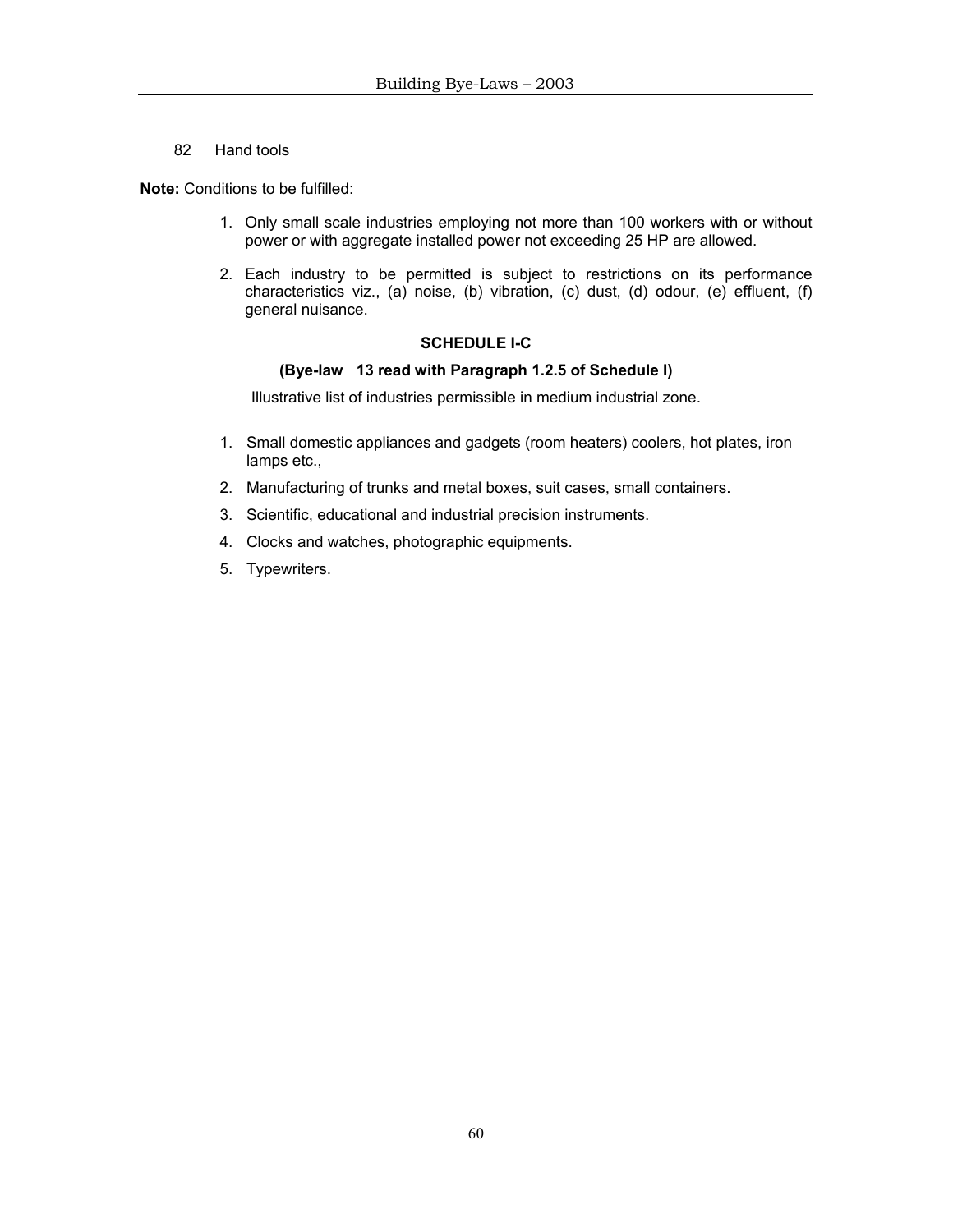#### **SCHEDULE – II**

#### **(Bye-law 3.2)**

#### **Form of application for building licence**

 Form of application to erect, re-erect or to make alternations in any place in a building to obtain building licence under section 299, 304 or 312 of the Karnataka Municipal Corporation Act, 1976.

To

The Commissioner, Bangalore Mahanagara Palike Bangalore

Sir,

 I hereby give notice that I intend to erect/re-erect/to make alterations in the building bearing property No. ………., plot No…………, city survey No. …………, ward No……….., locality / street…………. in accordance with the Building Bye-laws of Bangalore City bye-law 3, I forward herewith the following plans and specifications in quadruplicate duly signed by me …………………………………………………………(name in block letters)

 The registered architect / engineer / licensed supervisor Sri/Smt.………… bearing the registration No. ……….. will supervise the construction.

The following documents are enclosed herewith.

- 1. Title deed / possession certificate.
- 2. Receipt for having remitted the licence fee.
- 3. Site plan, showing the existing features like trees, well etc., (Block levels to be furnished in cases where the gradient of the land exceeds 5% (1:20) or where basement / cellar floors are proposed below ground level).
- 4. Latest khata certificate and assessment book (extract)
- 5. Upto date tax paid receipt (certified copies)
- 6. Property card and the sketch issued by the Department of Survey Settlement and Land Records (city survey)
- 7. Previously sanctioned plan
- 8. Affidavit and Indemnity Bond as prescribed.
- 9. Foundation certificate.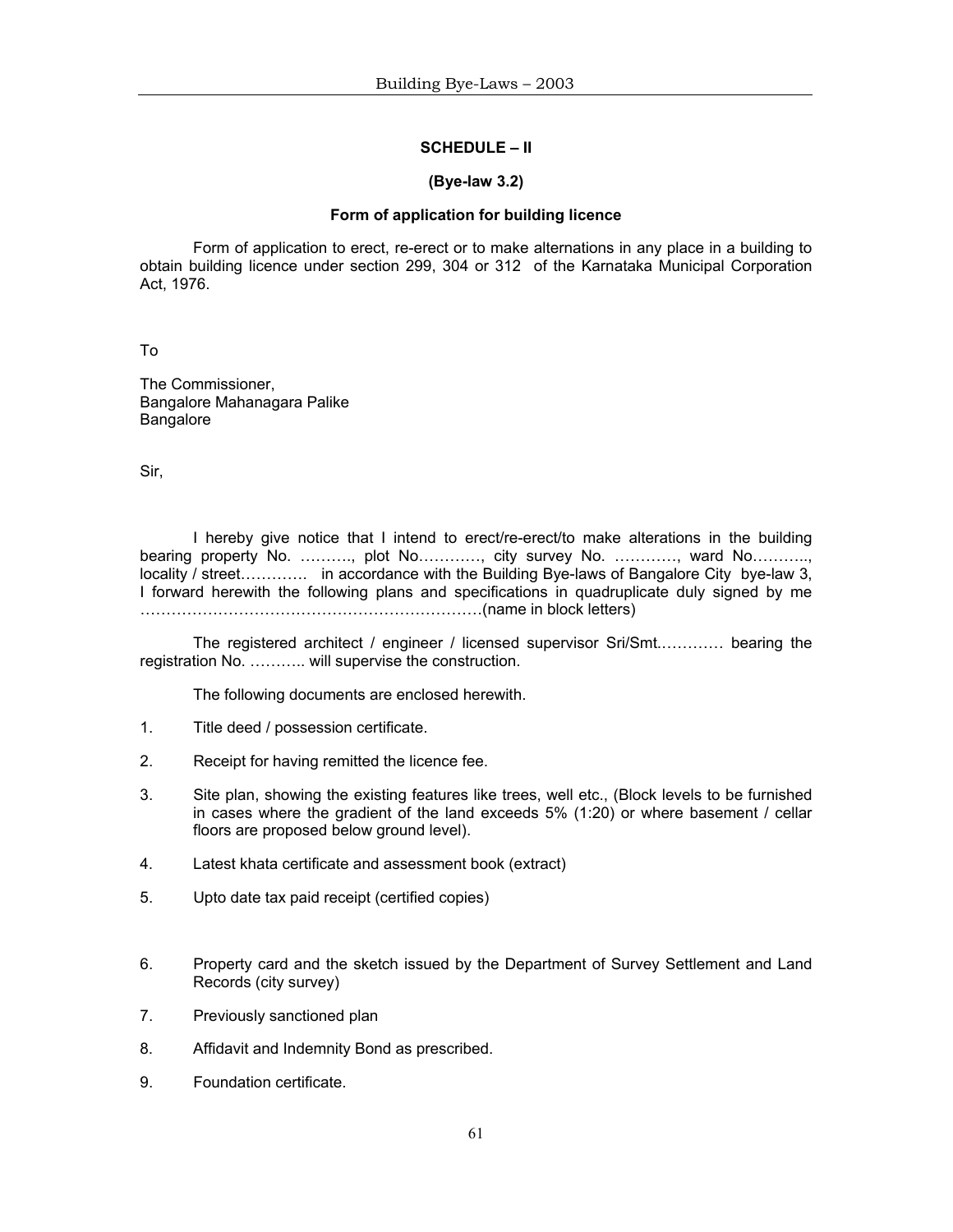- 10. No objection certificate from agencies like, BDA, BESCOM, BWSSB, KSCB, District Magistrate, Director of Factories and Boilers, Controller of Explosives, Railways, Fire Force Department, Airport Authority of India, Government Health Department and any other authority wherever applicable.
- 11. Building plan of all the floors along with elevations, sections and specification of the work.
- 12. Schedule-II of National Building Organization (NBO).
- 13. Receipt for the payment of development charge .
- 14. Any other information.

I further give the following information:

a) The occupancy of building is intended to ……………………. use

b) The source of water for the construction is ……………………..

c) The duration of stocking of building materials is …………………….

 I request that the plans submitted is approved and permission is accorded to execute the work.

| Signature of the owner |  |
|------------------------|--|
| Name of the owner      |  |
| (in block letters)     |  |
| Address of owner       |  |
|                        |  |

Date ……………… ……………………………..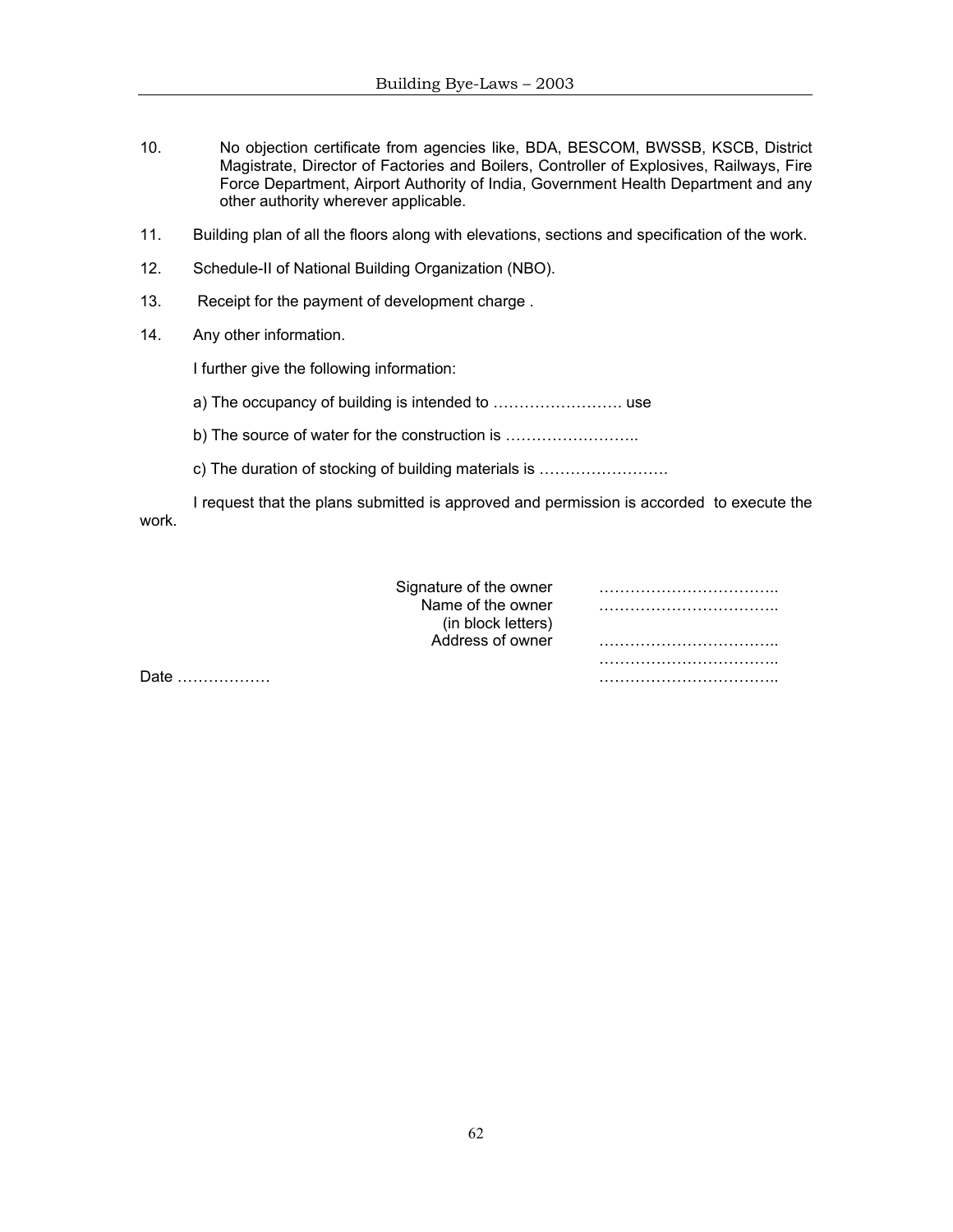#### **SCHEDULE – III**

#### **(Bye-law 3.2.11)**

#### **Form of Supervision**

 I hereby certify that the erection, re-erection material alternation in the building bearing property No. ………., plot No…………, city survey No. …………, ward No……….., locality / street…………. will be carried out under my supervision and I certify that all the materials (type and grade) and the workmanship of the work will be in accordance with the general and detailed specifications submitted along with this certificate and that the work will be carried out according to the sanctioned plans.

I hereby undertake to report to the authority within 3 days of any deviation from the sanctioned plan, or violation of Building Bye–laws / Zoning Regulations, observed during the construction of the aforesaid building.

Applicable to high-rise buildings or the buildings specified in the bye-law 30.0. I also certify that the building has been designed as per the specifications prescribed in the National Building Code and publication of the Bureau of the Indian Standard 1893 - 2002 for making the building resistant to earthquake.

|              |        |    |     | Name of the registered Architect/Engineer/Supervisor<br>(in block letters) |                               |
|--------------|--------|----|-----|----------------------------------------------------------------------------|-------------------------------|
| Registration | Number | 0f | the | registered                                                                 | Architect/Engineer/Supervisor |
|              |        |    |     | Address of the registered Architect/Engineer/Supervisor                    |                               |
| Dated:       |        |    |     |                                                                            |                               |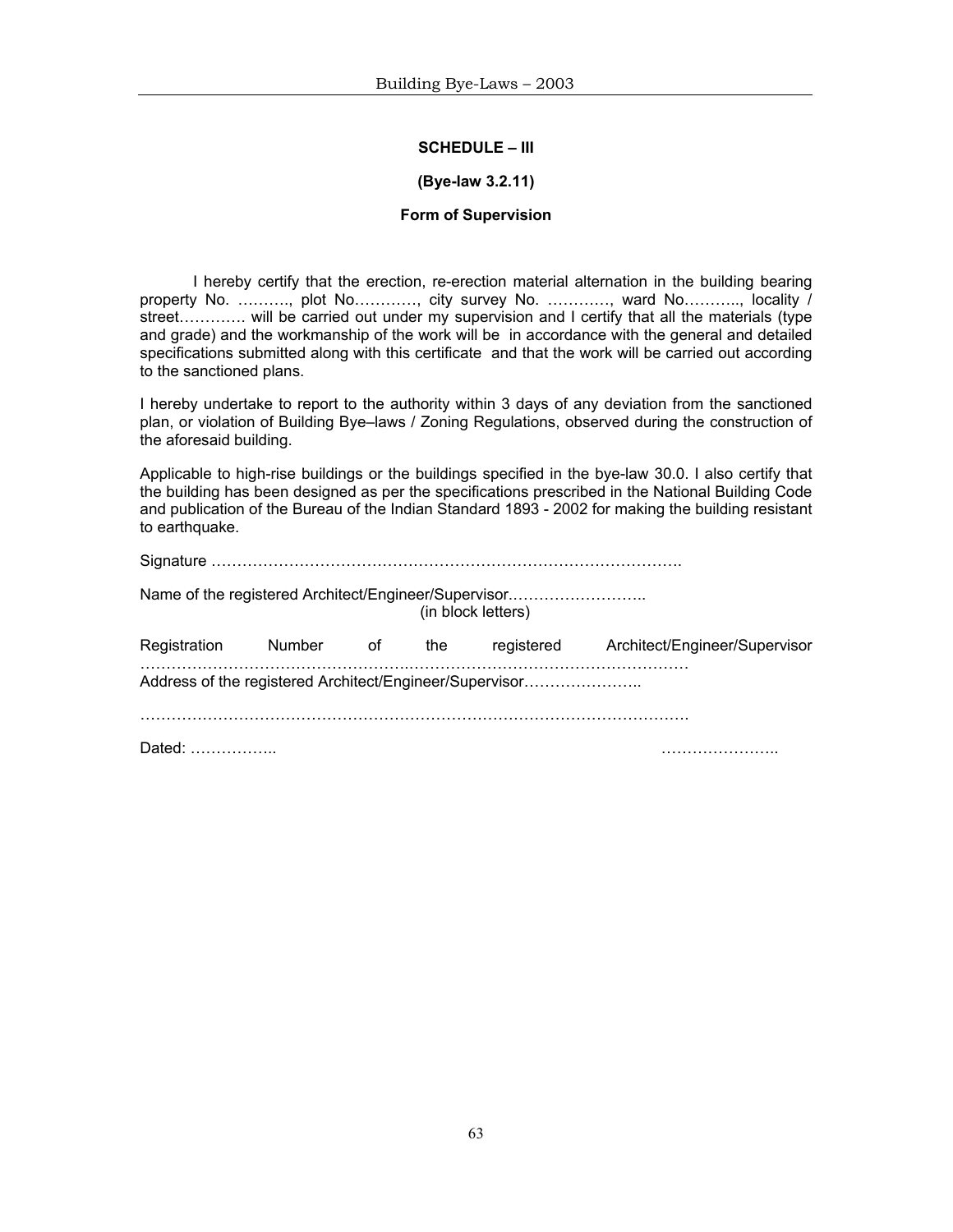#### **SCHEDULE – IV**

#### **(Bye-law 3.6)**

#### **Registration of Architects/Engineers/Supervisors**

 Qualification for the registration of technical personnel for preparation of schemes for building licence and supervision and procedure for registration: their duties and responsibilities.

# **IV-1 General**

 The qualification of the technical personnel and their competence to carry out different jobs of building licence and supervision shall be as given in IV-2 to IV-5.2.

# **IV-2 Architect**

# **IV-2.1 Qualifications**

 The minimum qualification for an architect shall be the Associate Membership of the Indian Institute of Architects or such degree or diploma which makes him eligible for such membership or such qualifications as listed in the Architects Act, 1972 (Central Act 20 of 1972) and shall be registered with the Council of Architecture under the said Act.

# **IV-2.2 Competence**

The registered architect will be entitled to submit:-

- i) All plans and related information with necessary certificates connected with building licence.
- ii) Structural details and calculations of buildings on plots upto 500 sq.m and upto three storey or 10.50 Metre in height.
- iii) Service plan for all buildings
- iv) Certificate for supervision and completion for all buildings.

#### **IV-3 Engineer**

#### **IV-3.1 Qualifications**

The minimum qualification for an engineer shall be Corporate Member of Civil Engineering division of the Institution of Engineers (India) or such degree in civil, municipal or structural engineering which makes him eligible for such membership or the qualification recognized by the Karnataka Public Service Commission for recruitment to the post of Assistant Engineer.

#### **IV-3.2 Competence**

The registered engineer will be entitled to submit:

- i) All plans and related information with necessary certificates connected with building licence.
- ii) Structural details and calculations of buildings on plots upto 500 sq.m. and upto 4 storeys or 14 metre in height.
- iii) Service plans for all buildings.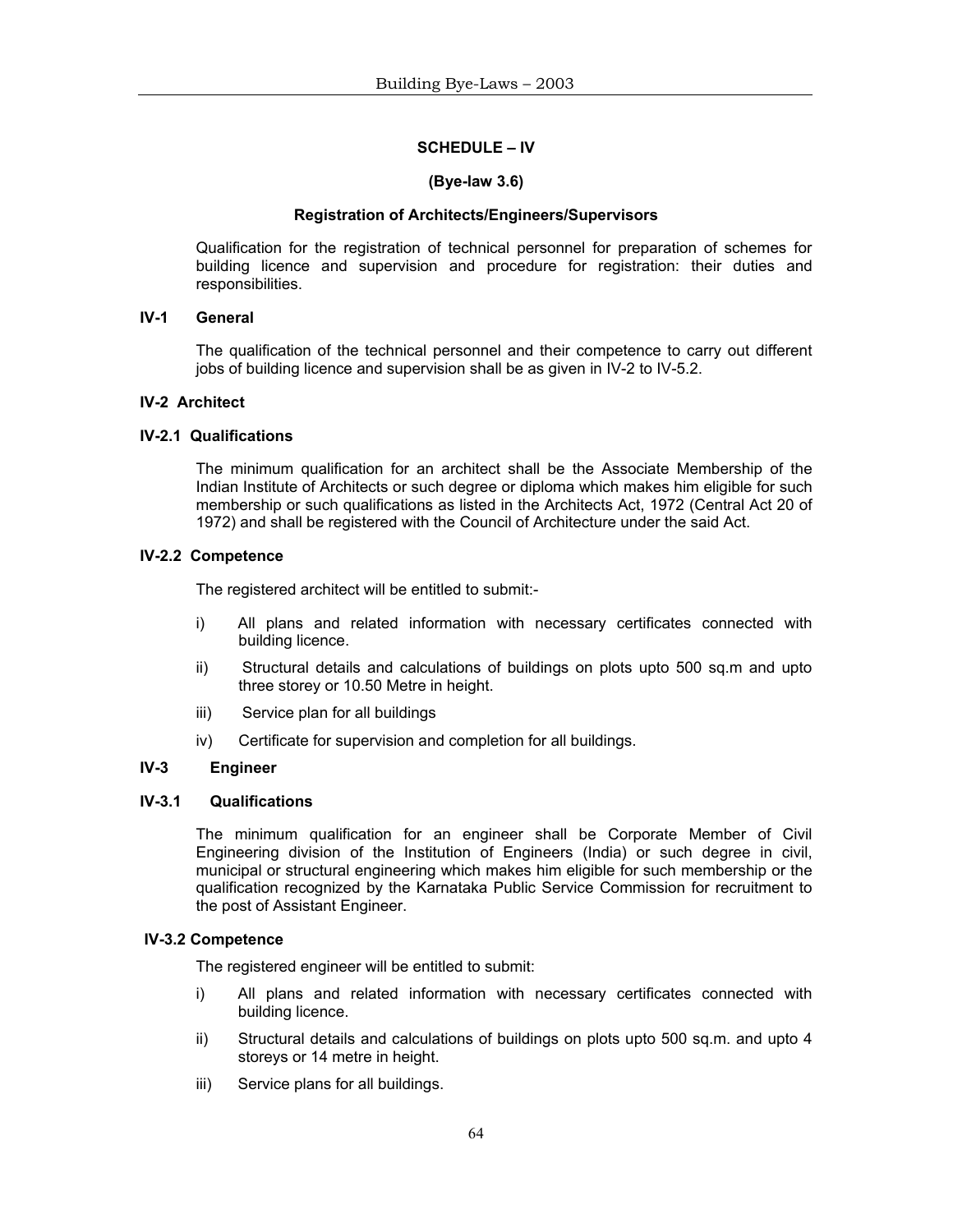15 Certificate of supervision and completion for all buildings.

# **IV-4 Structural engineer**

#### **IV-4.1 Qualification**

 The minimum qualification for a structural engineer shall be Corporate Member of Civil Engineering Division of the Institution of Engineers (India) or such degree in civil, or structural engineering which makes him eligible for such membership or the qualification recognized by the Karnataka Public Service Commission for the post of Assistant Engineer with an experience of not less than three years in Structural Engineering with designing and practice.

Note: The three years experience shall be relaxed to two years in the case of holder of post graduate degree granted by a recognized university in the branch of Structural Engineering. In the case of a Doctorate in Structural Engineering, the experience required would be one year.

# **IV-4.2 Competence**

The Registered Structural Engineer will be competent to submit:

- i) All plans and related information with necessary certificates connected with building licence.
- ii) Structural details and calculations for all buildings.
- iii) Service plans for all buildings.
- iv) Certificate of supervision and completion for all buildings.

# **IV-5 Supervisor**

#### **IV-5.1 Qualifications**

The minimum qualification for a Supervisor shall be a diploma in Civil Engineering or Architecture or equivalent course recognized by the Karnataka Public Service Commission with an experience of not less than three years in building design, construction and supervision.

#### **IV-5.2 Competence**

The registered supervisor will be entitled to submit:

- i) All plans and related information with necessary certificates connected with building licence for buildings of sital area upto 200 sqm. and upto two storeys or 7.0 metres in height and
- ii) Certificate of supervision for buildings mentioned in Paragraph (i) above.

# **IV-6 Registration fee**

- **IV-6.1** Every application for registration shall be accompanied by a receipt for having credited registration fee as specified below:
	- a) Supervisor: Rs. 1000 (Rs. One thousand only).
	- b) Engineer/Structural Engineer or Architect: Rs. 2000 (Rs. Two thousand only)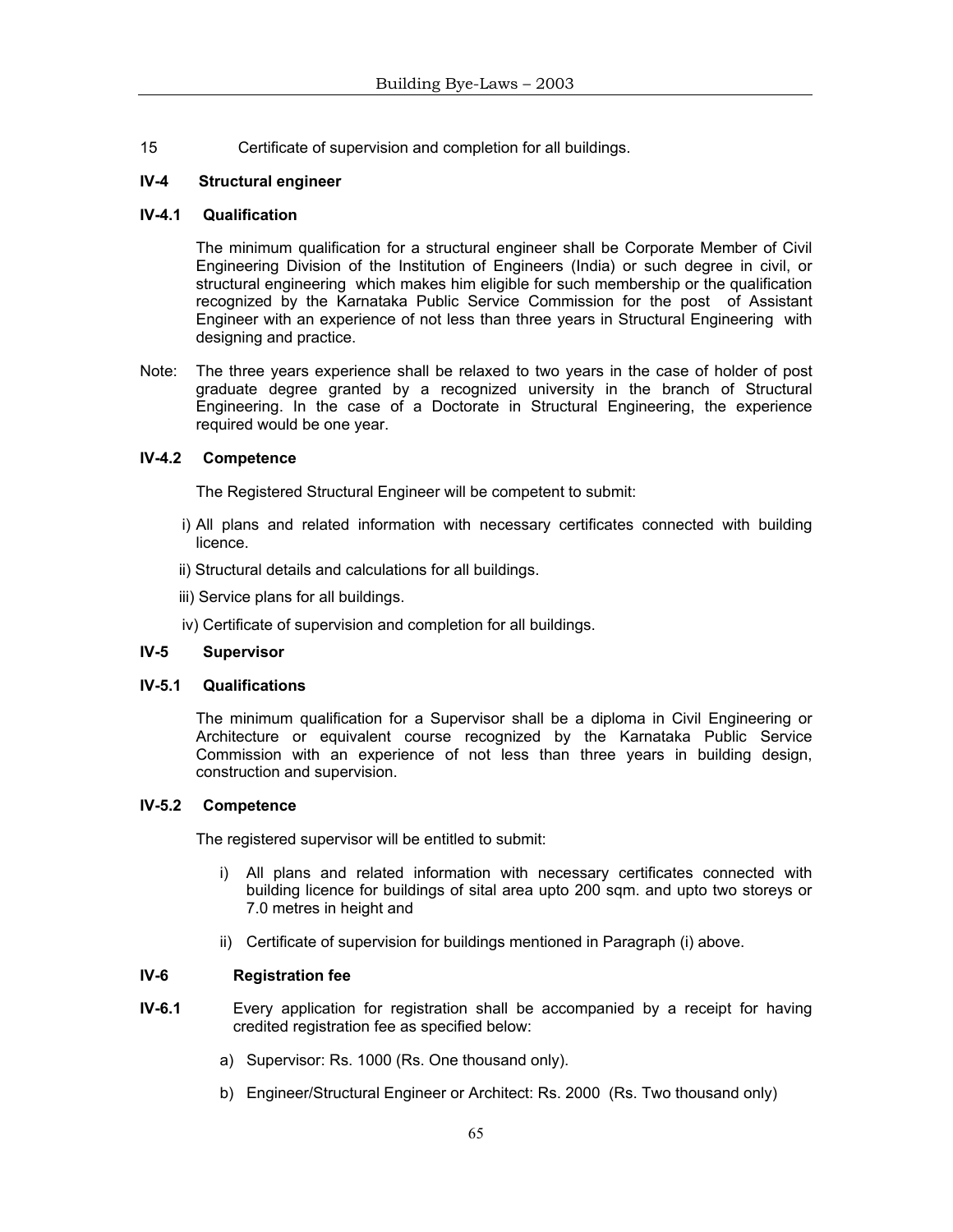The above fee shall be valid for five years. The renewal fee shall be in accordance with the above scale for every 5 years of renewal.

#### **IV-7 Validity of registration**

- **IV-7.1** The validity of every registration so granted for the above categories by the Authority shall be for a period of five years and renewable thereafter for every five years unless the same is cancelled by the Authority. The application for renewal shall be made to the Authority one month before the date of expiry of the registration. If any owner / builder contravenes the provisions of these bye-laws and rules in force, the Authority shall inform the same to the registered Architect / Engineer / Supervisor in the first instance, warn in the second instance and cancel the registration if the same is repeated for the third time.
- **IV-8** Duties and responsibilities of technical personnel applicant or owner as the case may be who undertake preparation of plans and designs and supervision of the works:
	- a) They shall be conversant with the provisions of the Karnataka Municipal Corporation Act, 1976, rules and bye-laws made thereunder as well as the Karnataka Town and Country Planning Act, 1961 and regulations made thereunder. They shall prepare plans, sections, elevations and other structural details as per the requirements of the clauses of the above to the prescribed scales marking clearly all the dimensions along with furnishing the area tables, drawings, specifications, etc.,
	- b) They shall prepare and submit all plans either new or revised with necessary documents and other details in a neat, clean and legible manner without any scratches, erosions or corrections.
	- c) They shall personally comply with all requirements received from the Corporation in connection with the work under their charge promptly, expeditiously and in all respects. When they do not agree with the requirements, they shall state their objections to the Authority in writing for non-compliance of any requirements within the stipulated time. Otherwise, their plans and applications shall be filed forthwith by the Commissioner and shall not be re-opened.
	- d) They shall immediately intimate the owners the corrections, or other changes made on the plans, documents and details as per requirements of the Corporation.
	- e) They or their authorised agents or employees, shall not accept the employment for preparation and submission of plans, with or without supervision, of any work if the same is intended or proposed to be or being executed or already executed in contravention of provisions of the Karnataka Municipal Corporation Act, 1976 and the Karnataka Town and Country Planning Act, 1961, rules, bye-laws and regulations and other orders made thereunder.
	- f) They shall give all facilities to the Corporation's staff to inspect and examine the work in progress.
	- g) They shall report to the Authority of any work executed on site in contravention of provisions of the Karnataka Municipal Corporations Act, 1976, the Karnataka Town and Country Planning Act, 1961, rules, bye-laws and regulations and other orders made thereunder. They shall also report to the Authority of any work executed in contravention of the sanctioned plan in the course of construction.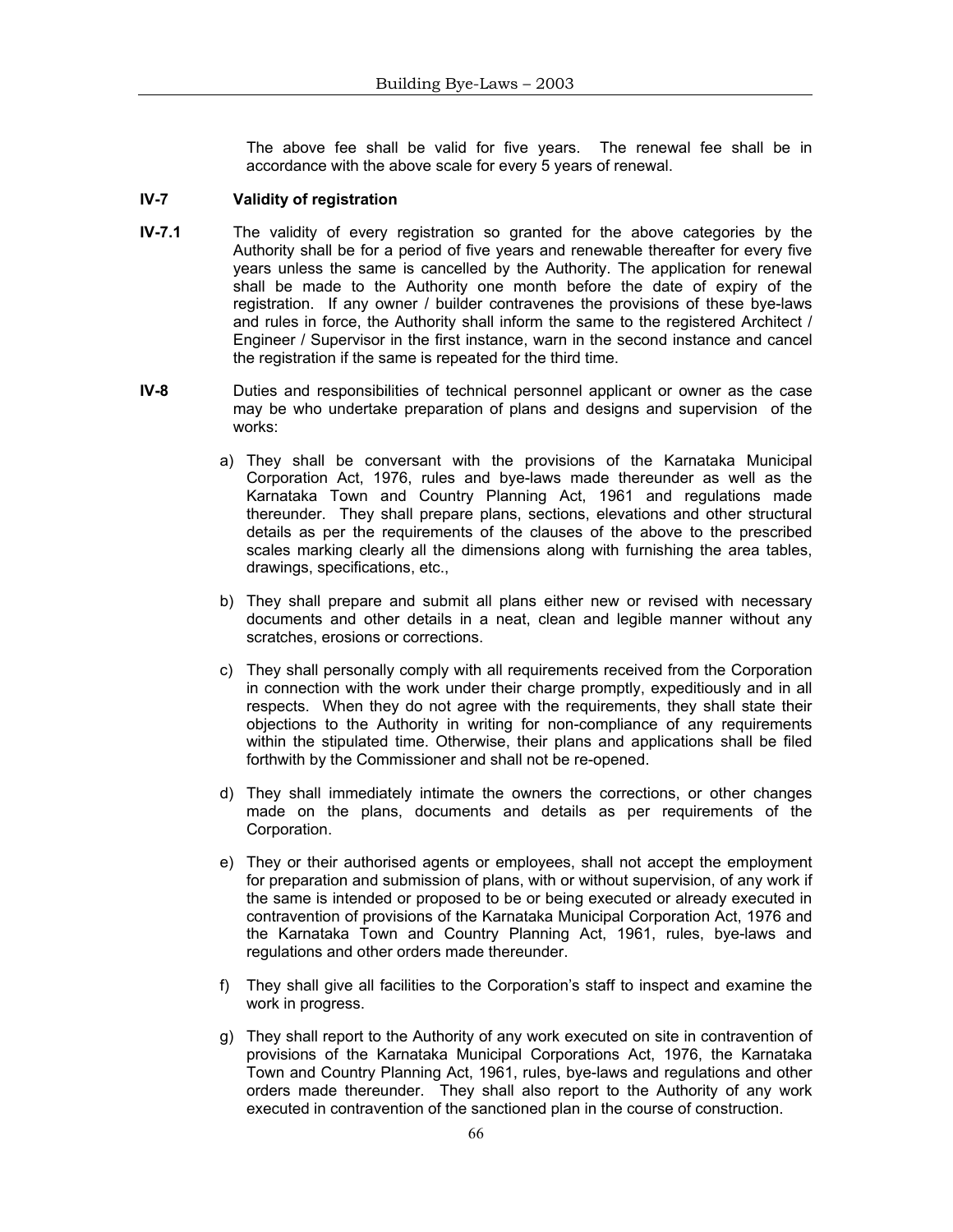- h) They shall regularly fill up the progress report form and shall not proceed with the next stage of work without getting the previous stage inspected and examined by the authorised corporation staff. They shall fully comply with the instructions issued after examination of the work.
- i) They shall not materially and structurally deviate from the sanctioned plan, without previous approval of the Authority. They shall explain to the owners about the risk involved in contravention of the provisions of the Act, rules, bye-laws, zoning regulations, standing orders and policy orders of the Corporation.
- j) They shall submit the completion certificate and the executed plan (in case of deviations) immediately when the work is completed. They shall fully comply with the requirements of the Corporation in connection with the Completion Certificate within the stipulated time.
- k) They shall be deemed to have continued their supervision unless they have given in writing to the Corporation, that they have ceased as employees and further they shall be held responsible for the work executed upto the date of intimation after the Corporation having accepted their termination.

# **IV-9 Construction of high-rise buildings**

Construction of high-rise buildings shall be undertaken by the builders by engaging registered structural engineers.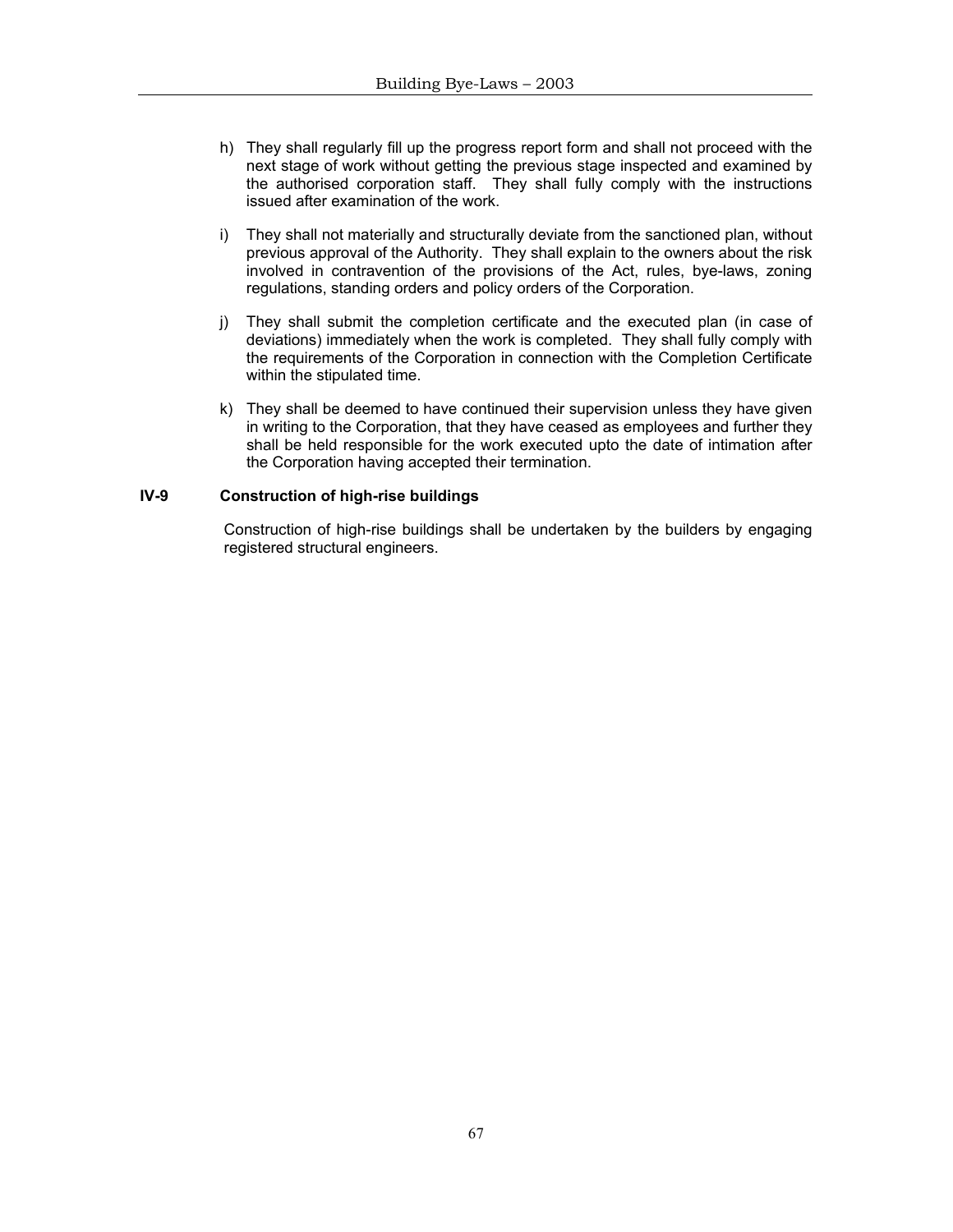#### **SCHEDULE – V-A**

#### **(Bye-law 4.1)**

# **FORM OF SANCTION OF LICENCE**

#### From

 The Commissioner Bangalore Mahanagara Palike **Bangalore** To …………………………. …………………………. ………………………………

Sir/Madam,

With reference to your application No ............... dated ............... for grant of licence for the erection/reerection/making alteration / renewal of the building bearing property No. ………., plot No…………, City Survey No. …………, ward No……….., locality / street…………. I have to inform you that sanction has been granted by the Authority subject to the following conditions:

- 1. A copy of the sanctioned plan should be displayed in the work spot.
- 2. A note book should be maintained in the workspot and should invariably be produced to the inspecting officers of the Mahanagara Palike for recording instructions.
- 3. The building shall not be occupied without obtaining occupancy certification after completion of the building under section 310 of KMC Act, 1976.
- 4. Other conditions.

Signature of the Authority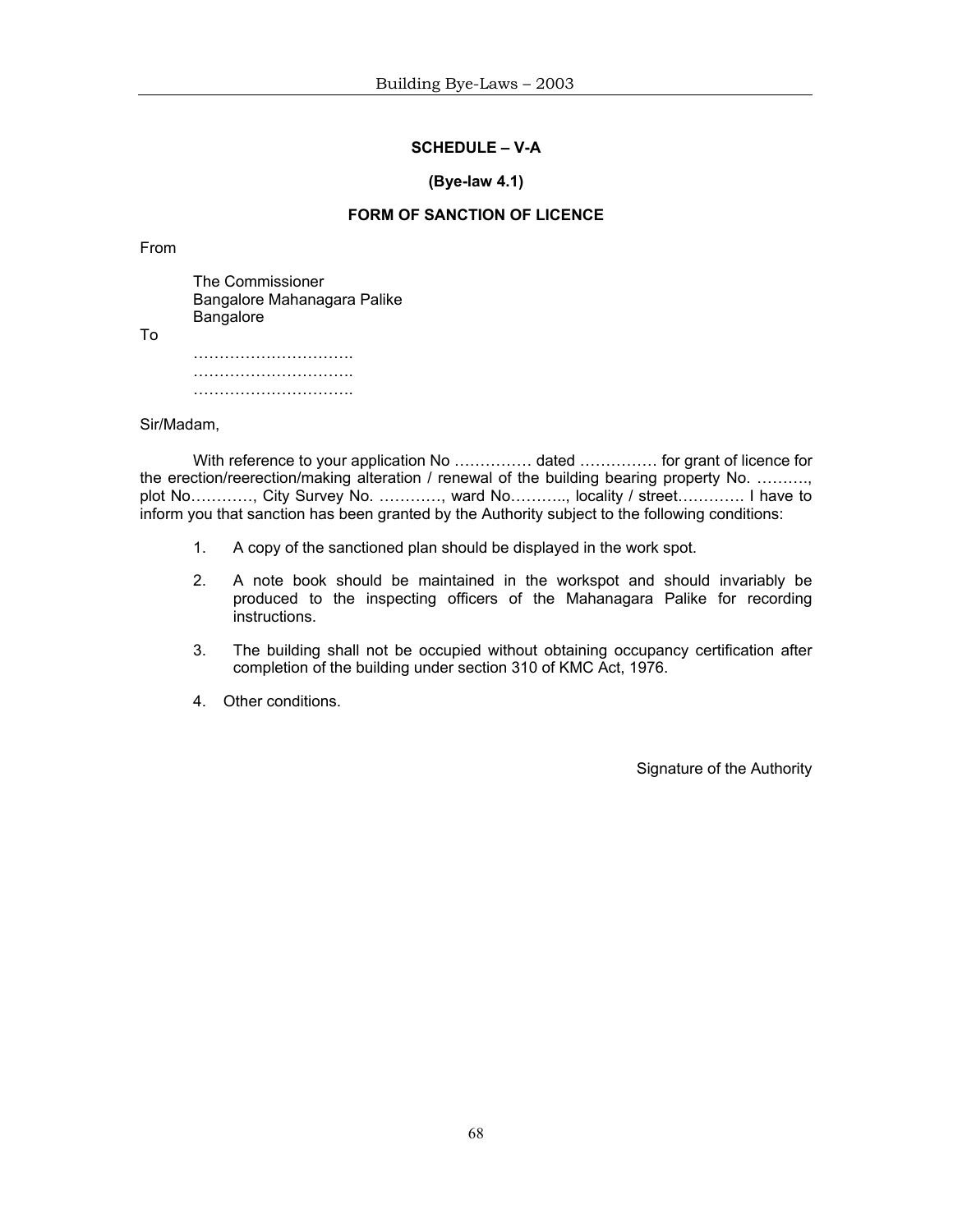# **SCHEDULE – V-B**

#### **(Bye-law 4.1)**

# **FORM OF REFUSAL OF LICENCE**

From

To

 The Commissioner Bangalore Mahanagara Palike **Bangalore**  …………………………. …………………………. ………………………………

Sir/Madam,

With reference to your application No............... dated ............... for grant of licence for the erection/reerection/making alteration / renewal of the building bearing property No. ………., plot No…………, City Survey No. …………, ward No……….., locality / street…………. I have to inform you that sanction has been refused by the Authority on the following grounds:

- 1.
- 2.
- 
- 3.
- 4.
- 5.

Signature of the Authority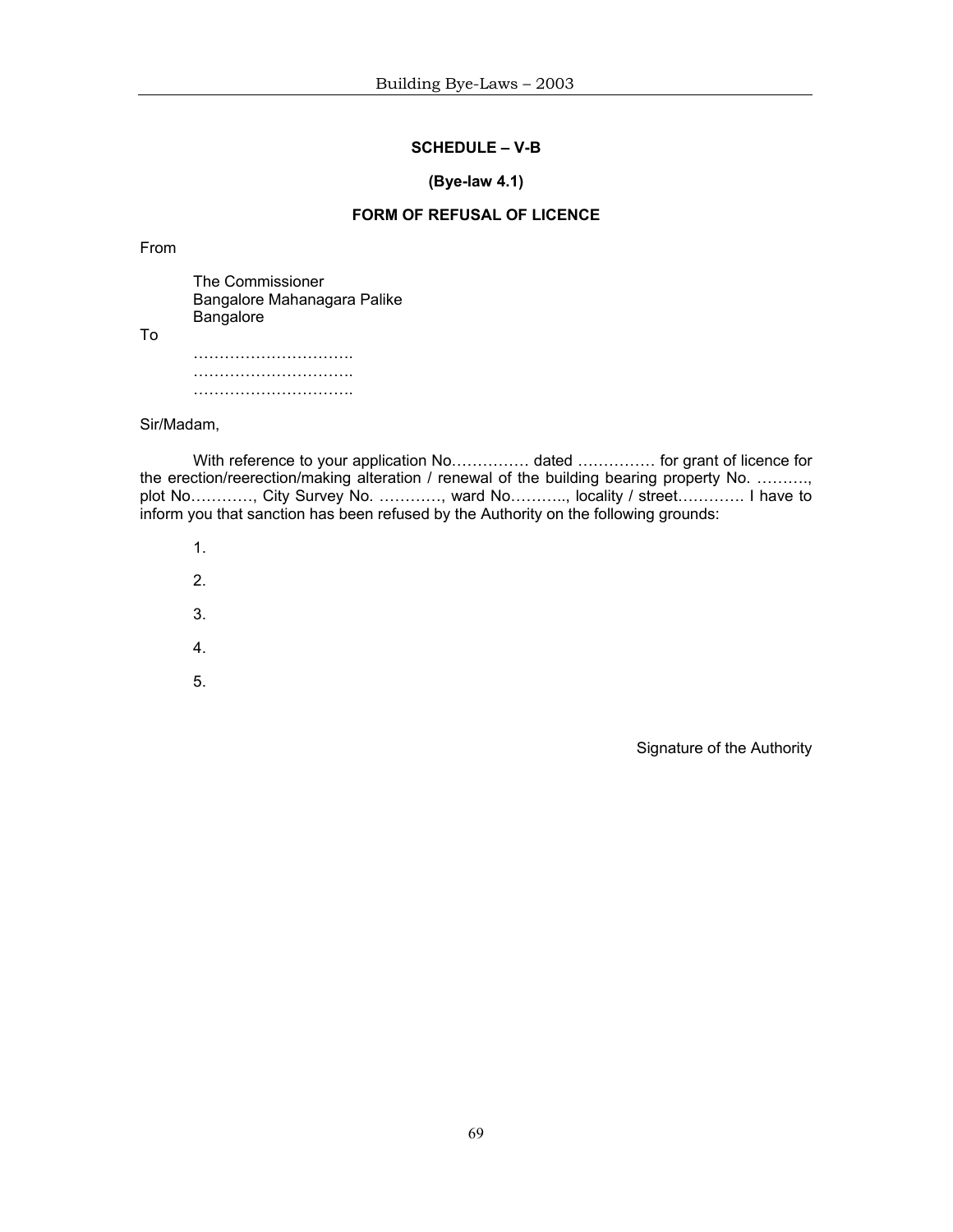# **SCHEDULE – VI**

#### **(Bye-law 5.2)**

# **FORM OF NOTICE OF COMMENCEMENT OF WORK**

 I hereby certify that the erection/re-erection/material alteration of the building bearing property No. ........... plot No............, City Survey No. ..........., ward No..........., locality / street…………. under the supervision of …………………registered Architect/Engineer/ Supervisor bearing registration No…….. in accordance with plans sanctioned as per your permission vide No………… LP……………………… dated …………………………… is to commence on …………………………

|   | Signature of the owner<br>Name of the owner |  |
|---|---------------------------------------------|--|
|   | (in block letters)                          |  |
|   | Address of owner                            |  |
| . |                                             |  |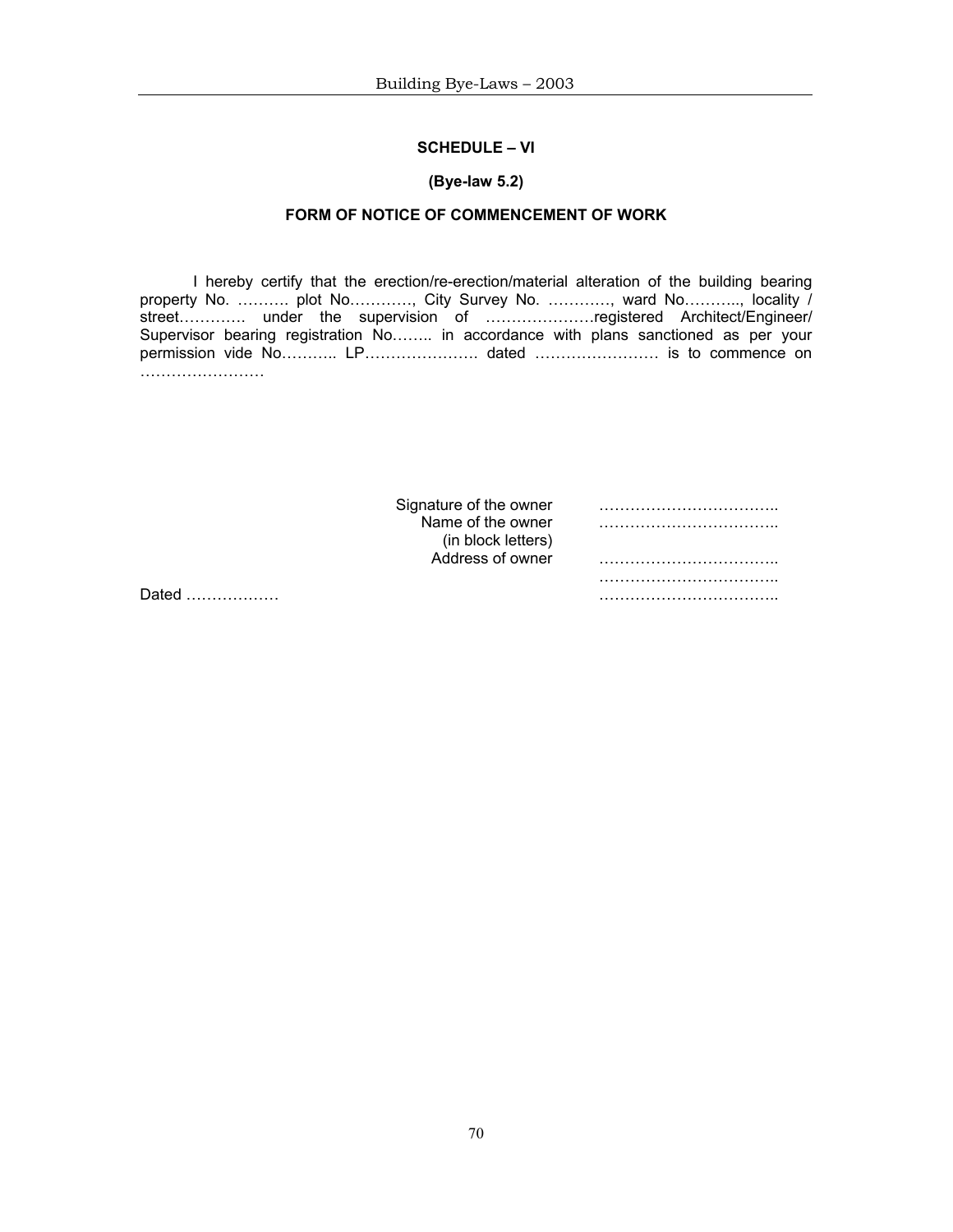# **SCHEDULE – VII**

#### **(Bye-law 5.3)**

# **FORM OF COMMENCEMENT CERTIFICATE**

To: ………………………………… …………………………………… ………………………………………

Sir,

 Subject: Issue of permission for the commencement of work of the building sanctioned in License No……………….. LP………………… Dated…………………

Ref: Your application dated ...............

 The property No. …………… of Ward No. …………… was inspected on ……………and the foundation marked / laid / columns marked / fixed is verified with reference to the building plan sanctioned by the Bangalore Mahanagara Palike in LP No. …………… and found that the same is as per the sanctioned plan and hence permission is hereby accorded to proceed with the work subject to the following conditions:

- 1. The work should be carried out strictly as per the sanctioned plan and Building Bye-Laws without any deviations, alterations or violations.
- 2. When the work has reached the completion of the foundation or footing or columns fixed, the Corporation shall be intimated regarding the progress of work so as to facilitate the Authority to inspect and verify as to whether the construction is being carried out as per the sanctioned plan and Building Bye-Laws.
- 3. Other conditions.

| Office Communication No |                                      |
|-------------------------|--------------------------------------|
| Dated:                  | Name, designation and Address of the |
|                         |                                      |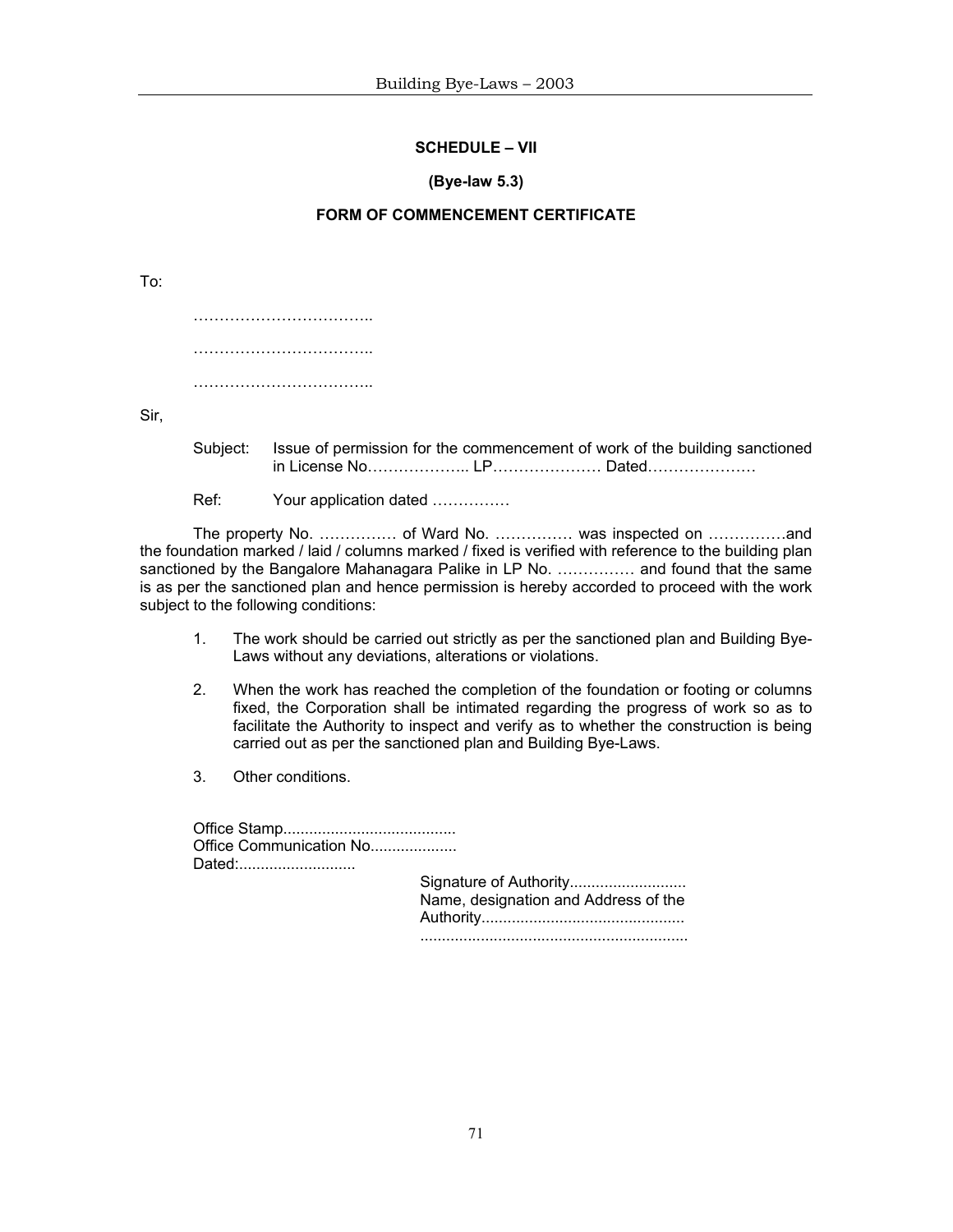#### **SCHEDULE – VIII**

#### **(Bye-law 5.6.1)**

#### **FORM OF COMPLETION CERTIFICATE**

 I hereby certify that the erection/re-erection/material alteration of the building bearing property No. ………., plot No…………, City Survey No. …………, ward No………., locality / street………….. has been supervised by me and has been completed on ………………………. according to the plans sanctioned vide LP No………….. dated …………….. The work has been completed to my best satisfaction. The workmanship and all the materials (types and grade) have been used strictly in accordance with the general and detailed specifications. No provisions of the Building Bye-laws, sanctioned plan and conditions prescribed or orders issued thereunder have been transgressed in the course of the work. The building is fit for use for which it has been erected, re-erected, or altered with or without additions. I request that the occupancy certificate for the premises may be issued.

Applicable to the high-rise buildings or the buildings specified in the bye-law No. 30.0 I also certify that the building has been designed as per the specifications prescribed in the National Building Code and the publication of the Bureau of Indian Standard 1893 - 2002 for making the building resistant to earthquake.

> Signature of registered Architect/ Engineer / Supervisor …………………….

 Name of registered Architect/ Engineer / Supervisor ……………………. (in block letters)

 Reg. No. of registered Architect/ Dated……………….. Engineer / Supervisor …………………….

72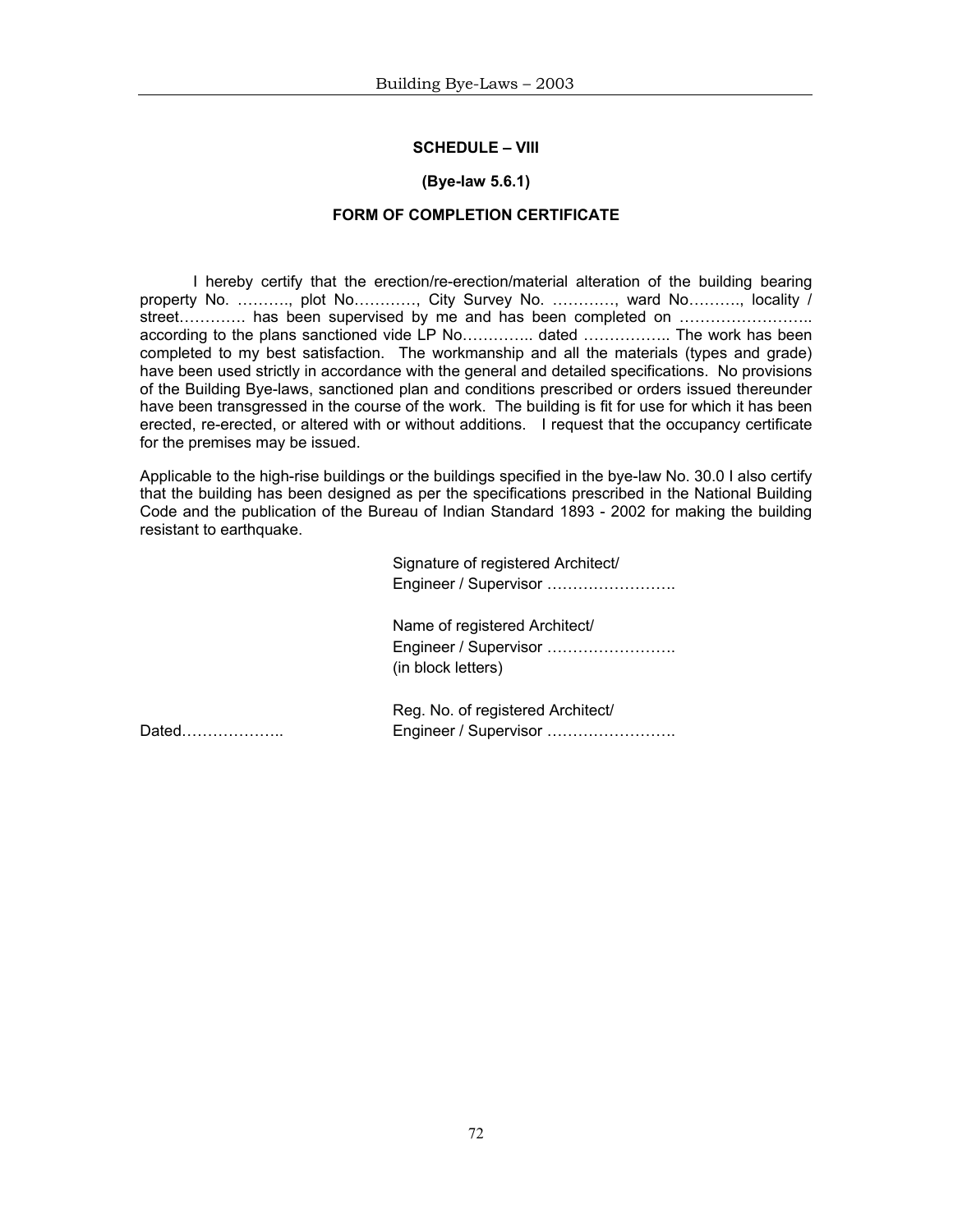#### **SCHEDULE – IX**

#### **(Bye-law 5.6.1)**

#### **FORM OF OCCUPANCY CERTIFICATE**

 A plan was sanctioned for construction of …………………………. apartment building consisting of …………………………………………………. at ………………………………………………………………………… Vide LP No…………………………. /…………. Dt: - ………………..

On receipt of the intimation of the completion of the building from the Registered Architect /Engineer / Supervisor, the building was inspected by the …………………………………….and it was found that the applicant has built the building according to the sanctioned plan/effected certain changes from the sanctioned plan. These changes were regularized by the Commissioner in his note dated ……………………… as recommended by the …………………………………….. by levying a penalty of Rs……………….…………….. after ensuring that the deviations are within the permissible limit of 5% from the sanctioned plan.

The applicant has paid a sum of Rs………(Rupees……………………………) vide challan no ………dated…………….. towards the compounding fine. Hence, the deviations affected by the applicant are regularized.

Therefore, permission is granted to occupy the building for ….……………. Purpose at ……………………………………………………….……………….. vide LP…………………. Consisting of …………………………………………. with the following details.

| <b>Floor Description</b> | Area | No. of Units / Use of Remarks<br>the floor |  |
|--------------------------|------|--------------------------------------------|--|
|                          |      |                                            |  |

And subject to the following conditions:

- 1. He shall not add or alter materially, the structure or a part of the structure there off without specific permission of BMP. In the event of the applicant violating, the BMP has the right to demolish the deviated/altered/added portion without any prior notice.
- 2. He shall construct the toilet facilities for the visitors, drivers and servants at Ground floor Level within the plinth area of the building within 3 months from the date of issue of O.C.
- 3. The basement floor must be used for car parking purpose only as per sanctioned plan.
- 4. Other conditions.

On default of the above conditions, the O.C. issued will be with drawn.

| Office communication No | Name, designation and Address of the Authority |
|-------------------------|------------------------------------------------|
| Dated                   |                                                |

**Commissioner** Bangalore Mahanagara Palike

**Bangalore**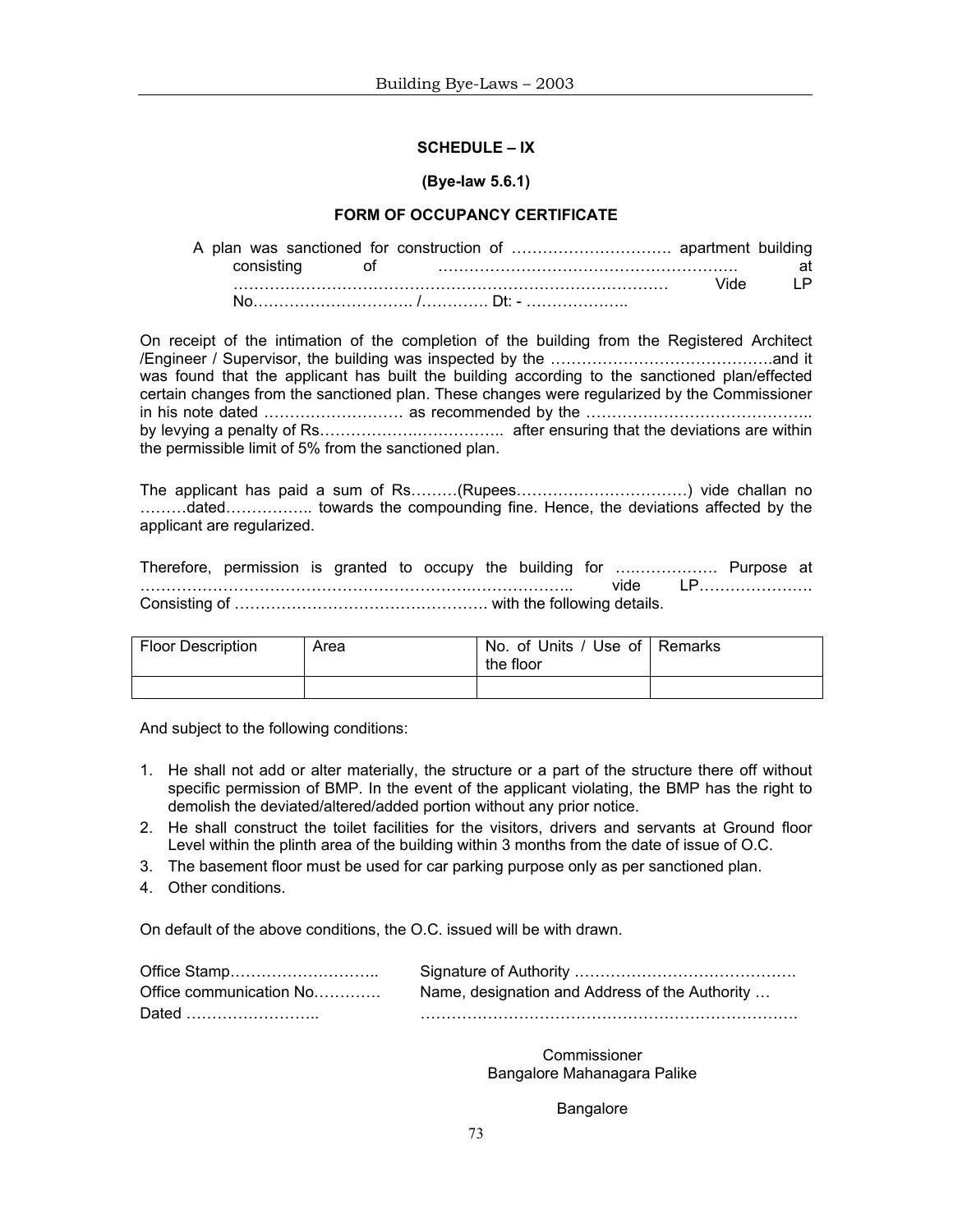# **SCHEDULE – X Building lines**

# (Note 4 below Table 6)

Building lines are prescribed for the following important roads in Bangalore. Wherever village / gramatanas / built-up areas are facing the highways, 5 m of building line is prescribed. Front setbacks are also prescribed separately for various types of buildings in Tables 4 and 5. The maximum of the above have to be provided as setback / building line in the front.

Building lines for the following roads are as follows:

| SI.<br>No. | Name of the road           | <b>Building line required</b>                                                              | District No. of<br>the revised<br>C.D.P. |
|------------|----------------------------|--------------------------------------------------------------------------------------------|------------------------------------------|
| 1          | Sampige Road               | 3 m from the edge of the road                                                              | 1                                        |
| 2          | Margosa Road               | 3 m from the edge of the road                                                              | 1                                        |
| 3          | 17th cross, Malleshwaram   | 3 m from the edge of the road                                                              | 1                                        |
| 4          | Platform Road              | 3 m from the edge of the road                                                              | 1                                        |
| 5          | <b>T.Chowdaiah Road</b>    | 5 m from the edge of the road                                                              | $\overline{2}$                           |
| 6          | Palace Cross Road          | 3 m from the edge of the road                                                              | 1                                        |
| 7          | K.B.G.Road                 | 3 m from the edge of the road                                                              | 1                                        |
| 8          | 80 Ft. Road, Rajajinagar   | 3 m from the edge of the road                                                              | 2                                        |
| 9          | West of Chord Road         | 3 m from the edge of the road                                                              | 3                                        |
| 10         | Magadi Road                | 5 m upto Housing Board Quarters road                                                       | 3                                        |
| 11         | Magadi Road                | 12 m beyond Housing Board Quarters road                                                    | 3                                        |
| 12         | <b>Tumkur Road</b>         | 5 m upto CMTI Quarters Road                                                                | 4                                        |
| 13         | <b>Tumkur Road</b>         | 12 m beyond CMTI Quarters Road                                                             | 4                                        |
| 14         | H.M.T Road                 | 3 m beyond CMTI Quarters Road                                                              | 5                                        |
| 15         | Triveni Road, Yashwanthpur | 12 m beyond CMTI Quarters Road                                                             |                                          |
| 16         | <b>Bellary Road</b>        | 5 m upto Mekri Circle from the edge of the<br>Road                                         | $6\phantom{1}$                           |
| 17         | <b>Bellary Road</b>        | 12 m beyond Mekri Circle from the edge of<br>the Road                                      | 6                                        |
| 18         | <b>Tannery Road</b>        | 3 m upto Devarajeevanahalli cross                                                          | 6                                        |
| 19         | <b>Tannery Road</b>        | 5 m beyond Devarajeevanahalli cross                                                        | 6                                        |
| 20         | Old Madras Road            | 5 m upto level crossing beyond<br>Devarajeevanahalli cross (new Aero Engine<br>Factory)    | 8                                        |
| 21         | Old Madras Road            | 12 m beyond level crossing beyond<br>Devarajeevanahalli cross (new Aero Engine<br>Factory) | 8                                        |
| 22         | Kengal Hanumanthaiah Road  | 3 m from the edge of the road                                                              | 9                                        |
| 23         | Jayachamarajendra Road     | 3 m from the edge of the road                                                              | 9                                        |
| 24         | Lalbagh Fort Road          | 3 m from the edge of the road                                                              | 9                                        |
| 25         | H.Siddaiah Road            | 3 m from the edge of the road                                                              | 9                                        |
| 26         | Rajaram Mohan Roy Road     | 3 m from the edge of the road                                                              | $\boldsymbol{9}$                         |
| 27         | Varthur Road               | 3 m from the edge of the road between                                                      | <b>9A</b>                                |
|            |                            |                                                                                            |                                          |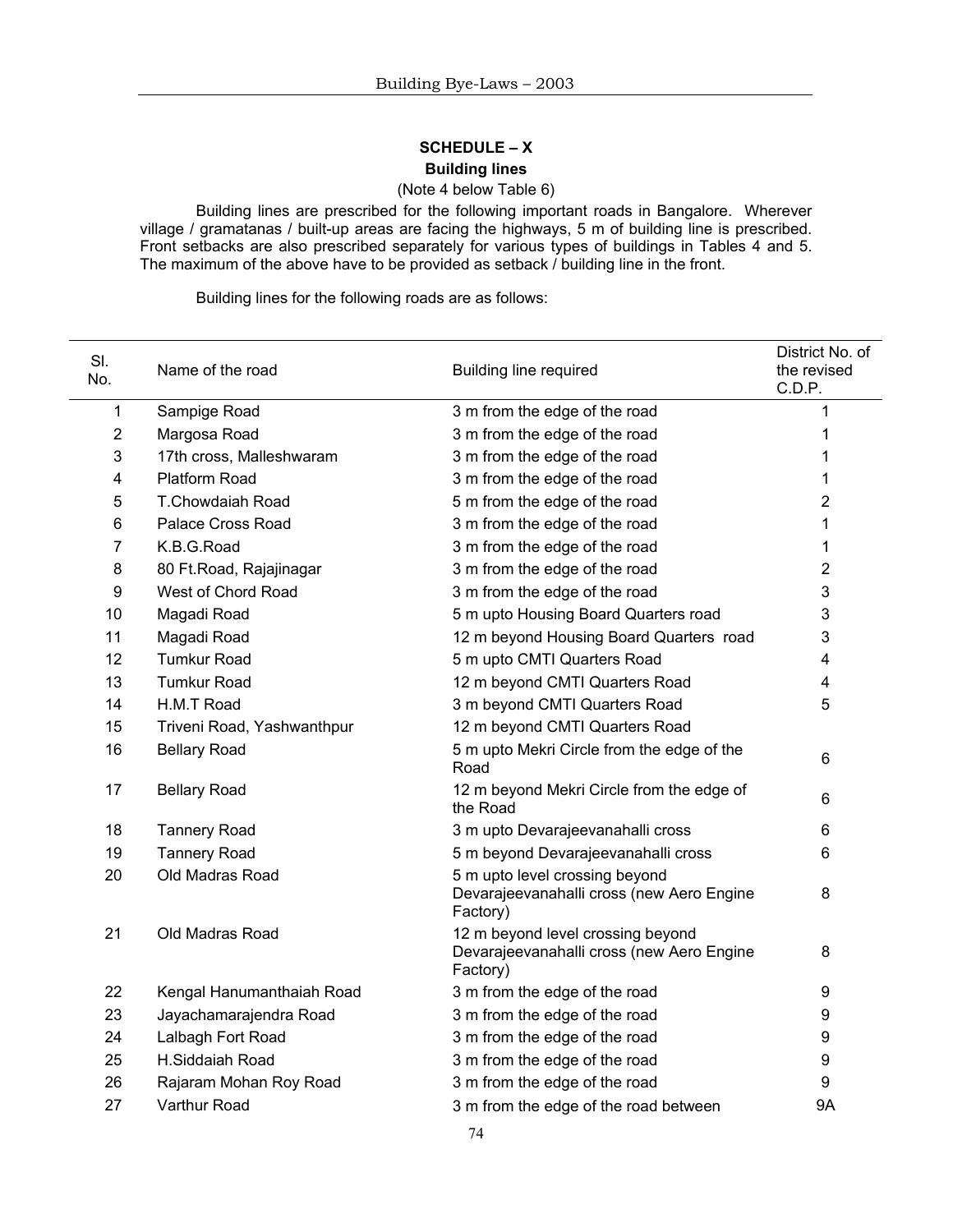| SI.<br>No. | Name of the road                  | <b>Building line required</b>         | District No. of<br>the revised<br>C.D.P. |
|------------|-----------------------------------|---------------------------------------|------------------------------------------|
|            |                                   | Trinity Church to Airport             |                                          |
| 28         | Varthur Road                      | 12 m beyond Airport                   | <b>9A</b>                                |
| 29         | Chinmaya mission Hospital Road    | 3 m Adarsha Theatre to Police Station | <b>9A</b>                                |
| 30         | Indiranagar 100' Road             | 3 m from the edge of the road         | <b>9A</b>                                |
| 31         | Mahatma Gandhi Road               | 5 m upto Dickinson road               | 10                                       |
| 32         | Mahatma Gandhi Road               | 5 m Dickinson road to Trinity Church  | 10                                       |
| 33         | <b>Central Street</b>             | 3 m from the edge of the road         | 10                                       |
| 34         | Infantry Road                     | 3 m from the edge of the road         | 10                                       |
| 35         | Chandni Chowk                     | 2 m from the edge of the road         | 10                                       |
| 36         | Dispensary Road                   | 3 m from the edge of the road         | 10                                       |
| 37         | <b>Commercial street</b>          | 2 m from the edge of the road         | 10                                       |
| 38         | Dickinson Road                    | 3 m from the edge of the road         | 10                                       |
| 39         | Kensington Road                   | 3 m from the edge of the road         | 10                                       |
| 40         | Cavalry Road (Kamaraj Road)       | 3 m from the edge of the road         | 10                                       |
| 41         | St. Johns Road                    | 5 m from the edge of the road         | 10                                       |
| 42         | St. Johns Road                    | 5 m from the edge of the road         | 10                                       |
| 43         | Assaye Road                       | 3 m from the edge of the road         | 10                                       |
| 44         | <b>Wheeler Road</b>               | 3 m from the edge of the road         | 10                                       |
| 45         | <b>Brigade Road</b>               | 3 m from the edge of the road         | 10                                       |
| 46         | St. Marks Road                    | 3 m from the edge of the road         | 10                                       |
| 47         | Residency Road                    | 5 m from the edge of the road         | 10                                       |
| 48         | <b>Richmond Road</b>              | 5 m from the edge of the road         | 10                                       |
| 49         | Cambridge Road                    | 2m from the edge of the road          | 10                                       |
| 50         | Murphy Road                       | 3 m from the edge of the road         | 10                                       |
| 51         | Vidhana Veedhi                    | 9 m from the edge of the road         | 10                                       |
| 52         | Palace Road                       | 6 m from the edge of the road         | 10                                       |
| 53         | <b>Miller Road</b>                | 5 m from the edge of the road         | 10                                       |
| 54         | Queen's Road                      | 3 m from the edge of the road         | 10                                       |
| 55         | Jayamahal main Road               | 3 m from the edge of the road         | 10                                       |
| 56         | Nandidurg Road                    | 3 m from the edge of the road         | 10                                       |
| 57         | Cunningham Road                   | 3 m from the edge of the road         | 10                                       |
| 58         | Race Course Road                  | 6 m from the edge of the road         | 10                                       |
| 59         | Kempegowda Road                   | 5 m from the edge of the road         | 11                                       |
| 60         | <b>District Office Road</b>       | 5 m from the edge of the road         | 11                                       |
| 61         | Avenue Road                       | 2 m from the edge of the road         | 11                                       |
| 62         | <b>Chickpet Road</b>              | 2 m from the edge of the road         | 11                                       |
| 63         | <b>Akkipet Road</b>               | 2 m from the edge of the road         | 11                                       |
| 64         | <b>Cottonpet Main Road</b>        | 3 m from the edge of the road         | 11                                       |
| 65         | Nagarathpet Main Road             | 2 m from the edge of the road         | 11                                       |
| 66         | East Tank Bund Road (Subashnagar) | 3 m from the edge of the road         | 11                                       |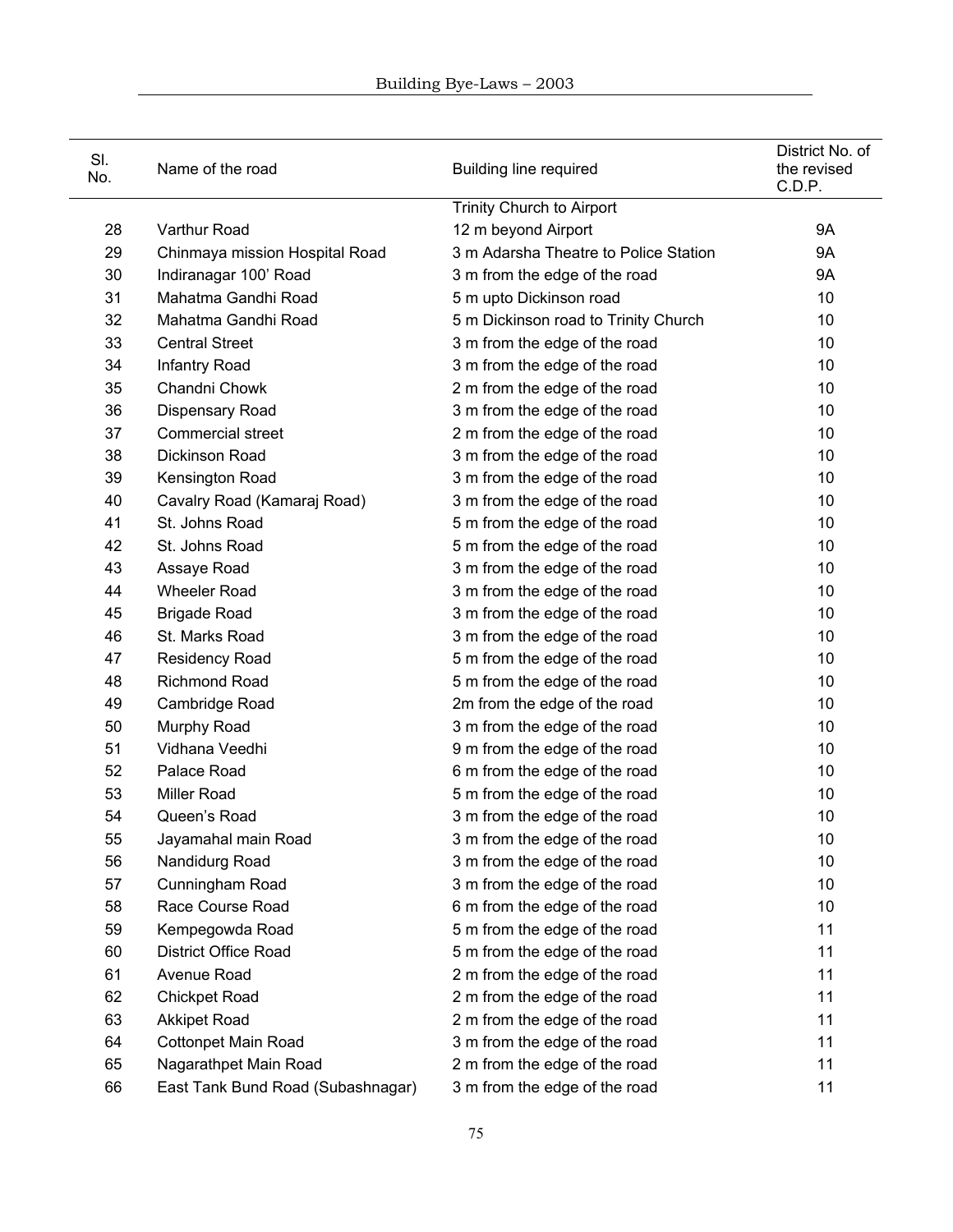| SI.<br>No. | Name of the road                            | <b>Building line required</b>                              | District No. of<br>the revised<br>C.D.P. |
|------------|---------------------------------------------|------------------------------------------------------------|------------------------------------------|
| 67         | Goodshed Road                               | 3 m from the edge of the road                              | 11                                       |
| 68         | <b>Balepet Road</b>                         | 2 m from the edge of the road                              | 11                                       |
| 69         | <b>BVK Iyengar Road</b>                     | 3 m from the edge of the road                              | 11                                       |
| 70         | <b>Arcot Srinivasachar Street</b>           | 3 m from the edge of the road                              | 11                                       |
| 71         | Seshadri Road                               | 3 m from the edge of the road                              | 11                                       |
| 72         | Subedar Chatram Road                        | 3 m from the edge of the road                              | 11                                       |
| 73         | 5th Main Road (Gandhinagar)                 | 3 m from the edge of the road                              | 11                                       |
| 74         | 1st Main Road (Gandhinagar)                 | 3 m from the edge of the road                              | 11                                       |
| 75         | 3rd Cross Road (Chamarajpet)                | 3 m from the edge of the road                              | 11                                       |
| 76         | Narsimharaja Road                           | 3 m from the edge of the road                              | 11                                       |
| 77         | Silver Jubilee Park Road                    | 3 m from the edge of the road                              | 11                                       |
| 78         | Kalasipalyam Main Road                      | 3 m from the edge of the road                              | 11                                       |
| 79         | Pampamahakavi Road                          | 3 m from the edge of the road                              | 12                                       |
| 80         | Kanakapura Road                             | 5 m upto Ring road                                         | 13                                       |
| 81         | Kanakapura Road                             | 12 m beyond Ring road                                      | 12 & 14                                  |
| 82         | Hosur Road                                  | 5 m upto Outer Ring Road near Central Silk<br><b>Board</b> | 14A                                      |
| 83         | Hosur Road                                  | 12 m beyond outer ring road                                | 13                                       |
| 84         | Roads alround Jayanagar Shopping<br>Complex | 3 m from the edge of the road                              | 14                                       |
| 85         | Southend Road                               | 5 m from the edge of the road                              | 14                                       |
| 86         | East end Road                               | 5 m from the edge of the road                              | 14                                       |
| 87         | Patallamma Street                           | 2m from the edge of the road                               | 14                                       |
| 88         | Bannerghatta Road                           | 5 m up to Drive in theatre                                 | 14                                       |
| 89         | Bannerghatta Road                           | 12 m beyond Drive in theatre                               | 14                                       |
| 90         | Krumbigal Road                              | 3 m from the edge of the road                              | 14                                       |
| 91         | Ashoka Pillar Road (100' Road)              | 6 m from the edge of the road                              | 14                                       |
| 92         | Alur Venkatarao Road                        | 3 m from the edge of the road                              | 15                                       |
| 93         | K.R.Road                                    | 3 m from the edge of the road                              | 15                                       |
| 94         | <b>Bull Temple Road</b>                     | 3 m from the edge of the road                              | 15                                       |
| 95         | Gandhi Bazaar Main Road                     | 3 m from the edge of the road                              | 15                                       |
| 96         | Nagasandra Road                             | 3 m from the edge of the road                              | 15                                       |
| 97         | <b>B.P.Wadia Road</b>                       | 3 m from the edge of the road                              | 15                                       |
| 98         | Vani Vilas Road                             | 3 m from the edge of the road                              | 15                                       |
| 99         | Vasavi Temple Road                          | 3 m from the edge of the road                              | 15                                       |
| 100        | Diagonal Road, VV Puram                     | 3 m from the edge of the road                              | 15                                       |
| 101        | Mysore Road                                 | 5 m up to REMCO from the edge of the road                  | 16                                       |
| 102        | Mysore Road                                 | 12 m from the edge of the road beyond<br><b>REMCO</b>      | 16                                       |
| 103        | Hennur Road                                 | 3 m upto Salem Railway line level crossing                 | 16                                       |
| 104        | Hennur Road                                 | 8 m beyond Salem Railway line level                        |                                          |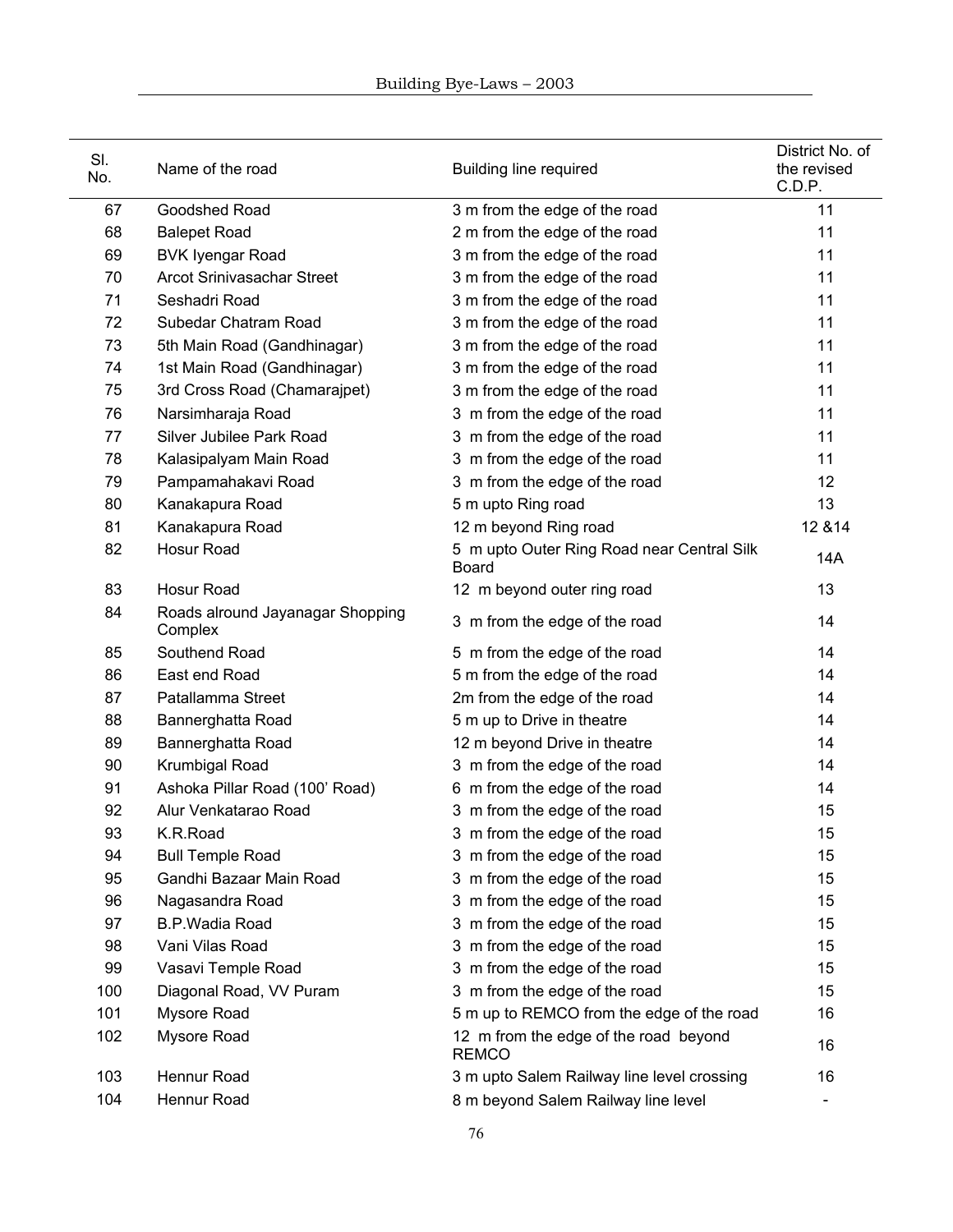| SI.<br>No. | Name of the road                                                                     | <b>Building line required</b>                   | District No. of<br>the revised<br>C.D.P. |
|------------|--------------------------------------------------------------------------------------|-------------------------------------------------|------------------------------------------|
|            |                                                                                      | crossing                                        |                                          |
| 105        | Banasawadi Road                                                                      | 3 m upto Salem Railway line level crossing      | 16                                       |
| 106        | Banasawadi Road                                                                      | 8 m beyond Salem Railway line level<br>crossing | 16                                       |
| 107        | Munireddy Palyam Main Road                                                           | 2 m from the edge of the road                   | 6                                        |
| 108        | Poorna Venkatarao Road                                                               | 2 m from the edge of the road                   | 11                                       |
| 109        | Police Road and Belimutt Road                                                        | 2 m from the edge of the road                   | 11                                       |
| 110        | Kilari Road                                                                          | 2 m from the edge of the road                   | 11                                       |
| 111        | Seppings Road                                                                        | 2 m from the edge of the road                   | 11                                       |
| 112        | New Market Road                                                                      | 2 m from the edge of the road                   | 10                                       |
| 113        | Jewellers Street                                                                     | 2 m from the edge of the road                   | 10                                       |
| 114        | Dharmaraja Koil Street                                                               | 2 m from the edge of the road                   | 10                                       |
| 115        | Jumma Masjid Road, OPH Road                                                          | 2 m from the edge of the road                   | 10                                       |
| 116        | Narayanapillai Street                                                                | 2 m from the edge of the road                   | 10                                       |
| 117        | Ibrahim Saheb Street                                                                 | 2 m from the edge of the road                   | 10                                       |
| 118        | Thoppa Mudaliar Road                                                                 | 2 m from the edge of the road                   | 10                                       |
| 119        | Thimmaiah Road                                                                       | 2 m from the edge of the road                   | 10                                       |
| 120        | <b>Linden Street</b>                                                                 | 2 m from the edge of the road                   | <b>9A</b>                                |
| 121        | <b>Austin Town Centre Street</b>                                                     | 2 m from the edge of the road                   | <b>9A</b>                                |
| 122        | KHN Bhadur Abdul Rehman Rd                                                           | 2 m from the edge of the road                   | <b>9A</b>                                |
| 123        | Seshadripuram I Main Road                                                            | 3 m from the edge of the road                   | 1                                        |
| 124        | 50' Road Hanumanthanagar                                                             | 3 m from the edge of the road                   | 15                                       |
| 125        | 4th Cross Road, Hanumanthanagar                                                      | 2 m from the edge of the road                   | 15                                       |
| 126        | Thavarekere Main Road (from Hosur<br>Road junction to circle of old village)         | 2 m from the edge of the road                   | 13                                       |
| 127        | Gavipuram Guttahalli Main Rd                                                         | 2 m from the edge of the road                   | 15                                       |
| 128        | Nethaji Road                                                                         | 2 m from the edge of the road                   | 6                                        |
| 129        | Malleswaram 8th Main (from 6th cross<br>junction to 15 <sup>th</sup> cross junction) | 3 m from the edge of the road                   | 1                                        |
| 130        | Dattatreya Temple street                                                             | 2 m from the edge of the road                   | 1                                        |
| 131        | West of Chord Road from Navrang<br>Circle to LIC colony                              | 3 m from the edge of the road                   | 4                                        |
| 132        | Rajajinagar Bashyam Circleto ESI<br>Hospital                                         | 3 m from the edge of the road                   | $\overline{2}$                           |
| 133        | Madhavarao Mudaliar Road                                                             | 3 m from the edge of the road                   | 10                                       |
| 134        | Davis Road                                                                           | 2 m from the edge of the road                   | 10                                       |
| 135        | Robertson Road                                                                       | 2 m from the edge of the road                   | 10                                       |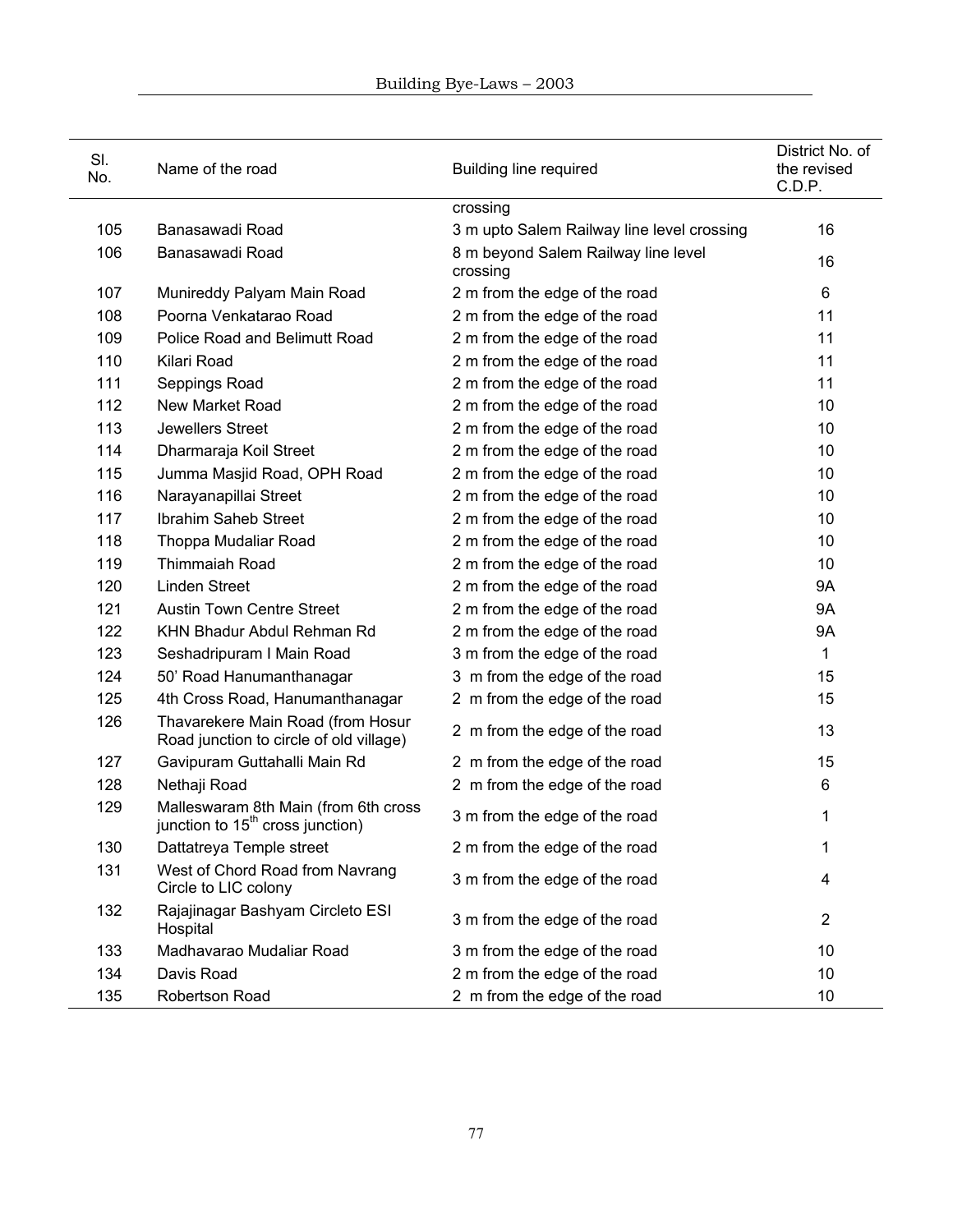### **SCHEDULE XI (Bye-law 31)**

### **Facilities for physically handicapped persons**

- 1. These bye-laws shall apply to the Physically handicapped persons having the following disabilities.
- a) Non-ambulatory disabilities: impairments that, regardless of cause or manifestation, for all practical purposes, confine individuals to wheelchairs.
- b) Semi-ambulatory disabilities: Impairments that cause individuals to walk with difficulty or insecurity. Individuals using braces or crutches, amputees, arthritics, spastics, and those with pulmonary and cardiac ills may be semi-ambulatory.
- c) Hearing disabilities: Deafness or hearing handicaps that make an individual insecure in public areas because he is unable to communicate or hear warning signals.
- d) Sight disabilities: Total blindness or impairments affecting sight to the extent that the individual functioning in public areas is insecure or exposed to danger.
- 2. Access path/walk way: The width of access path/walk way from plot entry and surface parking to the building entry shall not be less than 1.80 m. It shall not have a gradient exceeding 5%.
- 3. Surface parking: Atleast two car spaces shall be provided at surface level near entrance with maximum travel distance of 30.00 metres from the building entrance.
- 4. Space for wheel chair users: Adequate space shall be kept for the free movement of wheel chairs. The standard size of wheel chairs shall be taken as 1050 mm x 750 mm. The doors shall have a minimum width of 900 mm, to facilitate the free movement of wheel chairs.
- 5. Approach to plinth level : Atleast one entrance shall have approach through a ramp. The ramp shall have a minimum width of 1.80 metre with maximum gradient of 1:10.
- 6. Entrance landing: Entrance landing shall be provided adjacent to ramp with the minimum dimension of  $1.80 \text{ m} \times 2.00 \text{ m}$ .
- 7. Corridors: The minimum width of corridors shall be 1.80 m.
- 8. Staircases: The minimum width of staircases shall be 1.50 metres. The minimum number of risers on a flight shall be limited to 12. Size of treads shall not be less than 30 cm and the height of risers shall not be more than 15 cm.
- 9. Lifts: a) Wherever lifts are required to be installed as per bye-laws, provision of atleast one lift shall be made for the wheel chair users with the following cage dimensions recommended for passenger lifts of 13 persons capacity by Bureau of Indian Standards.

Clear internal depth 1100 mm (1.10 m)

Clear internal width 2000 mm (2.00 m)

Entrance door width 900 mm (0.90 m)

- b) The lift lobby shall have a minimum inside measurement of 1.80m x 1.80m.
- 10. Toilets: One special water closet in a set of toilets shall be provided for the use of handicapped persons with wash basin keeping in view the following provisions.
- a) The minimum size of toilet shall be 1.50 m x 1.75 m.
- b) The maximum height of the W.C. seat shall be 0.50 m above the floor.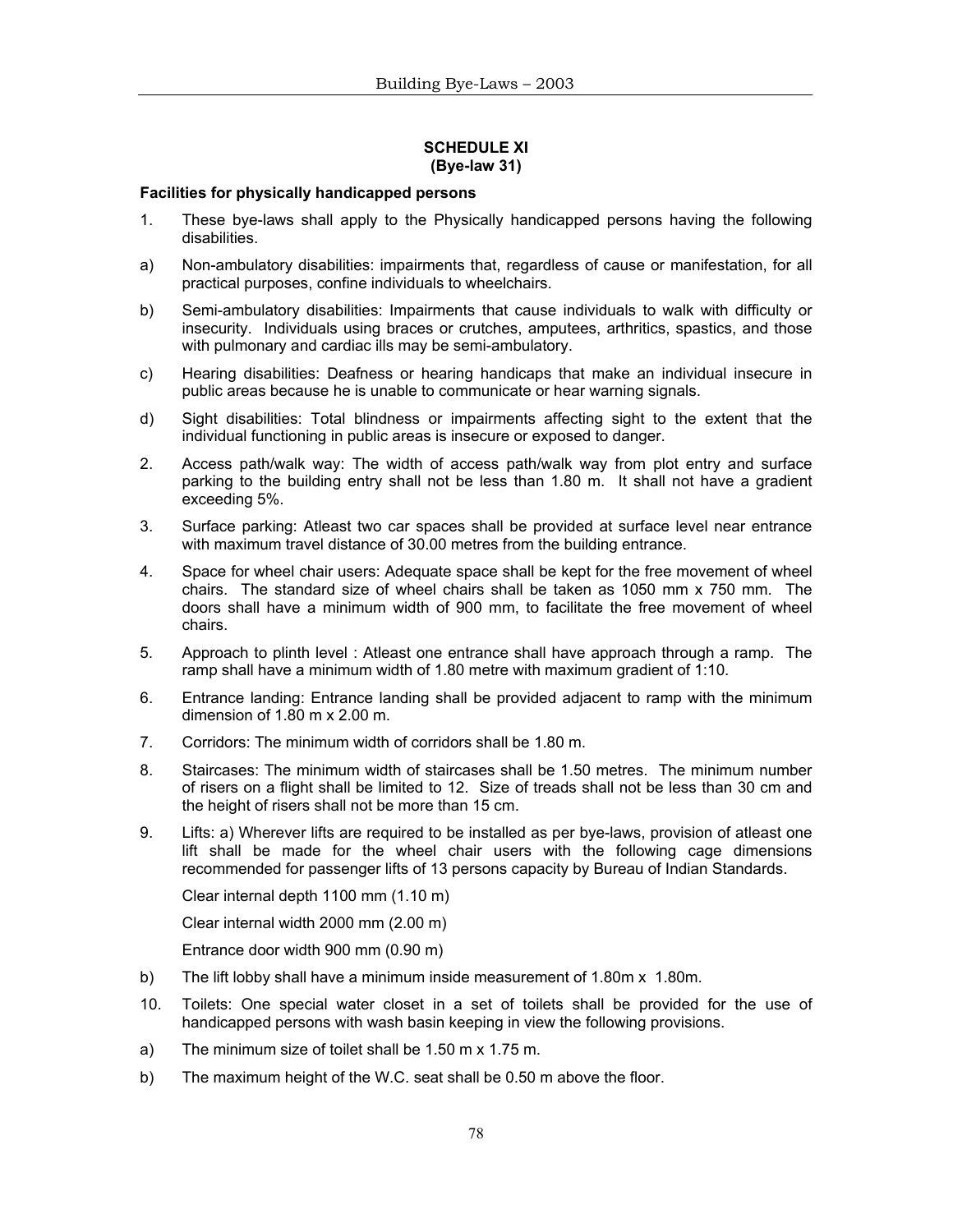- 11. Hand rails: Hand rails shall be provided for ramps, staircases, lifts and toilets. The height of hand rails shall be normally 800 mm above the floor level. If the building is meant for the predominant use of children, the height of hand rails may be suitably altered.
- 12. Guiding/Warning floor material: The floor material to guide or to warn the visually impaired persons with a change of colour or material with conspicuously different texture and easily distinguishable from the rest of the surrounding floor materials is called guiding or warning floor material. The material with different texture shall give audiable signals with sensory warning when person moves on this surface with walking stick. The guiding/warning floor material is meant to give the directional effect or warn a person at critical places. This floor material shall be provided in the following areas.
- a) The access path to the building and to the parking area.
- b) The landing lobby towards the information board, reception, lifts, staircases and toilets.
- c) At the beginning /end of walkway where there is vehicular traffic.
- d) At the location abruptly changing in level and at the beginning/end of a ramp.
- e) At the entrance /exit of the building.
- 13. Proper signage: Appropriate identification of specific facilities within a building for the handicapped persons should be done with proper signages. Visually impaired persons make use of other senses such as hearing and touch to compensate for the lack of vision; whereas visual signals shall benefit those with hearing disabilities.

 Signs should be designed and located such that they are easily legible by using suitable letter size (not less than 20mm size). For visually impaired persons, information board in Braille should be installed on the wall at a suitable height and it should be possible to approach them closely. To ensure safe walking there should not be any protruding sign, which creates obstruction in walking.

 The symbols/illustrations should be in contrasting colour and properly illuminated so that with limited vision may be able to differentiate amongst primary colours.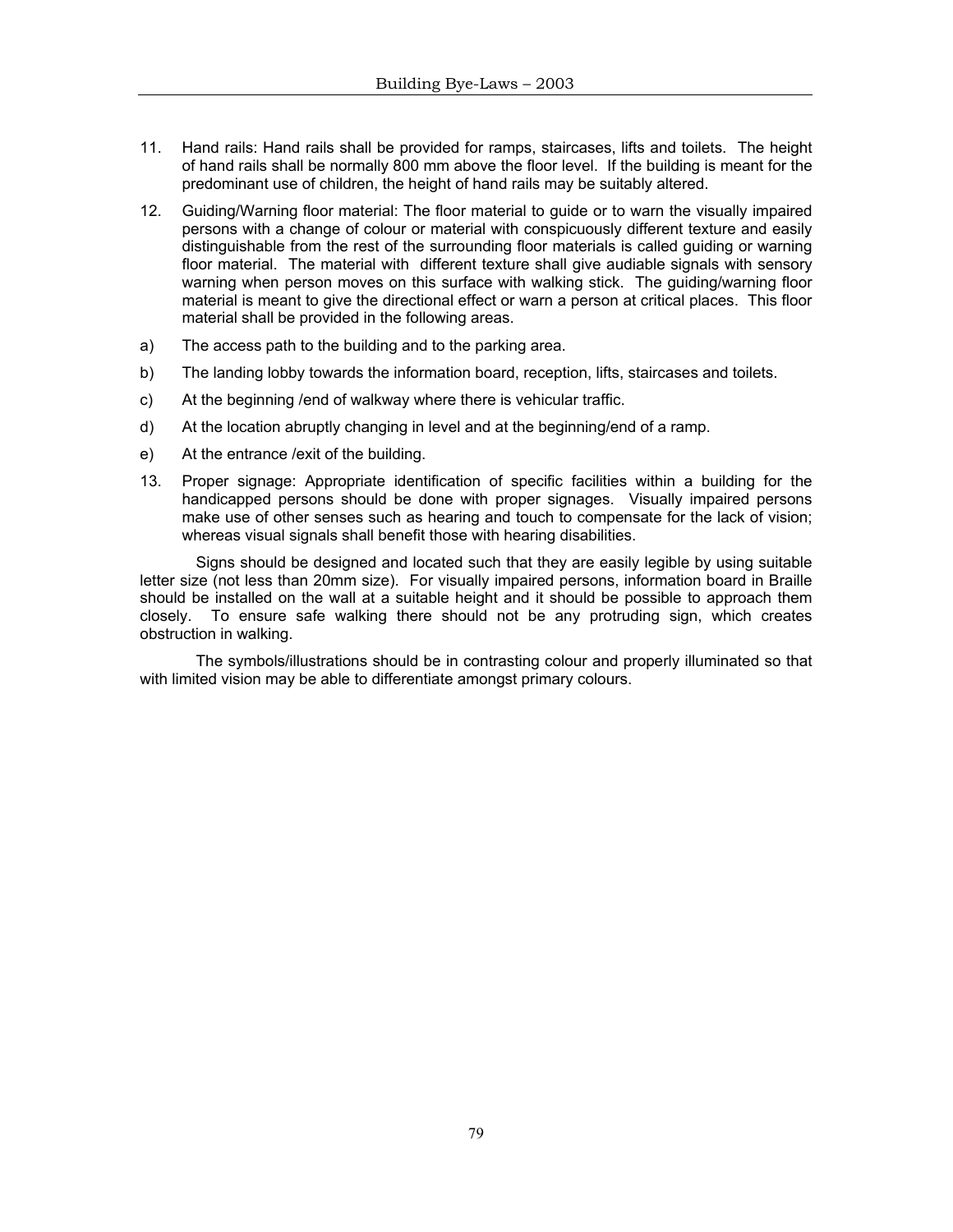#### **SCHEDULE XII**

#### **(Bye-law 32)**

### **RAIN WATER HARVESTING**

Rain water harvesting in a building site includes storage or recharging into ground of rain water falling on the terrace or on any paved or unpaved surface within the building site.

- 1 The following systems may be adopted for harvesting the rain water drawn from terrace and the paved surface.
	- i) Open well of a minimum of 1.00 metre dia and 6 metre in depth into which rain water may be chanelled and allowed after filtration for removing silt and floating material. The well shall be provided with ventilating covers. The water from the open well may be used for non potable domestic purposes such as washing, flushing and for watering the garden etc.
	- ii) Rain water harvesting for recharge of ground water may be done through a borewell around which a pit of one metre width may be excavated upto a depth of at least 3.00 metres and refilled with stone aggregate and sand. The filtered rain water may be channeled to the refilled pit for recharging the borewell.
	- iii) An impervious storage tank of required capacity may be constructed in the setback or other than space and the rain water may be channelled to the storage tank. The storage tank may be raised to a convenient height above the surface and shall always be provided with ventilating the surface and shall always be provided with ventilating covers and shall have draw-off taps suitably placed so that the rain water may be drawn off for domestic, washing, gardening and such other purposes. The storage tanks shall be provided with an overflow.
	- iv) The surplus rain water after storage may be recharged into ground through percolation pits or trenches or combination of pits and trenches. Depending on the geomorphological and topographical condition, the pits may be of the size of 1.20 m width x 1.20 m length x 2.00 m to 2.50 metre depth. The trenches can be or 0.60 m. width x 2.00 to 6.00 metre length x 1.50 to 2.00 mtr depth. Terrace water shall be channelled to pits or trenches. Such pits or trenches shall be backfilled with filter media comprising the following materials.
		- a) 40 mm stone aggregate as bottom layer upto 50% of the depth;
		- b) 20 mm stone aggregate as lower middle layer upto 20% of the depth;
		- c) Coarse sand as upper middle layer upto 20% of the depth;
		- d) A thin layer of fine sand as top layer;
		- e) Top 10% of the pits/trenches will be empty and a splash is to be provided in this portion in such a way that roof top water falls on the splash pad.
		- f) Brick masonry wall is to be constructed on the exposed surface of pits/trenches and the cement mortar plastered.

 The depth of wall below ground shall be such that the wall prevents lose soil entering into pits/trenches. The projection of the wall above ground shall atleast be 15 cms;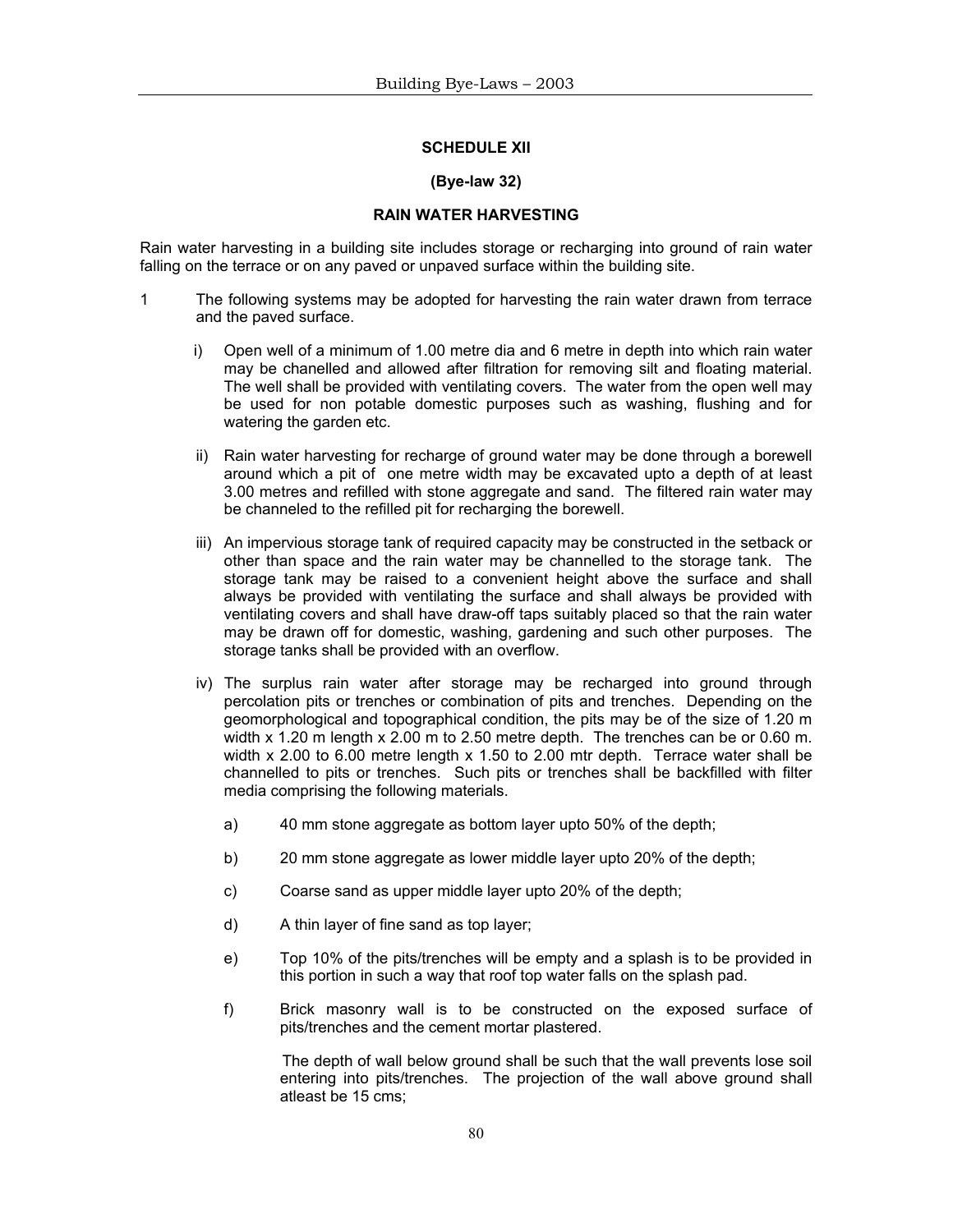- g) Perforated concrete slabs shall be provided on the pits/trenches.
- v) If the open space surrounding the building is not paved, the top layer upto a sufficient depth shall be removed and refilled with course sand to allow percolation of rain water into ground.
- 2 The terrace shall be connected to the open well/borewell/storage tank/recharge pit/trench by means of H.D.P.E./P.V.C. pipes through filter media. A valve system shall be provided to enable the first washings from roof or terrace catchment, as they would contain undesirable dirt. The mouths of all pipes and opening shall be covered with mosquito (insect) proof wire net. For the efficient discharge of rain water, there shall be at least two rain water pipes of 100 mm dia mtr for a roof area of 100 sq mtrs.
- 3 Rain water harvesting structures shall be sited as not to endanger the stability of building or earthwork. The structures shall be designed such that no dampness is caused in any part of the walls or foundation of the building or those of an adjacent building.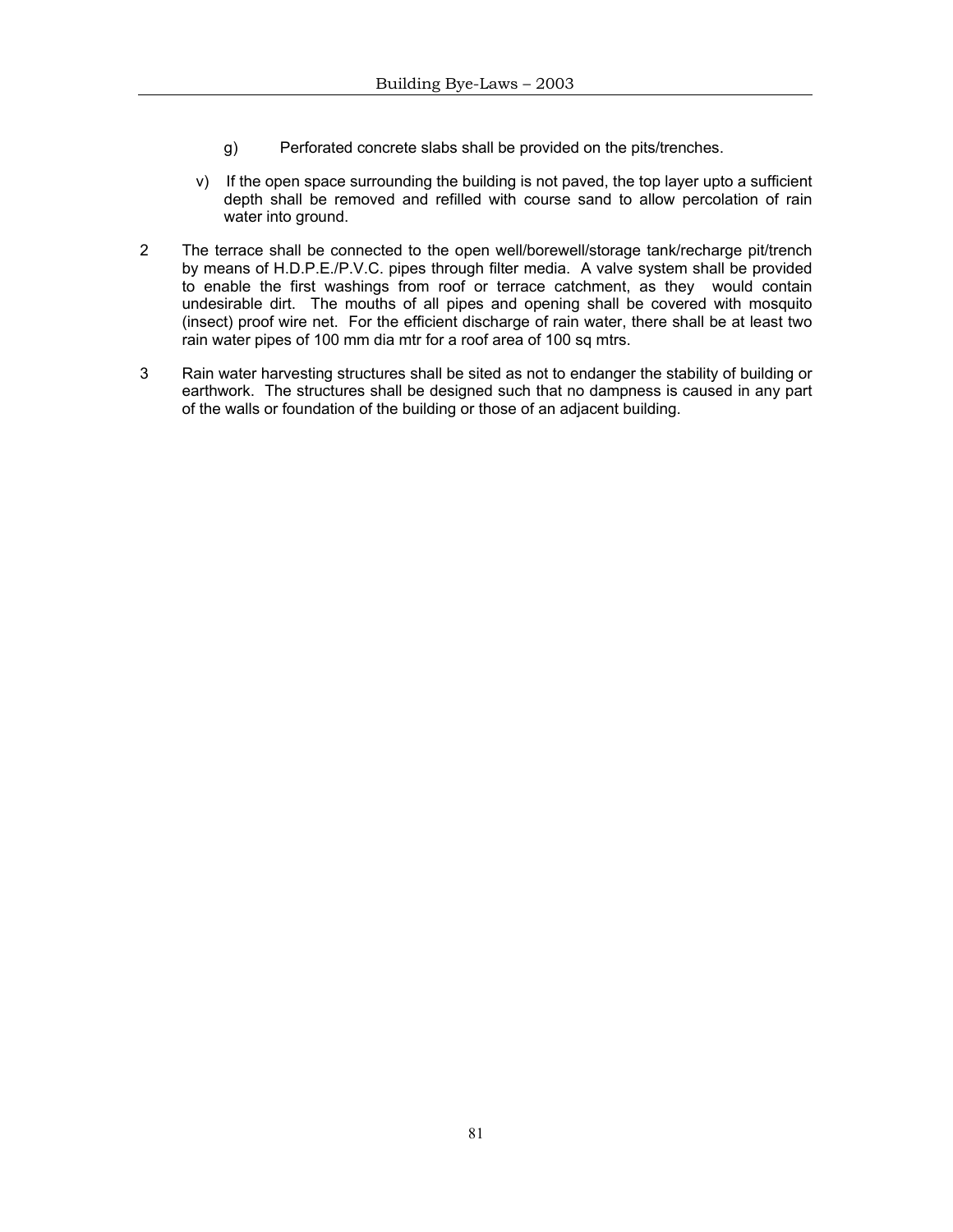### **SCHEDULE XIII**

### **SCHEDULE II OF THE NATIONAL BUILDING ORGANISATION**

### **(BYE LAW 3.2.8)**

#### **GOVERNMENT OF INDIA**

# **MINISTRY OF WORKS AND HOUSING**

# **NATIONAL BUILDING ORGANISATION**

Housing and Building Construction activity in Private Sector (Karnataka State)

Name of Corporation: BANGALORE MAHANAGARA PALIKE

District: Bangalore Taluk Bangalore for the Quarter Ending………….

Note: For items 1 and 2, please fill in the appropriate

| Code Number in: |  |  |  |
|-----------------|--|--|--|
|-----------------|--|--|--|

1. Nature of Construction: Code No :

b) Additions to existing buildings. 2.

a) New Construction 1.

| 2. Type of Construction:                |          | Total Plinth area | Total Floor area |
|-----------------------------------------|----------|-------------------|------------------|
|                                         |          | (Sqm)             | (Sqm)            |
| a) Residential Buildings                | Code No. |                   |                  |
| i) Dwellings                            |          |                   |                  |
| ii) Other residential places            |          |                   |                  |
| (such as Hostels, Dormitories/          |          |                   |                  |
| Lodging Hotels and Clubs)               | 2        |                   |                  |
| Industrial buildings (Factories/<br>b)  |          |                   |                  |
| Plants, Workshops etc.,)                | 3        |                   |                  |
| c) Commercial buildings (Shops,         |          |                   |                  |
| Ware-house, Offices, Public-            |          |                   |                  |
| Garden etc)                             |          |                   |                  |
| Institutional buildings (Schools,<br>d) |          |                   |                  |
| Hospitals and dispensaries,             |          |                   |                  |
| Religious buildings, etc.,)             | 5        |                   |                  |
| Other buildings (Public buildings<br>e) |          |                   |                  |
| Public Libraries, amusement             |          |                   |                  |
| Buildings etc.,)                        | 6        |                   |                  |
| 3. Number of Stories in the building    |          |                   |                  |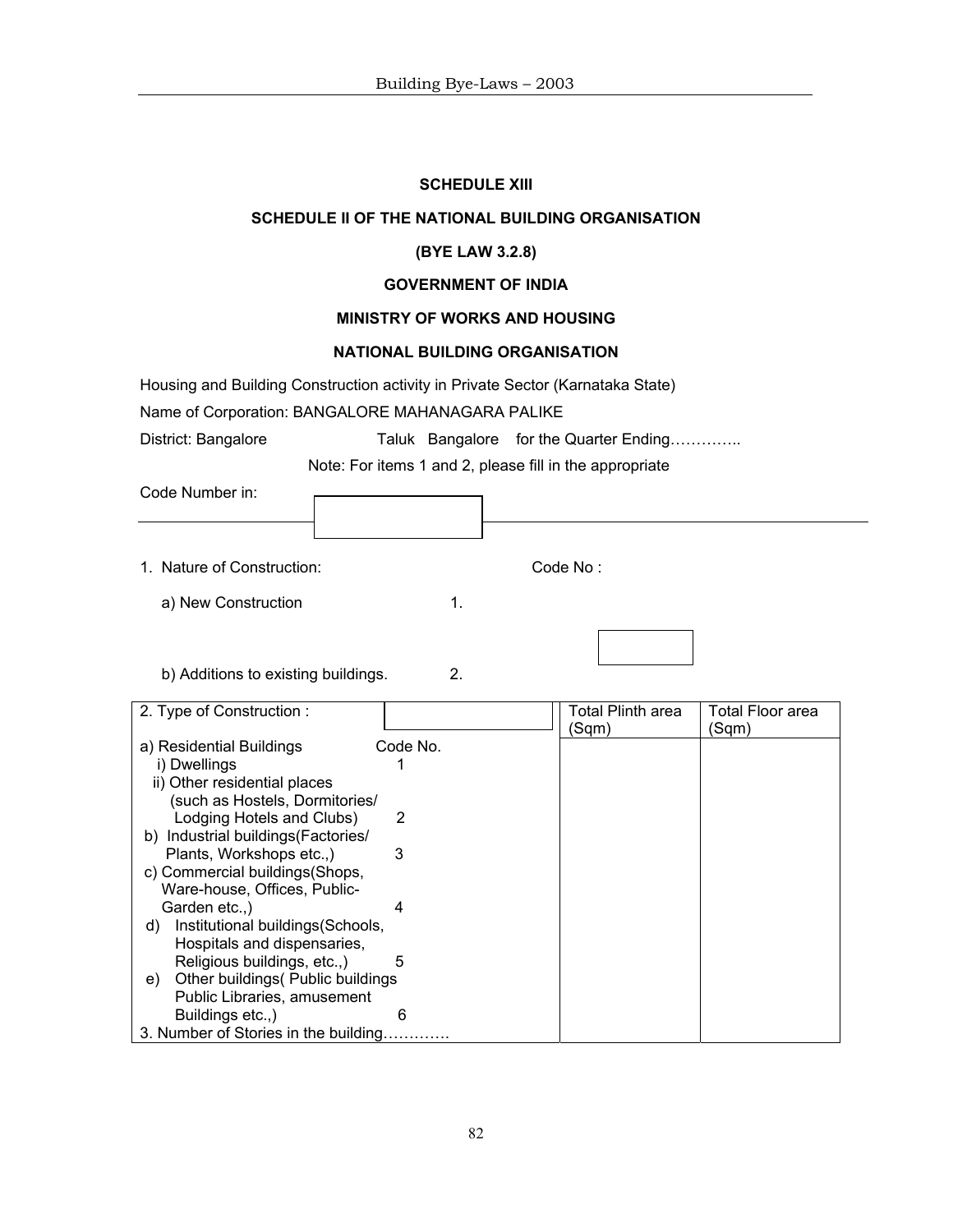# 4. Number and Type of dwelling in the constructions:

| Type of Dwelling       | Number of Dwellings |                    |                   |
|------------------------|---------------------|--------------------|-------------------|
|                        | <b>New</b>          | Additions to       | Total Plinth area |
|                        | Construction        | existing buildings | (Sam)             |
| One Room Unit          |                     |                    |                   |
| Two Room Unit          |                     |                    |                   |
| Three Room Unit        |                     |                    |                   |
| Four or more Room Unit |                     |                    |                   |

# **Particulars for the following items should be given while**

applying for ' Occupancy Certificate' only

5. Estimated Construction Cost (if available) …………………Rs……………….

- 6. Number and date of issue of authorization Certificate …………………….
- 7. Date of Commencement of Construction ……………………………………… .
- 8. Date of completion of Construction …………………………………………….

Date:

(Signature of applicant)

 Name and Address of applicant …………………. (In Block Letters)

…………………………

(For use in Office only)

Reference Number of application: ………………………….

Number and date of issue of authorization/ Occupation Certificate.

……………………………